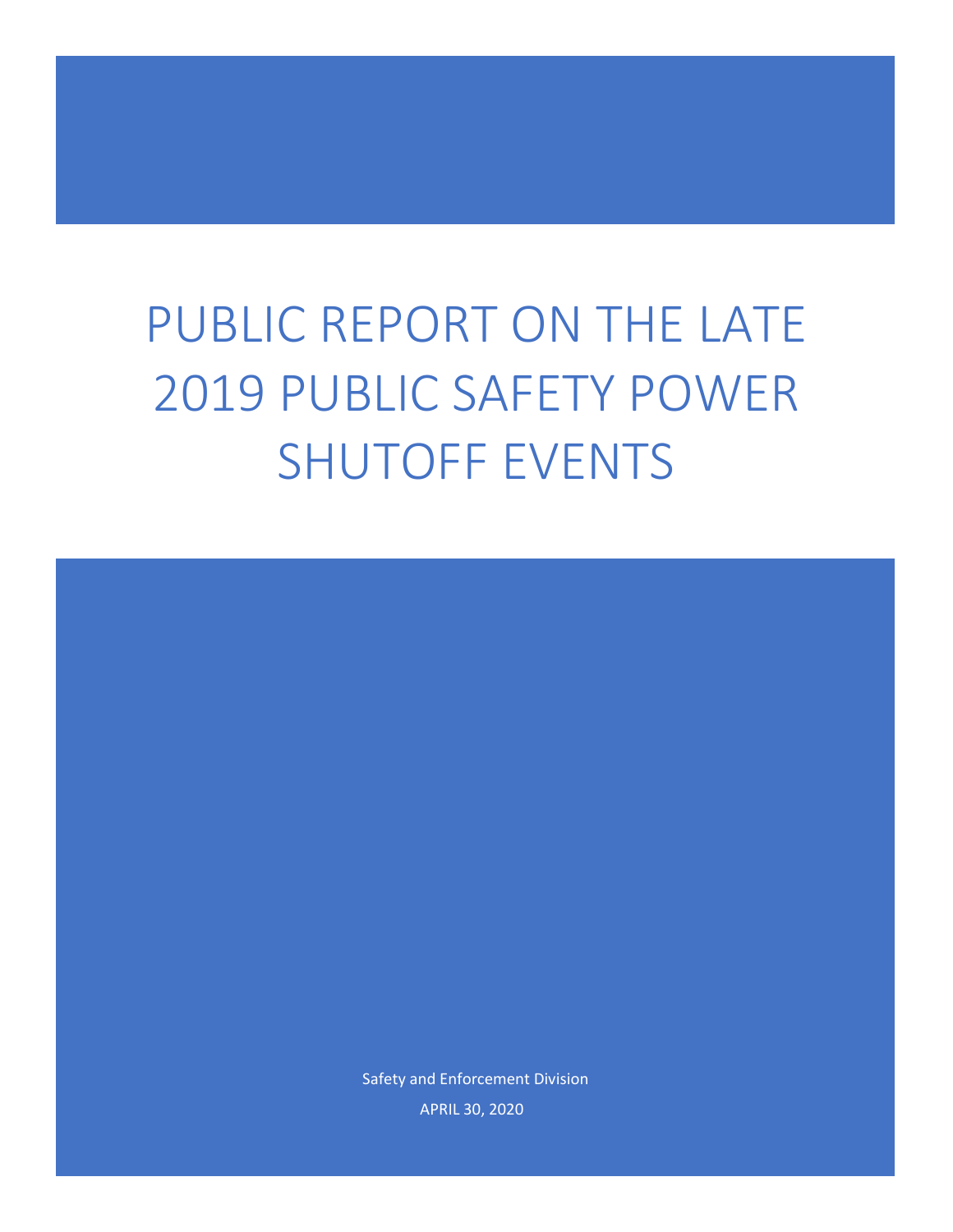## Table of Contents

| Ι.                                                                                     |           |                                                                                                 |  |  |  |  |
|----------------------------------------------------------------------------------------|-----------|-------------------------------------------------------------------------------------------------|--|--|--|--|
|                                                                                        | Α.        |                                                                                                 |  |  |  |  |
|                                                                                        | В.        |                                                                                                 |  |  |  |  |
|                                                                                        | C.        |                                                                                                 |  |  |  |  |
|                                                                                        | D.        |                                                                                                 |  |  |  |  |
|                                                                                        |           |                                                                                                 |  |  |  |  |
|                                                                                        | А.        | Identification of Customer Groups, Critical Facilities and Infrastructure, and Establishment of |  |  |  |  |
|                                                                                        | <b>B.</b> |                                                                                                 |  |  |  |  |
| C.                                                                                     |           |                                                                                                 |  |  |  |  |
|                                                                                        |           |                                                                                                 |  |  |  |  |
|                                                                                        | А.        | Coordination with Emergency Operations Centers and Incident Command Systems  25                 |  |  |  |  |
|                                                                                        | В.        |                                                                                                 |  |  |  |  |
|                                                                                        | C.        |                                                                                                 |  |  |  |  |
|                                                                                        | D.        |                                                                                                 |  |  |  |  |
| IV. Analysis of Effectiveness of IOUs' Conduct of PSPS in 2019 and Recommendations  65 |           |                                                                                                 |  |  |  |  |
|                                                                                        | А.        |                                                                                                 |  |  |  |  |
|                                                                                        | <b>B.</b> |                                                                                                 |  |  |  |  |
| C.                                                                                     |           | Effectiveness of Efforts to Minimize Public Impact and Ensure Public Safety (IOUs and other     |  |  |  |  |
|                                                                                        | D.        | Late 2019 PSPS Event Challenges Due to Delays in Guideline Implementation 81                    |  |  |  |  |
|                                                                                        | Ε.        |                                                                                                 |  |  |  |  |
|                                                                                        |           |                                                                                                 |  |  |  |  |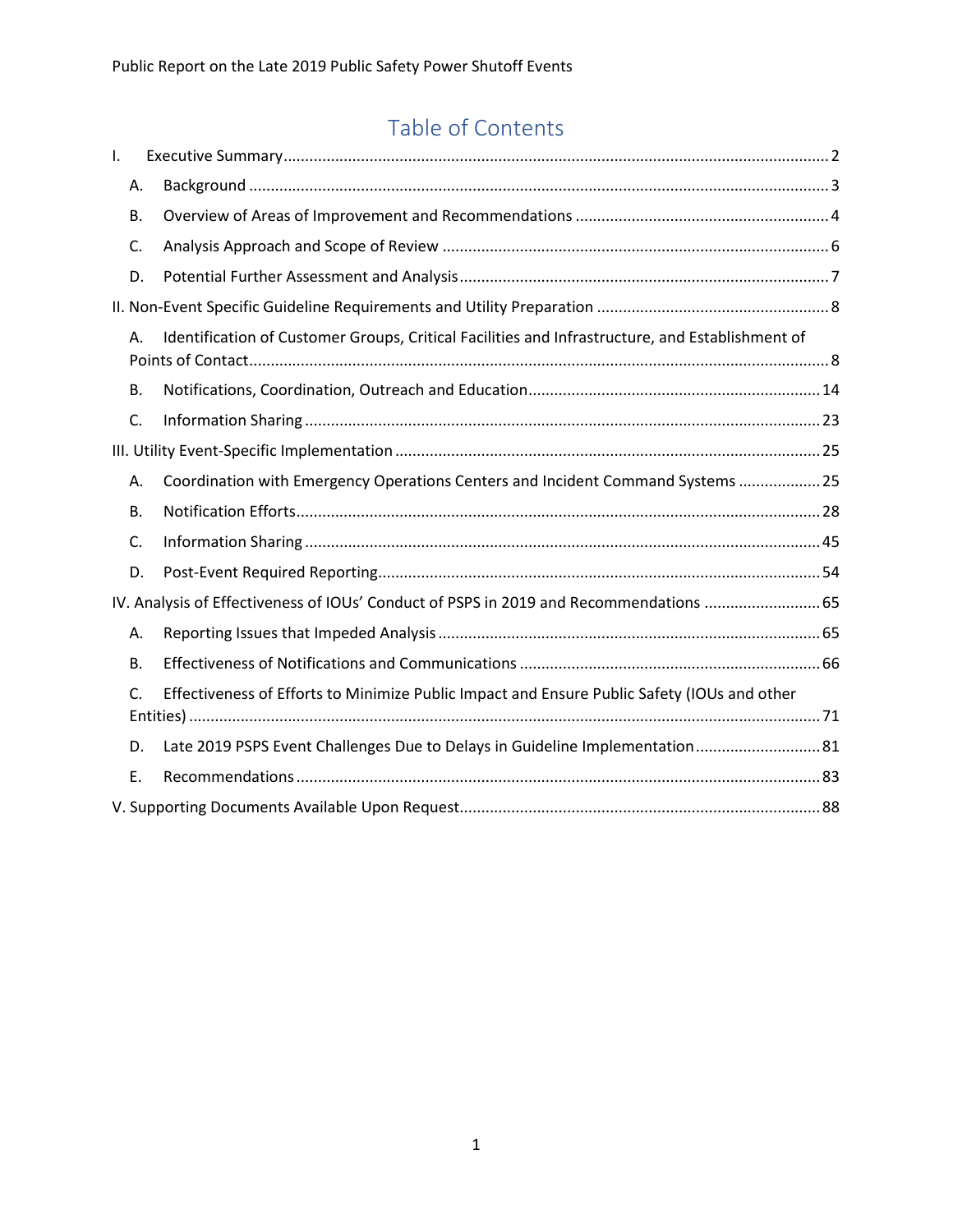*This is a report prepared by Commission staff in response to the Commission's Order Instituting Investigation 19-11-013 (2019 Cal.PUC LEXIS 752).* 

*This report is intended to be advisory in nature, subject to modification, and not intended to serve as an adjudicatory-staff investigatory pre-enforcement report. This report is also not intended to provide an evidentiary record basis to support or countermand any Commission action in this or any related proceeding, including but not limited to the review and revision of PSPS Guidelines which will happen pursuant to a public process.*

## <span id="page-2-0"></span>I. Executive Summary

On November 13, 2019, the California Public Utilities Commission (CPUC, or Commission) instituted an investigation to determine if California's electric investor-owned utilities (IOU or utility) prioritized safety and complied with the regulations and requirements established by the CPUC with respect to their Public Safety Power Shutoff (PSPS or de-energization) events in late 2019. The named Respondents in the OII included Pacific Gas and Electric Company (PG&E), Southern California Edison Company (SCE), San Diego Gas & Electric Company, (SDG&E), Liberty Utilities/CalPeco Electric (Liberty), Bear Valley Electric Service, a division of Golden State Water Company (Bear Valley), and Pacific Power, a division of PacifiCorp (PacifiCorp).

This staff report (Report), produced by the Safety and Enforcement Division (SED or staff) of the Commission, focuses on PSPS events conducted by PG&E, SCE, and SDG&E; the other Respondents did not conduct PSPS events in 2019.<sup>1</sup> SED reviewed five PG&E events, six SCE events, and two SDG&E events that occurred in late 2019. Table 1 summarizes the post-event reports that are within the scope of this Report.

SED's Report describes the manner and extent to which each electric IOU implemented the PSPS Guidelines (Guideline(s)) attached as Appendix A to Decision (D.) 19-05-042 (Decision). It provides an initial assessment of electric IOU performance regarding the issues presented in the preliminary scoping memo, including the effectiveness of notifications and communications, effectiveness of efforts to minimize the impact of PSPS events, effectiveness of actions taken to ensure public safety, whether electric IOU delays in implementing any of the Guideline requirements presented challenges, and whether a lack of preparation or coordination interfered with an electric IOU's ability to properly conduct PSPS during the late 2019 PSPS events.<sup>2</sup>

It is important to note that this Report does not present findings of non-compliance with any statute, Commission order, or regulation; it is not a pre-enforcement document. If SED were asked to undertake a compliance investigation, more extensive information collection and verification would be required. The concerns identified in this initial assessment and SED's proposed recommendations for future PSPS Guidelines and reporting are presented in Section I.B below.

 $^1$  I.19-11-013, Joint Response of Bear Valley, Liberty, and PacifiCorp to the OII, December 13, 2019, p.2

 $^2$  SED did not have enough information to properly address Issues 5 and 6 in the preliminary scoping memo.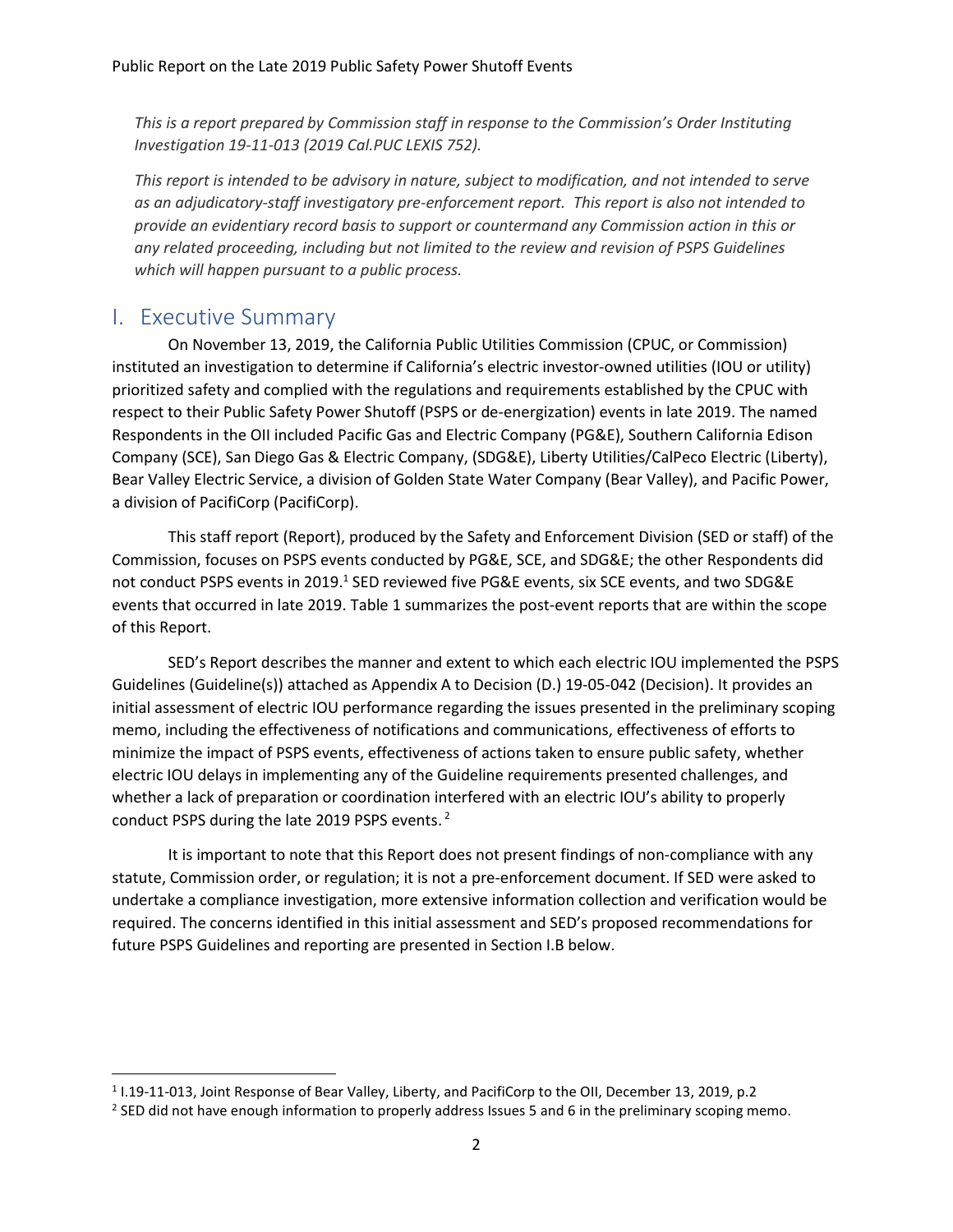| IOU                | <b>Event Start</b><br>Date in<br>2019<br>(MM/DD) | <b>Event End</b><br>Date in<br>2019<br>(MM/DD) | <b>Number of</b><br><b>Counties</b><br><b>Affected</b> | <b>Number of</b><br><b>Customer</b><br><b>Accounts</b><br><b>Affected</b> |
|--------------------|--------------------------------------------------|------------------------------------------------|--------------------------------------------------------|---------------------------------------------------------------------------|
| PG&E               | 10/5                                             | 10/6                                           | 3                                                      | 11,609                                                                    |
| PG&E               | 10/9                                             | 10/12                                          | 35                                                     | 735,440                                                                   |
| PG&E               | 10/23                                            | 10/25                                          | 17                                                     | 178,800                                                                   |
| PGE <sup>1</sup>   | 10/26                                            | 10/29                                          | 30                                                     | 967,700                                                                   |
| $PG&E^2$           | 11/20                                            | 11/21                                          | 15                                                     | 49,000                                                                    |
| SCE <sup>1</sup>   | 10/2                                             | 10/12                                          | 5                                                      | 23,824                                                                    |
| SCE <sup>1</sup>   | 10/12                                            | 10/21                                          | 4                                                      | 444                                                                       |
| SCE <sup>1</sup>   | 10/21                                            | 10/26                                          | 6                                                      | 31,386                                                                    |
| SCE <sup>1</sup>   | 10/27                                            | 11/4                                           | 10                                                     | 126364                                                                    |
| SCE <sup>2</sup>   | 11/15                                            | 11/17                                          | 3                                                      | 49                                                                        |
| SCE <sup>2</sup>   | 11/23                                            | 11/26                                          | 5                                                      | 1,192                                                                     |
| SDG&E <sup>2</sup> | 10/10                                            | 10/11                                          | $\mathbf{1}$                                           | 395                                                                       |
| SDG&E <sup>1</sup> | 10/20                                            | 11/1                                           | $\mathbf{1}$                                           | 27,703                                                                    |

**Table 1**- Events reviewed by SED staff.

Note 1 - PSPS event dates revised based on IOU post-event reports.

Note 2 - Added events to include all PSPS events for October 2019 and November 2019.

The PSPS events in Table 1 differ in some respects from the list in the OII.<sup>3</sup> Because the OII was issued on November 13, 2019, SED staff included a review of PSPS events that occurred later in November to ensure that this Report is comprehensive.

#### A. Background

<span id="page-3-0"></span>The Commission issued an Order Instituting Investigation on the Late 2019 Public Safety Power Shutoff Events (I.) 19-11-013 (OII) on November 13, 2019. The OII directed SED to "assess the electric utilities' implementation of the Public Safety Power Shutoff (PSPS) Guidelines during the late 2019 PSPS events and to identify areas where the PSPS Guidelines and/or utility actions must be improved."<sup>4</sup> The Commission directed that SED's assessment should be contained in a consultant's report, to be provided to the assigned Commissioner and the assigned Administrative Law Judge (ALJ).<sup>5</sup>

Because of resource and timing issues related to execution of a contract to address the issues presented in I.19-11-013 and the need for expediency to complete this assessment in advance of the 2020 fire season, this Report was prepared by SED staff rather than a consultant. The Report focuses on the issues presented in the OII's preliminary scoping memo, with the exception of issues 5 and 6, which SED did not have sufficient information to properly address.

 $3$  OII, p.4

<sup>4</sup> I.19-11-013, November 13, 2019, Ordering Paragraph (OP) 4, p.12

<sup>5</sup> I.19-11-013, November 13, 2019, Ordering Paragraph (OP) 4, p.12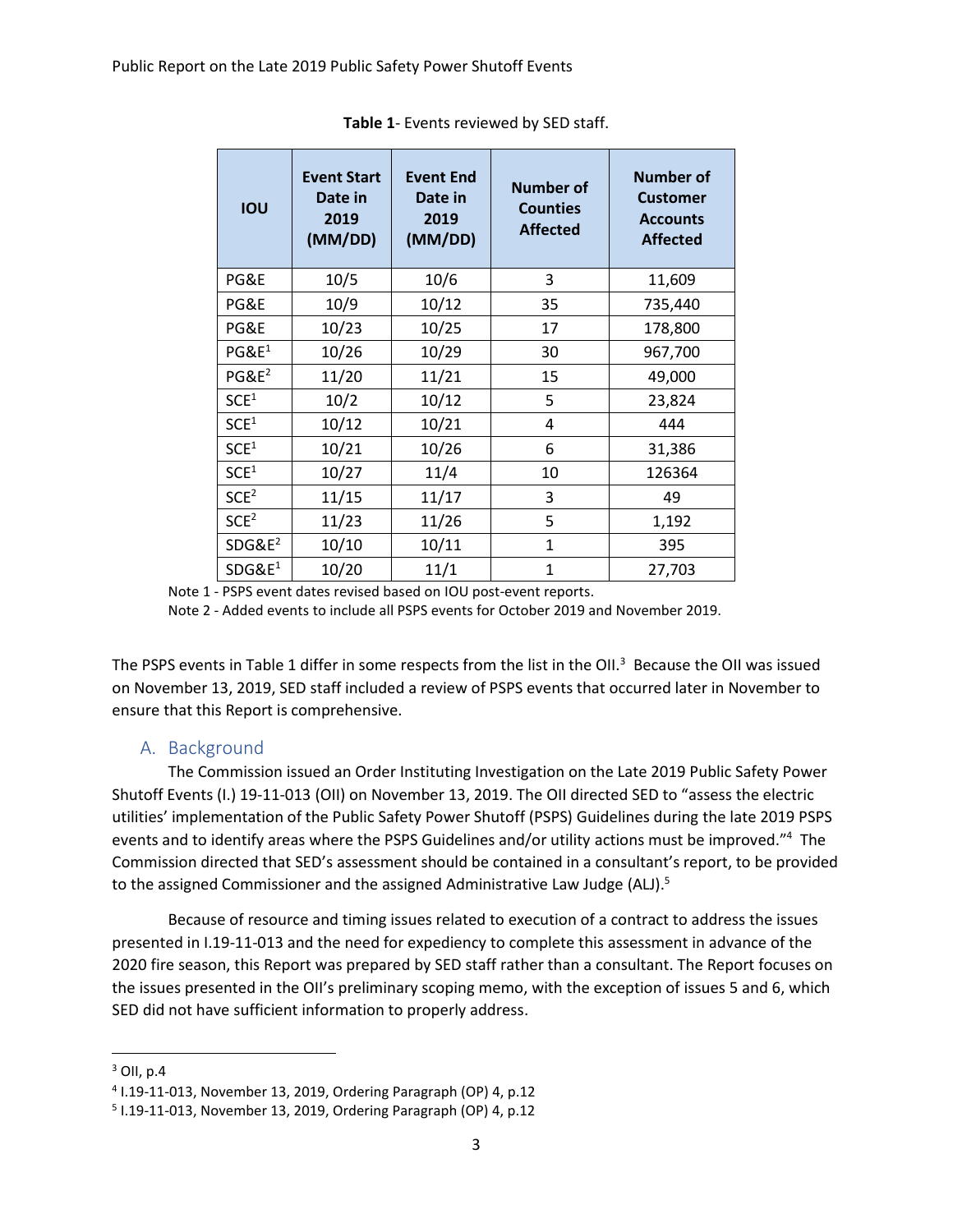## <span id="page-4-0"></span>B. Overview of Areas of Improvement and Recommendations

#### **i. Challenges During the Late 2019 PSPS Events**

SED's review of late 2019 PSPS events found that the challenges faced by each electric IOU included:

#### All Electric IOUs

- 1. Ineffective coordination with public safety partners.
- 2. Inadequate consideration of people/communities with access and functional needs (AFN communities).
- 3. Lack of comprehensive consideration of public safety risks caused by de-energization.

#### Pacific Gas & Electric

- 1. Communication network outages and lack of coordination of appropriate backup power.
- 2. Inadequate notification efforts pursuant to the Guideline requirements.
- 3. Inadequate outreach and education to identify additional resources available to the public.
- 4. Lack of outreach regarding Community Resource Centers (CRC), quantities of CRCs, and resources provided at each CRC.
- 5. Critical facilities and infrastructure providers experienced outages without an alternative source of power.
- 6. Delays in coordinating with entities to identify locations of critical facilities and infrastructure.
- 7. Difficulty providing Geographic Information System (GIS) shapefiles depicting PSPS information.

#### Southern California Edison

- 1. Excessive or burdensome notifications provided to public safety partners.
- 2. Illegible maps depicting PSPS event boundaries provided to the public.<sup>6</sup>
- 3. Lack of outreach regarding CRCs, quantities of CRCs, and resources provided at each CRC.
- 4. Critical facilities and infrastructure providers experienced outages without an alternative source of power.
- 5. Lack of communication of PSPS information in languages other than English.
- 6. Difficulty providing GIS shapefiles depicting PSPS information.

#### San Diego Gas & Electric

1. Excessive or burdensome notifications provided to the affected customers.

#### **ii. Recommendations**

SED proposes the following two sets of recommendations for the Commission's consideration. If the Commission would like to explore these recommendations further, that could be done in a public

<sup>6</sup> This issue was later corrected beginning with SCE's November 15 event.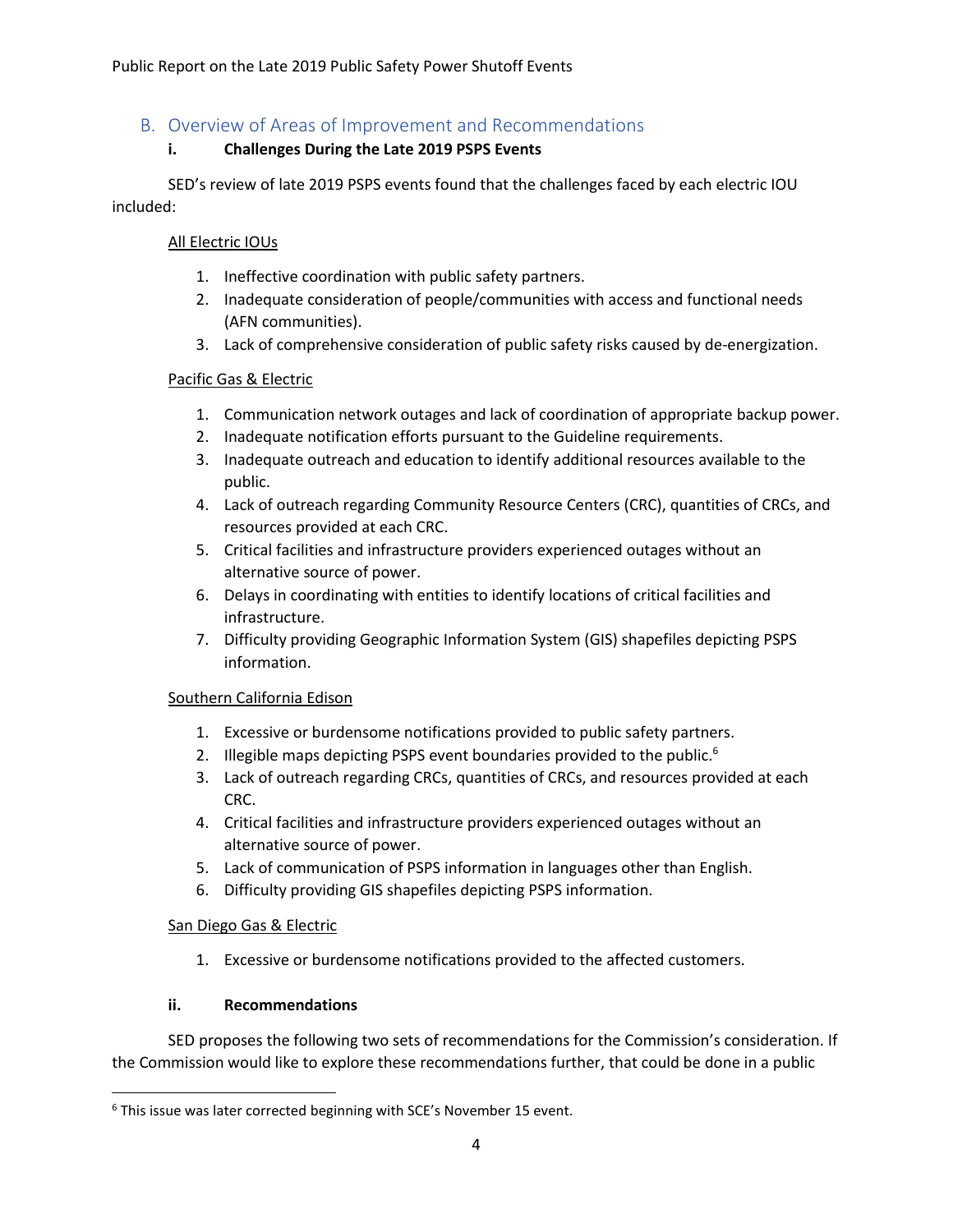forum. The first set is recommendations for future Guidelines, and the second set is recommendations for content and data to be submitted as part of the SED proposed PSPS Annual Report:

Staff recommendations for future Guidelines:

- 1. Within the Guidelines, provide clarifications to address appropriate public safety partner identification.
- 2. Within the Guidelines, provide clarification regarding comprehensive consideration of lessons learned.
- 3. Within the Guidelines, clarify required timing versus recommended timing of notifications.
- 4. Require IOU notification of cancellation of a PSPS event.
- 5. Require IOU priority notification to transmission-level customers.
- 6. Require IOU EOC staff to have emergency management experience or receive emergency management training.
- 7. Require IOU coordination with local and tribal governments to proactively identify and share and receive lists of medical baseline customers, including persons reliant on electricity-dependent life-sustaining equipment, and persons who may qualify for lowincome assistance programs. The lists should be maintained and annually updated.
- 8. Require partnerships with CBOs to improve outreach and assistance for AFN communities.
- 9. Require coordination with public safety partners, including first/emergency responders, local jurisdictions, e.g., counties, cities and tribes, and critical facilities and infrastructure providers, to comprehensively identify critical facilities and infrastructure.
- 10. Require coordination with local jurisdictions and CBOs to implement CRCs and mobile assistance vehicles.
- 11. Require reporting of project status updates targeted at improving situational awareness (weather stations, high-resolution cameras, etc.) in proximity to electric facilities in High Fire Threat Districts (HFTD).
- 12. Require all non-event specific Guideline requirements to be addressed in an annual report served on service lists for PSPS-related proceedings and the Director of SED. This new annual report would be in addition to the 10-day after-event report already required by Commission rules.
- 13. Explore allowing public safety partners to opt out of notifications.

Recommendations for submission of content and data in post-event reporting to the CPUC:

- 1. Establish metrics for notification to AFN communities and require reporting that compares IOU notification to those metrics.
- 2. Report additional information on effectiveness of Customer Resource Center/Assistance locations.
- 3. Include maps depicting actual PSPS event impacts. Report the number of customers notified in comparison to the number of customers actually de-energized.
- 4. Report on PSPS-related electric infrastructure projects, such as, system hardening and sectionalization, completed before the PSPS events in question, and the resulting impacts, if any, on the size and scope of each PSPS event.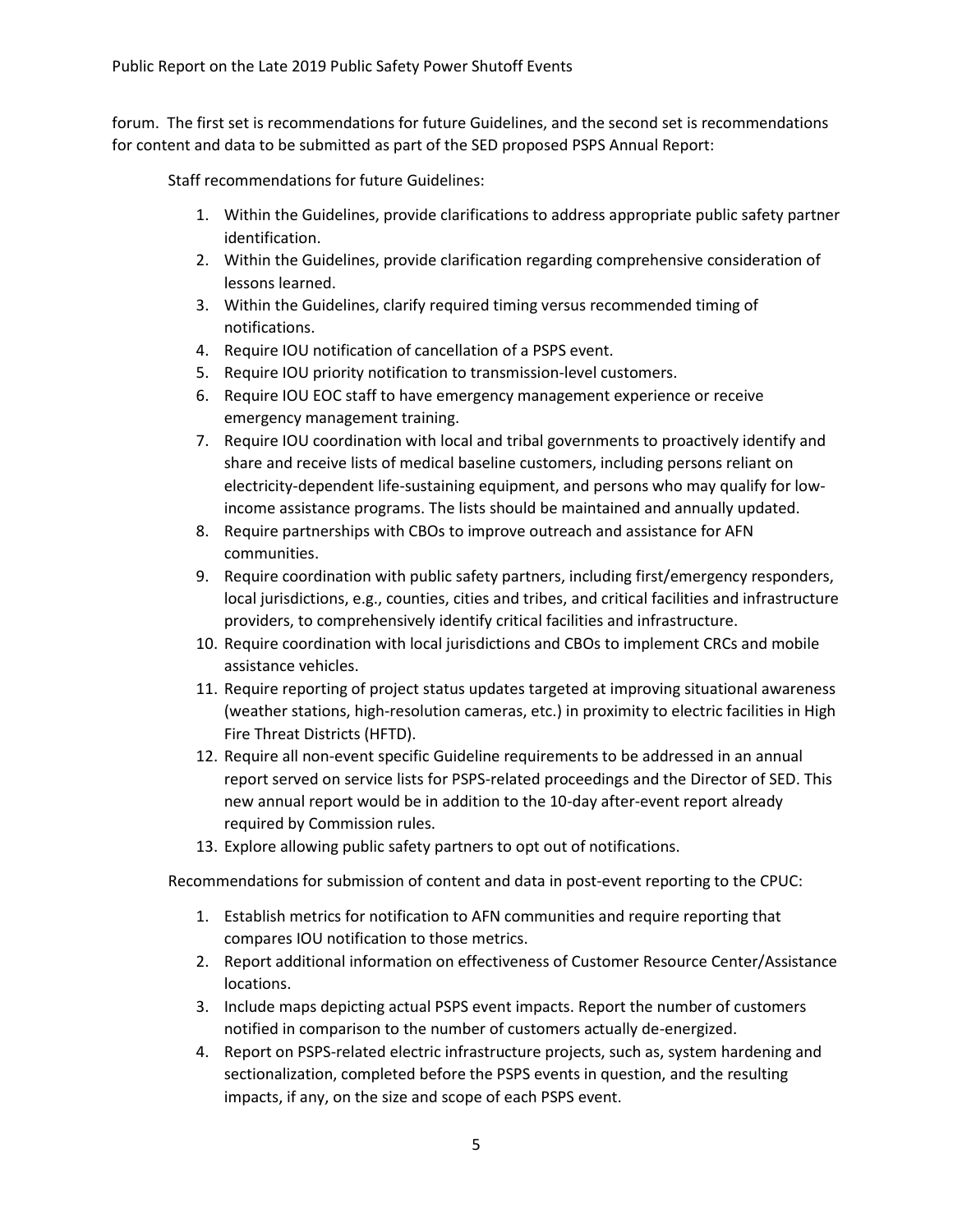#### **iii. Procedural Options for Further Consideration**

There may be value in examining some of the issues raised in this Report in a broader and public context, and not limited to the late 2019 PSPS events. Other open proceedings addressing issues related to proactive de-energization may be an appropriate vehicle to consider one or more issues raised in this report. Those include:

| Disaster Relief Program Rulemaking               | R.18-03-011 |
|--------------------------------------------------|-------------|
| De-energization Rulemaking                       | R.18-12-005 |
| <b>Wildfire Mitigation Plan Rulemaking</b>       | R.18-10-007 |
| <b>Microgrid Rulemaking</b>                      | R.19-09-009 |
| Self-Generation Incentive Program                | R.12-11-005 |
| Climate Change Adaptation Rulemaking R.18-04-019 |             |

#### C. Analysis Approach and Scope of Review

<span id="page-6-0"></span>To execute the Commission's directive to assess the nature and extent of electric IOU implementation of the PSPS Guidelines, SED staff reviewed the Guidelines in effect in 2019, as well as similar Commission guidance provided in earlier decisions, specifically, Resolution ESRB-8 and D.12-04- 024.<sup>7</sup> The additive nature of these Guidelines and the earlier Commission requirements, coupled with formatting and structural differences among the various guidance documents, made it difficult to assemble cohesive requirements with which to assess electric IOU implementation of the Guidelines.<sup>8</sup>

In general, staff determined that the Guidelines can be bifurcated into two distinct types of requirements: (1) Event-Specific requirements and (2) Non-Event-Specific requirements.

Event-Specific requirements include elements that must be done or reported on an event-byevent basis (e.g., sending notifications, identifying number and types of affected customers, reporting lessons learned, etc.).

Non-Event-Specific requirements are one-time or programmatic/systemic efforts (e.g. statewide public education campaign, identification of customer groups, development of scripts and templates, etc.). As explained above, this report only focuses on PG&E, SCE, and SDG&E because those companies executed PSPS events in late 2019, which is the time frame covered by this report.

SED used several sources of information to evaluate the utilities' performance regarding PSPS, as described below.

<sup>&</sup>lt;sup>7</sup> The PSPS Guidelines, are Attachment A to D.19-05-042.

<sup>&</sup>lt;sup>8</sup> Issue 1 in the preliminary scoping memo specifically indicates that electric IOUs are to be evaluated on the extent to which they implemented PSPS Guideline *requirements*. In general, staff identified those requirements where PSPS Guideline language indicated electric utilities "shall" or "must" perform a given action.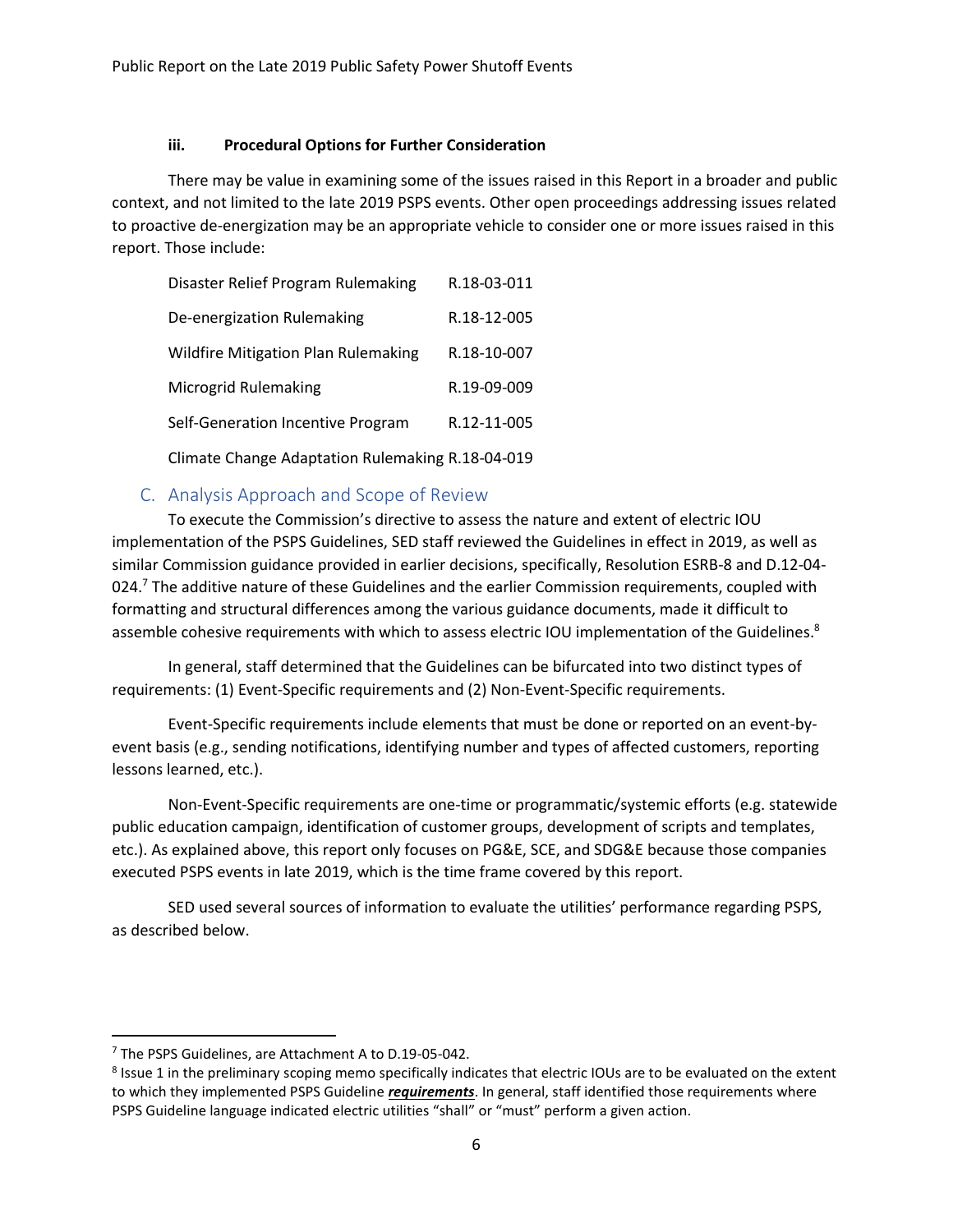**Post-Event Reports:** To evaluate the extent of electric IOU implementation of Event-Specific requirements, SED staff utilized the post-event reports submitted to the Director of SED. Please see Table 1 for a list of events for which SED reviewed post-event reports.

**Progress Reports:** To evaluate the extent of electric IOU implementation of Non-Event-Specific requirements, staff utilized IOU Progress Reports submitted pursuant to ordering paragraph (OP) 3 of  $D.19 - 05 - 042.<sup>9</sup>$ 

Data Requests: Staff issued two data requests<sup>10</sup> to the respondent IOUs to fill gaps and obtain the needed information that could not be identified in the Post-event reports and Progress Reports.

**Party and Stakeholder Comments on the OII:** In response to the issuance of the OII, parties provided comments detailing their experiences during the 2019 PSPS events. SED staff reviewed those responses to compare on-the-ground experiences against the IOUs' reports and to gather insight into the effectiveness of communications and notification during the events. In this context, staff defines effectiveness as success in producing a desired or intended result, and so stakeholder and party comments noting unsuccessful or undesirable results provide helpful context. Where relevant, the stakeholder and party comments are cited.

**Party and Stakeholder Comments on the Order Instituting Rulemaking to Examine Electric Utility De-Energization of Power Lines in Dangerous Conditions, R.18-12-005 (OIR):** Staff also relied on comments filed in the broader PSPS rulemaking that relate to the scope of events addressed in this report.

In the interest of brevity, the Report discusses areas in which an electric IOU did not meet the expectations set out in the Guidelines. The Report does not discuss electric IOU performance where staff found that the IOU had met the requirements in the Guidelines.

#### D. Potential Further Assessment and Analysis

<span id="page-7-0"></span>As discussed in a previous section, because of resource and timing issues and the need to complete this phase of the investigation in advance of the 2020 wildfire and PSPS season, this Report was prepared by SED staff, relying on the documentation listed above.

However, in the absence of the need for expediency, staff notes that a third-party consultant could assist the Commission in better quantifying the effectiveness of the utilities' performance in preparing for and conducting PSPS events.

For example, a consultant could research, develop, and incorporate probabilistic wildfire spread and consequence modeling into an analysis of each PSPS event. Such an analysis would inform the Commission about the likelihood of a wildfire igniting and the direction and scope of its spread if the PSPS event had not been conducted. A separate consultant engagement could develop a tool to perform an assessment of the public safety risks and economic impacts resulting from each PSPS event.

<sup>9</sup> OP 3 of D.19-05-042 mandated the filing of two progress reports. For the purposes of this report, Staff assigned more weight to the first progress report, as it was filed on September 4, 2019, approximately one month prior to the PSPS events under investigation, whereas the second progress report was filed on March 4, 2020.

<sup>&</sup>lt;sup>10</sup> Data Request SED-001 (dated March 12, 2020) and Data Request SED-002 (dated March 27, 2020) are provided as Attachment D.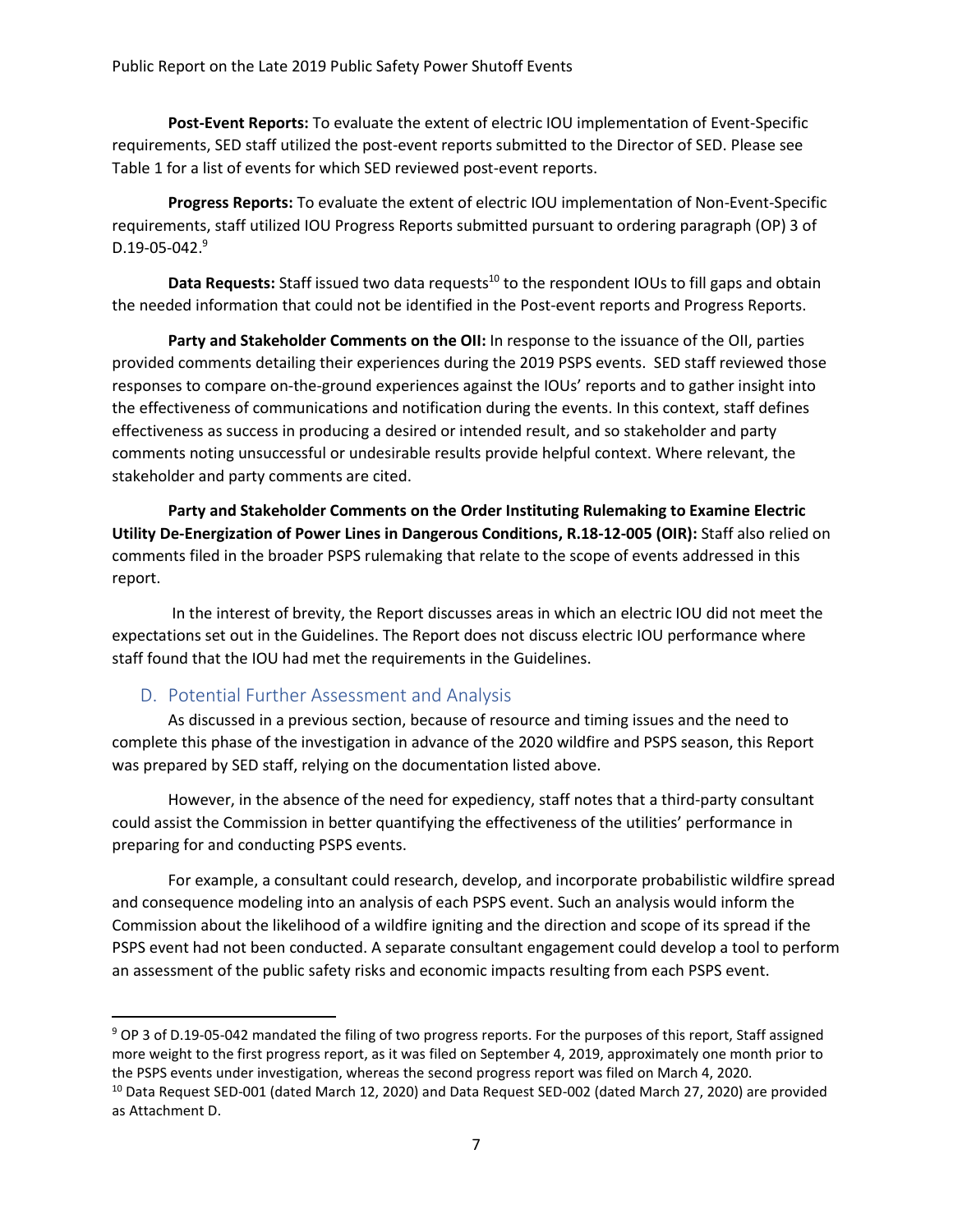Both analyses would potentially be germane to questions of prudent management and cost recovery, and identification of any other issues need to be considered before engaging a consultant to perform additional analyses.

## <span id="page-8-0"></span>II. Non-Event Specific Guideline Requirements and Utility Preparation

This section assesses each electric IOU's implementation of the Commission's non-event-specific requirements as set out in the Guidelines. This assessment focuses on areas of concern to SED.

## <span id="page-8-1"></span>A. Identification of Customer Groups, Critical Facilities and Infrastructure, and Establishment of Points of Contact

The Guidelines provide the following definition for public safety partners:

*"The term 'public safety partners' refers to first/emergency responders at the local, state and federal level, water, wastewater and communication service providers, affected community choice aggregators and publicly-owned utilities/electrical cooperatives, the Commission, the California Governor's Office of Emergency Services and the California Department of Forestry and Fire Protection. Public safety partners will receive priority notification of a de-energization event." 11*

#### Pacific Gas & Electric

In its response to SED's first data request, PG&E stated that it was in regular contact with its public safety partners leading up to, during, and immediately following the late 2019 PSPS events discussed in this report.<sup>12</sup> PG&E noted that it engaged with telecommunications providers to provide feedback after the late 2019 PSPS events on January 31, 2020, and February 27, 2020.<sup>13</sup> However, according to comments filed by California Cable & Telecommunications Association (CCTA), some of its members were not notified in a similar manner as other public safety partners.<sup>14</sup>

In an attempt to verify that PG&E identified CCTA members as public safety partners, SED requested a list of all affected public safety partners contacted regarding feedback for de-energization events, but PG&E did not provide a list identifying specific communications service providers.<sup>15</sup> Also, in response to SED's first data request, PG&E provided a list of its "public safety answer points" in which the cable companies were not listed.<sup>16</sup> It is unclear whether PG&E considered CCTA members as public safety partners.

#### Southern California Edison

In a response to SED's first data request, SCE acknowledged that communications service providers and water treatment facilities are public safety partners and explained their outreach efforts to those entities. "SCE has hosted resiliency workshops specifically for water agencies to discuss best practices and resources available to assist these agencies with resiliency planning, has participated in

<sup>11</sup> D.19-05-042 in R.18-12-005, Appendix A, p. A4

<sup>12</sup> PG&E Response to SED-001, Question 2, dated March 24, 2020

 $13$  *Id.* 

<sup>14</sup> R.18-12-005, CCTA Comments on PG&E's Post-PSPS Event Report for October 9-12, 2019, filed January 7, 2020, Attachment dated November 19, 2019, p.2

<sup>&</sup>lt;sup>15</sup> PG&E Response to SED-001, Question 2, dated March 24, 2020

<sup>16</sup> *Id*., Question 26, dated March 24, 2020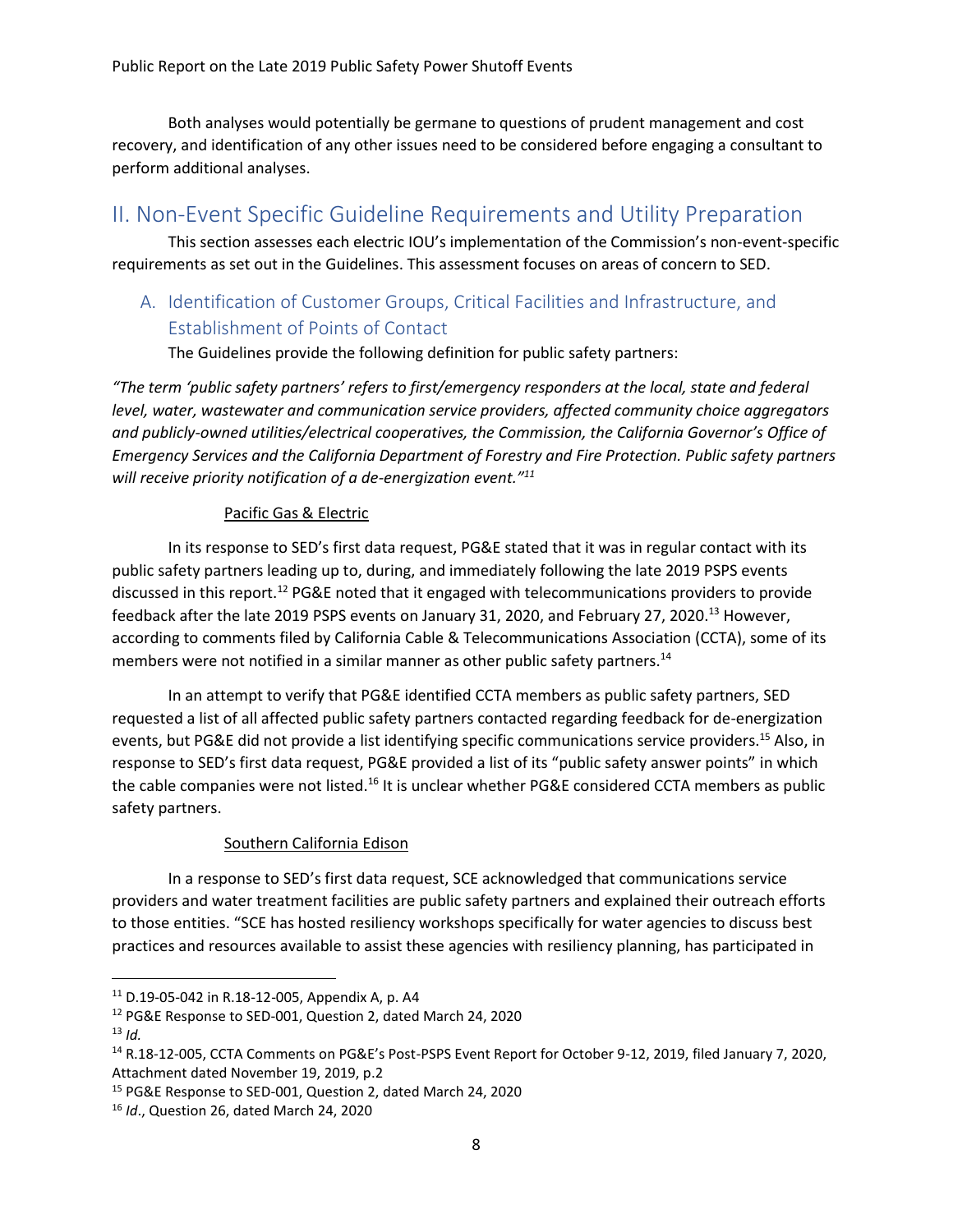events hosted by various water agencies and associations, and hosts tours of SCE's Emergency Operations Center."<sup>17</sup> In this same data request response, SCE stated, "SCE has also worked closely with telecommunications customers to improve communication methods during PSPS events, such as ensuring they are subscribed to SCE's Representational State Transfer service."<sup>18</sup>

Although SCE performed outreach to these two sectors of its public safety partners, it is unclear whether this outreach was successful. In their response to SED's first data request, SCE provided a list of all the public safety partners that they had contacted after each PSPS event to gain feedback on how the event was handled. "SCE account managers from its Business Customer Division also contacted public safety partners individually after the 2019 PSPS events, via phone and in-person meetings, to understand the impacts of events on the public safety partners and to take feedback on how to improve the PSPS process."<sup>19</sup> SCE did not include water service providers or communications service providers in their data request response regarding the public safety partners contacted for feedback.

When SED asked SCE, in its second data request, for results on feedback, SCE responded that "[w]here appropriate, SCE incorporated the feedback from its public safety partners and critical infrastructure providers into its PSPS protocols, but does not have detailed records that describe the specific feedback received."<sup>20</sup> Although SCE has provided evidence that the company recognizes water and communications service providers as public safety partners, it does not appear that such entities were engaged in the same manner as the other identified public safety partners when asking for feedback on events.

Although SCE identified the City of Riverside (Riverside) as a public safety partner, Riverside stated that SCE provided generic notifications to its representatives during the late 2019 PSPS events:

*"These notifications merited greater detail; specific, focused coordination, and pre-planning should have occurred in advance. In particular, SCE's generic recommendation for 'an outage plan and an emergency kit' does not suffice for the water accounts located in San Bernardino. Again, these water accounts represent approximately 60 percent of Riverside Public Utilities' water supply and power 4[sic] regional water treatment plants that are necessary to meet State and Federal drinking water standards."<sup>21</sup>*

In response to SCE's November 23 PSPS event, CCTA stated:

*"While Appendix B of SCE's Report provides copies of 'Public Safety Partner Notifications' where an entity could ostensibly determine whether it is receiving Public Safety Partner notifications,[ftn omitted] the notifications in Appendix B are specific to local officials and 'for official use by local government officials"[ftn omitted] and, therefore, not useful in determining whether all communications providers within SCE's PSPS areas are receiving the required priority notification." <sup>22</sup>*

It is unclear if SCE considered CCTA members as public safety partners.

<sup>&</sup>lt;sup>17</sup> SCE Response to SED-001, Question 2, dated March 25, 2020

<sup>18</sup> *Id.*

<sup>19</sup> *Id.*

<sup>&</sup>lt;sup>20</sup> SCE Response to SED-002, Question 11, dated April 7, 2020

 $21$  I.19-11-013, Response of Riverside to the OII, dated January 10, 2020, p.5

<sup>&</sup>lt;sup>22</sup> R.18-12-005, CCTA Comments on SCE's Post-PSPS Event Reports for October 2-12, 2019 and November 23-26, 2019, Attachment dated December 26, 2019, pp.2-3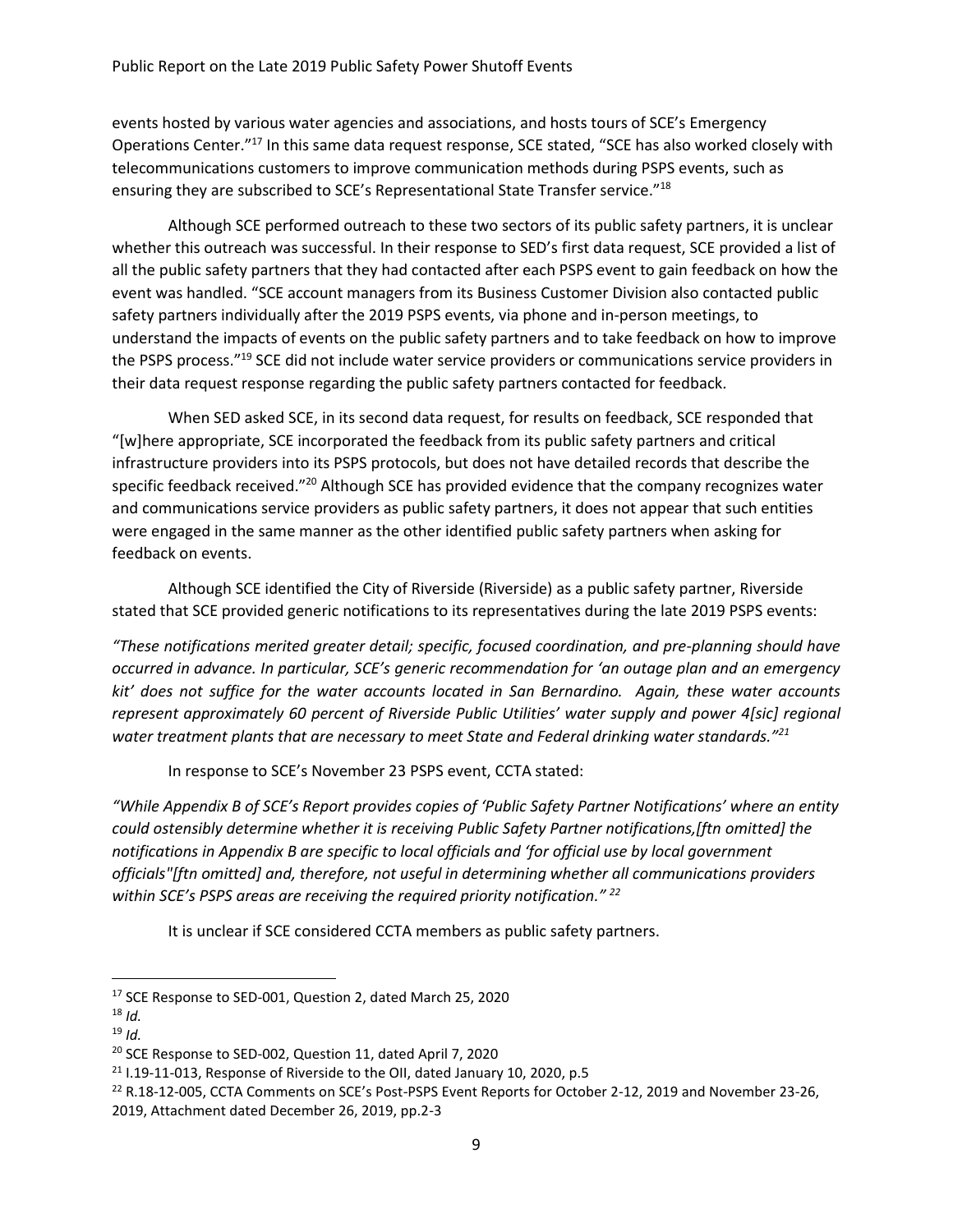#### **i. Critical Facilities and Infrastructure Providers**

a. Coordinate with First/Emergency Responders and Local Governments to Identify Critical Facilities and Infrastructure

The Guidelines require that electric investor-owned utilities:

*"…must, in addition to developing their own list of critical facilities and critical infrastructure based on the adopted definition, work in coordination with first/emergency responders and local governments to identify critical facilities within the electric investor-owned utilities' service territories." 23*

#### Pacific Gas & Electric

PG&E stated in its September 2019 Progress Report on Implementation of De-Energization Guidelines that the company coordinated with local governments to identify critical facilities and infrastructure; however, PG&E did not discuss whether it coordinated with first/emergency responders to identify critical facilities & infrastructure.<sup>24</sup>

In PG&E's response to SED's second data request regarding this requirement, it stated that the "outreach included direct coordination with first/emergency responders through county emergency managers via email and phone calls to gather their suggestions regarding which facilities they believe PG&E should consider classifying as critical and be included in PG&E's critical facilities and infrastructure list. $"^{25}$ 

PG&E should have documented in its Progress Report that it coordinated with both first/emergency responders and local governments to identify critical facilities within its service territory.

Although PG&E stated that it coordinated with local governments and first/emergency responders about critical facilities and infrastructure providers, affected entities experienced the following issues:

- For PG&E's October 9 PSPS event, San Jose reported discrepancies between San Jose's and PG&E's lists of critical facilities. San Jose stated that PG&E's list of critical facilities did not include a school and medical facility that was on San Jose's list of critical facilities.<sup>26</sup>
- AT&T identified an issue for the October 9 PSPS event in which direct contact with a PG&E Critical Infrastructure Liaison was not established until October 10, 2019.<sup>27</sup> Prior to establishing this contact, the communication protocol between parties impaired the ability to coordinate appropriately in response to the evolving conditions.

Southern California Edison

<sup>23</sup> D.19-05-042 in R.18-12-005, Appendix A, p.A11

<sup>&</sup>lt;sup>24</sup> PG&E's Progress Report on Implementation of De-Energization Guidelines, dated September 4, 2019.

<sup>&</sup>lt;sup>25</sup> PG&E Response to SED-002, Question 1, dated April 7, 2020

<sup>&</sup>lt;sup>26</sup> R.18-12-005, City of San Jose's Comments on PG&E's Post-PSPS Event Report for October 9-12, 2019, dated November 19, 2019, filed January 7, 2020, p.8

<sup>27</sup> R.18-12-005, Comments of AT&T on Amended PG&E Report for October 9-12 PSPS, dated November 19, 2019, filed January 7, 2020, p.10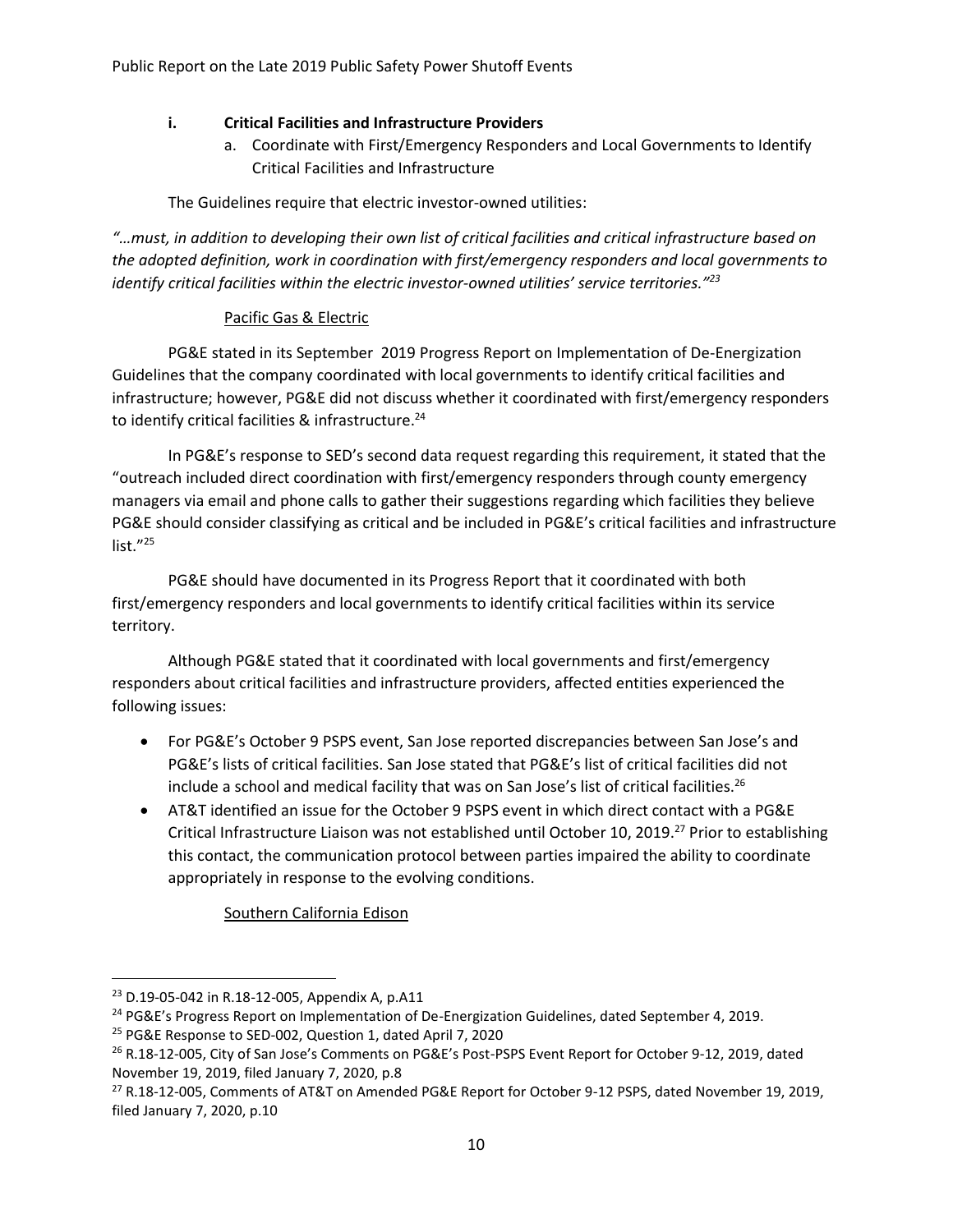In September 2019, SCE acknowledged, in its September 2019 Progress Report, the requirement to work with public safety partners to identify critical facilities and infrastructure: "SCE has been actively engaging our Public Safety Partners to not only identify those critical facilities and infrastructure that may be impacted by a PSPS event as outlined in the Commission guidance, but also those facilities that our Public Safety Partners feel are important but are not currently categorized as 'critical facilities' within Rulemaking R.18-12-005. Once completed, SCE will add these additional facilities to the current protocols for regularly identifying and updating primary, secondary and tertiary contacts."<sup>28</sup>

However, as described above in Riverside's response to the OII, SCE did not coordinate power outages with Riverside's critical water facilities. even though they are a "local government."<sup>29</sup>

The Center for Accessible Technology (CforAT) also highlighted that for the October 2 PSPS event, SCE reported that it unknowingly de-energized a hospital in Ventura County and was not aware until it was notified by emergency management personnel.<sup>30</sup>

SCE needs to provide information on their discussions with its public safety partners and document the results of these discussions concerning critical facilities and infrastructure operators in their jurisdictions.

b. Identify 24-hour Point of Contact (POC) and Secondary POC

The Guidelines state that electric investor-owned utilities:

*"…must identify 24-hour points of contact and, at a minimum, secondary points of contact. The electric investor-owned utilities must work together with operators of critical facilities and critical infrastructure to identify preferred points of contact (the billing contact may not be the appropriate de-energization contact) and preferred methods of communication." 31*

#### Southern California Edison

In SCE's March 2020 Progress Report, SCE discussed in more detail how they are identifying their critical infrastructure customers:

"*SCE developed a standard process to identify Critical Infrastructure providers by referencing the North*  American Industry Classification System codes for businesses... As of February 10, 2020, a total of 15,345 *service accounts have been identified as Critical Infrastructure providers SCE considers the following customer categories as C[ftn omitted], Government Facilities, Healthcare and Public Health Sector, Hospitals, Energy Sector, Inter-connected Publicly Owned Utilities, Water and Wastewater System Sector, Communication Sector, Chemical Sector and Transportation Sector… SCE has identified that* 

<sup>&</sup>lt;sup>28</sup> SCE's Progress Report on the Implementation of De-energization Guidelines set forth in Appendix "A" of D.19-05-042, dated September 4, 2019, p.17

 $29$  I.19-11-013, Response of Riverside to the OII, dated January 10, 2020, p.5

<sup>30</sup> R.18-12-005, CforAT Comments on SCE Post-PSPS Event Reports for September 16, 2019; October 2, 2019: October 21, 2019; October 27, 2019; and November 23, 2019, filed January 7, 2020, Attachment dated November 19, 2019, p.3

<sup>31</sup> D.19-05-042 in R.18-12-005, Appendix A, p.A11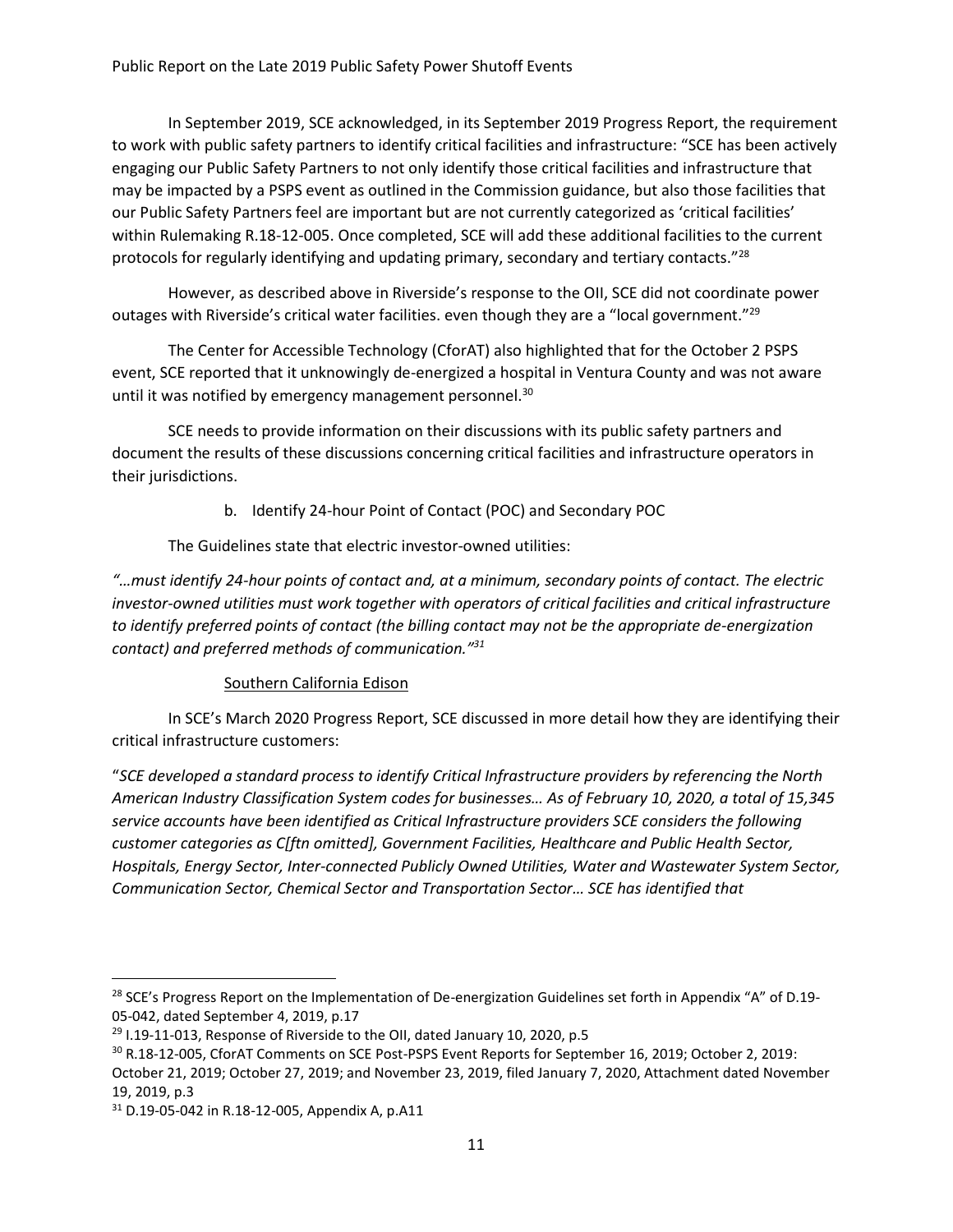#### *approximately 80% of the Critical Infrastructure service accounts fall into the assigned category. Of these assigned customers, currently 99% of the service accounts have two or more methods of contact*."<sup>32</sup>

Although SCE has made a good effort in identifying all their critical infrastructure customers, they need to verify that this method of identifying all the customers in this category is 100% accurate.

SCE also stated in its March 2020 Progress Report that "SCE has primary, secondary, and tertiary contacts on record for PSPS notifications for its CCAs.<sup>"33</sup> In this same report, SCE also stated that:

"*SCE account managers assigned to its water and telecommunication providers have actively worked to keep their customer contact information updated. For small customers without an assigned account manager, SCE Hydraulic Services Team conducted and completed an outreach to update primary, secondary and tertiary contacts, where possible. Venues for this outreach include leveraging SCE's Annual Water Conference, associations, vendor fairs, and industry specific PowerTalks workshops*."<sup>34</sup>

Since SCE does not have account managers assigned to smaller customers, having primary, secondary, and tertiary contacts need to be verified for this customer group.

#### San Diego Gas & Electric

In SDG&E's September 2019 Progress Report on Implementation of De-Energization Guidelines, SDG&E does not indicate whether primary and secondary POCs were established for all critical facilities. SDG&E only indicates that POCs were established for "public safety partners," but that does not cover the suite of facilities/sectors defined as "critical facilities."

In its data request response for this requirement, SDG&E stated that "prior to the start of the 2019 wildfire season, SDG&E reached out to all identified critical facilities and infrastructure businesses in good faith to establish 24-hour primary and secondary points of contact with a focus on those in Tier 2 and Tier 3 of the high fire threat district (HFTD). There were, however, instances when SDG&E employees reached the critical facility/infrastructure customers, but they were unable to obtain the required information."<sup>35</sup>

SDG&E should make repeated efforts to attain the required information from operators of critical facilities and critical infrastructure--at a minimum, primary and secondary points of contacts. SDG&E should have documented in its Progress Report whether or not it obtained primary, secondary, or even tertiary points of contacts and identified preferred methods of communication.

#### **ii. Medical Baseline Customers and People/Communities with Access and Functional Needs**

a. Update Contact Information for Medical Baseline Customers

The Guidelines state that electric investor-owned utilities:

<sup>&</sup>lt;sup>32</sup> SCE's Second Progress Report on the Implementation of De-energization Guidelines set forth in Appendix "A" of D.19-05-042, dated March 4, 2020, p.24

<sup>33</sup> *Id.*, p.22

<sup>34</sup> *Id.*, p.23

<sup>35</sup> SDG&E Response to SED-002, Question 1, dated April 7, 2020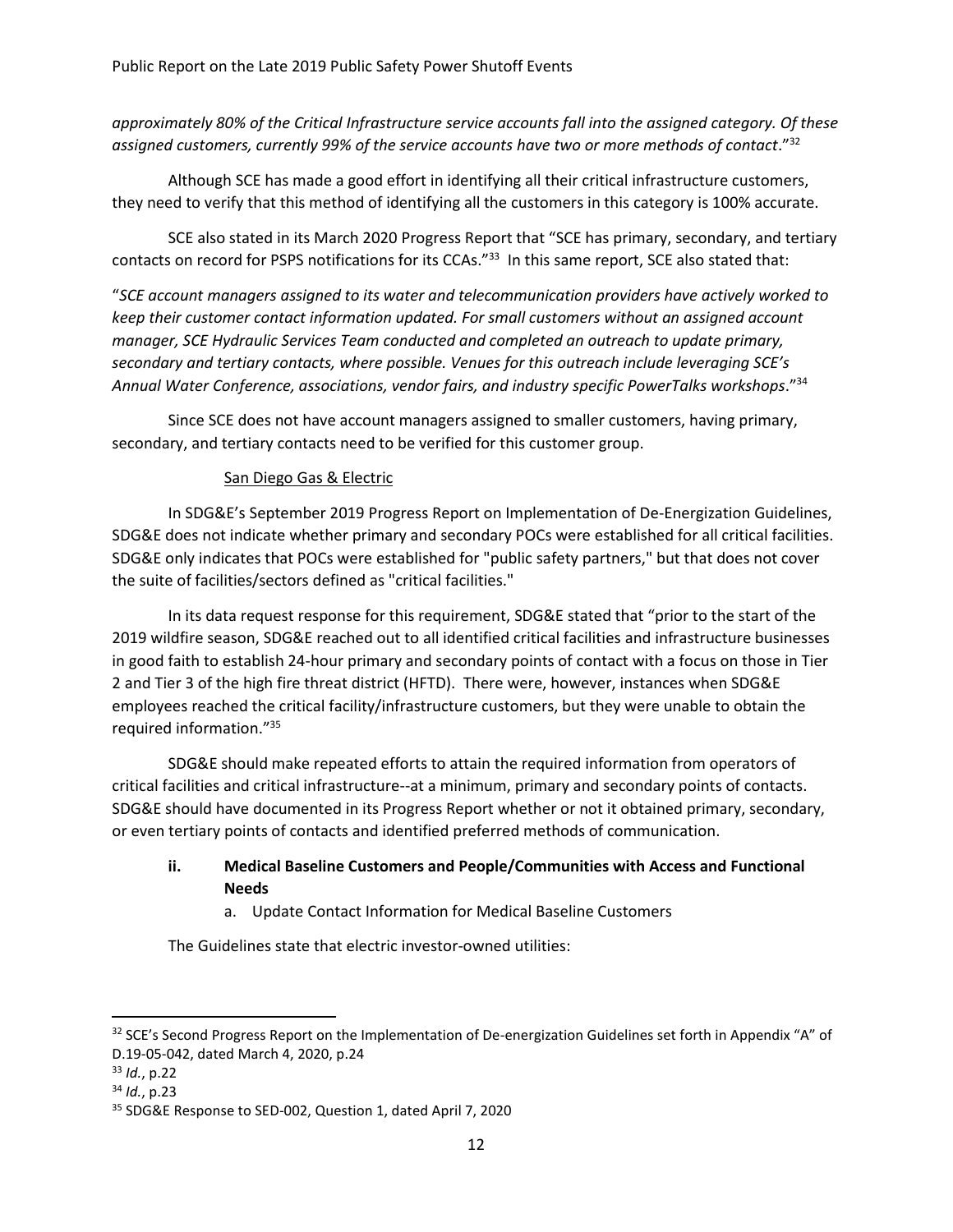*"…must update contact information for medical baseline customers and provide an opportunity for such customers to select alternative means of contact beyond their preferred means of contact from the utility for billing and other information."<sup>36</sup>*

#### Pacific Gas & Electric

In PG&E's September 2019 Progress Report, PG&E does not mention that they provided medical baseline customers an opportunity to select alternative means of contact beyond preferred means for utility billing. In its response to SED's second data request for this requirement, PG&E stated that "[i]n the Medical Baseline Program application, customers are provided the option to list additional contacts, including phone and email options. PG&E has made significant efforts to educate customers, including Medical Baseline customers, on how to update their contact information."<sup>37</sup>

PG&E should have documented in its Progress Report that it provided an opportunity for medical baseline customers to select alternative means of contact. In addition, it should elaborate on the options provided and the steps taken to communicate with medical baseline customers to update and how to update their contact information.

#### **iii. All Other Customers**

a. Work with Local Jurisdictions to Identify and Communicate with All People within a De-energized Area, Including Visitors

The Guidelines state that electric investor-owned utilities:

*"…must work with local jurisdictions to leverage all means of identifying and communicating with all people within a de-energized area, including people who may be visiting the area or not directly listed on utility accounts."<sup>38</sup>*

#### Pacific Gas & Electric

In PG&E's September 2019 Progress Report, PG&E did not mention that they worked with local jurisdictions to leverage all means of identifying and communicating with all people within a deenergized area, including visitors. In its response to SED's second data request for this requirement, PG&E stated that it:

"…*conducted or participated in more than 1,000 meetings and events with various local and tribal government agencies, as well as stakeholders across its service area, including at least one meeting with every county government. One of the areas of focus for these meetings was to discuss ways to improve communication and information sharing with stakeholders in advance of and during a PSPS event. PG&E provided event-specific information to state and local emergency responders through a variety of channels as early in the process as possible. This included public alert systems, highway signs, Nixle and public radio broadcasts*."<sup>39</sup>

<sup>36</sup> D.19-05-042, Appendix A, p.A13-14

<sup>37</sup> PG&E Response to SED-002, Question 2, dated April 7, 2020

<sup>38</sup> D.19-05-042, Appendix A, p.A14

<sup>&</sup>lt;sup>39</sup> PG&E Response to SED-002, Question 3, dated April 7, 2020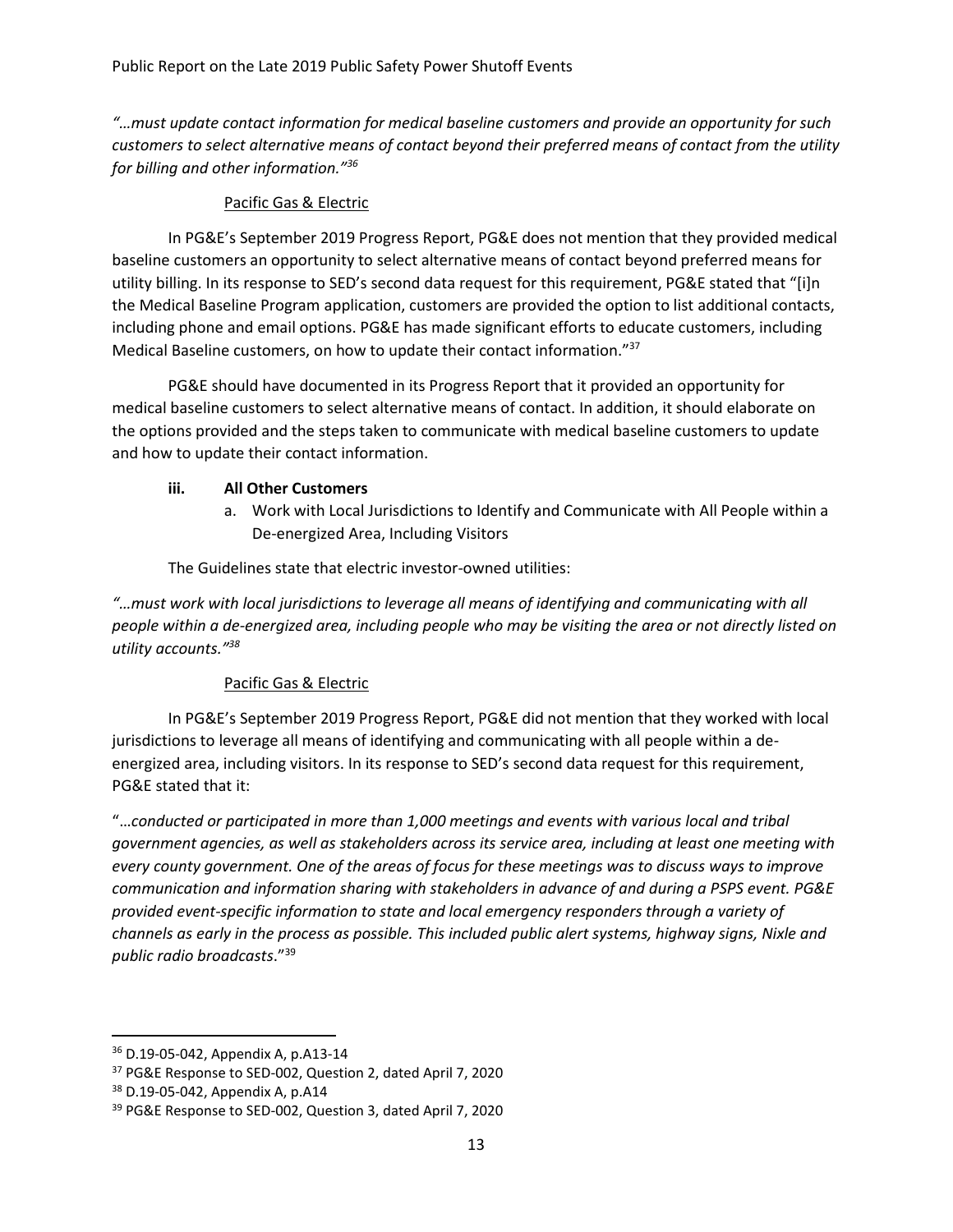PG&E should have documented in its Progress Report that it worked with local jurisdictions to leverage all means of identifying and communicating with all people within a de-energized area, including people who may be visiting the area or not directly listed on their accounts. Additionally, PG&E should elaborate on the recommendations made as result of these meetings and what actions PG&E took to incorporate these recommendations.

#### San Diego Gas & Electric

In its September 2019, Progress Report, SDG&E indicated that it was working with local jurisdictions to further develop notification and communication efforts for de-energization events. In its response to SED's first data request, SDG&E described its self-registration portal for SDG&E's Emergency Notification Systems.<sup>40</sup> While this tool may prove useful, visitors may not know of the existence of this notification system and therefore additional outreach to raise awareness prior to each event may be necessary for the opt-in notification system to be effective.

In addition, SDG&E responded to SED's second data request, regarding leveraging all means of communicating with all people in a de-energized area, as follows:

"*SDG&E established a system with the County of San Diego Office of Emergency Services (County OES) to leverage the following systems to share SDG&E's PSPS notification messaging:*

- *Partner Relay – County OES working group of Community Based Organizations (CBOs) that take messages and translate them into their languages and cultures and distribute the translated messaging to their networks*
- *Access and Functional Needs (AFN) Working Group – County OES working group of CBOs that serve the AFN populations, SDG&E PSPS Notification messages are forwarded to the working group members for distribution to their constituent groups*
- *Messages and CRC locations are included in the SD County Emergency phone app*
- *Social media posts are retweeted/reposted to amplify the messages"* 41

SDG&E should have documented in its Progress Report the details of all efforts coordinated and implemented with communicating PSPS information to all people within a de-energized area.

- <span id="page-14-0"></span>B. Notifications, Coordination, Outreach and Education
	- **i. Develop Notification and Communication Protocols and Systems**
		- a. Reach Customers No Matter Where the Customer is Located

The Guidelines require the following of electric investor-owned utilities:

"*Customers should understand the purpose of proactive de-energization, the electric investor-owned utilities' process for initiating it, how to manage safely through a de-energization event, and the impacts if deployed. To accomplish this, the electric investor-owned utilities must: …develop notification and communication protocols and systems that reach customers no matter where the customer is located and deliver messaging in an understandable manner*."

<sup>40</sup> SDG&E Response to SED-002, Question 11, dated April 7, 2020

<sup>41</sup> SDG&E Response to SED-002, Question 10, dated April 7, 2020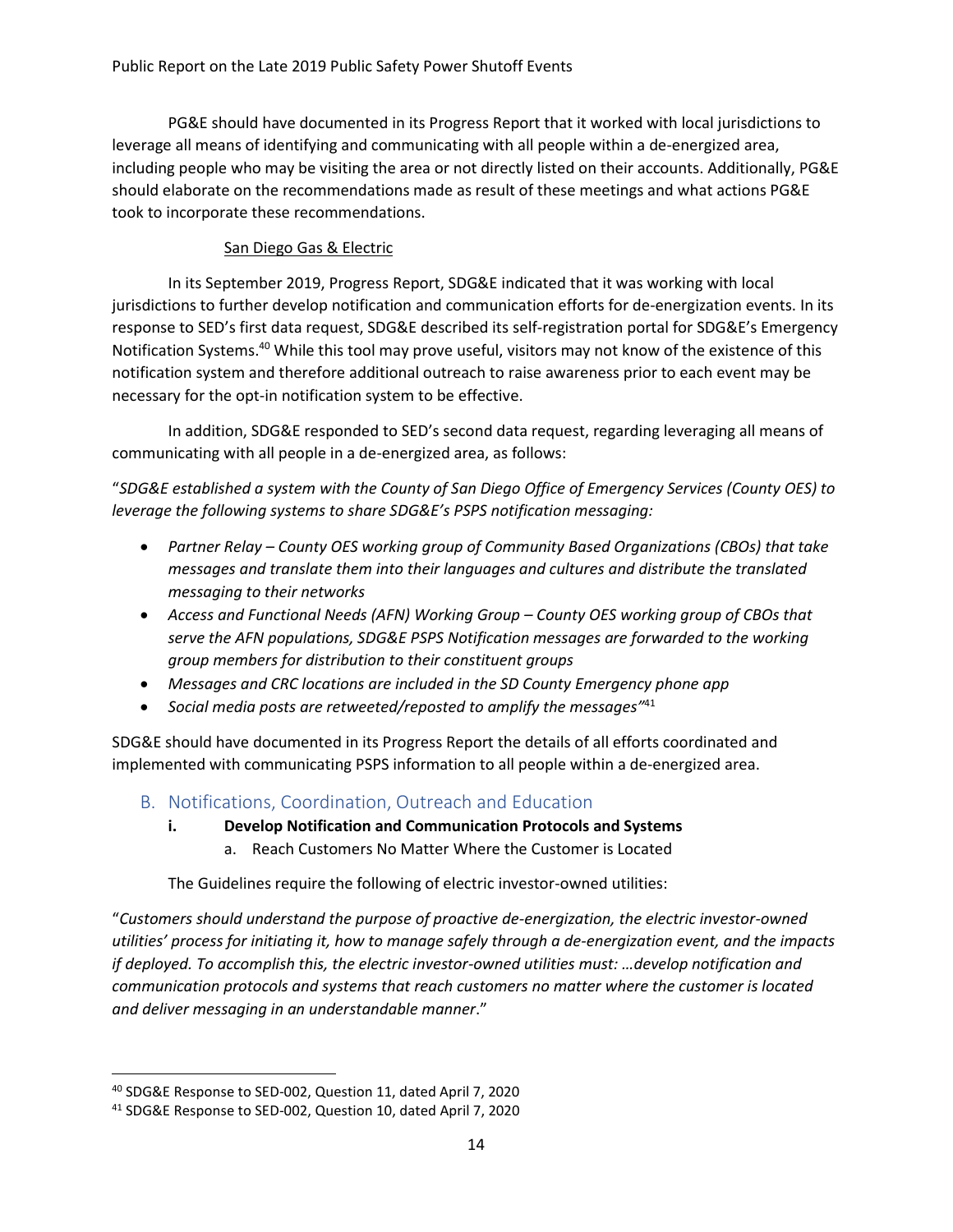#### San Diego Gas & Electric

As described in the previous section, SDG&E has put forth a strong effort in leveraging relationships and using social media to reach all populations in their territory. However, SDG&E did not state in its response anything about working with city officials or county officials that are not associated with the emergency operation offices. There are other local offices that could help the company identify all customers within its service territory who need to be notified of a PSPS event. SDG&E should expand its investigation for identifying hard to reach customers to all the local government agencies and tribal community representatives to help them complete their notification database.

#### **ii. Develop Notification Strategies**

a. Consideration of Geographic and Cultural Demographics

The Guidelines state that electric investor-owned utilities:

*"…must develop notification strategies for all customer groups affected by de-energization, and the electric investor-owned utilities must partner with local and state public safety partners, whenever possible, to develop notification strategies. …Communication methods must consider the geographic and cultural demographics of affected areas, e.g. some rural areas lack access to broadband services."<sup>42</sup>*

#### Pacific Gas & Electric

In PG&E's September 2019 Progress Report, PG&E does not mention consideration of geographic and cultural demographics of affected areas in development of communication methods. In the data request response for this requirement, PG&E stated that it:

"…*prioritizes outreach to customers in High Fire Threat Districts (HFTDs), and uses local community based organizations (CBOs) as well as California Alternate Rates for Energy (CARE) / Family Electric Rate Assistance (FERA) program outreach partners as an opportunity to augment standard PSPS outreach for customers that participate and/or qualify for CARE/FERA programs and fall within these low-income demographics. PG&E also makes certain communications are available in multiple languages, and coordinates with multi-cultural news organizations to provide in-event translations to customers*."<sup>43</sup>

PG&E should have documented in its Progress Report whether consideration of geographic and cultural demographics of affected areas were made in the development of communication methods. They should elaborate on specific steps taken to address concerns affected by both geographic and cultural diversity. For example, PG&E states that it makes certain that communications are available in multiple languages, but it is unclear how PG&E determined the prevailing languages in the affected area, including whether it coordinated with local governments to determine the most prevalent languages. Adding greater context to PG&E's activities related to this requirement would provide the Commission clarity on the steps taken by PG&E to meet this requirement.

#### Southern California Edison

To measure the effectiveness of their notification strategy, SCE provided SED, in a data request response, the following information:

<sup>42</sup> D.19-05-042 in R.18-12-005, Appendix A, p.A18-19

<sup>43</sup> PG&E Response to SED-002, Question 7, dated April 7, 2020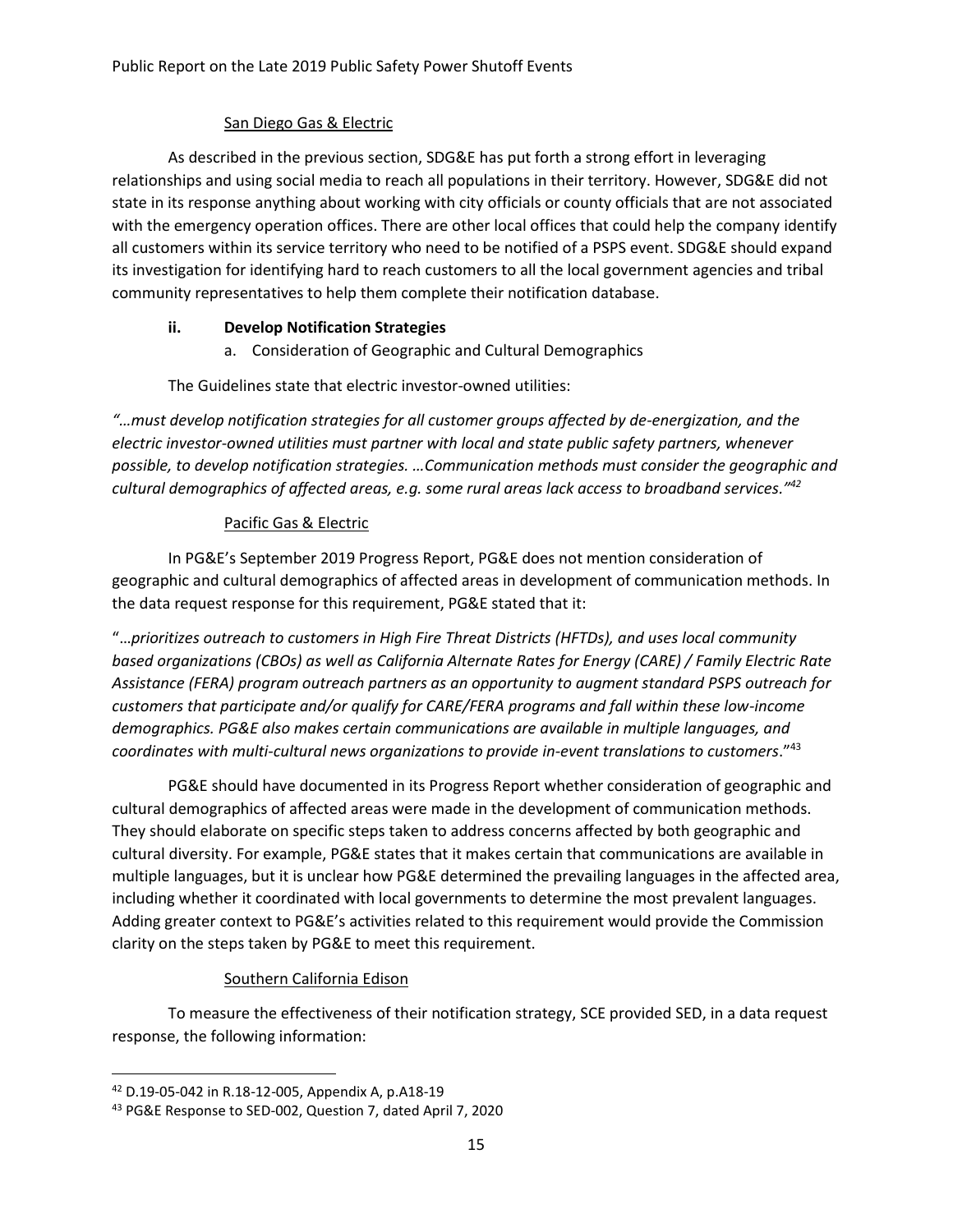"*SCE conducted post-wildfire season surveys with both residential and business customers from December 2019 – March 2020, which included demographics questions about customers with disabilities and medical equipment needs*."<sup>44</sup>

SCE added the following to SED in a data request response:

"SCE's Residential survey addressed awareness of SCE's PSPS communication, with roughly half of *respondents in the four sample sub-groups saying they were aware of SCE's PSPS-related communications. In addition, the survey asked respondents to assess the effectiveness of SCE's PSPSrelated communications in terms of SCE 'communicating their efforts using advanced technology to mitigate the risk of wildfires' (with 63%-67% scoring them as 'Very'/'Somewhat' effective) and 'helping you and your family create a safety preparedness plan' (with 47%-58% scoring them as 'Very'/'Somewhat' effective)*."<sup>45</sup>

SCE also shared that they asked their customers about the frequency of the alerts they received. Here is their response to SED's data request:

"*Additionally, survey respondents who were either notified and de-energized OR notified only, were asked their opinion of the number of PSPS alerts/notifications. Of those that were notified and deenergized, 28% thought the communications were 'too many' and 64% thought they were 'about right.' Of those customers that were notified only, 15% thought the communications were 'too many' and 80% thought they were 'about right.' SCE also asked respondents about their satisfaction with the information in the alerts, with 60% of those that were de-energized saying they were 'Very'/'Somewhat' satisfied and 73% of those that were notified only saying they were 'Very'/'Somewhat' satisfied. In addition, 75% of de-energized respondents found the alerts to be helpful and clear/easy to understand while 84% of those that were notified found them helpful and 80% found them clear/easy to understand*."<sup>46</sup>

SCE did not provide detailed information on how they considered the geographic and cultural demographics of affected areas in their surveys. Additionally, there are no details on how customers in rural areas, who may lack access to broadband or wireless connectivity, responded to the surveys. More information is needed on the distribution of the surveys and the results of the surveys to fully measure the effectiveness of SCE's 2019 notification strategy.

#### San Diego Gas & Electric

In its second data request, SED asked how SDG&E considers geographic and cultural demographics in its communication methods and which factors it considers. <sup>47</sup> SED also asked how these factors were measured and evaluated.<sup>48</sup> SDG&E's response to this question was:

<sup>44</sup> SCE Response to SED-002, Question 10, dated April 7, 2020

<sup>45</sup> SCE Response to SED-002, Question 11, dated April 7, 2020

<sup>46</sup> *Id.*, Question 11

<sup>47</sup> Data Request SED-002-SDG&E, Question 14, dated March 27, 2020

<sup>48</sup> *Id.*, Question 14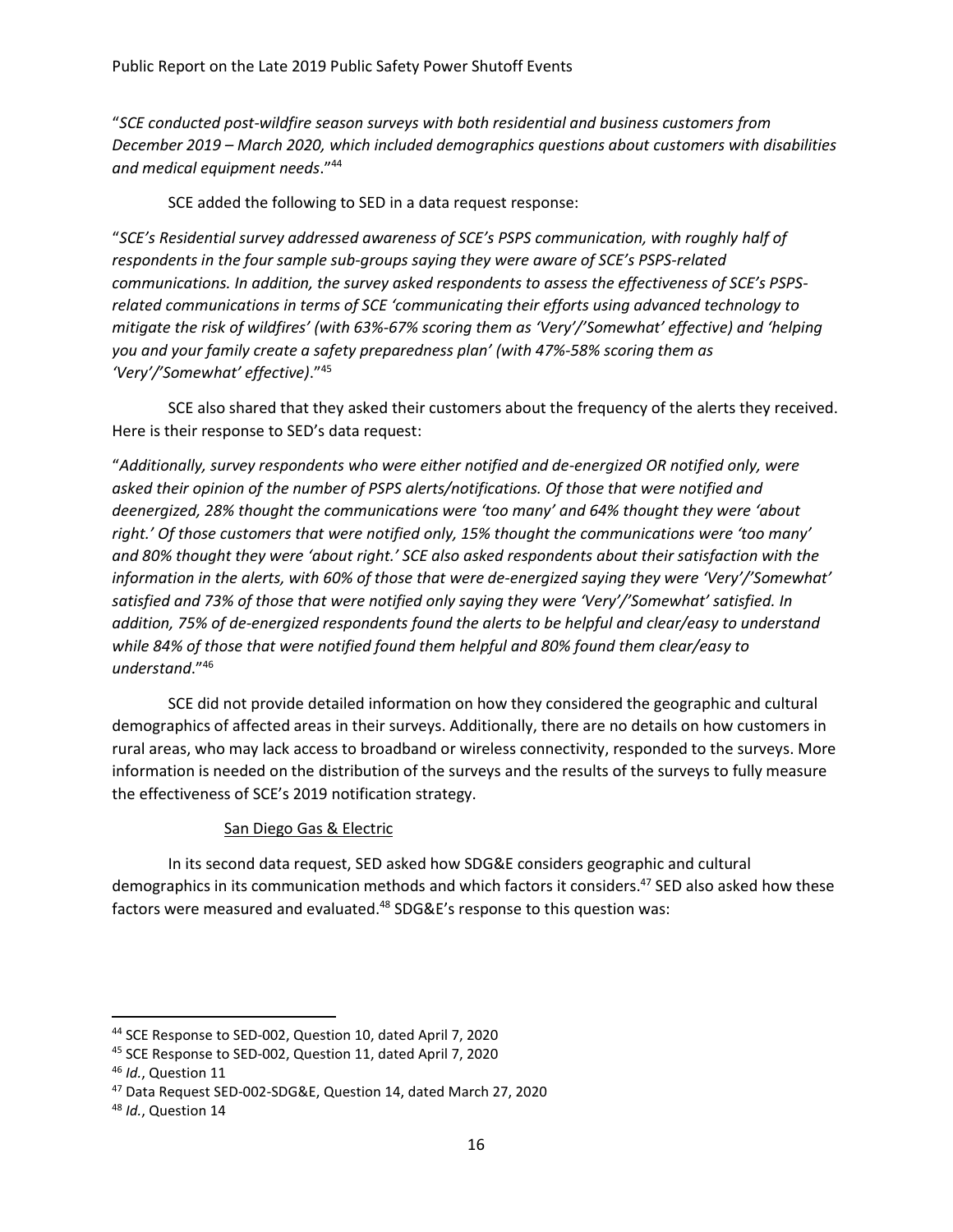"*SDG&E's public education campaign measures include evaluating publication viewership and CBOs provide information to SDG&E on the populations they reach. SDG&E can also view the consumer traffic that request PSPS notifications in various languages*."<sup>49</sup>

Although this information would provide some helpful data to evaluate the success of their notification strategy for these hard to reach populations, it can be incomplete or misleading. SDG&E should consider conducting customer surveys, in multiple languages, to get a better idea of the effectiveness of their notification strategies with consideration to the geographic and cultural demographics of affected areas.

b. Consideration of Restrictions on Communication Channels Due to De-energization

The Guidelines require that electric investor-owned utilities:

*"…develop a strategy for how communication will occur with affected customers once de-energization has begun and during re-energization, recognizing that communication channels may be restricted due to the loss of power. The electric investor-owned utilities should develop this strategy in coordination with public safety partners."<sup>50</sup>*

#### Pacific Gas & Electric

In PG&E's September 2019 Progress Report, PG&E does not discuss a strategy for how communication will occur with affected customers once de-energization has begun and during reenergization. In its response to SED's second data request for this requirement PG&E stated that they:

"…*recognize that communication channels may be restricted due to power loss during a PSPS event, PG&E developed a multi-pronged communication strategy for notifying potentially affected customers by utilizing multiple channels of communication*."<sup>51</sup>

This included notifying individuals through automated phone calls, text messages, and emails. PG&E also encouraged individuals to obtain event information from other communication channels such as:

- PG&E's website
- Call center support
- Media engagement
- Coordination with Public Safety Partners and Community Based Organizations

PG&E should have documented in its Progress Report all the steps it took to develop a strategy pursuant to this requirement, taking into consideration communication channels may be restricted due to the loss of power. PG&E should also discuss the coordination effort with public safety partners, their participation in the development of this strategy, and public safety partners' roles in communication during de-energization.

PG&E's response leaves unclear whether PG&E has examined all possible restrictions to communication during de-energization. For example, PG&E points to phone calls, text messages, emails, PG&E's website, call center, and media engagement as sources of communication during de-

<sup>49</sup> SDG&E Response to SED-002, Questions 14, dated April 7, 2020

<sup>50</sup> D.19-05-042 in R.18-12-005, Appendix A, p. A19

<sup>51</sup> PG&E Response to SED-002, Question 8, dated April 7, 2020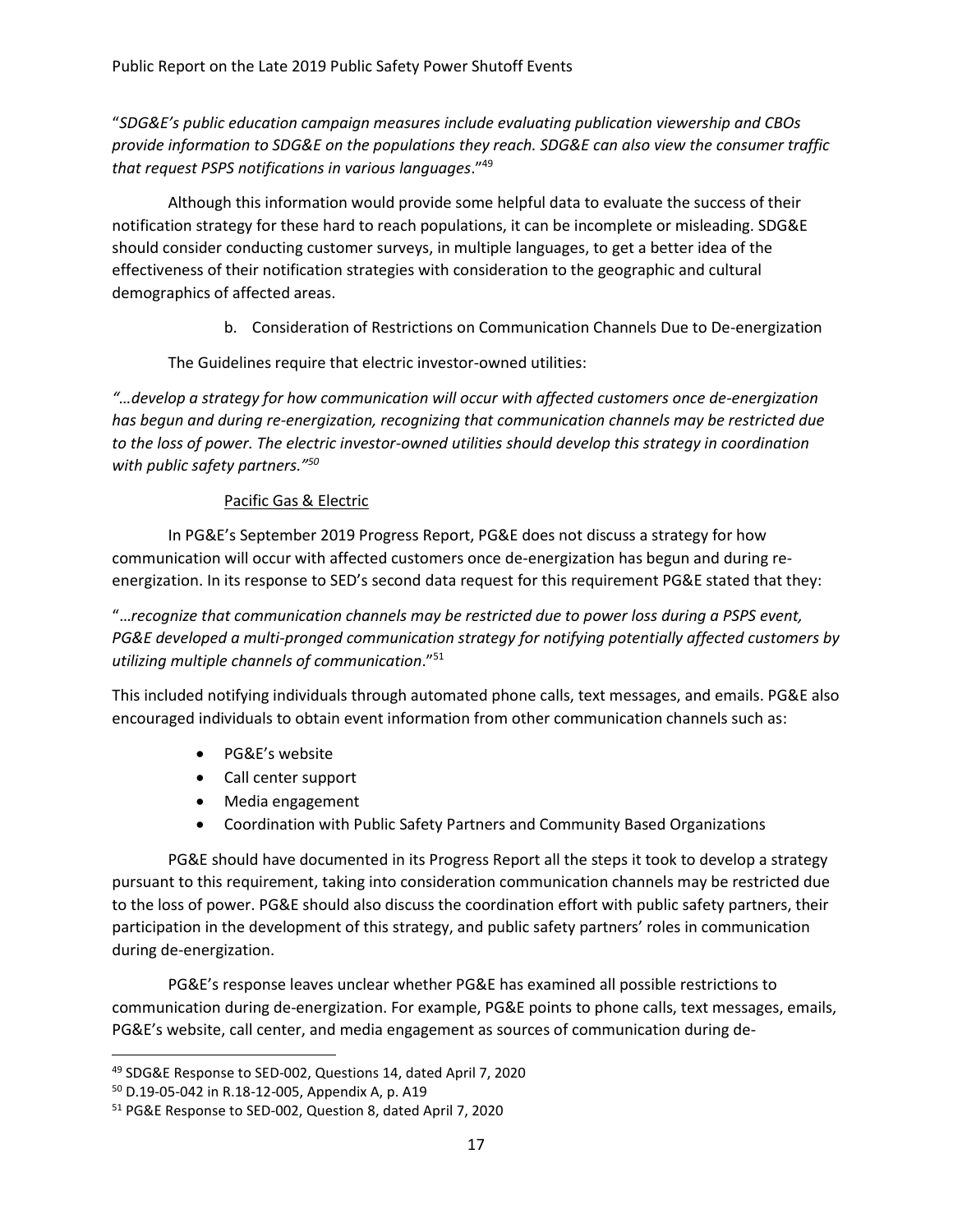energization. Yet if the affected area is in the foothills or mountainous areas with limited cell phone reception, then all of those sources of communication could potentially be unavailable to a household. If a de-energization event is prolonged because of weather conditions, those affected individuals would not be able to access updated information. Although PG&E mentions coordination with public safety partners and Community Based Organizations (CBO) as communication channels, PG&E's steps and the responsibilities it assumes during a de-energization event are unclear.

#### San Diego Gas & Electric

In SDG&E's September 2019, Progress Report,<sup>52</sup> SDG&E does not explicitly discuss a strategy for how communication will occur with affected customers once de-energization has begun and during reenergization. In response to SED's second data request, SDG&E provided information regarding how it considered potential restrictions on communication channels due to de-energization.<sup>53</sup> The various channels SDG&E listed that apply once de-energization begins include:

- Broadcast (radio and TV)
- Social Media
- Website (sdge.com)
- PSPS notifications via SDG&E's Enterprise Notifications System (email, text and voice messaging $54$

SDG&E should include in its reporting, a clear strategy for how communication will occur when deenergization begins and during re-energization.

#### **iii. Provide Operational Coordination with Public Safety Partners Upon Request**

The Guidelines state that:

*"Coordination in preparation for de-energization is a shared responsibility between the electric investorowned utilities, public safety partners, and local governments; however, the electric utilities are ultimately responsible and accountable for the safe deployment of de-energization."<sup>55</sup>*

The Guidelines also require:

*"In addition, the utilities must provide, if requested, operational coordination with public safety partners to ensure such partners have not only the information but also the coordination with the utilities necessary to prepare for de-energization." 56*

#### Southern California Edison

In response to SED's second data request, SCE stated that:

"*SCE conducted after-action reviews with impacted emergency management agencies, who are Public Safety Partners, to solicit feedback on its PSPS implementation, including SCE's notification and outreach* 

<sup>&</sup>lt;sup>52</sup> SDG&E Company's Progress Report on Implementation of De-Energization Guidelines, dated September 4, 2019

<sup>53</sup> SDG&E's Response to SED-002, Question 15, dated April 7, 2020

<sup>54</sup> *Id.*, Question 15

<sup>55</sup> D.19-05-042 in R.18-12-005, Appendix A, p.A2

<sup>56</sup> *Id.*, p.A15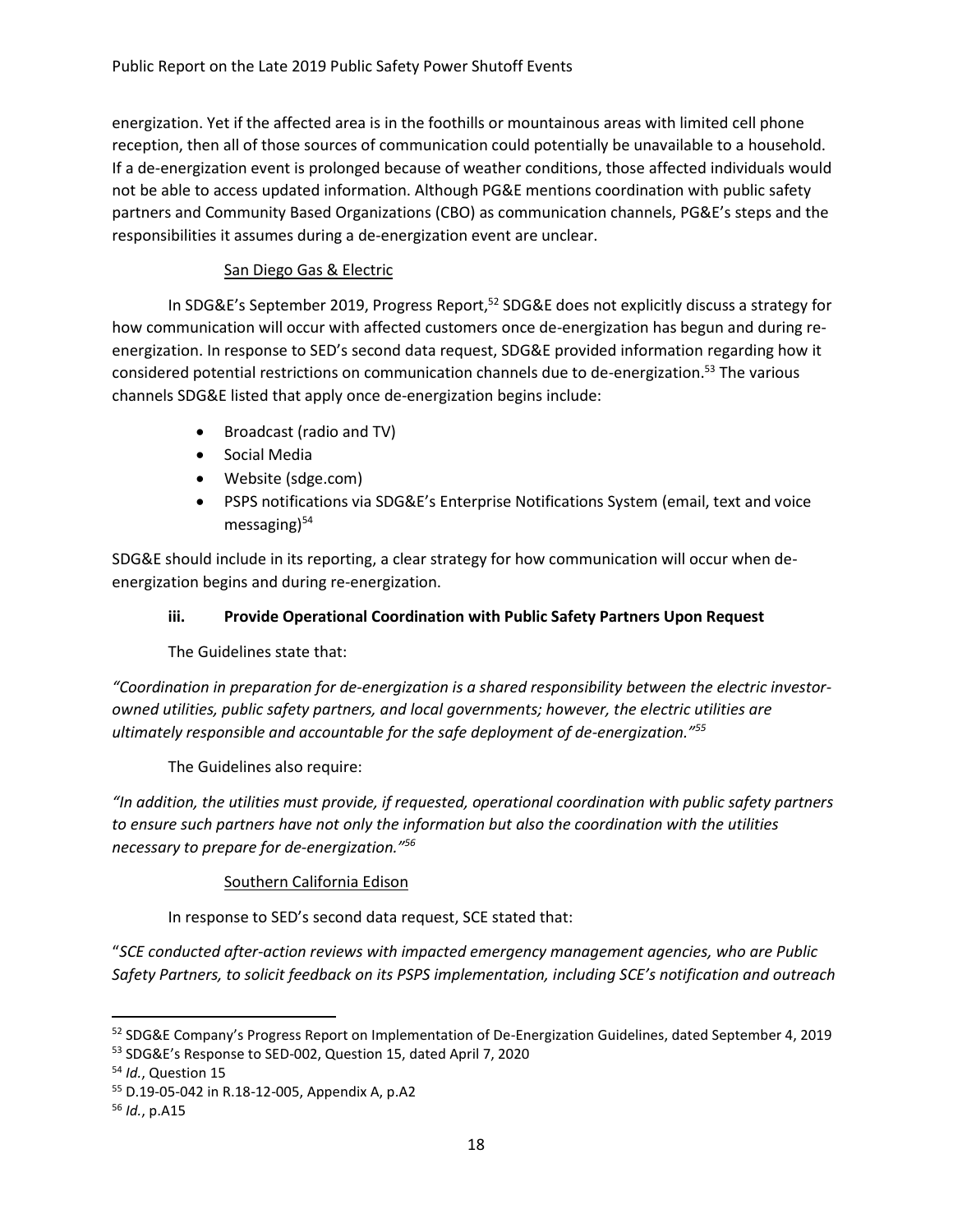*efforts. Although these meetings were held on an ad hoc basis in 2019, SCE intends to conduct them in a more structured way in 2020. In addition to the after-action review meetings, SCE held routine calls with county emergency management agencies to coordinate planning and response efforts, including how we notify and engage customer groups*."<sup>57</sup>

Documentation of the feedback received in these meetings needs to be shared with the other IOUs and the CPUC. Expansion of operational coordination would help develop more effective PSPS programs.

Based on the Joint Local Government's<sup>58</sup> experience with the late 2019 PSPS events, SCE may have missed opportunities to coordinate with some local government entities:

*"Going into 2019, SCE appeared to have a better understanding of the government- and critical facilityside impacts and logistical issues created by de-energization, but the utility did not engage in any operational planning with its local public safety partners or critical facilities. This failure to coordinate did not, surprisingly, cripple SCE's lines of communication with local governments…"* 59

#### **iv. Work with Public Safety Partners in Advance of Fire Season to Develop Preliminary Plans for Emergency Situations**

The Guidelines require that electric investor-owned utilities:

"…*must work with public safety partners in advance of the wildfire season to develop preliminary plans for addressing emergency situations that may arise during de-energization, such as a non-utility caused wildfire that occurs in a de-energized area that necessitates the use of water for firefighting purposes. Although not a request to delay de-energization, such a situation could result in the public safety being better served by utility lines being re-energized.*" 60

#### Southern California Edison

During the PSPS event that took place October 21-26, SCE realized it needed to do a better job of coordinating with firefighting departments and agencies before de-energization events are activated:

"*SCE received a request from the San Bernardino County Fire Department for re-energization of the Calstate and Club Oaks Circuits in San Bernardino County, which were de-energized at 5:33 a.m. that morning due to fire activity in the area to power additional water pumps to assist firefighting efforts*. *SCE, working with field crews, meteorologists, and the Incident Commander, determined that public safety concerns still existed due to sustained winds around 43 mph, wind gusts up to 58 mph, and high fire potential index in the area. Based on these real-time observations, it was determined that reenergization of the Calstate and Club Oaks Circuits posed a public safety risk, and the circuits were left de-energized." 61*

<sup>57</sup> SCE Response to SED-002, Question 10, dated April 7, 2020

<sup>&</sup>lt;sup>58</sup> Counties of Kern, Marin, Mendocino, Napa, Nevada, San Luis Obispo, Santa Barbara, and Sonoma, and the City of Santa Rosa.

<sup>&</sup>lt;sup>59</sup> I.19-11-013, Response of the Joint Local Governments to the OII, dated January 10, 2020, p.2

 $60$  D.19-05-042 in R.18-12-005, Appendix A, p.A12

<sup>&</sup>lt;sup>61</sup> SCE Post-Event Report October 21-26, p.17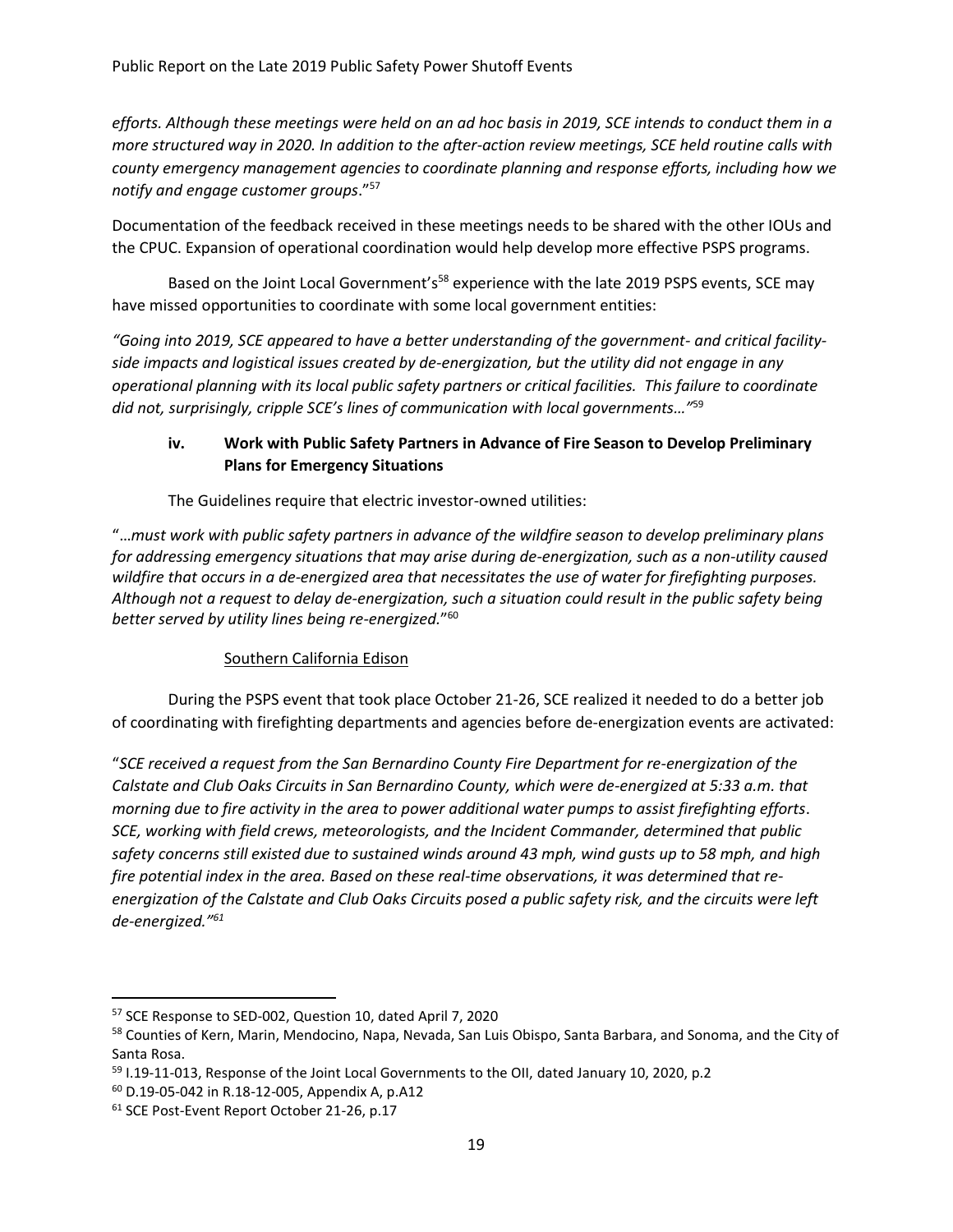*"SCE's Fire Management Officer confirmed that alternate water sources were available at the time of the request, which fire personnel utilized for their firefighting efforts. SCE remained in direct contact with firefighting authorities throughout the fire to respond quickly to any additional emergent needs. Situations such as the one described above reinforce the necessity for SCE to continue coordination efforts with Public Safety Partners ahead of a PSPS event," 62*

When SCE received this request, the utility realized that it needed to be aware of which water facilities might be needed to provide water for firefighting effort. SCE needs to coordinate more closely with local fire departments and CAL FIRE before activating a PSPS within its service territory because of the direct impacts on firefighting efforts if a fire is ignited.

#### San Diego Gas & Electric

Based on its response to SED's second data request, SDG&E has not demonstrated sufficient effort to work with public safety partners for developing preliminary plans for addressing emergency situations that may arise during de-energization.<sup>63</sup> SDG&E explained that it participates in the San Diego Operation Area's regional emergency planning process which covers all-hazard or complex incidents.<sup>64</sup> It did not address other public safety partners other than San Diego. In addition, SDG&E explained that its:

"…*emergency planning is also all-hazard and includes planning for an incident within an incident. SDG&E most widely considers a wildfire scenario concurrent with a PSPS but due to the fact that its plans are allhazard, they would be appropriate for any emergency situation that may arise*."<sup>65</sup>

SDG&E provided copies of its Company Emergency Response Plan and Concept of Operations -- Wildfire. The Company Emergency Response Plan is updated annually, with a major revision every 3 to 5 years. The response provided is unclear if and to what level the public safety partners have participated in SDG&E's emergency planning process. Without additional information, it is hard to assess if SDG&E's current effort can replace the required wildfire preliminary planning with public safety partners in advance of the wildfire season. However, additional expansion of this effort to include all public safety partners may help to address emergency situations unknown to SDG&E.

#### **v. Proactively Partner with Critical Facility and Infrastructure for Backup Generation Assessment: Need for Providing Generators for Facilities or Infrastructure Not Well Prepared for De-energization**

The Guidelines require that electric investor-owned utilities:

"…*pursuant to Resolution ESRB-8 and in advance of the wildfire season, must proactively partner with critical facility and critical infrastructure representatives to assess the ability of each critical facility to maintain operations during de-energization events of varying lengths. The electric investor-owned utilities must help critical facility and critical infrastructure representatives assess the need for backup* 

<sup>62</sup> SCE Post-Event Report October 21-26, p.17

<sup>63</sup> SDG&E Response to SED-002, Question 17, dated April 7, 2020

<sup>64</sup> *Id.*, Question 17

<sup>65</sup> *Id.*, Question 17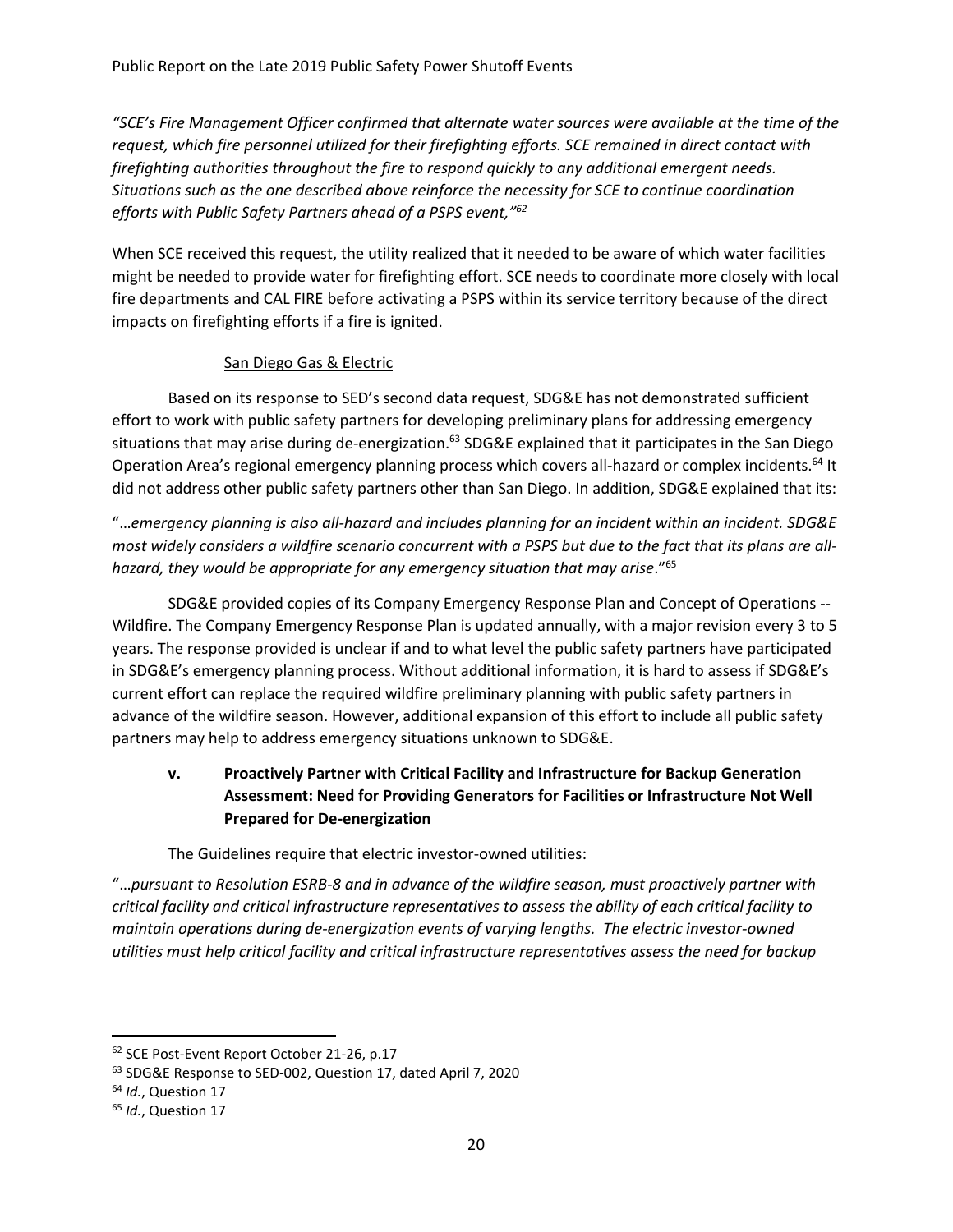*generation and determine whether additional equipment is needed, including providing generators to facilities or infrastructure that are not well prepared for a power shut off*."<sup>66</sup>

#### Pacific Gas & Electric

PG&E reported in its September 2019 Progress Report that it:

"…*initiated an outreach campaign to cities and counties to confirm and verify critical facilities and infrastructure within their jurisdiction. The campaign also requested each jurisdiction identify additional facilities and infrastructure they deem to be critical and believe ought to be included in PG&E's critical facilities and infrastructure list. To date, PG&E has received input from over 70 cities and counties and has reviewed and updated records with a critical facility identifier based on feedback received*." 67

Although PG&E initiated outreach, the following comments highlight the need for improved coordination and planning efforts regarding backup power for facilities or infrastructure that are not well-prepared for de-energization.

The Joint Local Governments reported that "PG&E failed to help critical facilities assess the need for backup generation and determine whether additional equipment was needed." <sup>68</sup> The Joint Local Governments referenced hospitals, water facilities and correctional facilities. As the events progressed through October, the Joint Local Governments noticed an improvement during the October 26 PSPS Event where PG&E provided backup generation for Marin and Napa counties. $69$ 

In another instance, the City and County of San Francisco (San Francisco), noted that the Castlewood Reservoir and the Pleasanton Well in Contra Costa County did not have backup power but were impacted by PG&E's October 26 PSPS event. As a result of the event, San Francisco lost tens of thousands of gallons of water.<sup>70</sup> If proper coordination had been performed between PG&E and San Francisco, the critical water facilities should have had a contingency plan in the event of power loss.

#### Southern California Edison

SCE has explained their approach to helping critical facility and critical infrastructure owners with backup generation as follows:

"*SCE takes a two-step approach to determining when to provide backup power to local counties and cities. First, SCE seeks to educate local governments, first responders, and essential service providers on the importance of developing a resiliency plan that addresses backup power needs for their facilities which provide critical life and safety functions. Second, if essential service providers are unable to sustain critical life/safety operations during an extended power outage, SCE's Incident Commander will consider and prioritize requests to provide temporary mobile backup generation*."<sup>71</sup>

<sup>66</sup> D.19-05-042 in R.18-12-005, Appendix A, p.A12

<sup>67</sup> PG&E Company Progress Report on Implementation of De-Energization Guidelines, dated September 4, 2019, p.9

<sup>&</sup>lt;sup>68</sup> I.19-11-013, Response of the Joint Local Governments to the OII, dated January 10, 2020, p.27

<sup>69</sup> R.18-12-005, Joint Local Governments' Comments on PG&E Post-PSPS Event Report for October 26 and 29, 2019, filed January 3, 2020, Attachment dated December 13, 2019, p.3

 $70$  I.19-11-013, Response of the City and County of San Francisco, dated January 10, 2020, p, 2-3

<sup>&</sup>lt;sup>71</sup> SCE Response to SED-001, Question 43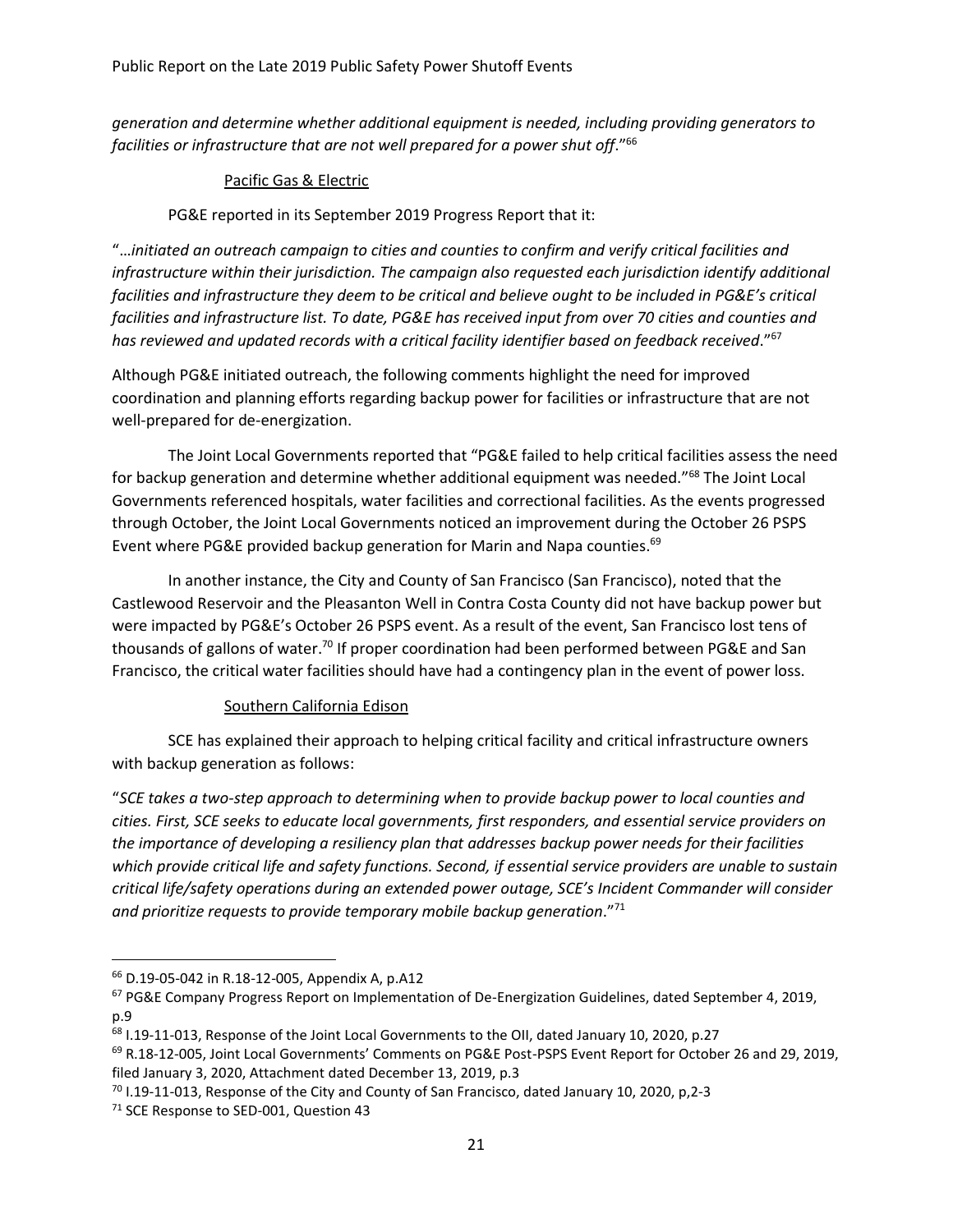More information is needed about SCE's mobile backup generator program, such as the number of mobile backup generators available and how SCE determined which facilities received them for each PSPS event. This information should be provided in each of its post-event reports.

The Acton Town Council (Acton) provided some insight into its experience during the late 2019 PSPS events:

"*Many rural residents of Acton and other communities in North Los Angeles County lost power for more than 24 hours several times during the October PSPS events, so they had no land lines or cable service or satellite dish service, and hence no internet. And, because the back-up batteries which serve the local cell phone towers are depleted in as little as 12 hours after power is cut off, these rural residents lost all contact with the outside world during several of SCE's PSPS events in October*."<sup>72</sup>

In an emergency event, such as a wildfire igniting during a PSPS event, backup power is vital when communicating a notice of evacuation. SCE should properly assess the needs of its affected communities to identify specific locations where it can provide backup power.

#### San Diego Gas & Electric

In response to SED's second data request, SDG&E provided the following information regarding its actions to access critical facilities' ability to operate and their need for additional equipment:

"*SDG&E took actions to understand critical facilities' ability to operate during an emergency with direct conversations, and information about back-up generation provided in both the email and direct mail piece to newly identified critical customers. In some instances, additional equipment and processes were discussed to help strengthen a customer's resiliency and reliability for any emergency*."<sup>73</sup>

Although SDG&E provided an overall description of its efforts, it did not specify what actions took place and the level of detail included in the email and direct mail piece. In addition, SDG&E only notes that it "incorporates workshops, presentations, and direct meetings to address and assess backup generation needs for critical facilities."<sup>74</sup> SDG&E did not provide any additional details that would identify the effectiveness of the assessments for backup generation. Further, SDG&E did not state in its Progress Reports or data request responses whether it will provide any generators to facilities or infrastructure that are not well prepared for de-energization after undertaking the assessment. Therefore, SED is concerned that SDG&E has not met the expectation of the Guideline regarding assessing the critical facilities' need for backup generation.

#### **vi. Conduct Communication Exercises Prior to Wildfire Season**

The Guidelines state:

*"To ensure accuracy of contacts, the electric investor-owned utilities are required to update lists [Public Safety Partners points of contact] annually at least two months in advance of the start of the wildfire* 

<sup>72</sup> I.19-11-013, Acton Response to OII of Power Shutoff Events, dated January 10, 2020, p.10

<sup>&</sup>lt;sup>73</sup> SDG&E Response to SED-002, Question 6, dated April 7, 2020

<sup>74</sup> SDG&E's Progress Report on Implementation of De-energization Guidelines, September 4, 2019, p.8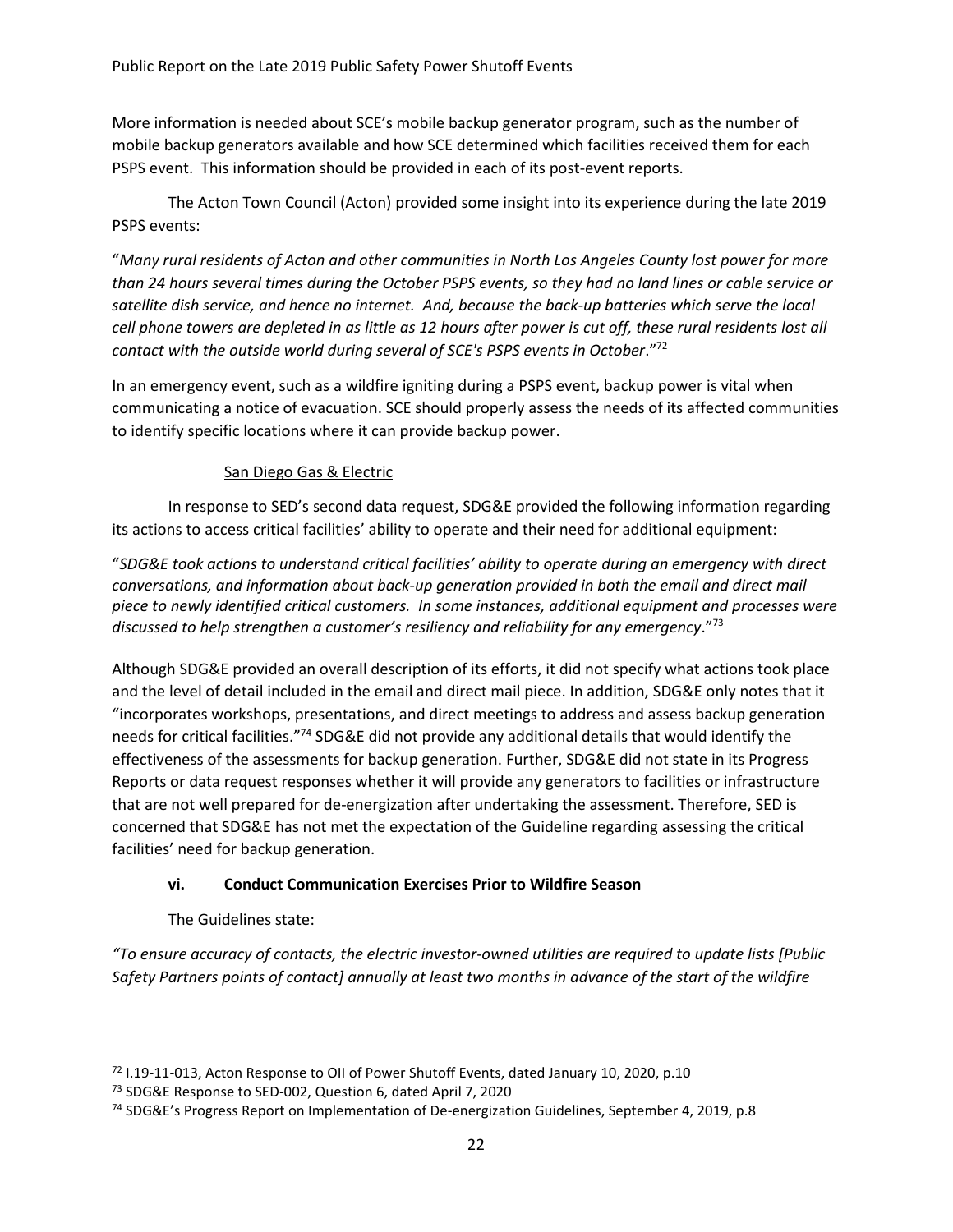*season and conduct communication exercises prior to wildfire season to confirm their ability to rapidly disseminate information."<sup>75</sup>*

#### Pacific Gas & Electric

In PG&E's September 2019 Progress Report, PG&E does not discuss that they have conducted communication exercises prior to wildfire season to confirm their ability to rapidly disseminate information. In response to SED's second data request, PG&E stated that its March 2020 Progress Report (section 4.1.6 Notification System Test) summarizes the notification testing that took place in 2019.<sup>76</sup> "Additionally, PG&E used a messaging platform capable of pushing as many as 900,000 phone, text, and email communications, or 2.7 million communications in total, per hour, to customers."<sup>77</sup> PG&E noted in its March 2020 Progress Report that it conducted notification testing in the Fall of 2019 and prior to the PSPS events, also noting improvements made in May 2019.<sup>78</sup> PG&E should have documented, in its September 2019 Progress Report, that it conducted communication exercises prior to wildfire season to confirm its ability to rapidly disseminate information.

#### <span id="page-23-0"></span>C. Information Sharing

#### **i. Dedicated PSPS Webpage**

The Guidelines require that:

"*The electric investor-owned utilities must provide up-to-date information, including a depiction of the boundary of the de-energization event, on their websites' homepage and a dedicated Public Safety Power Shut-off webpage regarding the de-energization event*."<sup>79</sup>

The three utilities met the basic requirement of creating a dedicated PSPS webpage. However, Section III of this report describes the shortcomings of some of the webpages. At least two issues that occurred include inundated webpages due to overwhelming web traffic and accessibility concerns for people/communities with access and functional needs.

#### **ii. Sharing Geographic Information System (GIS) data with Public Safety Partners**

The Guidelines require that:

"*For the 2019 wildfire season, the electric investor-owned utilities must, at the time of first notification preceding a de-energization event, make available a Geographic Information System shapefile via a secure data transfer*."<sup>80</sup>

As part of the required GIS data, electric IOUs "must also show affected circuits and any other information that is requested by public safety partners and can reasonably be provided by the utility."<sup>81</sup>

Pacific Gas and Electric

<sup>75</sup> D.19-05-042 in R.18-12-005, Appendix A, p.A11

<sup>76</sup> PG&E Response to SED-002, Question 9, dated April 7, 2020

<sup>77</sup> *Id*., Question 9

<sup>78</sup> PG&E Progress Report, dated March 4, 2020, p.23

<sup>79</sup> D.19-05-042 in R.18-12-005, Appendix A, p.A18

<sup>80</sup> *Id.*, p.16-17

<sup>81</sup> *Id.*, p.A17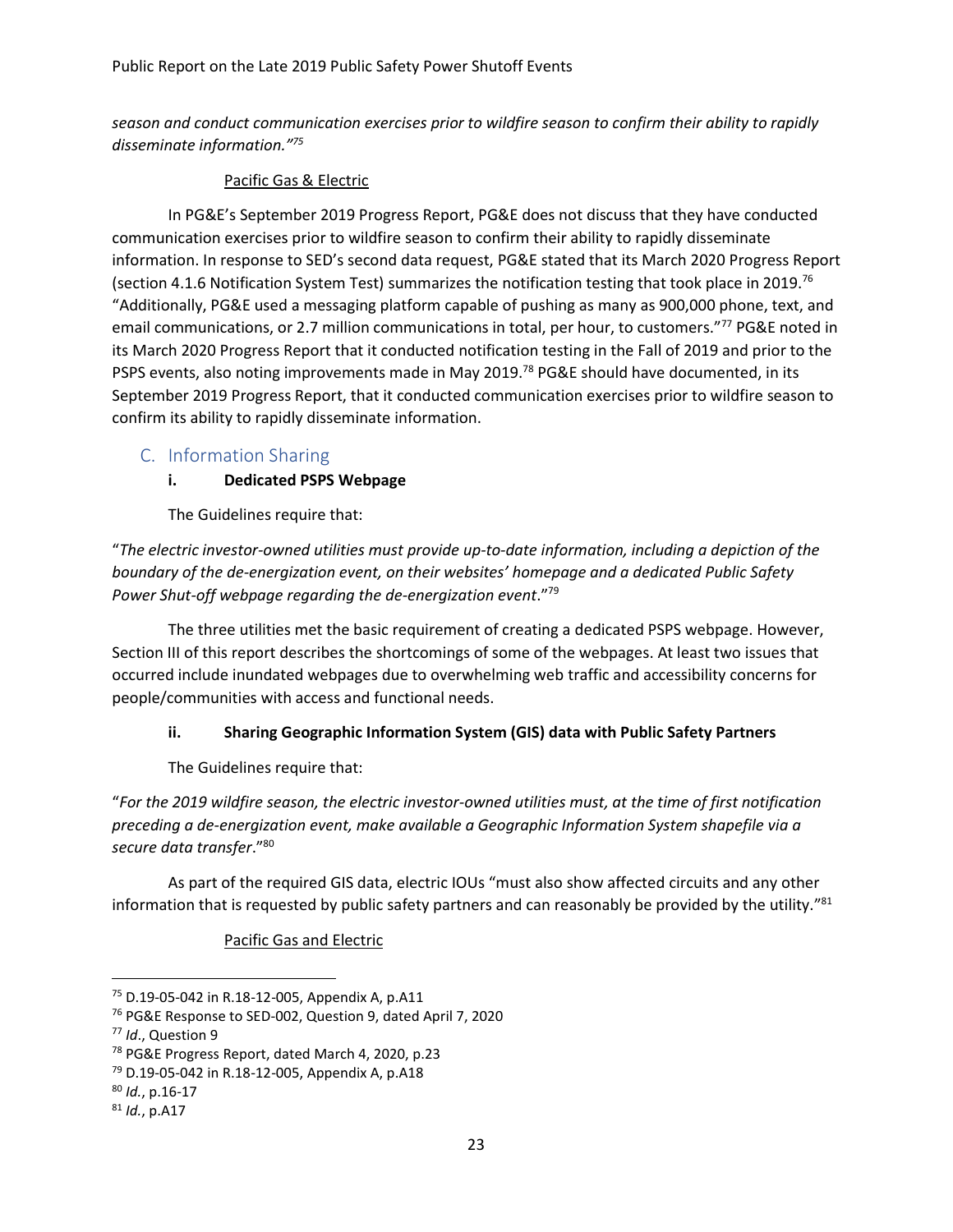PG&E utilized its secure portal to provide GIS data to public safety partners. However, PG&E admitted in its March 2020 Progress Report that it has not yet provided access for its critical facilities and infrastructure customers to their secure data transfer portal yet:

"*Based on feedback received from Public Safety Partners, PG&E is reevaluating its secure information sharing portal processes and protocols. Example changes that are being considered include broadening the access to other public safety partners, such as telecommunications providers and/or water agencies, and updating the portal to be more intuitive for users*."<sup>82</sup>

PG&E needs to provide access to their information sharing portal or make GIS data available to their critical facilities and infrastructure customers prior to the start of the 2020 wildfire season.

Regarding PG&E's October 9 PSPS event, San Jose stated the following about PG&E's maps:

"*Overly-broad polygon maps, inaccuracies in the address lookup app, and denial of circuit maps to City staff contribute to the problem*." 83

The maps made available may not have depicted circuit information for every event. PG&E has the circuit information available and should be able to overlay circuit information on PSPS maps and provide them to its public safety partners. PG&E must make circuit information available when requested by public safety partners.

#### **iii. Thresholds that Define Strong Wind Events and "Extreme Fire Hazards"**

The Guidelines require that electric investor-owned utilities:

*"…must clearly articulate thresholds for strong wind events as well as the conditions that define 'an extreme fire hazard' (humidity, fuel dryness, temperature) that the electric investor-owned utility evaluates in considering whether to de-energize."*<sup>84</sup>

## Southern California Edison

SCE looks at two threshold parameters for each circuit in their system when evaluating whether a circuit should be de-energized: forecasted wind speeds, including wind gust speeds, and SCE's unique Fire Potential Index (FPI). SCE defines its FPI as follows:

"*The FPI is an internal tool used to define, estimate and articulate wildfire potential based on actual weather and fuel conditions. Weather inputs include not only wind, but the dryness of the air near the ground and how receptive existing fuels are to fire with specific inputs involving the moisture content of the vegetation."<sup>85</sup>*

Following is a typical statement SCE provided in its post-event reports:

<sup>82</sup> PG&E Progress Report, dated March 4, 2020, p. 24

<sup>83</sup> R.18-12-005, City of San Jose's Comments on PG&E's Post-PSPS Event Report for October 9-12, 2019, filed January 7, 2020, Attachment dated November 19, 2019, p.2

<sup>84</sup> D.19-05-042 in R.18-12-005, Appendix A, p.A14

<sup>85</sup> SCE Progress Report, dated September 4, 2019, p.13.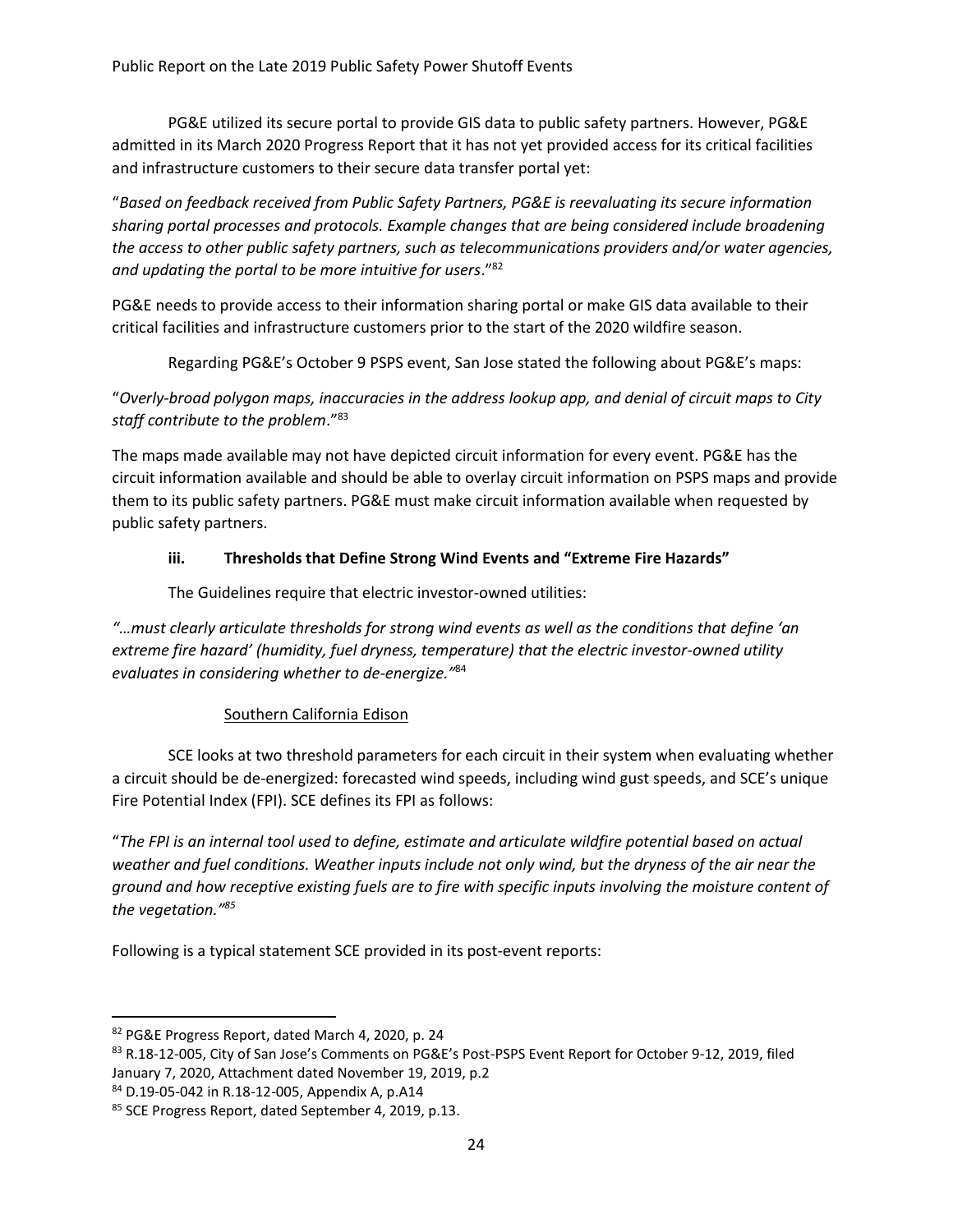"*SCE meteorologists forecasted FPI and wind speed conditions to exceed PSPS criteria beginning on Tuesday, October 15, with both gusty winds and low relative humidity. Wind speeds were forecasted to reach up to 50 mph with gusts up to 70 mph, and SCE's FPI was forecast to exceed individual circuit thresholds*."<sup>86</sup>

SCE also states, for example, that "SCE meteorologists are continuously monitoring for elevated fire conditions and will alert the Business Resiliency Duty Manager when they identify weather and fuel conditions that are forecast to exceed wind and Fire Potential Index (FPI) thresholds for each circuit."<sup>87</sup>

Although SCE provided the anticipated wind speed information for de-energized circuits, it did not provide the specific FPI numbers for each de-energized circuit in its post-event reports. Additionally, SCE did not provide thresholds for wind speed or wind speed ranges for each circuit. These two threshold parameters for each circuit that are used for SCE's PSPS criteria, and the actual numbers recorded at the time of de-energization, need to be included in its post-event reports.

## <span id="page-25-0"></span>III. Utility Event-Specific Implementation

This section assesses each electric IOU's implementation of event-specific requirements set out in the Guidelines. This assessment focuses on areas of concern to SED.

#### <span id="page-25-1"></span>A. Coordination with Emergency Operations Centers and Incident Command Systems

#### **i. Embedded Utility Liaison Officer at Local Emergency Operations Centers (EOC)**

The Guidelines require electric investor-owned utilities:

#### *"… to embed a liaison officer at a local county EOC upon request of the local jurisdiction."<sup>88</sup>*

The IOU liaison's role is further described in the Decision requiring the liaison to be *"empowered to provide rapid and accurate information from the utilities."<sup>89</sup>*

#### Pacific Gas & Electric

PG&E embedded a liaison officer at local EOCs as requested,<sup>90</sup> however, despite efforts made by the IOU's liaison, the information conveyed to the local jurisdictions was not adequate and for one event, the sharing of information was limited.

For PG&E's October 9 PSPS event, the Joint Local Governments reported the following regarding PG&E's presence at local county EOCs:

<sup>86</sup> SCE PSPS Post-event Reporting in Compliance with Resolution ESRB-8 and D.19-05-042 October 12 to October 21, 2019, dated November 1, 2019, p.12

<sup>87</sup> SCE Progress Report, dated Sept 4, 2019, p.12

<sup>88</sup> D.19-05-042 in R.18-12-005, Appendix A, p. A21

<sup>89</sup> *Id.*, p.A21

<sup>90</sup> PG&E Response to SED-001, Question 4, dated March 24, 2020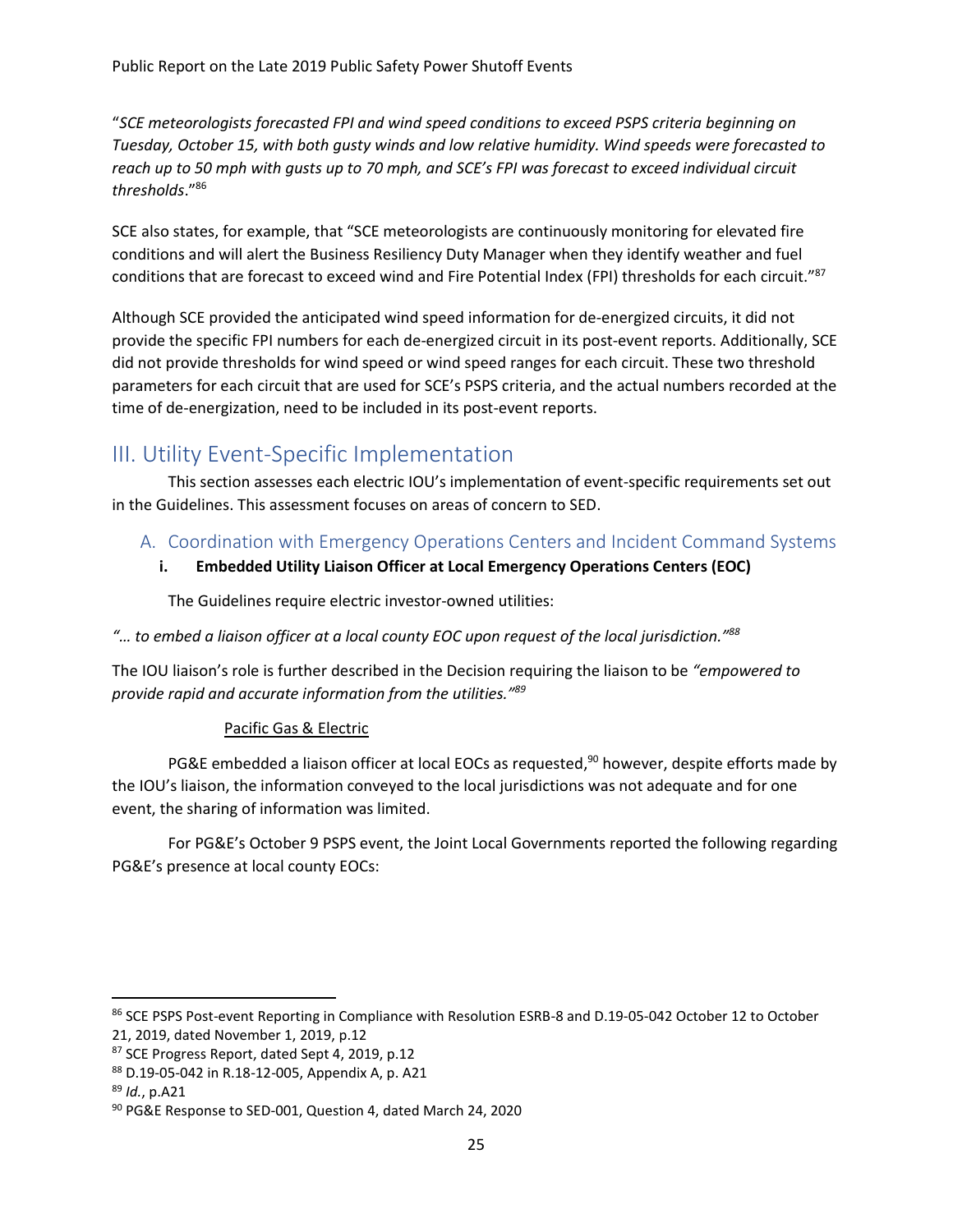"…*the liaisons are only as effective as PG&E's responsiveness to local concerns, and there were instances where the liaisons' best efforts did not produce information from PG&E's EOC that was more accurate, more helpful, or more timely*." 91

For the October 9 PSPS event, the Joint Local Governments also noted that:

"*Napa, Sonoma, and Santa Rosa's points of contact have been present in their EOCs and have been incredibly helpful; Marin County's point of contact, by contrast, has been unavailable, unresponsive, and/or uninformed, likely because that person is covering multiple counties and is unable to obtain correct and up-to-date information*."<sup>92</sup>

"*Napa, Sonoma, and Santa Rosa have nothing but praise for their PG&E liaisons, who went above and beyond the call of duty to attempt to get the information or action that the local governments needed. But the liaisons are only as effective as PG&E's responsiveness to local concerns, and there were instances where the liaisons' best efforts did not product information from PG&E's EOC that was more accurate, more helpful, or more timely*."<sup>93</sup>

The California State Association of Counties<sup>94</sup> (CSAC) provided the following comment about the November 20 PSPS event:

"*CSAC supports the Joint Local Governments' Response to PG&E's After-Action Report for the November 20, 2019 PSPS Event wherein they state: '[i]ndividual local governments are constantly left out of communications, left without outage map or impacted customer information, and left with single points of contact who are unable to extract the necessary information from PG&E's EOC*.'"<sup>95</sup>

#### Southern California Edison

In SCE's September 2019 Progress Report,<sup>96</sup> it did not clearly state that a liaison from their company would be placed in a local EOC if requested. SCE also did not provide any information on whether a liaison had been requested or provided in any of their post-event reports. However, in a response to SED's Data Request 001, SCE provided the following information:

"*On October 11, 2019, SCE did receive a request to provide a liaison officer to the Los Angeles County EOC primarily as a result of multiple fires (there were PSPS circuits being monitored at the time). SCE fulfilled this request and sent a liaison officer to the Los Angeles County EOC*."<sup>97</sup>

In this same data request response, SCE provided the following additional information regarding providing a liaison to the local EOCs: "During PSPS events SCE maintains regular communication with

<sup>91</sup> R.18-12-005, Joint Local Governments' Comments on PG&E Post-PSPS Event Report for October 9, 2019, filed January 3, 2020, Attachment dated November 19, 2019, p.6

<sup>92</sup> *Id.*, p.2

<sup>93</sup> *Id.*, p.6

<sup>94</sup> CSAC is a lobbying, advocacy and service organization which represents all 58 counties of the State of California.

 $95$  I.19-11-013, Response of CSAC to OII, dated January 10, 2020, p.4-5

<sup>96</sup> SCE's Progress Report on the Implementation of De-energization Guidelines set forth in Appendix "A" of Decision 19-05-042, dated September 4, 2019

<sup>&</sup>lt;sup>97</sup> SCE Response to SED-001, Question 4, dated March 24, 2020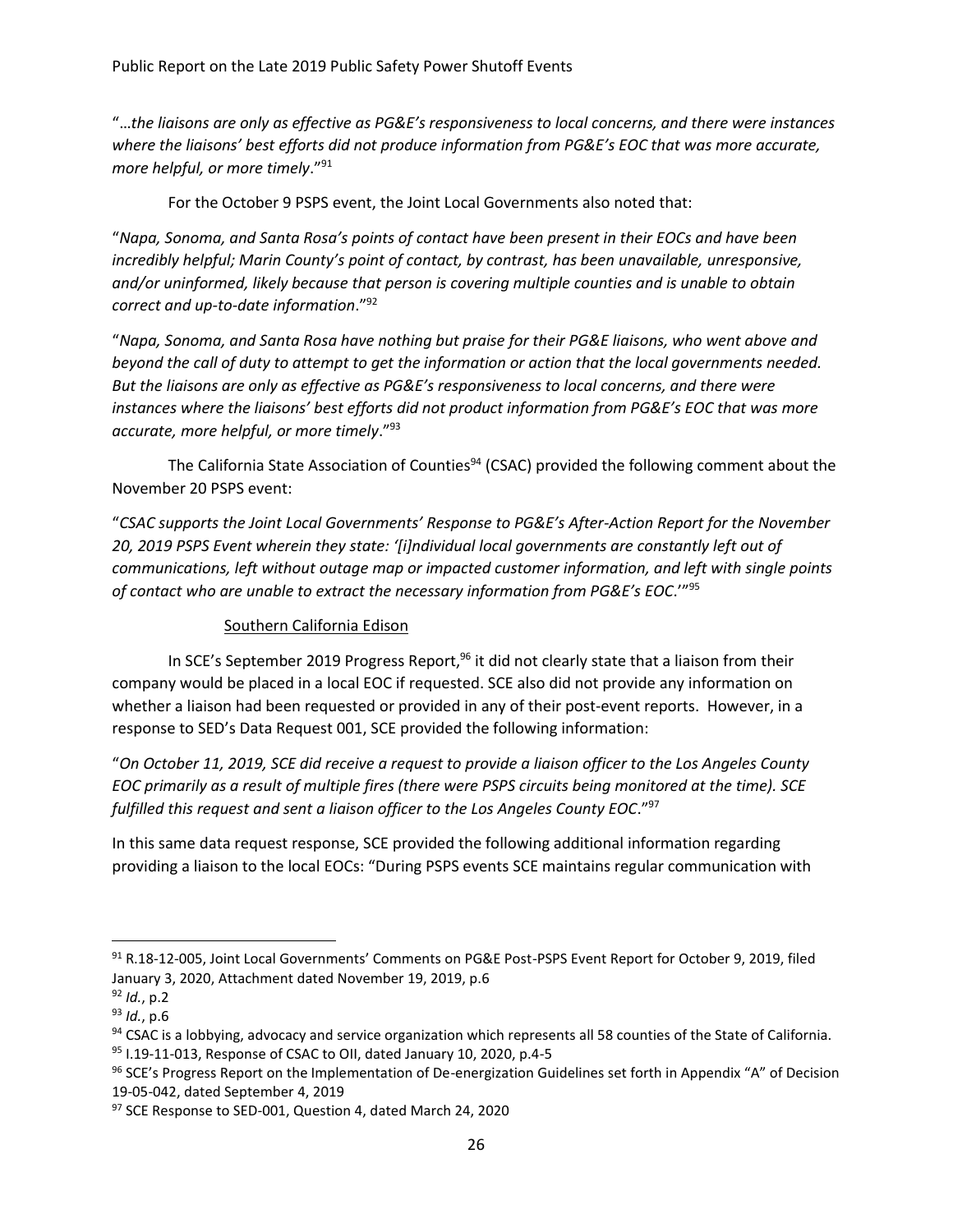emergency officials and local government officials through the Business Resiliency Duty Manager and Liaison Officer positions on its Incident Management Team."<sup>98</sup>

#### **ii. Invitation of Water and Communications Infrastructure Providers to IOU's EOC**

The Guidelines require that:

*"…electric investor-owned utilities must invite representatives from the California Office of Emergency Services, water infrastructure providers, and communication service providers. In the alternative, the utilities may develop a mutually agreeable communications structure with water infrastructure providers and communication service providers in lieu of holding seats in its emergency operations center." 99*

#### Pacific Gas & Electric

For PG&E's post-event reporting in October and November, PG&E did not discuss if it had invited representatives from water and communications infrastructure to their EOC. Nor did PG&E discuss any mutually agreed upon communication structure with the representatives from water and communications infrastructure providers. In the data request response for this requirement, PG&E stated that it:

"…*directly engaged with water agencies and telecommunications in the lead-up to the Fall 2019 PSPS events. That engagement was well underway by the time that PG&E's EOC activated for the September 2019 event, and PG&E did not extend a formal invitation to all water agencies and telecommunications service providers in writing. PG&E plans to engage in outreach to critical facility customers during the of Spring 2020. As currently planned, those efforts can include sharing the option for water agencies and telecommunications provider representatives to have a seat at PG&E's headquarters in the EOC's Joint Information Center (JIC) and/or confirming mutually agreeable alternative arrangements for communication*."<sup>100</sup>

PG&E should take the necessary steps prior to the 2020 wildfire season to identify all water and communications service providers that could be impacted by de-energization and either invite them to PG&E's EOC or alternatively establish a mutually agreed communication structure.

#### Southern California Edison

In SCE's September 2019 Progress Report, it makes the following statement:

"*SCE also makes every effort to provide space in its Emergency Operations Center for representatives from the Cal OES, Public Safety Partners, and water and communications infrastructure providers when requested*." 101

SCE did not state in its PSPS post-event reports that it had invited representatives from the California Office of Emergency Services (Cal OES), water infrastructure providers, or communications service providers to their EOC. SED was able to obtain information from SCE on this guideline requirement

<sup>98</sup> *Id.*, Question 4

<sup>99</sup> D.19-05-042 in R.18-12-005, Appendix A, p.A21

<sup>100</sup> PG&E Response to SED-001, Question 7, dated March 24, 2020

<sup>&</sup>lt;sup>101</sup> SCE Progress Report on Implementation of De-energization Guidelines, dated September 4, 2019, p.6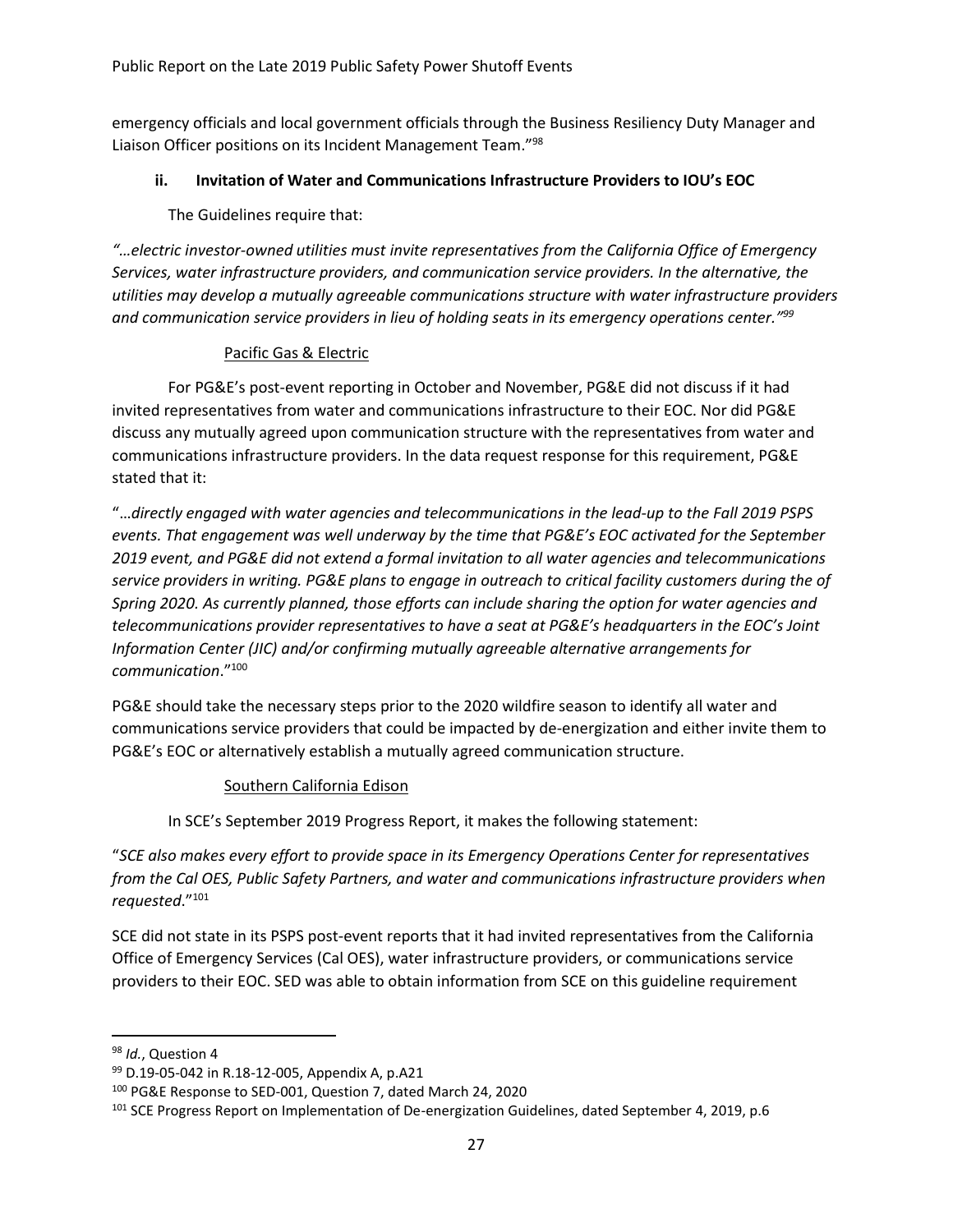through the data request process and received the following information from SCE in their response to Data Request 001. SCE states in its response that:

"*SCE maintains an open invitation for CalOES to send a representative to SCE's EOC when activated for PSPS. SCE has communicated this open invitation to CalOES on several occasions, including verbally during State Executive Briefings (conducted daily during PSPS activations), verbally during the weekly Cal OES / Cal Fire / CPUC Weekly meeting with Utilities to discuss PSPS / PSPS Ops Group Meeting, and informally in numerous conversations between SCE's Director of Business Resiliency and CalOES and conversations between SCE's Business Resiliency Duty Managers and CalOES. These conversations have occurred through conference calls and in person conversations. SCE does not have written documentation of these invitations. CalOES sent a representative to the SCE EOC during Event 1 (October 2, 2019) and Event 10 (October 27, 2019)*."<sup>102</sup>

Additionally, SCE did not clearly state in its post-event reports that it had invited representatives from the water infrastructure providers and communications service providers customer groups. In response to SED Data Request 001, SCE states:

"*SCE has not formally invited any water infrastructure or communications service providers to its EOC during PSPS events. Rather, SCE has conducted workshops with these entities informing them of PSPS processes, procedures, guidelines, and two-way communications before, during and after events. This communications structure consists of communication through PSPS notifications, SCE account managers, and County EOCs. SCE has not received any complaints or requests to change this structure from water infrastructure or communications service providers. During the larger PSPS events in 2019, SCE also coordinated with the California Utilities Emergency Association (CUEA) to conduct daily operational briefings with critical infrastructure providers. SCE will continue to evaluate request for representation in the EOC on a case-by-case basis*."<sup>103</sup>

#### B. Notification Efforts

<span id="page-28-0"></span>The Guidelines require, pursuant to Resolution ESRB-8, electric IOU notification efforts before, during and after a PSPS event to the Director of SED, public safety partners, and all other customers. The Guidelines also require specific notification content and timelines. This section lists each requirement and describes concerns about each electric IOU's implementation of the requirement.

SED organizes the many notification Guidelines into seven areas, and some of these areas contain several sub-guidelines. For example, SED-specific notifications is an umbrella Guideline that has five specific actions that an electric IOU must take to fully implement SED-specific notification requirements.

SED found it difficult to assess implementation of many of the Guideline requirements. The post-event reports did not consistently present information clearly, and each electric IOU presented the information in a unique manner. Adding to the difficulty of the assessment was the organization of the notification information; some of the information appeared to be an unorganized mass of data presented in Excel format.

<sup>102</sup> SCE Response to SED-001, Question 6, dated March 25, 2020

<sup>&</sup>lt;sup>103</sup> SCE Response to SED-001, Question 7, dated March 25, 2020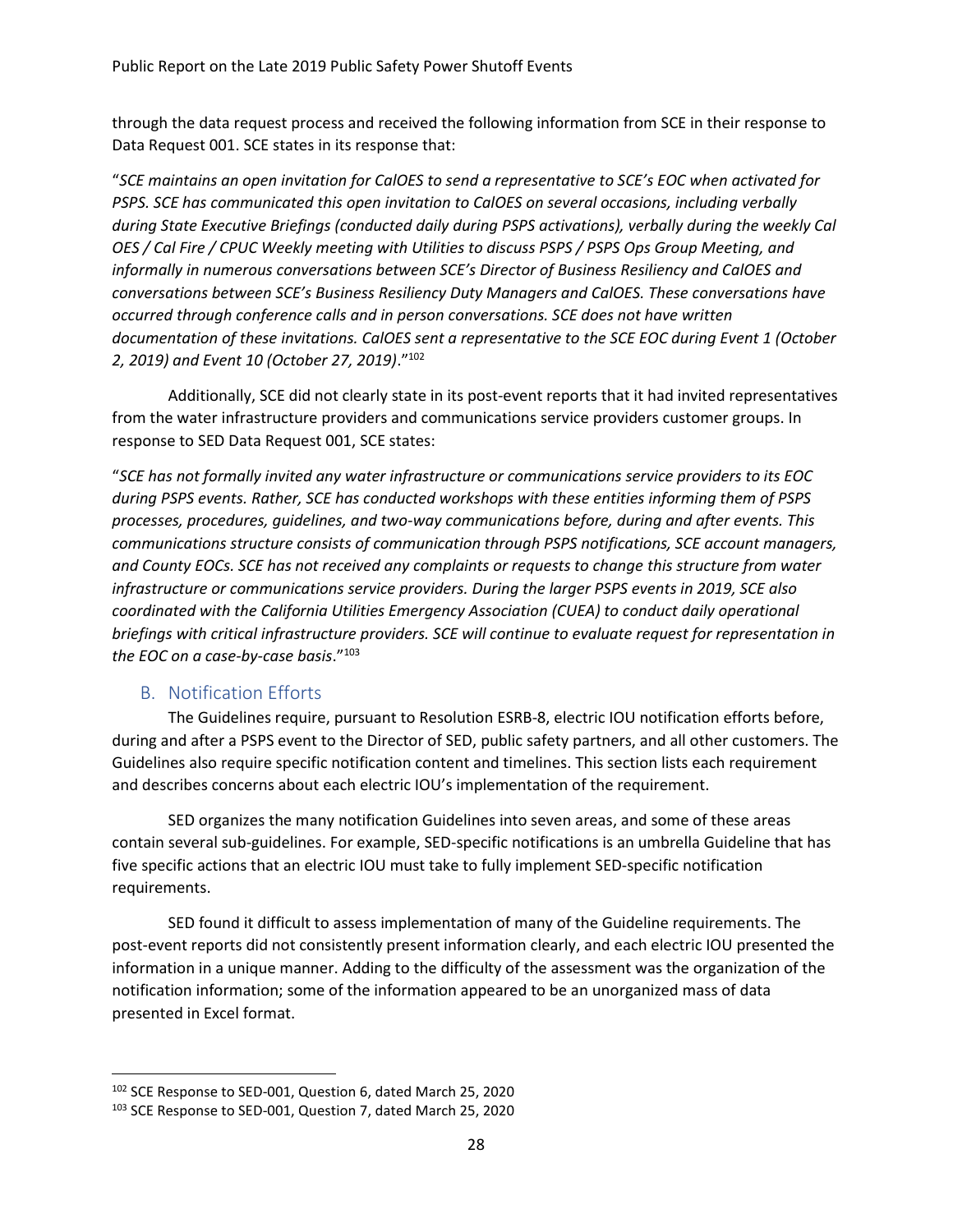#### **i. Safety and Enforcement Division Director Notification**

Resolution ESRB-8 includes five requirements for the electric IOUs to notify the Director of SED prior to, during, and after each PSPS event. Every effort must be made by the electric investor-owned utilities to provide notice of potential de-energization as early as the electric investor-owned utilities reasonably believe de-energization is likely**.** 

a. SED Director Notified Prior to Shutoff

Resolution ESRB-8 states that:

"*The IOU shall notify the Director of SED, as soon as practicable, once it decides to de-energize its facilities. If the notification was not prior to the de-energization event, the IOU shall explain why a preevent notification was not possible*."<sup>104</sup>

The IOUs notified the Director of SED prior to de-energization, except for SCE during its October 27 PSPS event. Although SED was not notified for SCE's October 27 PSPS event, SCE provided an explanation in its post-event report stating that failure to notify was caused by "sudden appearance of extreme winds around particular circuits."<sup>105</sup>

> b. Notification to SED Director Included Area Affected (or Director is Embedded at EOC)

The notification to the SED Director prior to de-energization must include the area affected by the PSPS event.<sup>106</sup> If the SED Director is embedded at the electric IOU's EOC, it is assumed that the Director would have this information. However, some of the electric IOU reports did not clearly state whether the Director of SED was embedded at its EOC. In addition, some PSPS post-event reports did not report this information.

#### Pacific Gas & Electric

During the October 5 PSPS Event, PG&E notified the CPUC/SED Director via email and phone upon activation of its EOC on October 4, 2019, at 1200 hours.<sup>107</sup> PG&E's post-event report gives no further information about what the notification contained. In contrast, PG&E reported that during its October 9 PSPS event, the CPUC embedded at the EOC with Cal OES and CAL FIRE though PG&E provided no date. 108

#### Southern California Edison

<sup>104</sup> Resolution ESRB-8, dated July 12, 2018, p.6

<sup>105</sup> SCE PSPS Post-Event Report Regarding Pro-active De-energization Event October 27 to November 4, 2019, dated November 19, 2019, p.17

<sup>106</sup> Resolution ESRB-8, dated July 12, 2018, p.6

<sup>107</sup> Corrected Amended PG&E PSSP Report to the CPUC October 5-6, 2019 De-energization Event, dated November 13, 2019, p.12

<sup>&</sup>lt;sup>108</sup> Amended PG&E PSSP Report to the CPUC October 9-12, 2019 De-energization Event, November 19, 2019 p.18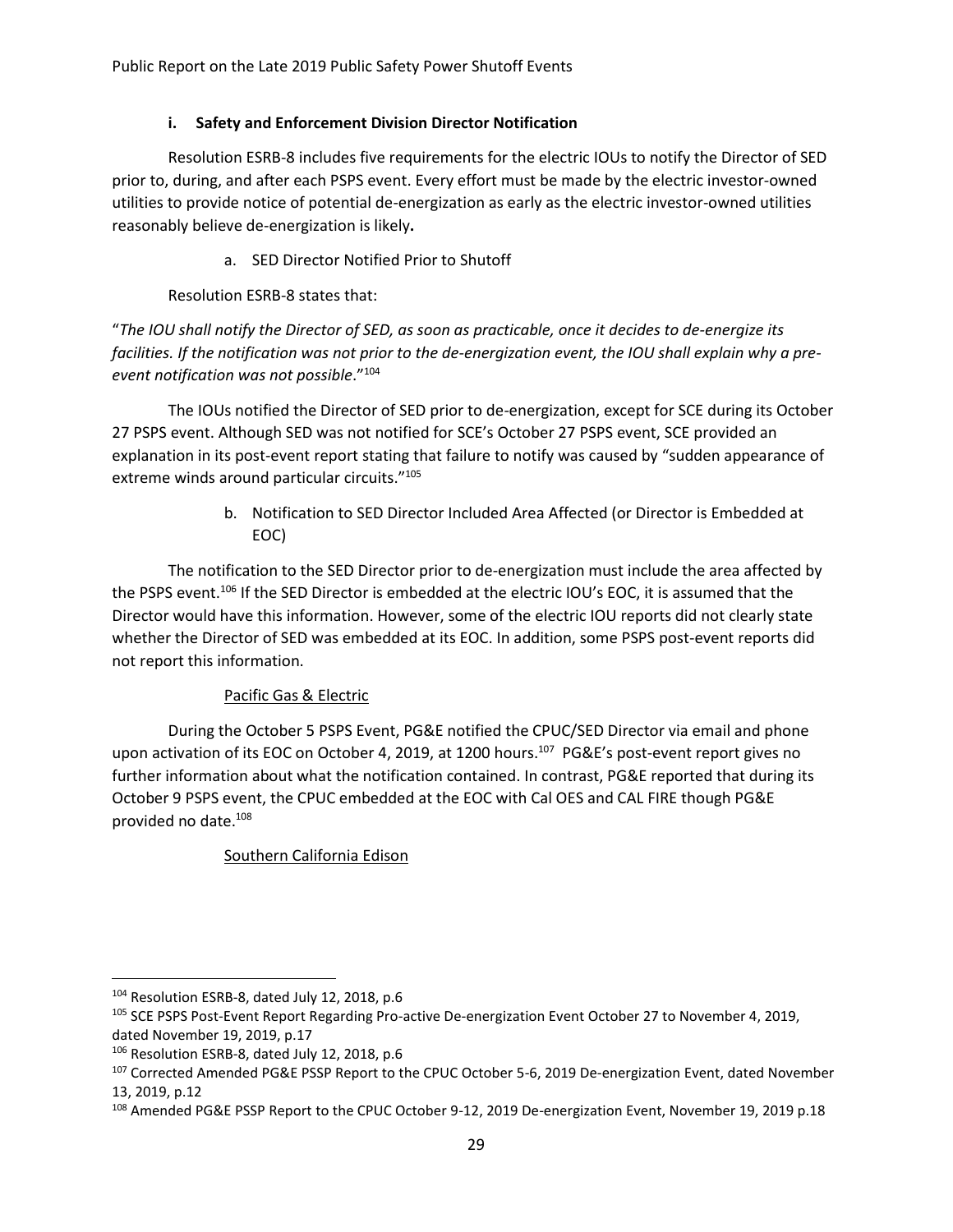In SCE's post-event reports for its October  $27^{109}$  and November  $23^{110}$  PSPS events, SCE did not provide notification content that was sent to the SED Director upon activation of its EOC. However, SCE did notify the CPUC since it was listed in Appendix D of the November 23 post-event report.<sup>111</sup>

c. Notification to SED Director Included Customer Impact Estimate

The notification to the SED Director prior to de-energization must include an estimate of the number of customers that may be impacted by a PSPS event.<sup>112</sup>

#### Pacific Gas & Electric

PG&E did not provide an estimate of total customers impacted to the SED Director for the October 5 PSPS event.

#### Southern California Edison

Based on the information in the post-event reports, SCE did not provide this information to SED's Director for all six events. SED notes that SCE's Executive Summary section in its post-event reports contained extensive information about an event, but it was difficult to follow the timeline of events and notifications. For example, SCE stated that it deployed two representatives to the State Operations Center but gave no date, as well as other examples of notification times listed with no corresponding date.<sup>113</sup> SED attempted to find dates with times of notification in Appendix  $C^{114}$  of SCE's post-event report, but it contained script templates with no means to determine times or dates, or whether SCE notified SED or any other customers.

d. Notification to SED Director Included Estimated Restoration Time

The notification to the SED Director prior to de-energization must include when an electric IOU estimates it will restore power.<sup>115</sup>

#### Pacific Gas & Electric

PG&E did not clearly provide this information in its post-event report for the October 5 PSPS event.

#### Southern California Edison

SCE did not clearly provide this information in its post-event reports for all six of its PSPS events.

e. SED Director Notified of Full Restoration Within 12-hours from Last Service Restored

<sup>109</sup> SCE October 27 Post-Event Report, p.1

<sup>&</sup>lt;sup>110</sup> SCE November 23 Post-Event Report, p.12

<sup>&</sup>lt;sup>111</sup> SCE November 23 Post-Event Report, p.41

<sup>112</sup> Resolution ESRB-8, dated July 12, 2018, p.6

<sup>113</sup> SCE October 27 Post Event Report, p.4

<sup>114</sup> SCE October 27 Post Event Report, Appendix C

<sup>115</sup> Resolution ESRB-8, dated July 12, 2018, p.6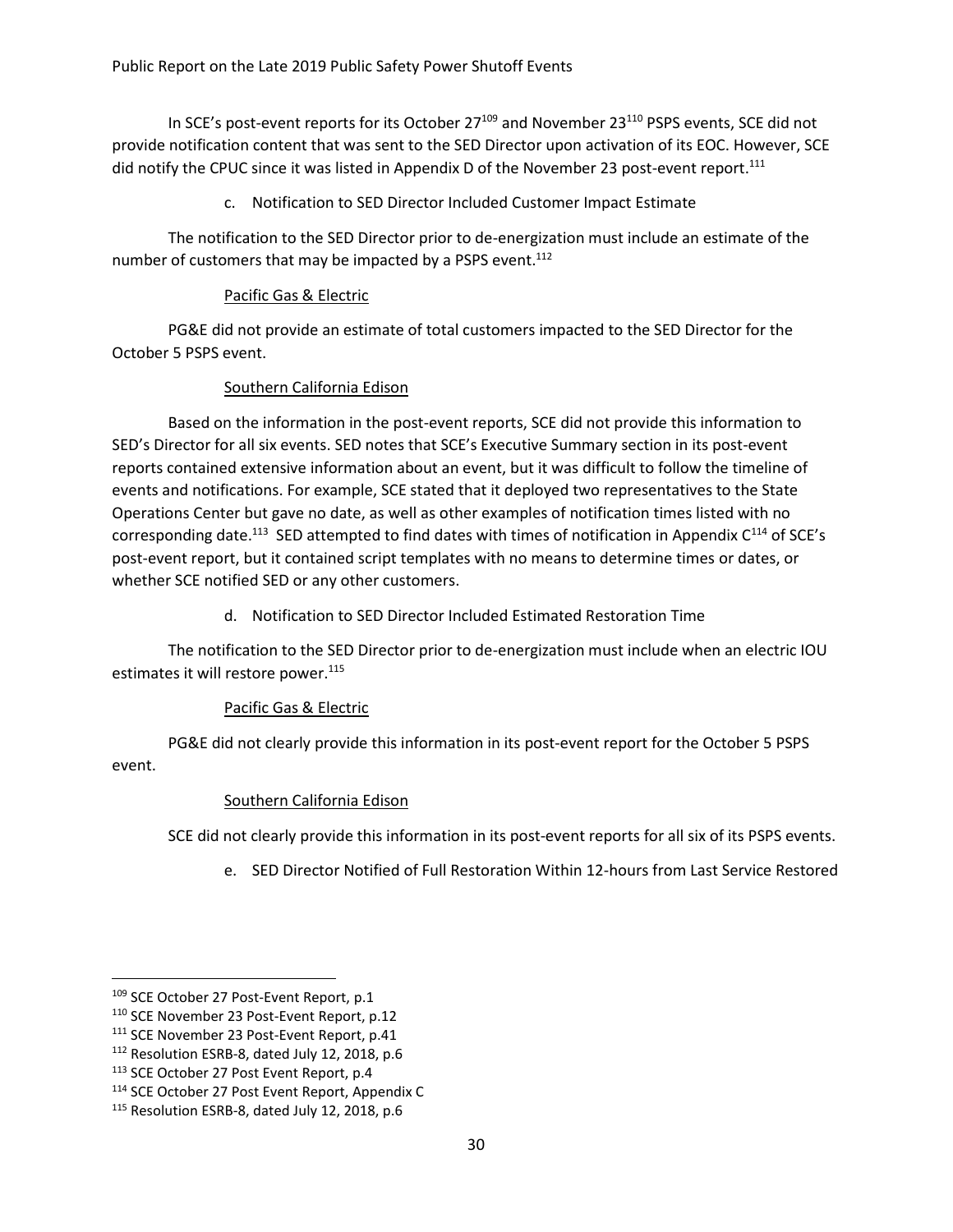Resolution ESRB-8 requires that "[t]he IOU shall also notify the Director of SED of full restoration within 12 hours from the time the last service is restored."<sup>116</sup>

#### Pacific Gas & Electric

SED could not verify that PG&E provided full restoration notification to the SED Director for its October 5 PSPS event.

#### Southern California Edison

SED could not verify that SCE provided restoration notification to the SED Director for the following three PSPS events:

- October 2-12, 2019
- October 12-21, 2019
- November 23-26, 2019

#### **ii. Advanced Notification Provided to California Independent System Operator (CAISO)**

If an electric IOU decides to de-energize a transmission line for a PSPS event, it is required to notify the California Independent System Operator. 117

#### Pacific Gas & Electric

In its post-event reports, PG&E states that it "coordinates with CAISO" when considering to deenergize.<sup>118</sup> In a response to SED's first data request, PG&E reports that its protocols call for a "Transmission Total Impact Study" and coordination with the CAISO for potentially impacted transmission lines.<sup>119</sup> It is unclear whether CAISO notification occurred prior to de-energization since SED could not verify that PG&E actually notified CAISO based on the PG&E post-event reports reviewed.

During the October 9 PSPS event, PG&E notified transmission customers on October 7, with a notice to additional customers after conducting its transmission study. PG&E sent a shut-off notice on October 8; however, SED did not find information in the PG&E post-event report to verify that PG&E communicated with CAISO for this event, even though transmission lines were de-energized.

#### Southern California Edison

SCE failed to notify CAISO during the October 27 PSPS event. In Appendix D of SCE's post-event report, "Date of Initial Notifications to Public Safety/Local Government/Partners and Critical Infrastructure Providers,"<sup>120</sup> CAISO was not listed nor was it mentioned in the post-event report. SCE noted seven transmission lines as under consideration for de-energization, and ultimately three lines were de-energized. 121

<sup>116</sup> *Id.*, p.6

<sup>117</sup> D.19-05-042 in R.18-12-005, Appendix A, p.A46

<sup>118</sup> PG&E October 9 Post-Event Report (Amended), P. 7; October 27-Nov 1, 2019 Report, p.9

<sup>119</sup> PG&E Response to SED-001, Question 37, dated March 24, 2020

<sup>&</sup>lt;sup>120</sup> SCE October 27 Post Event Report, Appendix D

<sup>&</sup>lt;sup>121</sup> SCE October 27 Post Event Report, p.1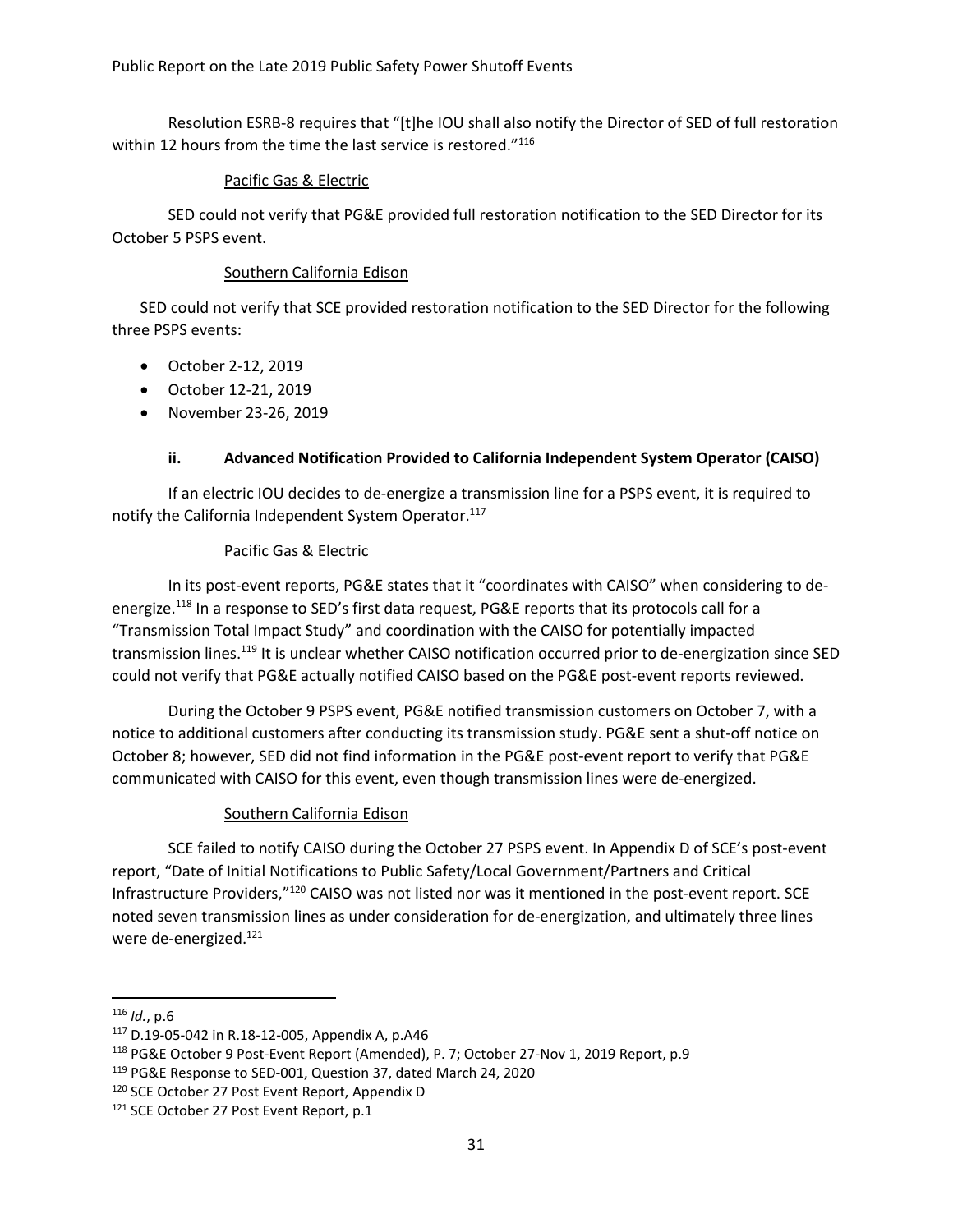#### San Diego Gas & Electric

SDG&E did not provide notification to CAISO for its October 20 PSPS event. However, in its October 20 post-event report, SDG&E lists actions it takes to restore power, including "Full patrol of the de-energized distribution circuit or transmission tie-line to inspect for damages;...."<sup>122</sup> In addition, SDG&E's Appendix 3 contains emails that stated, "[w]e are currently starting to patrol transmission circuit 625 for potential re-energization..."<sup>123</sup> SDG&E sent this email to public safety partners on Friday, October 25, 2019, which implies that transmission lines were de-energized. However, SDG&E did not provide a copy of a notification sent to CAISO. SED did not find emails regarding transmission line inspections in SDG&E's October 10 post-event report.

#### **iii. Content of Notifications to Public Safety Partners**

The Guidelines state:

"*The electric investor-owned utilities must convey to public safety partners at the time of first notification preceding a de-energization event information regarding the upcoming de-energization, including estimated start time of the event, estimated duration of the event, and estimated time to full restoration*." "…*The electric investor owned utilities must provide the number of medical baseline customers in the impacted area to first/emergency responders and/or local jurisdictions*." 124

The following discusses each electric IOU's compliance with each of the four Public Safety Partner notification content requirements.

SED notes that "public safety partners" is a broad term that the Commission defined in Appendix A of the Decision.<sup>125</sup> In their PSPS post-event reports, the three IOUs presented lists of public safety partners in different ways. For example, in one of its post-event reports, SCE listed public safety and local government partners together on lists in an Appendix D, titled "Date of Initial Notifications to Public Safety/Local Government/ Partners and Critical Infrastructure Providers."<sup>126</sup> PG&E's Appendix D, Section 7, listed 34 pages of "Local Community Representatives Contacted," which included public safety partners by County and City.<sup>127</sup> SDG&E combined public safety partners and Community Partners when describing notifications but did not define each group.<sup>128</sup>

a. Public Safety Partners' Notifications Included Estimated Start Time

At the time of first notification preceding a de-energization event, the electric IOUs must include an estimated start time of the event.<sup>129</sup>

#### Pacific Gas & Electric

<sup>122</sup> SDG&E October 20 Post-Event Report, p. 39.

<sup>123</sup> SDG&E October 20 Post-Event Report, Appendix 3.

<sup>124</sup> D.19-05-042 in R.18-12-005, Appendix A, p.A16

<sup>125</sup> D.19-05-042 in R.18-12-005, Appendix A, p.A4

<sup>126</sup> See Appendix D in SCE October 27-November 4, 2019 Post Event Report

<sup>127</sup> See Appendix D in PG&E November 20-21, 2019 Report.

<sup>128</sup> SDG&E October 10 Post-Event Report, p.12

<sup>129</sup> D.19-05-042 in R.18-12-005, Appendix A, p.A16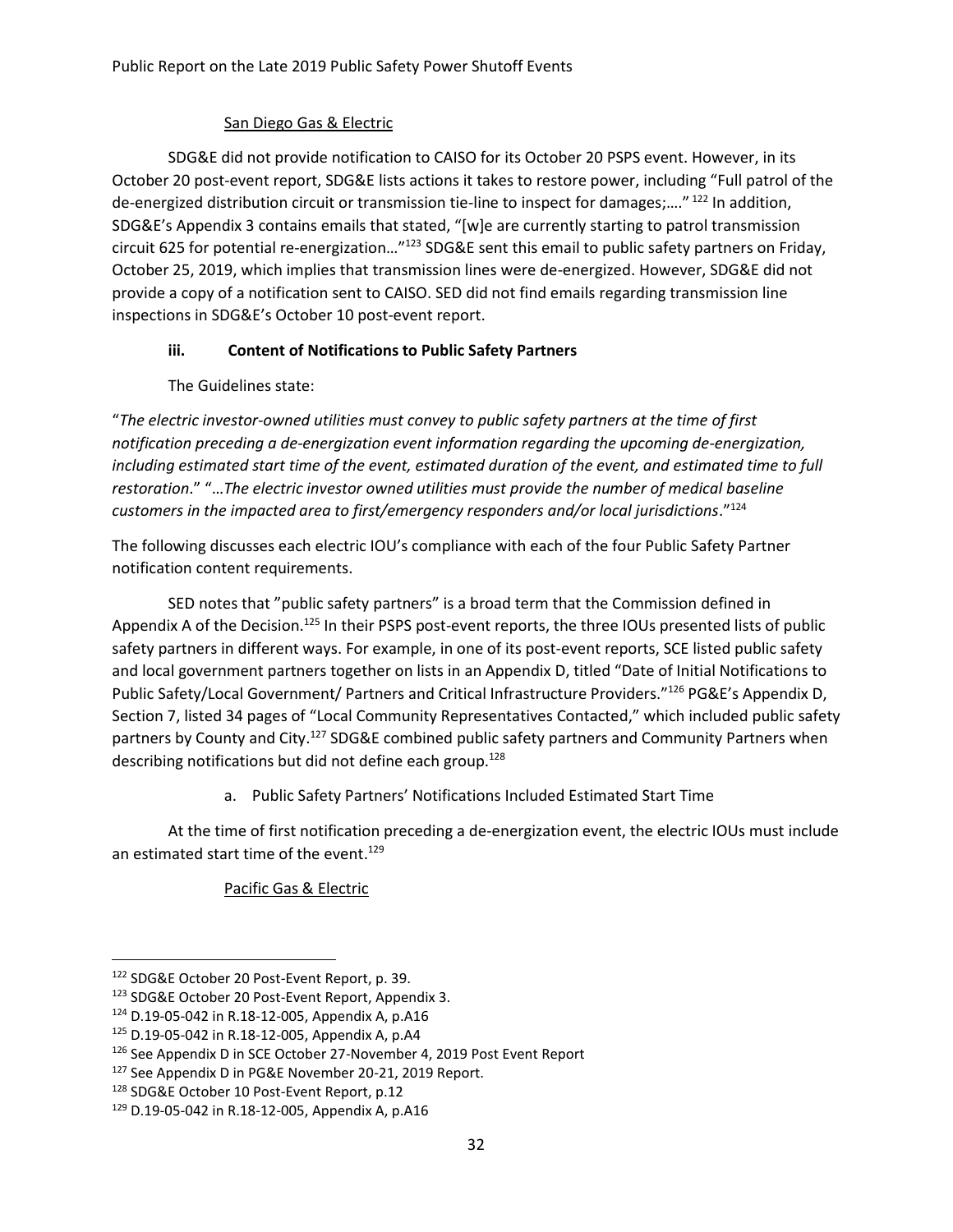PG&E did not provide public safety partners an estimated start time of the event in its first notifications for its October 9 and October 26 PSPS events.

The scripts in Appendix E, Table 1-2, of its post-event report for October 9 provides email, voice, and text notification of potential PSPS events. In the text notification, the PG&E script provides an estimated start date but not an estimated start time.<sup>130</sup>

The scripts in Appendix D, Table 1-2, of its post-vent report for October 26 also provides an estimated start date but not an estimated start time. The voice and email messages refer the public safety partner to PG&E's website for more information.<sup>131</sup>

#### Southern California Edison

SCE's Appendix  $B^{132}$ of its October 2 post-event report contains templates of scripts that state that SCE is "exploring options" for a potential PSPS and "monitoring weather conditions" and gives an "as early as [DATE]" in the Sample Script but SED could not verify that SCE included an estimated PSPS start time. A similar script was used in all events and SED did not find that SCE provided an estimated start time of any event.

#### San Diego Gas & Electric

SDG&E did not provide public safety partners with an estimated start time in its initial notifications. The notification email stated "This is an important safety message from SDG&E. Forecasted weather conditions could affect the power lines that serve local communities. In response, SDG&E may activate its Emergency Operations Center to monitor adverse weather conditions throughout the duration of the event. These conditions may require us to turn off the power for public safety."<sup>133</sup> SED did not find that SDG&E provided an estimated start time of any event.

b. Public Safety Partners' Notifications Included Estimated Duration of Event

At the time of first notification preceding a de-energization event, the electric IOUs must include an estimate of how long the PSPS event could last.<sup>134</sup> None of the electric IOUs provided such notifications.

c. Public Safety Partners' Notifications Included Estimated Time to Full Restoration

At the time of first notification preceding a de-energization event, the electric IOUs must include an estimate regarding when the electric IOU would have its system fully restored.<sup>135</sup> None of the electric IOUs provided such estimates.

> d. First/Emergency Responder and/or Local Jurisdiction Notifications Included Number of Medical Baseline Customers

<sup>130</sup> PG&E October 9 Post-Event Report, Appendix E, Table 1-2

<sup>131</sup> PG&E October 26 Post-Event Report, Appendix D, Table 1-2

<sup>132</sup> SCE October 2 Post-Event Report, Appendix B, Public Safety Partner Notifications

<sup>133</sup> SDG&E October 10 Post-Event Report, Appendix 2

<sup>134</sup> D.19-05-042 in R.18-12-005, Appendix A, p.A16

<sup>135</sup> *Id.*, p.A16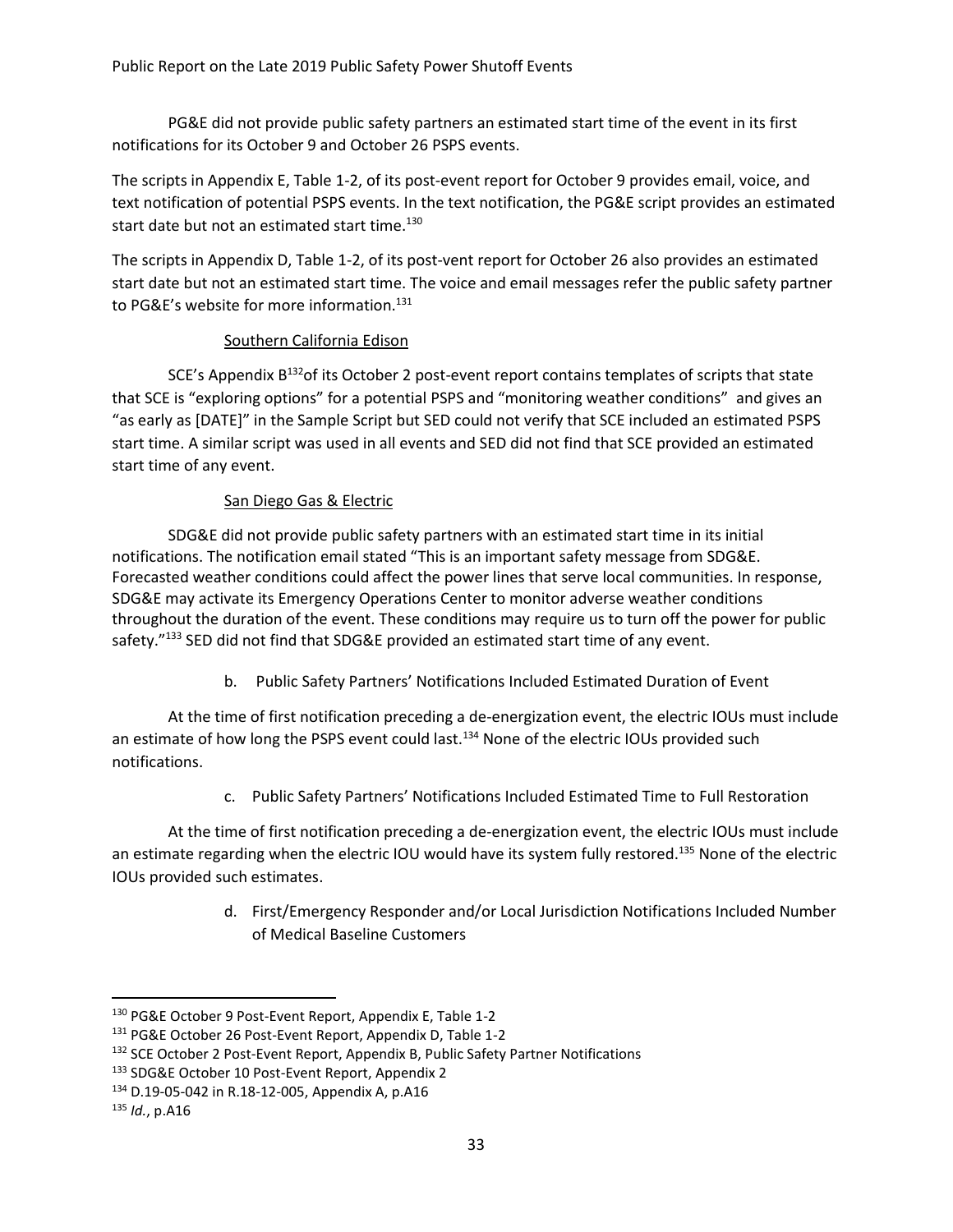The Guidelines require electric IOUs to provide the number of medical baseline customers in the impacted area to first/emergency responders and/or local jurisdictions.<sup>136</sup> None of the IOUs provided this information.

#### **iv. Content of Notifications to All Other Customers**

The Guidelines state:

"*The electric investor-owned utilities must partner with local public safety partners to communicate with all other customers that a de-energization event is possible, the estimated start date and time of the deenergization event, the estimated length of the de-energization event, which may be communicated as a range, and the estimated time to power restoration, which again, may be communicated as a range*." 137

The content of this notification is divided into three separate pieces of information: estimated event start-time, estimated duration of the event, and estimated time to power restoration.

The content of notifications varied among the utilities. However, none of the three electric IOUs demonstrated that it provided estimated duration of event and estimated time to power restoration in its notifications.

a. All Other Customers Notification Included Estimated Start Time

#### Pacific Gas & Electric

PG&E did not provide an estimated event start time to All Other Customers for any of its five PSPS events.

PG&E's October 9 post-event report contains template scripts for First Notification and Second Notification that includes language "Gusty winds and dry conditions, combined with a heightened fire risk, are forecasted in the next 36 to 48 hours and may impact electric service." <sup>138</sup> SED does not consider this to be notification of an estimated start time for a PSPS event.

PG&E's October 23 post-event report indicates that, 2,100 total customers were not notified at all, including 22 medical baseline customers.<sup>139</sup> PG&E reasons included: no customer information on file, and; customer's service point identification ID # (SPID) not mapped to local transformer.

In its October 26 post-event report, PG&E presented Customer Notification data in a confusing format. It contained too many time periods in one table with various notifications and the labeling of some time periods was missing. SED could not determine the location of customers who received the notification.<sup>140</sup> PG&E's format prevented SED from assessing PG&E's performance in this regard.

Southern California Edison

<sup>136</sup> *Id.*, p.A16

<sup>137</sup> D.19-05-042 in R.18-12-005, Appendix A, p.A17

<sup>138</sup> Table 1-2, Appendix E**,** Section 6 – Customer Notifications, PG&E Oct 9-12 Report.

<sup>&</sup>lt;sup>139</sup> PG&E October 23 Post-Event Report, p.17

<sup>&</sup>lt;sup>140</sup> PG&E October 26 Post-Event Report, Appendix D, Section 6.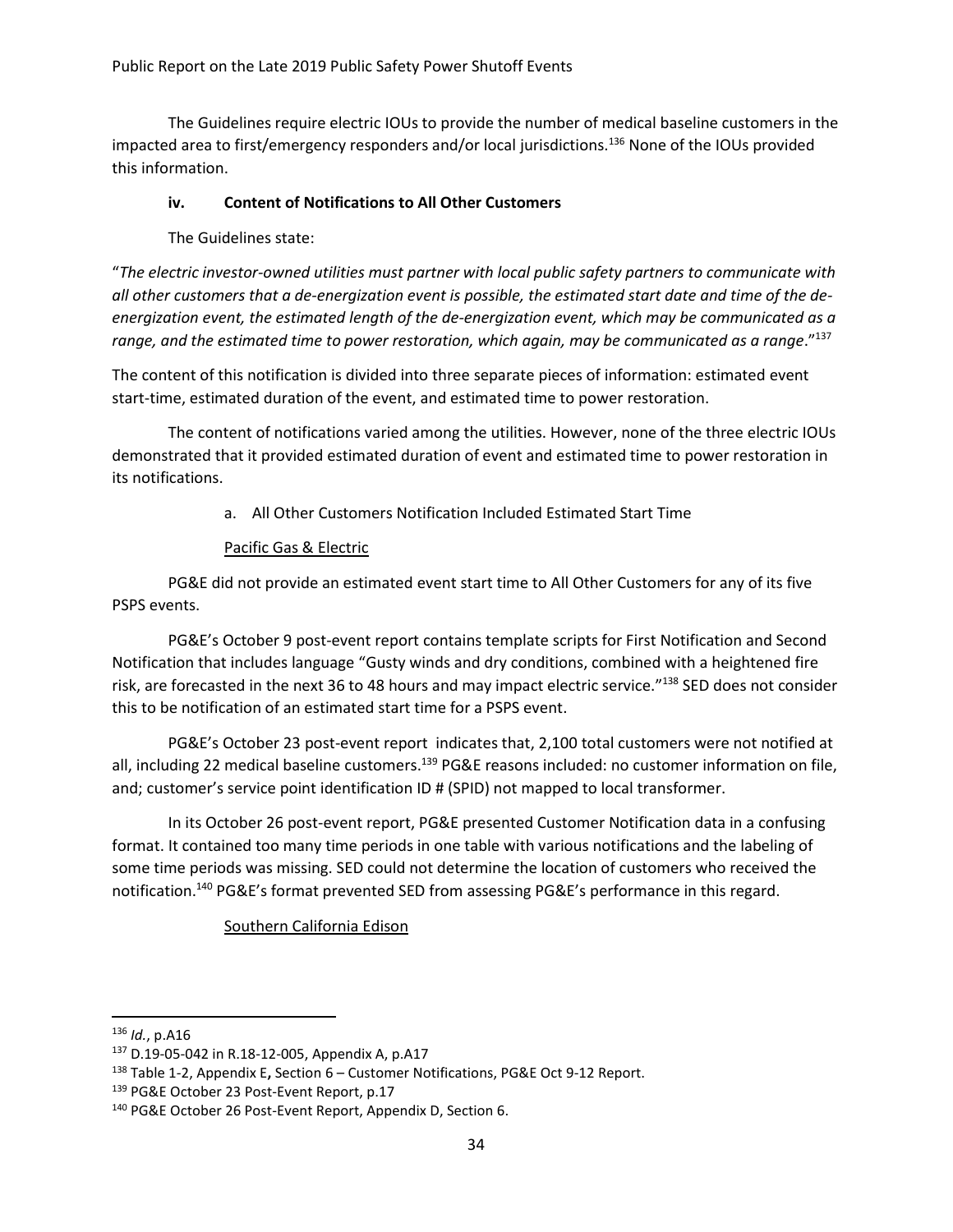SCE provided estimates of the PSPS start times for its October 2, October 12, and October 21 PSPS events as identified via script templates in Appendix C of its post-event reports for each respective event. SCE's notifications in its November 15 post-event report did not provide an estimated start time.

#### San Diego Gas & Electric

SDG&E's post-event report for October 20, 2019, consolidated three de-energization events. SED could not match the events and the notification times for each event and therefore could not assess SDG&E performance regarding this requirement.

b. All Other Customers Notification Included Estimated Duration of Event

None of the IOUs provided an estimated duration in its notifications to all other customers.

c. All Other Customers Notification Included Estimated Time to Full Restoration

None of the IOUs provided an estimated time to full restoration in its notifications to all other customers.

#### **v. Notification Timelines**

The Guidelines state:

"*The electric investor owned utilities should, whenever possible, adhere to the following minimum notification timeline:*

- *48-72 hours in advance of anticipated deenergization: notification of public safety partners [Consistent with Resolution ESRB-8, the electric investor- owned- utilities must provide notice to the Commission's Director of the Safety and Enforcement Division.] priority notification entities*
- *24-48 hours in advance of anticipated deenergization: notification of all other affected customers/populations*
- *1-4 hours in advance of anticipated deenergization, if possible: notification of all affected customers/populations[The Commission appreciates that it may not be possible at this juncture to know exactly when a de-energization will occur and to provide this level of advanced notification. However, the electric investor-owned utilities should strive to communicate that de-energization is imminent.]*" 141
- a. Public Safety Partners Notified in Advance of De-energization

Additionally, the Guidelines require:

<sup>141</sup> D.19-05-042 in R.18-12-005, Appendix A, p.A8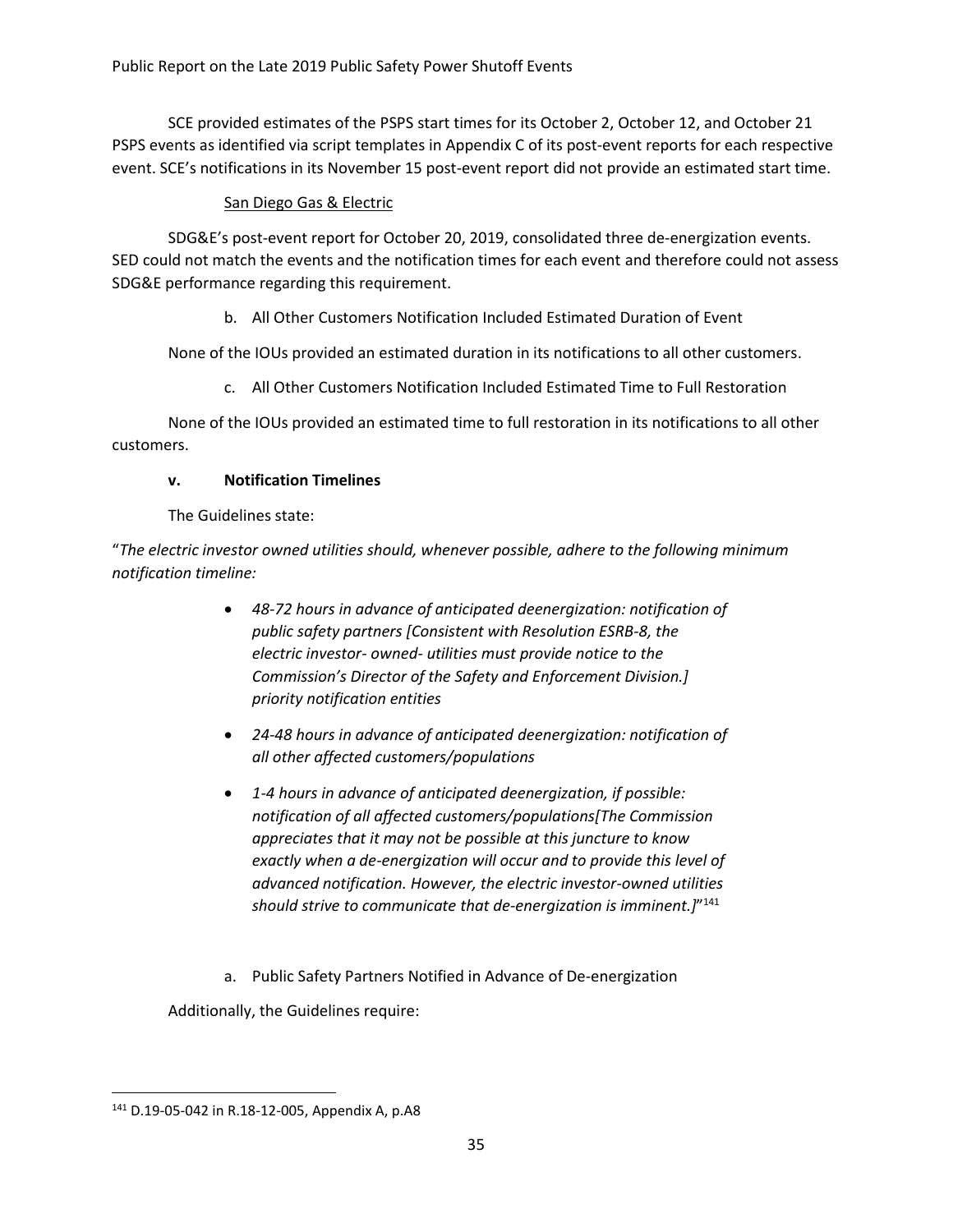"*At a minimum, notification to public safety partners must occur when a utility activates its Emergency Operations Center in anticipation of a de-energization event or whenever a utility determines that deenergization is likely to occur, whichever happens first*." 142

The Guidelines state that an electric IOU should, whenever possible, notify public safety partners 48-72 hours in advance of anticipated de-energization. However, at a minimum, an electric IOU must notify when a utility activates its Emergency Operations Center (EOC) or whenever a utility determines that deenergization is likely to occur, whichever happens first.

#### Pacific Gas & Electric

PG&E met the recommended timeline for notification for one of its five events, the November 20 PSPS Event.

However, for the October 9 PSPS event, CCTA members, Comcast and Charter stated that they were not notified at the onset of PG&E's EOC opening.<sup>143</sup>

Verizon Wireless (Verizon) noted that for the October 9 PSPS Event:

"Moreover, Verizon did not always receive notice within the required timeframe of 48 hours or 72 hours per the Commission's decision. In some cases, due to additions on the list, Verizon received only 8 hours' notice for certain sites or did not receive notices for some sites at all."<sup>144</sup>

Also, for PG&E's October 9 PSPS event, the Northern California Power Agency (NCPA) stated:

"However, during the PSPS events of October 9 and 10, PG&E did not provide any direct notification to NCPA through the Grid Control Center. Instead, NCPA learned that PG&E planned to de-energize 12 to 20 transmission-level customers during a Cal OES update call."145

For PG&E's October 26 PSPS Event, the NCPA noted that:

• The City of Ukiah (POU) received notice of de-energization on October 24. However, subsequent discussions lead Ukiah to believe that the two transmission lines serving Ukiah would not be de-energized until that afternoon of October 25, at 1700 hours, when Ukiah's police department received a call from PG&E that the transmission line would be de-energized at 1400 hours on October 26. It seems that because of the changing content of notifications, Ukiah stated that it did not receive advance notification.<sup>146</sup>

<sup>142</sup> *Id.*, p. A8.

<sup>143</sup> R.18-12-005, CCTA Comments on PG&E's Post-PSPS Event Report for October 9-12, 2019, dated November 19, 2019, filed January 7, 2020, p.2-4

<sup>144</sup> R.18-12-005, Cellco Partnership d/b/a Verizon Wireless (U 3001 C) Comments on PG&E Post-PSPS Event Report for October 9-10, 2019, filed January 7, 2020, letter dated November 12, 2019, p.2

<sup>145</sup> R.18-12-005, NCPA Comments on PG&E Post-PSPS Event Report for October 9 to October 12, 2019, filed December 31, 2019, letter dated November 19, 2019, p.4

<sup>146</sup> R.18-12-005, NCPA Comments on PG&E Post-PSPS Event Report for October 26 to November 1, 2019, filed December 31, 2019, letter dated December 13, 2019, p.5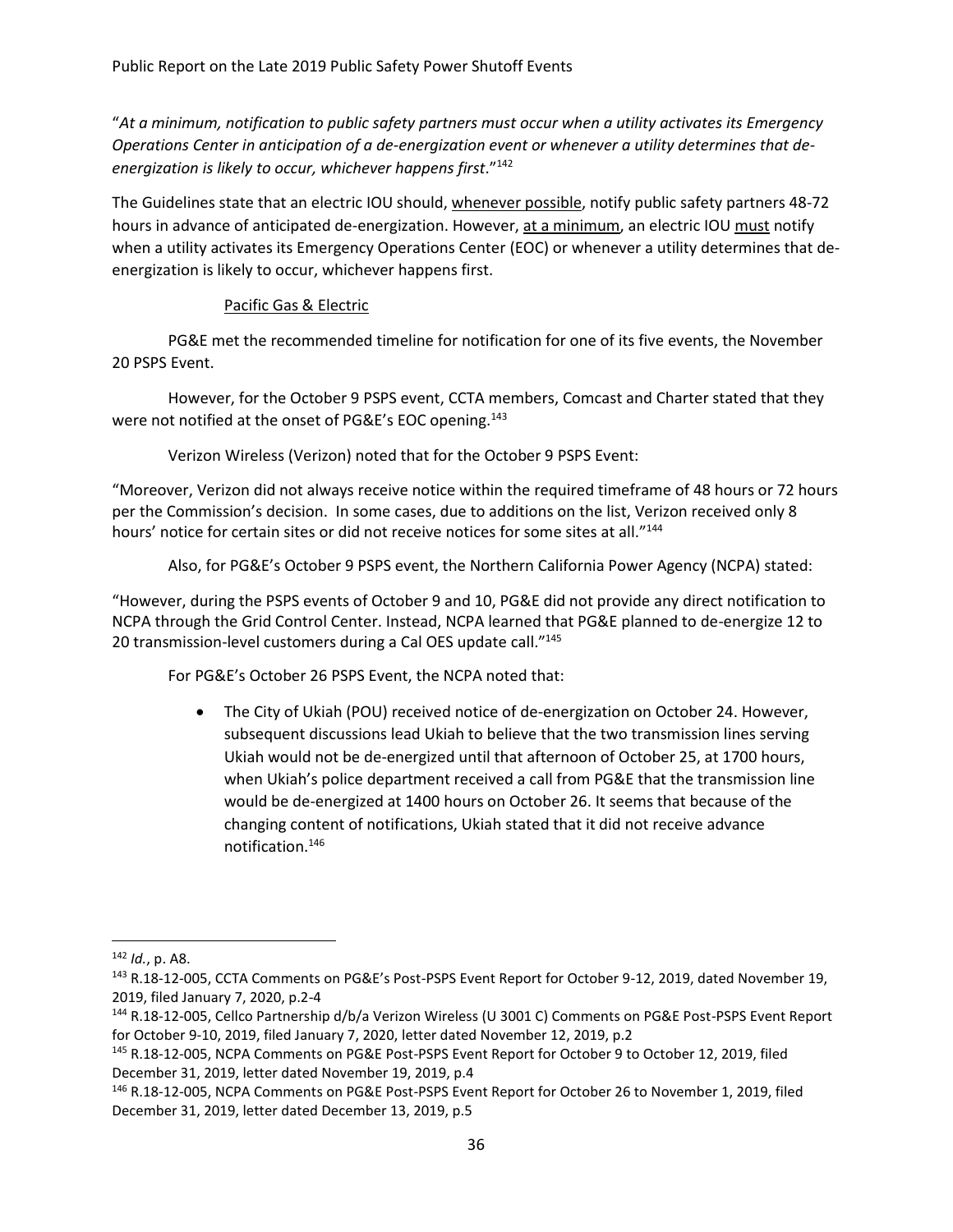Public Report on the Late 2019 Public Safety Power Shutoff Events

• The City of Healdsburg (POU) was not included in the first notification or the subsequent notification on October 25 at 1230 hours.<sup>147</sup>

Regarding PG&E events in general, the California Large Energy Consumers Association (CLECA) stated that:

"*PG&E gave members lists of their accounts that would be impacted by a PSPS event; several of these lists were wrong and failed to include the actual transmission-level accounts that were shut-off, some of which accounts were shut off with no notice*." 148

Although PG&E is not required to notify public safety partners 48-72 hours in advance, PG&E must at a minimum notify its public safety partners at the onset of opening its EOC in anticipation of a potential PSPS event. As described above, PG&E was unable to do this in several instances.

#### Southern California Edison

SCE's October 21 post-event report does not contain verifiable information on when it first notified public safety partners. SCE states that "[a]dvanced notification of this Public Safety Power Shutoff event was communicated to all affected counties, CalOES, and the CPUC approximately 72 hours before any forecasted weather was scheduled to impact the SCE service territory."<sup>149</sup> However, there is no script or description of this notification in the post-event report. SED could not determine when SCE expect the forecasted weather event to impact its territory.

In its October 27 post-event report, SCE states it always wishes to notify public safety partners 72 hours in advance but SCE was not able to notify some customers and local public officials in advance because of "the exigency of pro-active de-energization resulting from the sudden appearance of extreme winds around particular circuits." <sup>150</sup> Therefore, SCE did not meet the recommended notification timeframe.

SCE explains in its November 15 post-event report, that "[d]ue to this uncertainty in the timing of the incoming weather, advanced notification of this PSPS event was communicated to all affected counties, CalOES, and the CPUC approximately 24 hours before the forecasted weather was scheduled to impact the SCE service territory, rather than 48-72 hours prior."<sup>151</sup>

SCE had similar issues during the November 23 PSPS Event. SCE stated that "[a]dvanced notification of this Public Safety Power Shutoff event was communicated to all affected counties, CalOES, and the CPUC approximately 48 hours before any forecasted weather was scheduled to impact the SCE service territory."<sup>152</sup> SCE did not provide any other documentation of this notification.

The Joint Local Governments explained:

<sup>147</sup> *Id.*, p.4

<sup>148</sup> I.19-11-013, Response by the CLECA to the OII, dated January 10, 2020, p.4

<sup>&</sup>lt;sup>149</sup> SCE October 21 Post-Event Report, p. 14.

<sup>&</sup>lt;sup>150</sup> SCE October 27 Post-Event Report, p. 17

<sup>&</sup>lt;sup>151</sup> SCE November 15 Post-Event Report, p. 11

<sup>152</sup> SCE November 23 Post-Event Report, p.13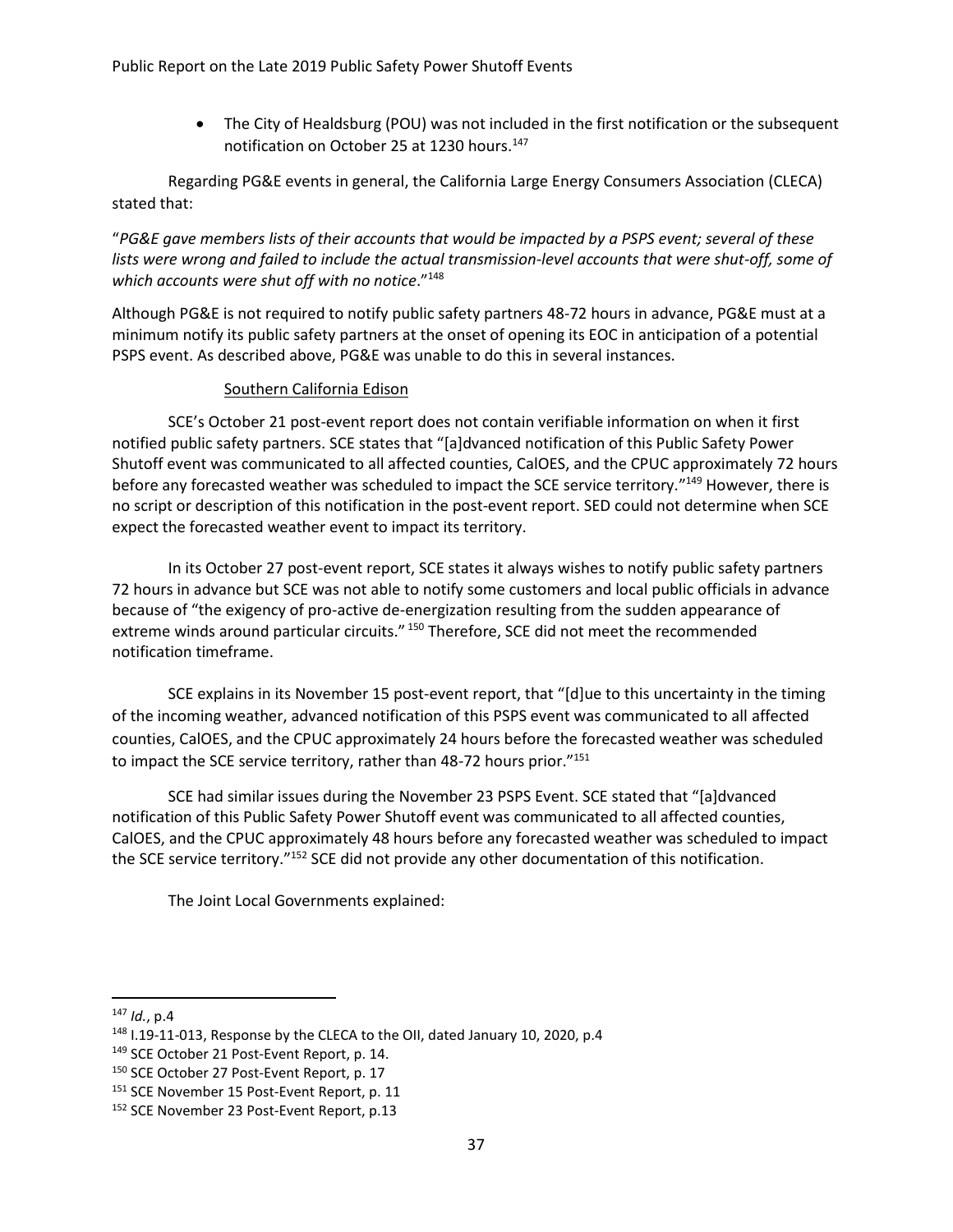"*SCE also had issues with its order of notifications throughout 2019. On a number of occasions, SCE sent notifications to elected officials, state agencies, and the public, before or at the same time as it notified local public safety partners*."<sup>153</sup>

b. Adjacent Local Jurisdictions Notified 48-72 hours in Advance of De-energization

The Guidelines state:

"*Consistent with the principles of the State Emergency Management System, whenever possible, priority notification should occur to the following entities, at a minimum: public safety partners, as defined herein, and adjacent local jurisdictions that may lose power as a result of de-energization*." 154

None of the IOUs' PSPS Reports included discussion of "Adjacent Local Jurisdictions" or notification scripts to the adjacent jurisdictions.

c. All Other Affected Customers Notified 24-48 hours in Advance of De-energization

#### Southern California Edison

SCE did not provide notification 24-48 hours in advance of de-energization for three of its six events.

As stated in its October 27 post-event report, SCE was not able to notify some customers and local public officials in advance because of "the exigency of pro-active de-energization resulting from the sudden appearance of extreme winds around particular circuits."<sup>155</sup>

For the November 15 PSPS Event, SCE "identified" 31,975 customers. It is unclear whether they were notified in advance.<sup>156</sup> SCE referenced difficulties with weather models.

For the November 23 PSPS Event, SCE stated:

"*Once the circuit was identified as under consideration for PSPS, initial notifications were sent to potentially affected customers at 6:45 p.m., and pro-active de-energization of 36 customers on the circuit occurred at 7:23 p.m. This rapid change in the weather forecast and real-world conditions occurred quickly, preventing more advanced notice from going out to these potentially affected customers*."<sup>157</sup>

d. All Affected Customers Notified 1-4 hours in Advance of De-energization

Each IOU met this notification timeline for one of its PSPS events.

#### Pacific Gas & Electric

The Guidelines recommend a notification of a PSPS event 1-4 hours before the shut-down, however, PG&E stated that in order to avoid violating the Telephone Consumer Protection Act's (TCPA) curfew hours, in some instances, it notified customers more than 4 hours in advance.

<sup>153</sup> I.19-11-013, Response of the Joint Local Governments to the OII, dated January 10, 2020, p.21

<sup>154</sup> D.19-05-042 in R.18-12-005, Appendix A, p.A7

<sup>155</sup> SCE October 27 Post-Event Report p.17

<sup>&</sup>lt;sup>156</sup> SCE November 15 Post-Event Report, p.17

<sup>157</sup> SCE November 23 Post-Event Report, p.6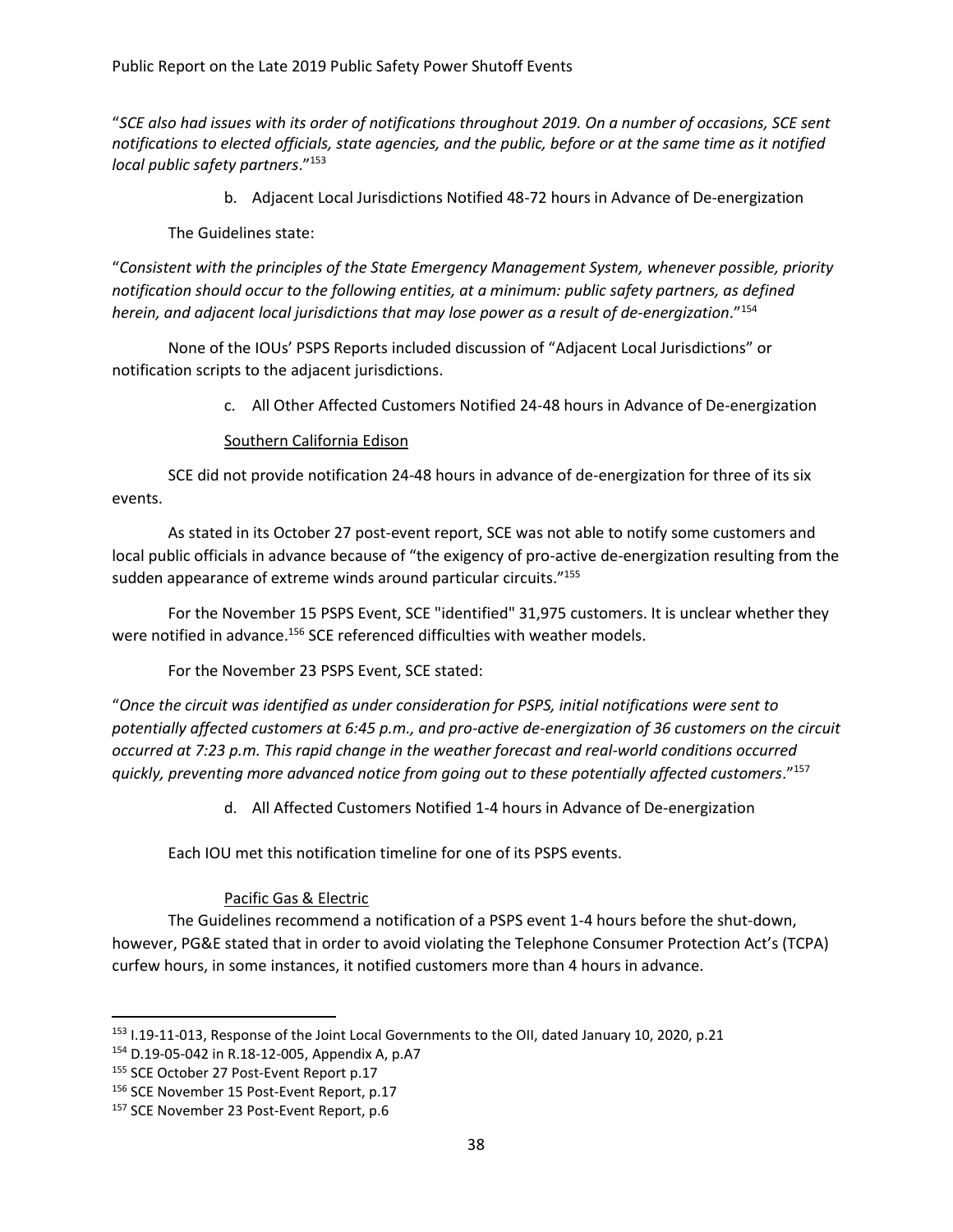PG&E notified customers 1-4 hours in advance during the October 5 PSPS Event.

During the October 23 PSPS Event, PG&E stated that the PSPS event started at 0100 hours but PG&E did not want to violate curfew for medical baseline customers except on a case by case basis.<sup>158</sup> PG&E did not explain the exception for notifying medical baseline customers during curfew hours other than "suddenly changing conditions."

PG&E's October 26 PSPS Event included more than eight "Time Periods"<sup>159</sup> that PG&E designated as de-energization phases. SED could not verify notification timing because PG&E included one table of notifications for more than eight Time Periods during this event. In the table, the final advance notification was a 12-hour notification, followed by a shut-off notification that told customers that power would be shut off soon or was already shut off. The presentation of the notifications made it difficult for SED to identify notification within the 1-4 hour timeframe.<sup>160</sup>

The November 20 PSPS Event included 10 Time Periods and had similar data presentation issues that prevented SED from verifying that notifications were conducted within the one to four-hour window. 161

#### Southern California Edison

SCE was able to provide notification to customers 1-4 hours in advance during its October 12 PSPS Event. SCE did not notify customers in the same timeframe for its other five events because of "weather issues."

For the October 27 PSPS Event, SCE had notification difficulties with "rapidly changing weather conditions." 162

During the November 13 PSPS Event, SCE stated that weather changes prevented it from providing customers advance notice.<sup>163</sup>

During the November 23 PSPS Event, 1,192 customers were de-energized without notice and 36 customers were proactively de-energized with less than 45 minutes of notice because of changing weather conditions. 164

#### San Diego Gas & Electric

<sup>158 &</sup>quot;Curfew hours are between 2100 and 0800, whereby TCPA (under the rules of the Federal Communications Commission (FCC)), requires no automated calls or texts be made to customers during this window for telemarketing and advertisements. While PSPS notices do not fall under this prohibition, PG&E aims to align with these guidelines. However, PG&E will consider notifications during curfew hours on a case by case basis (e.g., calls to medical baseline customers during curfew hours due to suddenly changing conditions)." PG&E Oct 23-25, 2019 Event, p.16, ftn 9

<sup>159</sup> PG&E October 26 Report, p.1. "Within these offshore wind events, PG&E planned de-energization times specific to different geographic areas based on their unique weather timing to minimize outage durations. These unique de-energization phases are referred to as Time Periods…"

<sup>160</sup> PG&E October 26 Post-Event Report, Appendix D

<sup>&</sup>lt;sup>161</sup> PG&E November 20 Post-Event Report, Appendix C

<sup>&</sup>lt;sup>162</sup> SCE October 27 Post-Event Report, p.4

<sup>&</sup>lt;sup>163</sup> SCE November 23 Post-Event Report, p.6

<sup>164</sup> SCE November 23 Post-Event Report, p.6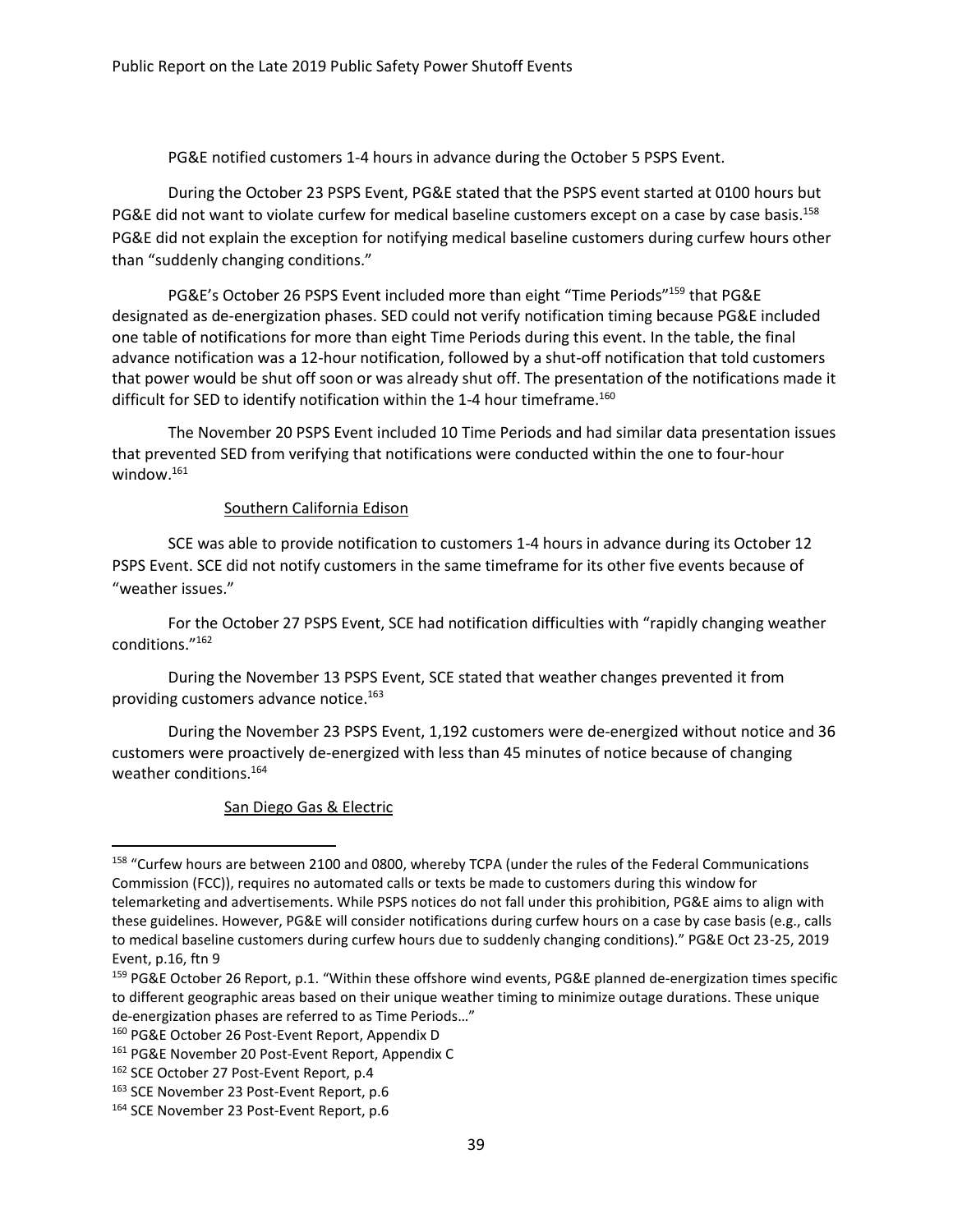Public Report on the Late 2019 Public Safety Power Shutoff Events

SDG&E did not notify customers 1-4 hours in advance during its October 10 PSPS Event. SGD&E stated, "This notification was not made in order to prevent waking up customers in the middle of the night. These customers were notified of the potential of PSPS on the evening on October 10, 2019."165

For the October 20 PSPS Event, SGD&E notified customers of an expected overnight PSPS the afternoon/evening before, more than 4 hours before the event, out of concern for waking customers up.<sup>166</sup>

e. All Affected Customers Notified When De-energization is Initiated

The Guidelines require that electric IOUs "must provide notice…at the beginning of a deenergization event."<sup>167</sup>

#### Pacific Gas & Electric

Based on its post-event reports, PG&E met this requirement for three of five of its PSPS events. The comments below provide more details into PG&E's inability to notify at the beginning of a deenergization event:

For the October 9 PSPS Event, AT&T claims to have received notification hours after the deenergization occurred.<sup>168</sup>

The Joint Local Governments on the October 23 PSPS Event:

"*Santa Rosa was de-energized approximately 60 minutes before PG&E told the city to expect to lose power, and provided no warning*."<sup>169</sup>

#### Southern California Edison

Based on SCE's post-event reports, SCE met this requirement for three of its six events. The comments below indicate problems with SCE's ability to notify at the beginning of other de-energization events:

For the October 12 PSPS Event, the Acton Town Council (Acton) reported an instance when SCE de-energized the Shovel circuit on October 20 at 1021 hours and sent notice at 1113 hours.<sup>170</sup>

For the October 21 PSPS Event, Acton reported an instance when SCE de-energized the Shovel circuit on October 24 at 0907 hours and SCE sent an "activation shut down notice" at 0945 hours.<sup>171</sup>

Acton further describes additional instances of delayed notification in its Response to this OII.<sup>172</sup>

<sup>165</sup> SDG&E October 10 Post-Event Report, p. 8.

<sup>166</sup> SDG&E October 20 Post-Event Report, p.29-30.

<sup>167</sup> D.19-05-042 in R.18-12-005, Appendix A, p. A8

<sup>168</sup> R.18-12-005, AT&T Comments on PG&E's Amended Post-PSPS Event Report for October 9 to October 12, 2019, filed January 7, 2020, Attachment dated November 19, 2019, p.10

<sup>169</sup> R.18-12-005, Joint Local Government's Comments on PG&E Post-PSPS Event Report for October 23, 2019, filed January 3, 2020, Attachment dated December 3, 2019, p.2

<sup>170</sup> I.19-11-013, Acton Town Council Response to OII of Power Shutoff Events, dated January 10, 2020, p.3

<sup>171</sup> *Id.*, p.3

<sup>172</sup> *Id.*, p.3-4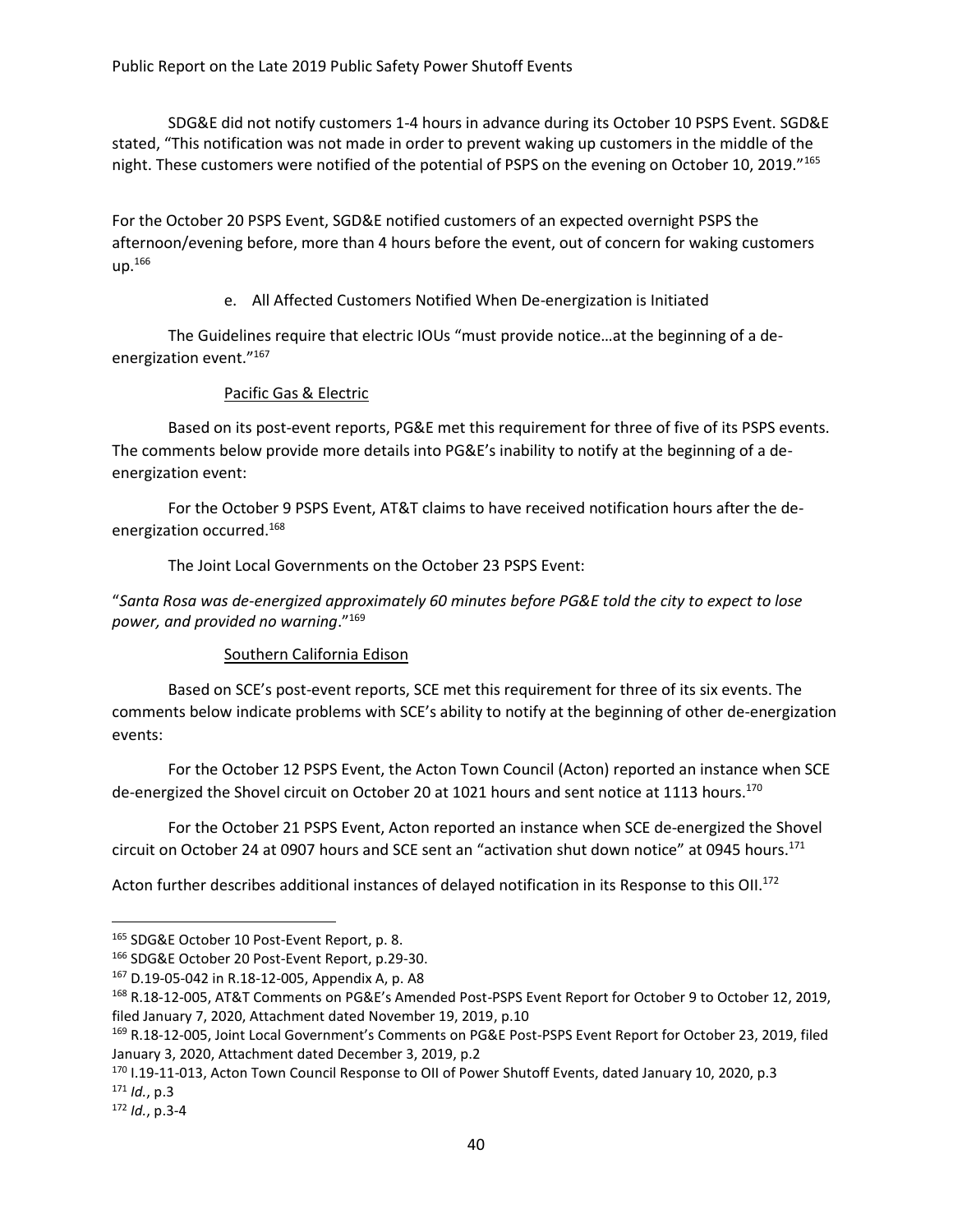## San Diego Gas & Electric

SDG&E did not meet this requirement to notify customers when de-energization is initiated for both its events.

In the October 10 post-event report, SDG&E includes a message it sent at 5:15 pm to more than 17,000 customers warning that power may be shut off overnight. This was followed by a message an hour later (6:30 pm) to approximately 440 customers that the power was shut off.<sup>173</sup> However, only 395 customers were de-energized during this Event. SDG&E's notifications do not meet the requirement of notification upon initiation of de-energization.

Similar to the above event, SDG&E's October 20 post-event report contains scripts warning customers of an overnight shutoff and follows with the notification that the power is shut off. This event contained notifications from several events that SDG&E consolidated into one table, which confused the ordering of notifications and made it difficult for SED to verify if customers impacted by all events received at least these two notices. 174

f. All Affected Customers Notified Immediately Before Re-energization Begins

The Guidelines require electric IOUs to provide notice when re-energization begins.<sup>175</sup>

It appears that the IOUs had trouble meeting this requirement for their events.

## Pacific Gas & Electric

For the October 9 PSPS Event, AT&T stated that it received notification hours after power was restored.<sup>176</sup>

In response to the October 23 PSPS Event, California Community Choice Association (CalCCA) reports that Marin Clean Energy received numerous reports of customers being notified that their power would be restored 24 to 48 hours after power had in fact been restored.<sup>177</sup>

For the October 26 PSPS Event, AT&T noted that the issues regarding untimely notification upon reenergization remain from the October 9-12 PSPS Event. AT&T mentioned that "PG&E provided one power restoral notice per day, in a single email summarizing all restorals for the day."<sup>178</sup> The Guidelines clearly require a notification at the onset of re-energization and not a consolidated notification for all reenergizations implemented by the end of the day.

g. All Affected Customers Notified When Restoration is Complete

<sup>173</sup> SDG&E October 10 Post-Event Report, Appendix 1, pp. A1-5, A1-6

<sup>174</sup> SDG&E October 20 Post-Event Report, Appendix 1, p.48

<sup>175</sup> D.19-05-042 in R.18-12-005, Appendix A, p.A8

<sup>176</sup> R.18-12-005, AT&T Comments on PG&E's Amended Post-PSPS Event Report for October 9 to October 12, 2019, filed January 7, 2020, Attachment dated November 19, 2019, p.10

<sup>177</sup> R.18-12-005, CalCCA's Submission of Comments on IOU Post-Event Reports, Appendix A, filed January 7, 2020, Attachment dated December 3, 2019, p.12

<sup>178</sup> R.18-12-005, AT&T Comments on PG&E's Post-PSPS Event Report for October 26 to November 1, 2019, filed January 7, 2020, attachment dated December 13, 2019, p.11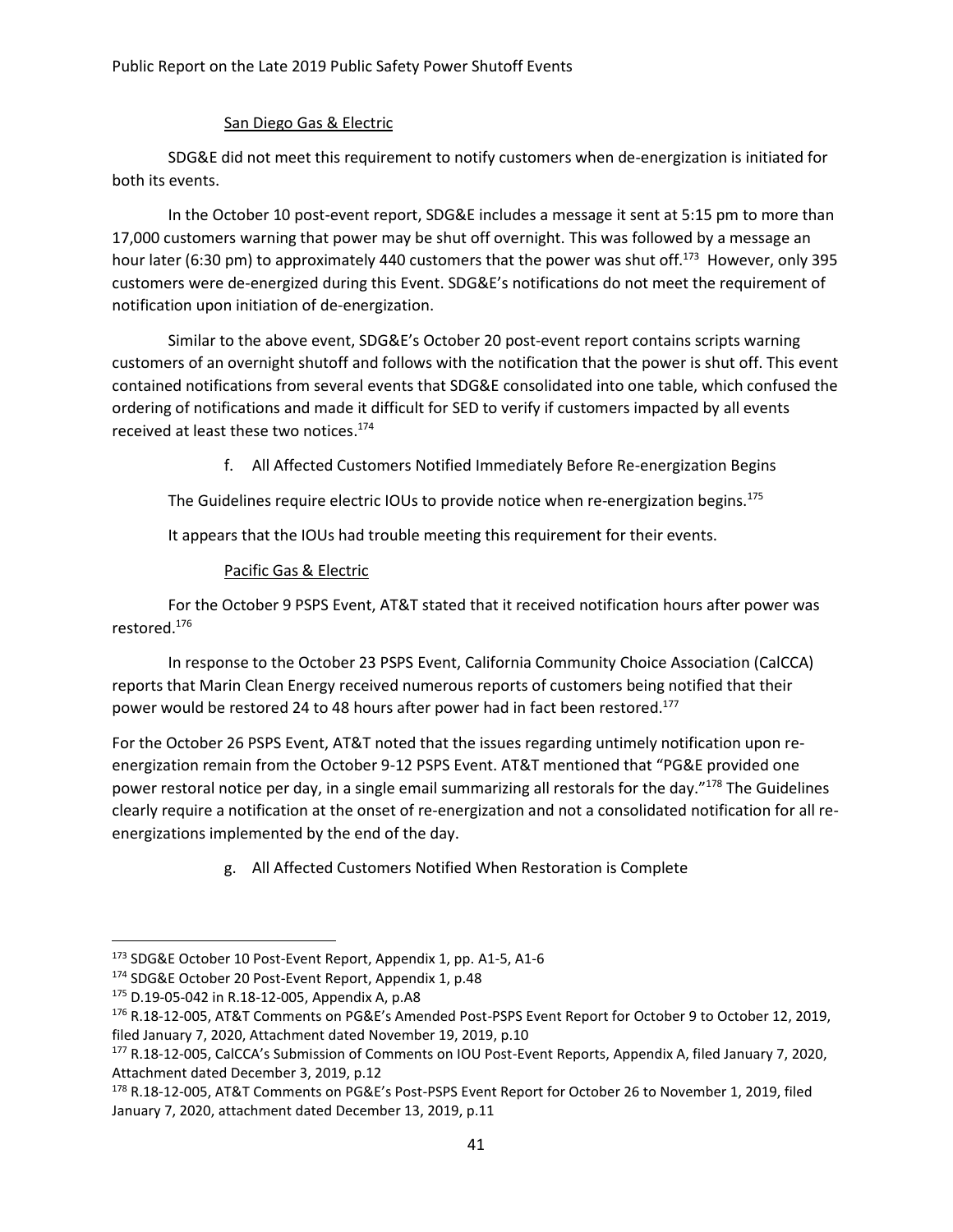The Guidelines require electric IOUs to provide notice when re-energization is complete.<sup>179</sup>

#### Pacific Gas & Electric

PG&E did not provide any "Restoration Complete" data in its October 23 post-event report, and therefore, it is unclear if PG&E met this requirement for this event.

#### Southern California Edison

In SCE's October 2 post-event report, SED found no information regarding notification of customers when power was restored.

In its October 12 post-event report, SCE stated that it notified all customers when power was restored, but Appendix B did not contain documentation of such notifications.<sup>180</sup>

Similarly, SCE did not provide documentation of notification of restoration following the October 27 PSPS Event, the November 15 PSPS Event, or the November 23 PSPS Event.

Based on the above, it is unclear if SCE met this requirement.

#### San Diego Gas & Electric

Three separate weather events occurred during SDG&E's October 20 PSPS Event. After the first weather event, which lasted from October 20 to 22, SDG&E did not send a "power is restored" notification. Because the three weather events were consolidated into tables, SED could not verify whether SDG&E sent such notification to customers following the next two weather events.<sup>181</sup> It is unclear whether SDG&E met this requirement.

h. Explanation if 2-hour Prior Notice Not Provided

Resolution ESRB-8 requires an electric IOU to include in its post-event report:

"*If an IOU is not able to provide customers with notice at least 2 hours prior to the de-energization event, the IOU shall provide an explanation in its report*."<sup>182</sup>

#### Pacific Gas & Electric

PG&E failed to give some customers a two-hour notice for all five of its PSPS events.

October 5 PSPS Event: PG&E failed to notify 1,400 customers to meet the 2-hour requirement and explained the failure was due to an absence of customer information on file, or that the customer's service point identification (SPID) number was not mapped to the local transformer. PG&E stated that it is "taking action to ensure that customers update their contact information and to resolve SPIDs not mapped to transformers." PG&E did not explain the barriers, what process it would utilize to alleviate these barriers, or a timeline to correct these issues.<sup>183</sup>

<sup>179</sup> D.19-05-042 in R.18-12-005, Appendix A, p. A8.

<sup>180</sup> SCE October 12 Post-Event Report, p. 10

<sup>181</sup> SDG&E October 20 Report, Appendix 1, p.46-47

<sup>182</sup> Resolution ESRB-8, p.5

<sup>183</sup> PG&E October 5 Post-Event Report, p.10-11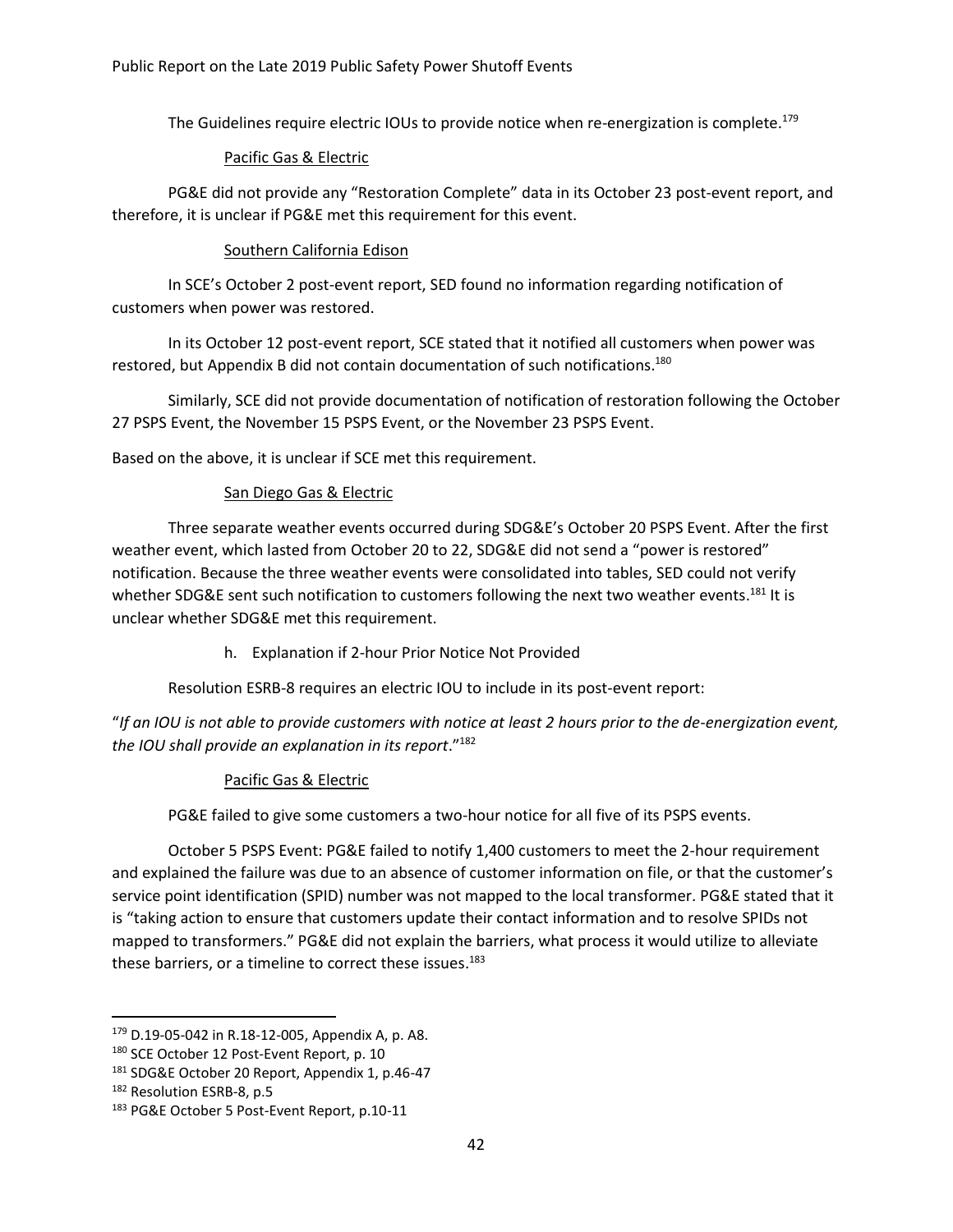October 9 PSPS Event: PG&E did not notify 23,000 customers of which 600 were medical baseline. Reasons included no contact information on file; circuit configurations not related to notification information; and manual steps used to translate high-risk areas into assets and correlate to customers. 184

October 23 PSPS Event: PG&E did not provide notice to 2,100 customers, of which, 22 were medical baseline customers. PG&E explained it had no customer information on file; and that the customers' service point identification (SPID) number was not mapped to local transformer.<sup>185</sup>

October 26 PSPS Event: Approximately 22,000 customers out of the total 967,700 customers deenergized did not receive advanced notification and experienced an outage longer than one hour. Approximately 400 were medical baseline customers.

PG&E's reasons for no notification include:

- No customer contact information on file;
- Locations with customer's SPID number was not mapped to the local transformer;
- Abnormal switching configurations whereby customers could be operationally tied to one circuit that was impacted by the PSPS event, but their notifications were sent based on the normal circuit configurations which were not impacted; and,
- Challenges related to the process of taking the areas identified as high-risk by meteorology, translating the areas into assets on the electric grid, and correlating to impacted customer which currently requires manual steps.

Additionally, PG&E provided the following explanation for its October 26 PSPS Event:

"*Some PG&E customers experience short outages associated with switching operations required to implement PSPS. Implementation or restoration of a PSPS event may be due to work procedure errors, switching customers to a microgrid or operational limitations of switching devices. These operations are executed to maintain service to customers and therefore reduce overall customer impact. Because these customers are not expected to experience the PSPS outage, they may not receive advanced PSPS notifications. During this event, approximately 11,300 customers, including approximately 400 medical baseline customers, experienced outages of one hour or less and were not notified as a part of the PSPS advanced notifications*." 186

November 20 PSPS Event: 800 customers not notified. Approximately 500 customers had no customer contact information on file and PG&E had challenges related to translating the meteorology polygons into assets on the electric grid and correlating those assets to impacted customers which currently requires manual steps.<sup>187</sup>

Southern California Edison

<sup>184</sup> PG&E October 9 Post-Event Report, p.16

<sup>185</sup> PG&E October 23 Post-Event Report, p.17

<sup>186</sup> PG&E October 26 Post-Event Report, p.14

<sup>187</sup> PG&E November 20 Post-Event Report, p.18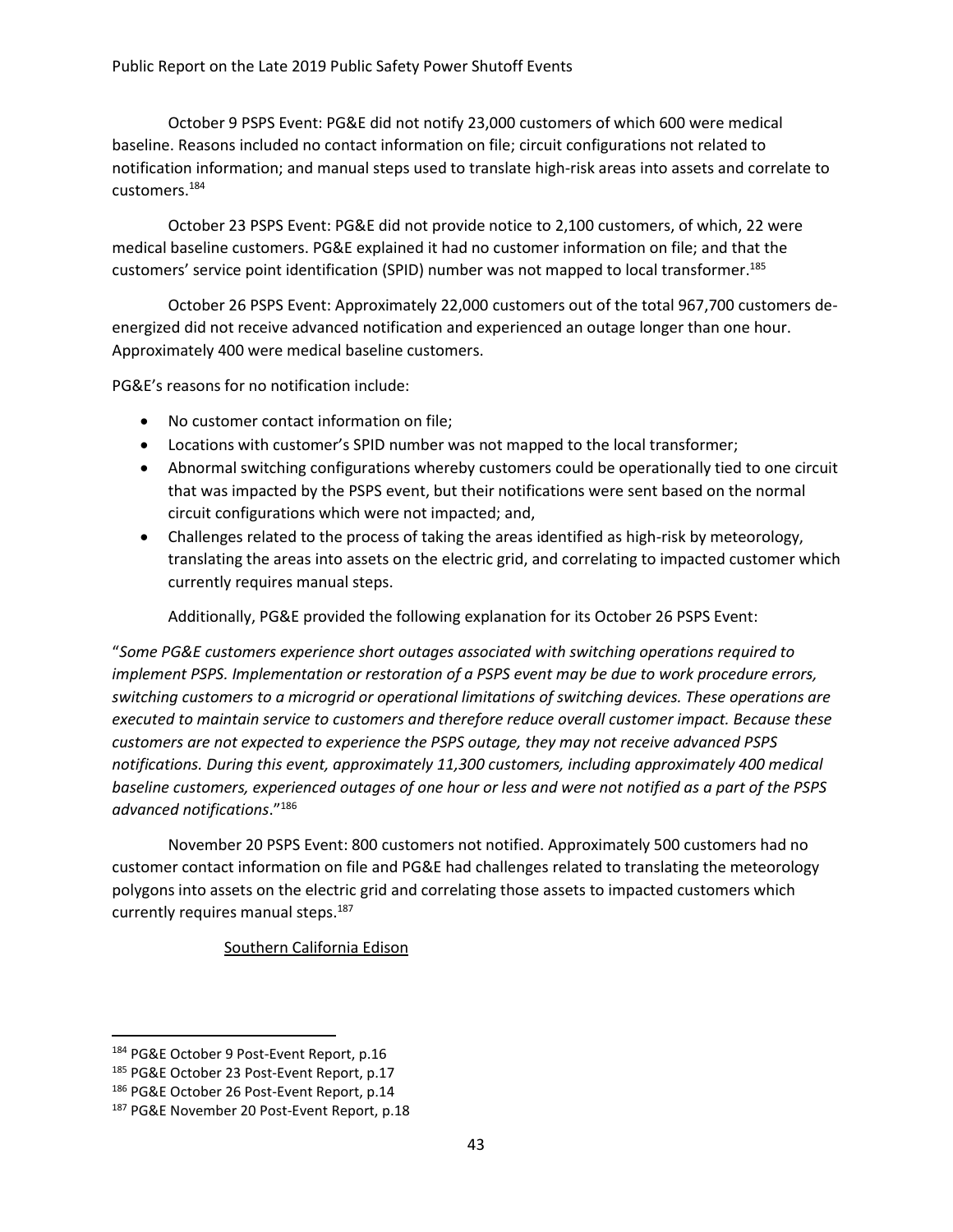SCE met this requirement to notify customers at least 2 hours in advance for one of its six events, the October 12 PSPS Event. SCE explained that most of the failures to notify customers were because of an "unexpected change in the weather."

October 2 PSPS Event: 2,167 customers out for two hours because a palm frond caused an outage. In addition, a failed jumper loop caused an outage for 15,000 customers for 36 hours.<sup>188</sup> SCE was not able to notify these customers two hours in advance.

October 21 PSPS Event: Seven or eight circuits de-energized for other reasons than the PSPS event with no notification of the 865 customers.<sup>189</sup> SCE gave no explanation for the outage and not providing the notification.

October 27 PSPS Event: 16,000 customers were not notified. SCE cites a:

"*Santa Ana wind event, sudden extreme wind conditions developed in local areas (as reported by realtime weather data and/or field observations) as the explanation. This dynamic wind event necessitated immediate pro-active de-energization of some circuits before their forecasted period of concern. In these instances, de-energization protocols and all notifications were initiated simultaneously, and as a result, some customers did not receive at least 2 hours' notice before de-energization*."<sup>190</sup>

November 15 PSPS Event: 49 customers were not notified due to wind conditions. SCE explains that:

"*SCE Happy Camp Road weather station near the Anton Circuit recorded sustained wind speeds of 24 mph and gusts of 38 mph, which was within two mph of the thresholds for that circuit. Based on the realtime weather data, which indicated upward trending wind speeds and rapidly changing weather conditions, the PSPS IMT Incident Commander (IC) initiated de-energization protocols, and 49 customers on a portion of the Anton Circuit in Ventura County were pro-actively de-energized at 5:18 a.m*."<sup>191</sup>

November 23 PSPS Event: 36 customers were given less than one-hours' notice. SCE explained that those customers on the Energy circuit experienced de-energization because of change in the weather forecast and real-world conditions occurred quickly, preventing more advanced notice.<sup>192</sup>

#### San Diego Gas & Electric

SDG&E did not meet this requirement for one of its two PSPS events.

October 20 PSPS event: Between October 22-24, 2019, 495 customers were not notified (40 medical baseline, five PSPS Critical Facilities); during the October 28 – November 1, 2019, 1,412 customers were not notified (57 medical baseline, 54 PSPS Critical Facilities). 193

#### **vi. Notification Languages**

<sup>188</sup> SCE October 2 Post-Event Report, p.1,3

<sup>189</sup> SCE October 21 Post-Event Report, p.1

<sup>&</sup>lt;sup>190</sup> SCE October 27 Post-Event Report, Chart on p.12

<sup>&</sup>lt;sup>191</sup> SCE November 15 Post-Event Report, p.1,6

<sup>&</sup>lt;sup>192</sup> SCE November 23 Post-Event Report, p.6

<sup>193</sup> SDG&E October 20 Post-Event Report, p.30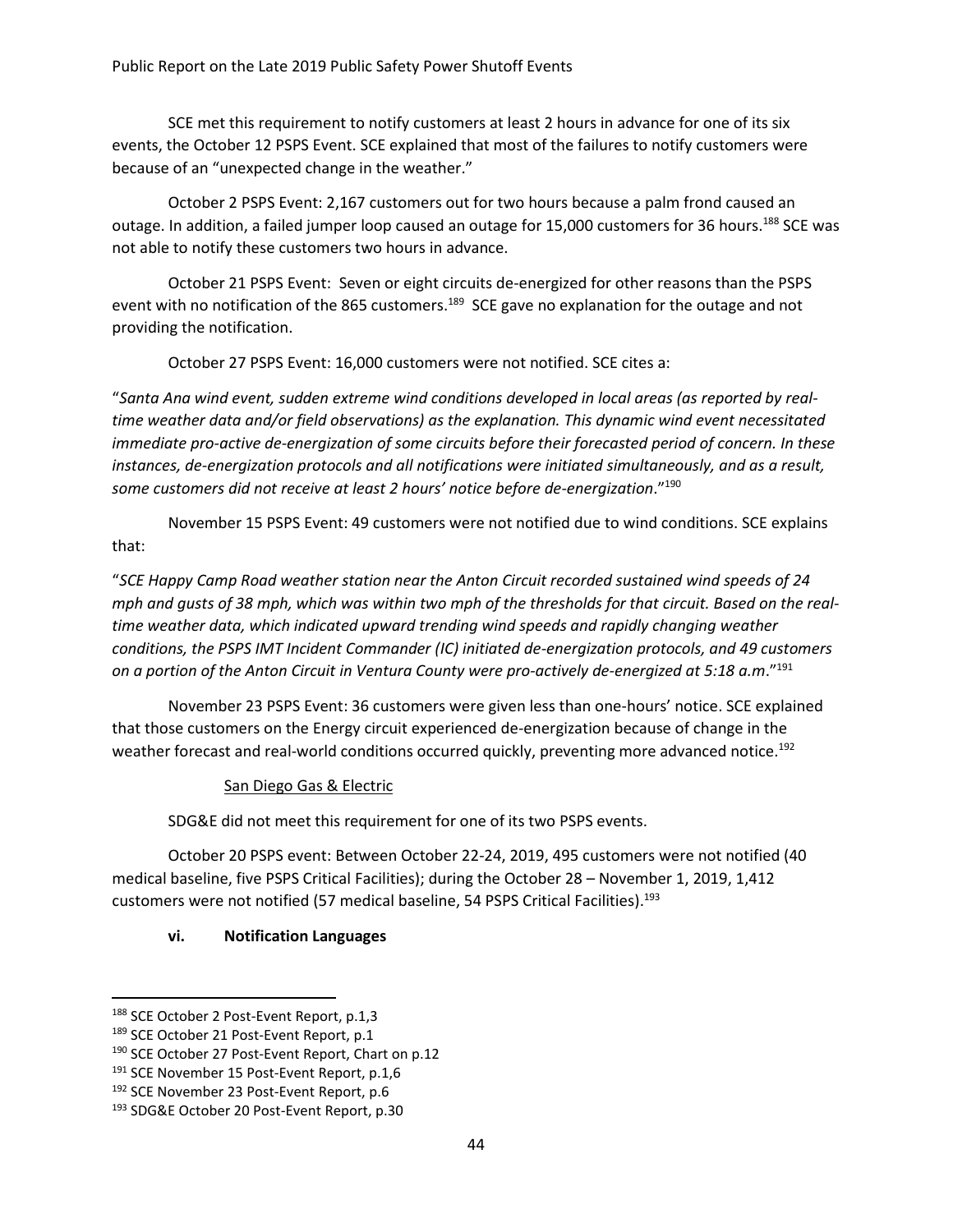The Guidelines state:

"*The electric investor owned- utilities must coordinate with California Governor's Office of Emergency Services and the California Department of Forestry and Fire Protection to engage in a statewide public education and outreach campaign. The campaign must effectively communicate in English, Spanish, Chinese (including Cantonese, Mandarin and other Chinese languages), Tagalog and Vietnamese as well as Korean and Russian where those languages are prevalent within the utilities' service territories*." 194

## Southern California Edison

SCE did not provide information in the required eight languages for the first event. For SCE's October 10 PSPS event, it provided information in English and Spanish only.

For the remaining events, SCE did not provide information in Russian and did not explain why it did not. 195

## C. Information Sharing

## **i. Consistent Information**

The Guidelines require that electric IOUs:

*"… work together to share information and advice in order to create effective and safe de-energization programs at each utility and to ensure that utilities are sharing consistent information with public safety partners.<sup>196</sup>*

## Pacific Gas & Electric

For PG&E's October 9 PSPS event, PG&E held operational briefings to provide status updates to state and local officials. However, CalCCA noted that some CCAs "were provided with information on these calls, while others were not."<sup>197</sup>

For PG&E's October 9 PSPS event, Verizon discussed cellular site lists provided by PG&E:

"*Sometimes the list of sites in the emailed notices differed from what the PG&E account representative conveyed to Verizon*." 198

The California State Association of Counties notes that for the late 2019 PSPS events, the information communicated by PG&E to the counties was inconsistent:

"*In some counties, the local PG&E representative did not have much information or would not have the information needed and in others, the PG&E representative provided real-time updates.*" 199

<sup>194</sup> D.19-05-042 in R.18-12-005, Appendix A, p.A3

<sup>&</sup>lt;sup>195</sup> SCE October 12 Post-Event Report, p.9-10

<sup>196</sup> D.19-05-042 in R.18-12-005, Appendix A, p. A3

<sup>197</sup> R.18-12-005, CalCCA Submission of Comments on IOU Post-Event Reports, Appendix B, filed January 7, 2020, Attachment dated November 19, 2019, p.3

<sup>198</sup> R.18-12-005, Cellco Partnership d/b/a Verizon Wireless (U 3001 C) Comments on PG&E Post-PSPS Event Report for October 9-10, 2019, filed January 7, 2020, Attachment A, dated November 12, 2019, p.2

<sup>&</sup>lt;sup>199</sup> I.19-11-013, Response of California State Association of Counties to OII, January 10, 2020, p.3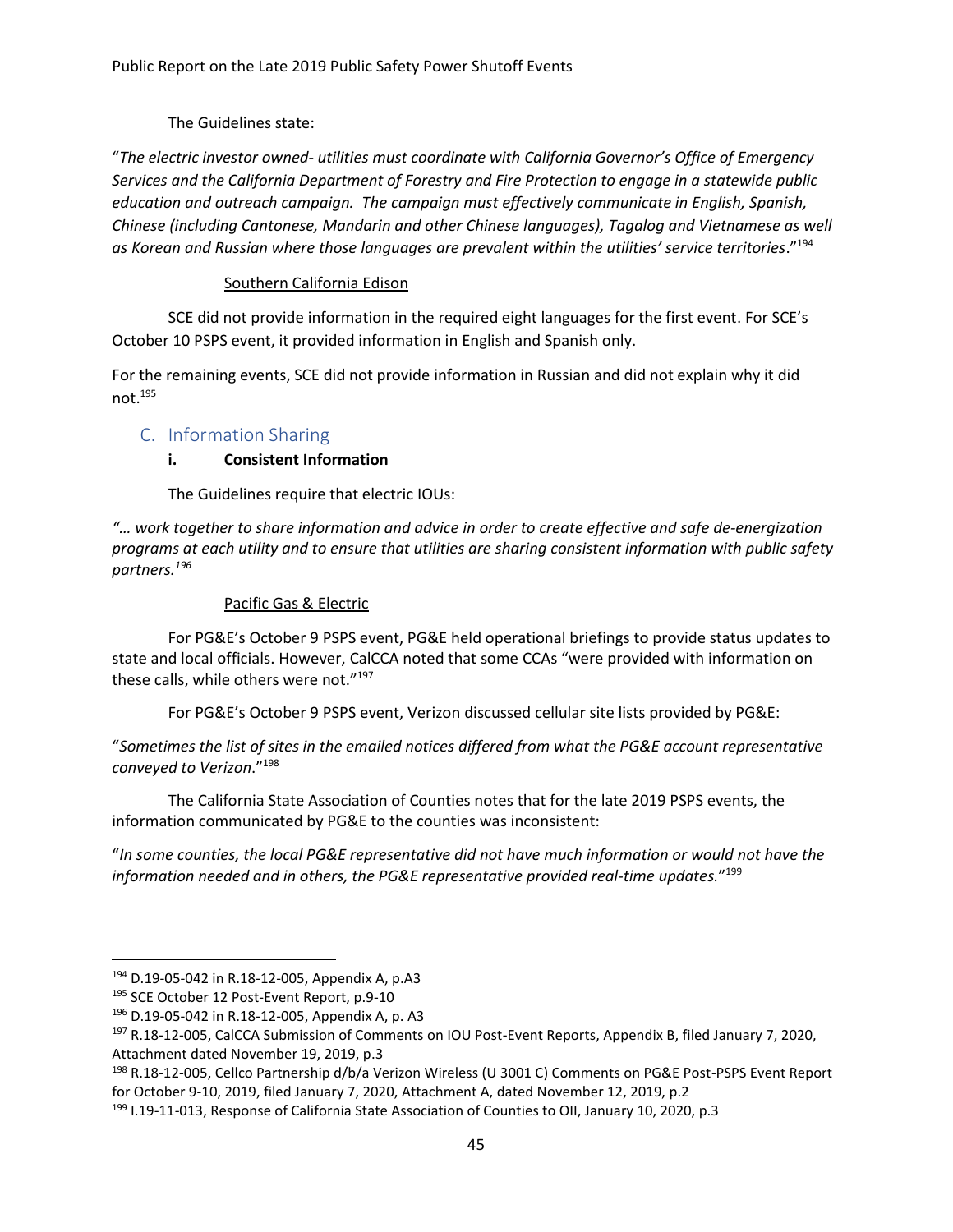In the above instances, PG&E did not ensure the sharing of accurate, consistent information with public safety partners. PG&E should continue improving its PSPS event communications.

#### Southern California Edison

While the impact of SCE's discrepancies was not widespread, SCE still has room to improve in sharing consistent information with its public safety partners.

The Joint Local Governments noted that:

"*Santa Barbara County regularly received reports for other counties, or reports that included Santa Barbara and other counties, which required follow-up to the EOC duty officer and created confusion*."<sup>200</sup>

#### **ii. Nondisclosure Agreement (NDA) and Other Restrictions for Sharing Information**

The Guidelines require that electric investor-owned utilities:

*"… electric investor-owned utilities, emergency responders, and local governments…to be seamlessly integrated when communicating de-energization notifications."<sup>201</sup>*

On October 8, the Commission provided further clarification by sending a letter authorizing PG&E, SCE, and SDG&E to provide, upon request, medical baseline information to county and tribal government emergency response personnel.<sup>202</sup>

On October 23, the Commission sent a second letter authorizing PG&E, SCE, and SDG&E to share with county or tribal governments, upon the county or tribal government's request, the addresses within their jurisdiction that are or will be impacted by current and future PSPS events.<sup>203</sup>

#### Pacific Gas & Electric

For PG&E's October PSPS events, the IOU established barriers that prevented the free flow of critical information required for quick response to evolving conditions during PSPS events. PG&E required non-disclosure agreements (NDAs) to be executed prior to sharing customer identifying and critical facility/infrastructure information, as noted in the following parties' comments:

The Joint Local Governments on PG&E's October 9 PSPS event:

"…*the Joint Local Governments are frustrated to see that PG&E persists in making NDAs a cornerstone of its information-sharing requirements for public safety partners*." 204

The City of San Jose on PG&E's October 9 PSPS event:

<sup>&</sup>lt;sup>200</sup> I.19-11-013, Response of the Joint Local Governments to the OII, dated January 10, 2020, p.21

<sup>201</sup> D.19-05-042, Appendix A, p. A2

<sup>&</sup>lt;sup>202</sup> Resolution L-598, dated December 9, 2019, p.1

<sup>&</sup>lt;sup>203</sup> Resolution L-598, dated December 9, 2019, p.1

<sup>204</sup> R.18-12-005, Joint Local Government's Comments on PG&E Post-PSPS Event Report for October 9, 2019, filed January 3, 2020, dated November 19, 2019, p.5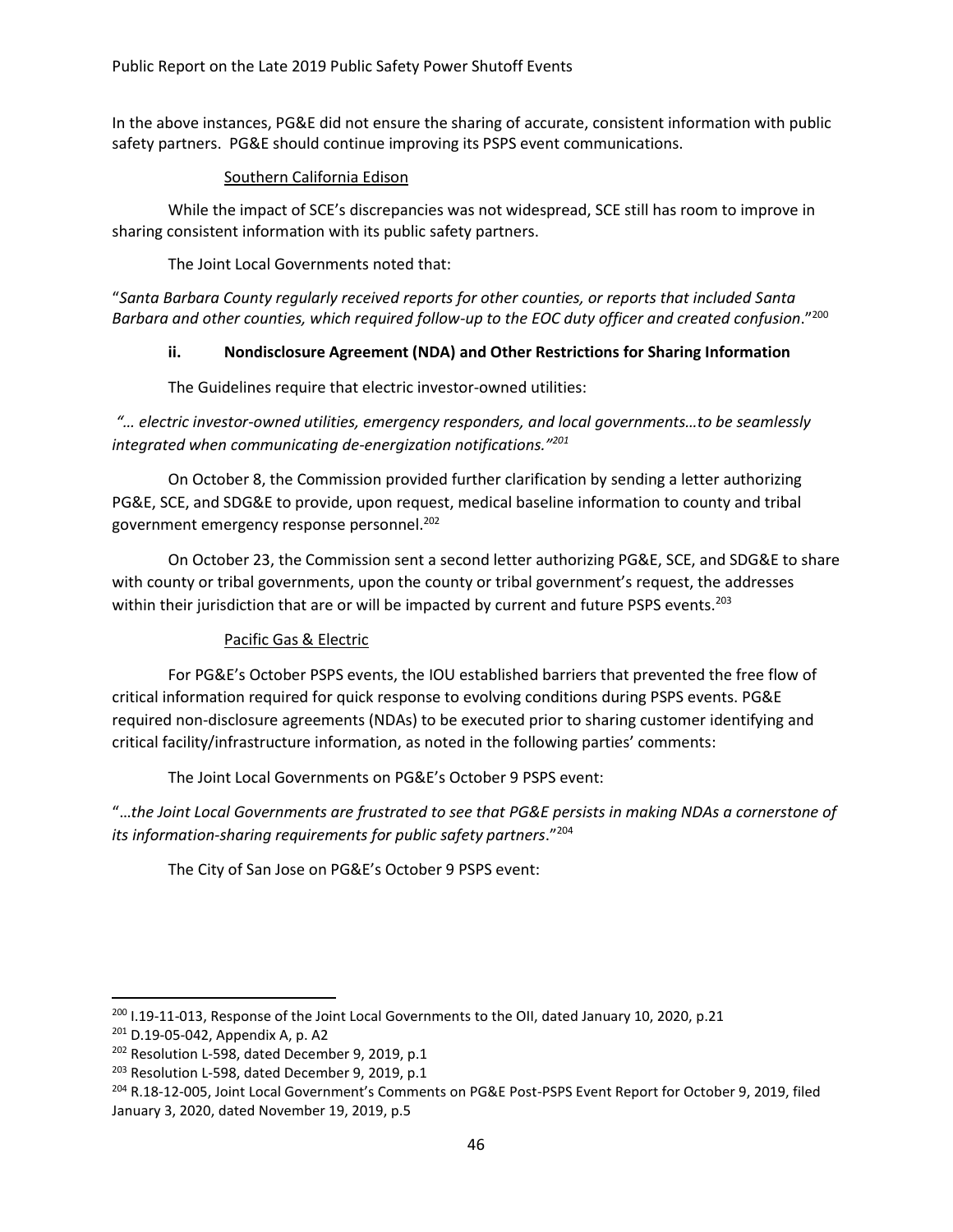"…*government entities should not be negotiating obscurely drafted non-disclosure agreements (NDAs) with PG&E to access secure data transfer portals or customer information needed for public safety and local responses efforts*." 205

The Rural County Representatives of California ("RCRC") on PG&E's October 9 and October 23 PSPS events:

*"Eliminate cumbersome restrictions that inhibit the provision of emergency services by allowing information about medical baseline customers, AFN populations and critical facilities to be shared between utilities and local agencies while maintaining the confidentiality of sensitive information*." 206

The Joint Local Governments on PG&E's October 23 PSPS event:

"*In addition to the fact that certain of PG&E's local government liaisons had not been informed of the Commission's October 8, 2019 directive and were still demanding nondisclosure agreements, the Commission did not order PG&E to provide only information for medical baseline customer that had not confirmed receipt of the PSPS notification*…" 207

CalCCA on the October 23 and October 26 PSPS events:

"*PG&E kept that list confidential and was responsible for contacting those individuals. It wasn't until the morning of the Shut-Off that they released the information to our fire department to contact the remaining baseline customers*." 208

The City of San Jose on PG&E's October 26 PSPS event:

*"While the Commission put forth a draft ratification of its October 8 and 23 letters to the Investor Owned Utilities (IOUs) authorized release of medical baseline customer information and specific addresses of affected customers to counties and tribal governments, this is of little use to cities like San José."* 209

Without the Commission resolution, "PG&E's public safety partners would have been forced to manage the late 2019 PSPS events without important information."<sup>210</sup> During emergency events, such as those conducted by utilities during PSPS, local jurisdictions were called upon to quickly locate and make contact with AFN communities that the IOU could not contact. Local jurisdictions should not have to argue over the confidentiality of customer location information in order to serve their constituents. The Commission resolution corrected the confusion and will likely improve efforts leading up to the 2020 fire season.

<sup>206</sup> R.18-12-005, Rural County Representatives of California Comments on PG&E's Post-PSPS Event Reports for October 10, 2019, October 25, 2019 and November 8, 2019, Attachment dated January 6, 2020, p.4

<sup>205</sup> R.18-12-005, City of San Jose's Comments on PG&E's Post-PSPS Event Report for October 9-12, 2019, filed January 7, 2020, Attachment dated November 19, 2019, p.9

<sup>207</sup> R.18-12-005, Joint Local Government's Comments on PG&E Post-PSPS Event Report for October 23, 2019, filed January 3, 2020, Attachment dated December 3, 2019, p.3

<sup>208</sup> R.18-12-005, CalCCA Comments on PG&E Post-PSPS Event Report for October 23 – November 1 Consolidated Events, filed January 7, 2020, dated December 3, 2019, p.16

<sup>209</sup> R.18-12-005, City of San Jose's Comments on PG&E's Post-PSPS Event Report for October 26 & 29, 2019, filed January 7, 2020, Attachment dated December 3, 2019, p.6

<sup>&</sup>lt;sup>210</sup> I.19-11-013, Response of the Joint Local Governments to the OII, dated January 10, 2020, p.13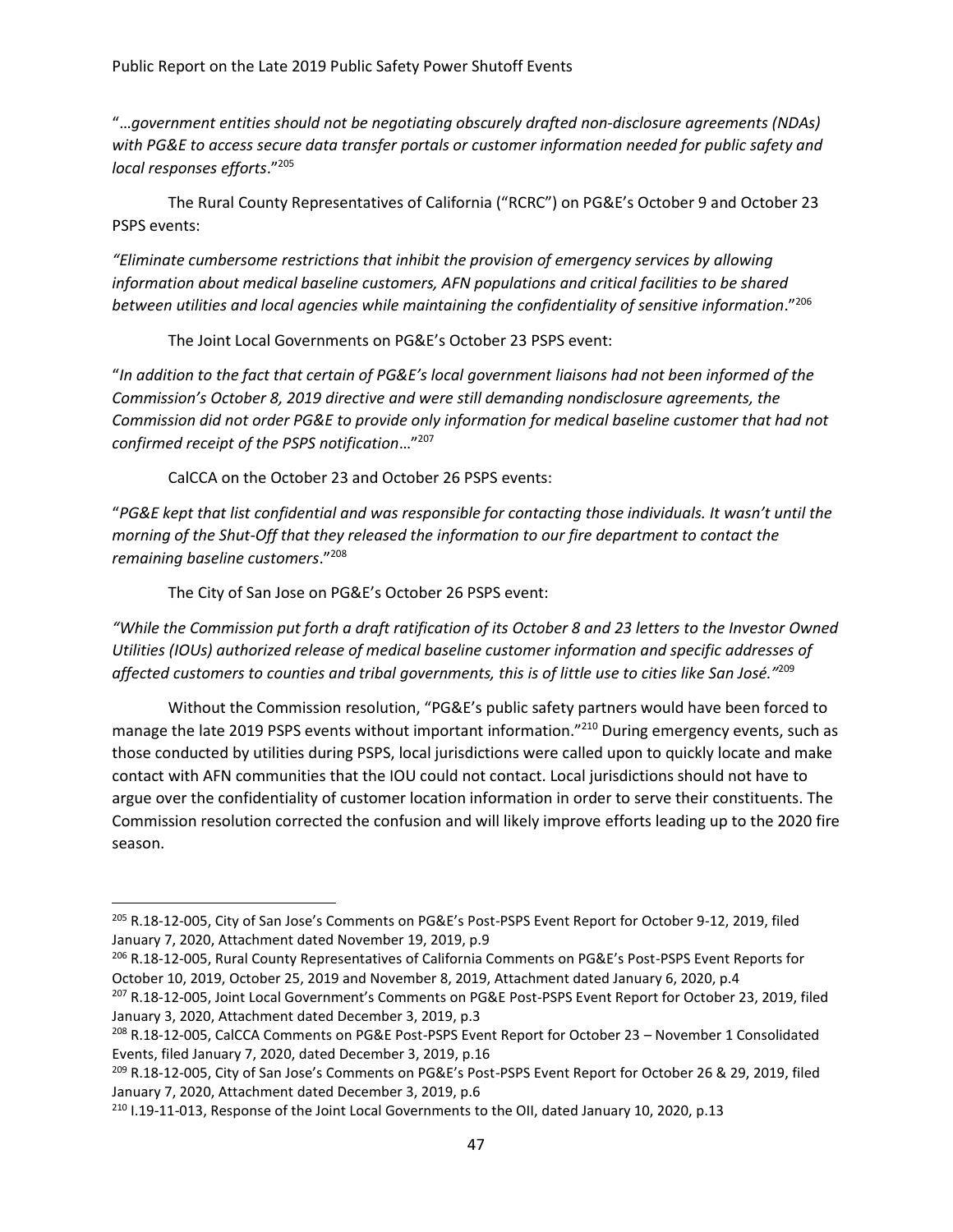## Southern California Edison

SCE did not discuss the use of NDAs in its September2019 Progress Report titled "Progress Report on the Implementation of De-energization Guidelines." Nor did SCE discuss its use of NDAs in its post-event reports for information sharing purposes with public safety partners. However, SCE provided SED with information regarding NDAs in a data request response on this topic:

"*SCE requires a non-disclosure agreement to provide all medical baseline customer information with public safety partners and any outside entities when the information request occurs outside of PSPS events. This includes providing any Personal Identifiable Information (PII). The only medical baseline customer information not subject to NDA before disclosure to public safety partners is aggregated*  information such as totals of medical baseline customers, which does not include PII."<sup>211</sup>

Although NDAs were not a pre-requisite to share information, the Joint Local Governments noted that:

## "*In Santa Barbara's experience, SCE's duty officers were regularly impeded by SCE's internal communication and information-sharing problems, despite the officers' clear desire to help*."<sup>212</sup>

It seems internal protocols within SCE were in place that, while inadvertent, restricted sharing of confidential information even though executed NDAs were not required.

The Clean Power Alliance (CPA) also noted that for the November 15-17 PSPS event:

"*As a Load Serving Entity ('LSE') with the privilege to access confidential customer account information, CPA requests that account information associated with PSPS-affected accounts be shared in advance, during the event in real time, and after the event with CPA and other CCAs in the future*… *During the November 15 to 17 PSPS event, CPA received public notices from SCE*."

When asked for a list of public safety partners contacted for feedback regarding the November 15 PSPS event, SCE provided a list<sup>213</sup> which did not include CPA even though they CPA is an entity whose customers were potentially impacted by the de-energization. This is another example of how SCE may have had internal confusion regarding the sharing of confidential information. SCE should improve its sharing of confidential information with public safety partners.

## **iii. GIS Shapefiles of PSPS Boundaries Provided to Public Safety Partners**

The Guidelines require that electric investor-owned utilities:

*"… at the time of first notification preceding a de-energization event, make available a Geographic Information System shapefile via a secure data transfer process depicting the most accurate and specific information possible regarding the boundaries of the area subject to de-energization to all public safety partners whose jurisdictions or service areas will be impacted by the de-energization event, including adjacent jurisdictions or service areas that could lose power as a result of de-energization in a high fire threat district." 214*

<sup>&</sup>lt;sup>211</sup> SCE Response to SED-001, Question 35

<sup>&</sup>lt;sup>212</sup> I.19-11-013, Response of the Joint Local Governments to the OII, dated January 10, 2020, p.35

<sup>&</sup>lt;sup>213</sup> SCE Response to SED-001, Question 2

<sup>214</sup> D.19-05-042 in R.18-12-005, Appendix A, p.A16-17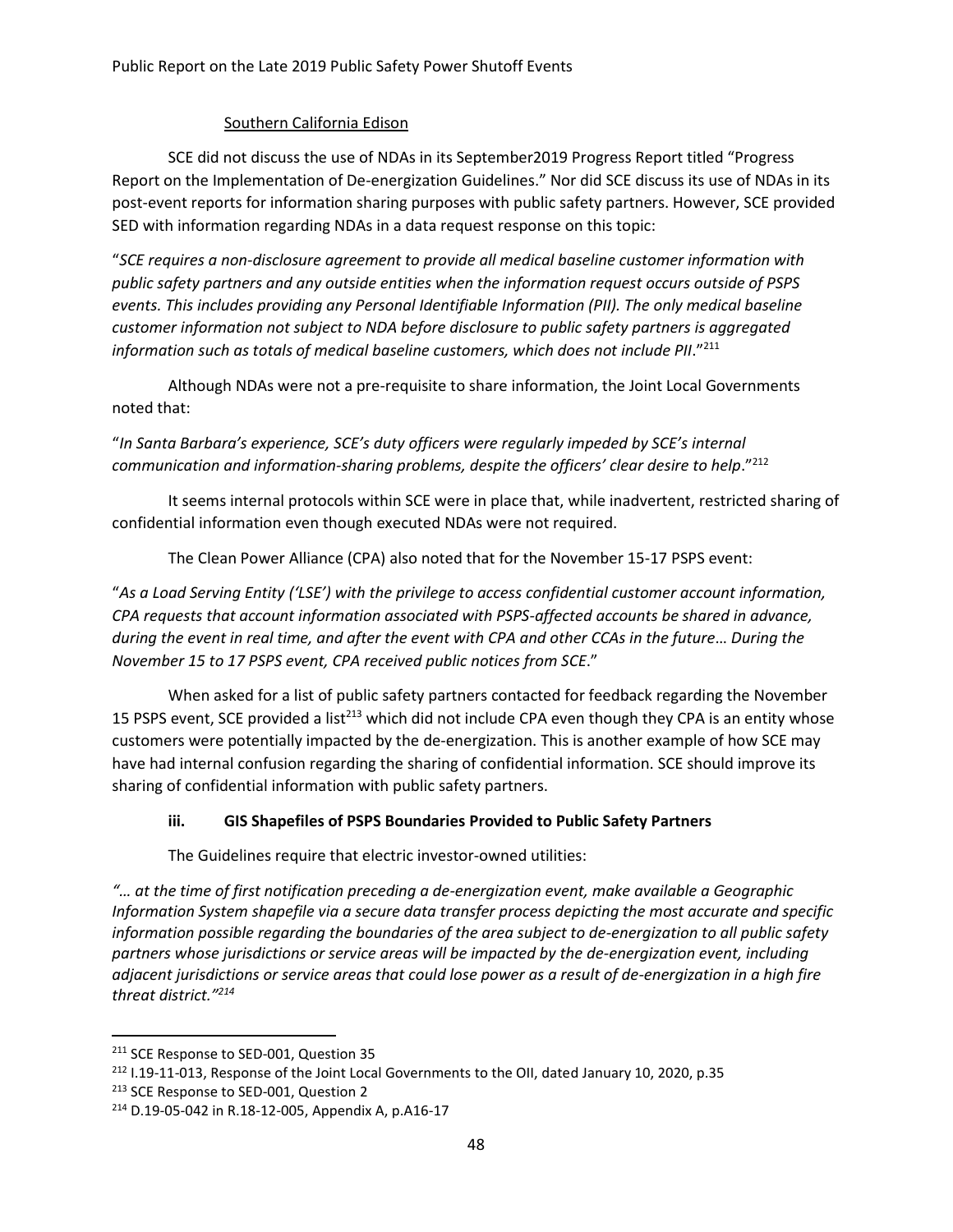#### Pacific Gas & Electric

In previous post-event reports for October, PG&E had mentioned the GIS shapefiles were made available to public safety partners. In addition, real time information and up to date information was available on their website. However, in the post-event reporting for the de-energization event from November 20-21, PG&E did not mention either the availability of the GIS shapefiles to public safety partners or real time information and up-to-date information on PG&E's website.

In the data request response to this requirement, PG&E stated:

"*Public safety partners had access to the GIS Shapefiles through the Secure Data Portal. Access to the Secure Data Portal was provided upon review and approval of a request for access. The PSPS event maps were manually uploaded to the PG&E's Secure Data Portal as they were generated. Public safety partners were alerted to new information on the Secure Data Portal during conference calls and were also encouraged to monitor the Secure Data Portal for new and updated informatio*n."<sup>215</sup>

Even though PG&E's statement suggests that it has they have provided the necessary information to public safety partners. In the following instances, PG&E did not make GIS data available to a public safety partner:

- For the October 9 PSPS event, AT&T noted that it did not receive a GIS shapefile of the potentially affected areas with PG&E's initial notification in the morning of October 7. 216 However, PG&E did provide the maps on the afternoon of October 7.<sup>217</sup>
- For the October 9 PSPS event, San Jose noted that the Secure Data Portal only provided information related to Bakersfield. However, this issue was corrected in a subsequent event.<sup>218</sup>
- For the October 26 PSPS event, AT&T received encrypted emails that impeded its access to "essential" information. It is unclear what type of content was included in these encrypted emails, but it seems this method of secure data transfer was not effective in providing information identified as confidential to PG&E. 219
- For the November 20 PSPS event, CCTA claims that its members were not provided credentials to log into PG&E's Secure Data Portal. As public safety partners, CCTA highlights its request made to PG&E on its July 8, 2019 letter requesting login credentials for its secure web portal.<sup>220</sup>

PG&E should ensure public safety partners have proper access to GIS shapefiles and should continue to document in the de-energization reports the status of the availability of the GIS shapefiles to public safety partners. In addition, PG&E should report if the available information was updated in realtime.

<sup>215</sup> PG&E Response to SED-001, Question 9, PG&E SED-001, Question 11, March 24, 2020

<sup>216</sup> R.18-12-005, Comments of AT&T on Amended PG&E Report for October 9-12 PSPS, dated November 19, 2019, filed January 7, 2020, p.9

<sup>217</sup> *Id.*, p.9

<sup>218</sup> R.18-12-005, City of San Jose's Comments on PG&E's Post-PSPS Event Report for October 9-12, 2019, dated November 19, 2019, filed January 7, 2020, p.9

<sup>219</sup> R.18-12-005, AT&T Comments on PG&E's Post-PSPS Event Report for October 26 to November 1, 2019, filed January 7, 2020, attachment dated December 13, 2019, p.10

<sup>220</sup> R.18-12-005, CCTA Comments on PG&E's Post-PSPS Event Report for October 9-12, 2019, filed January 7, 2020, attachment dated December 24, 2019, p.6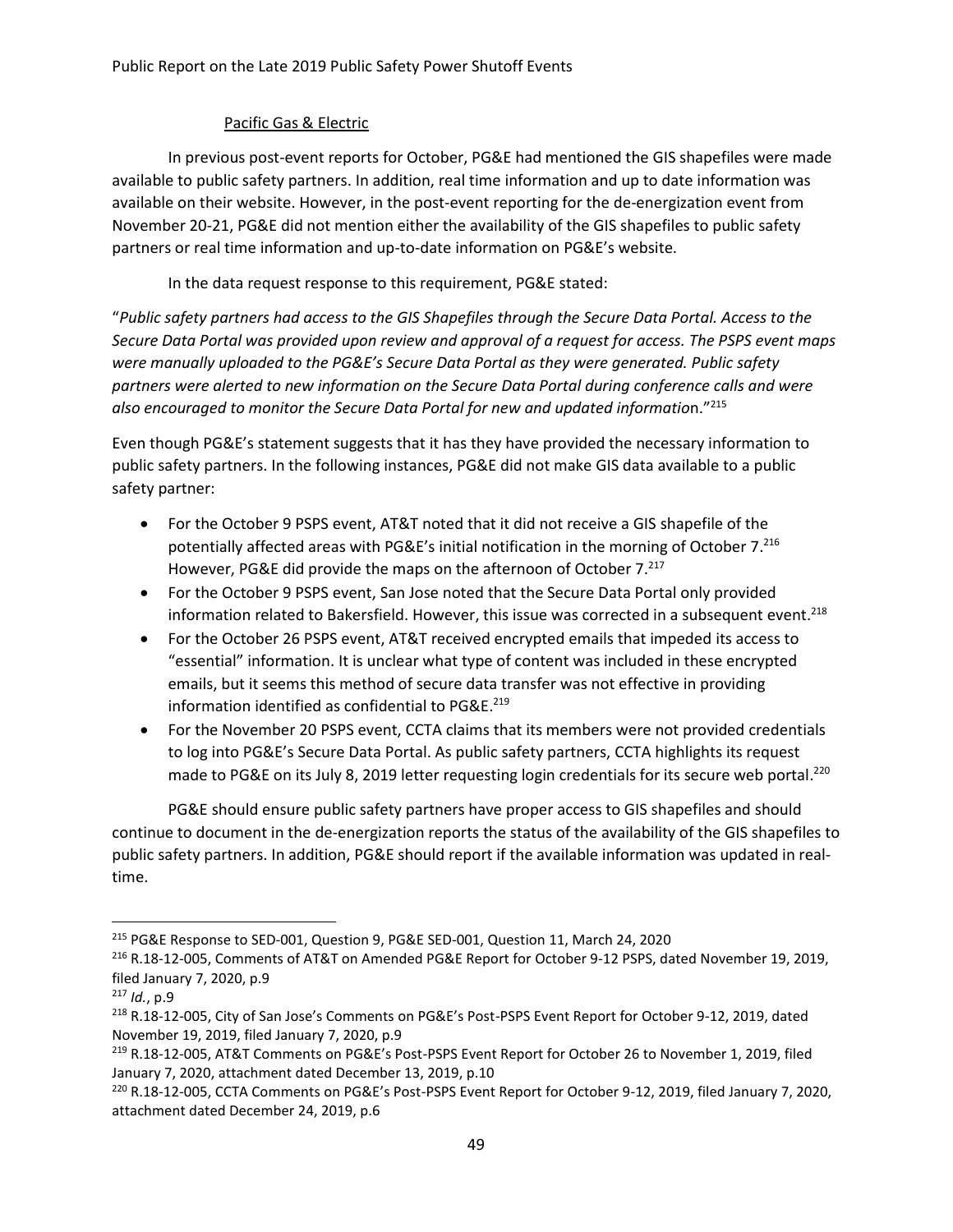### Southern California Edison

During the 2019 wildfire season, in SCE's event notification scripts for county officials that identified cities that would be affected by a PSPS event, SCE provided the following information, "For your reference, PDF and GIS circuit maps may be found at www.sce.com/maps."<sup>221</sup>

SCE experienced difficulties with its website during the first PSPS event of the 2019 wildfire season, October 2-12: "Starting October 8th due to the PSPS event, traffic on SCE.com spiked from 1 million-page views to 1.7 million, then spiked again to 2.5 million on Wednesday, October 9."<sup>222</sup> The traffic impact to SCE's website made it difficult for public safety partners to access GIS shapefiles from their public website. Additionally, many public safety partners in SCE's territory did not receive the information that the GIS shapefiles were also available through SCE's GIS Representational State Transfer (REST) server. For these two reasons, many of SCE's public safety partners were unable to access the GIS shapefiles.

For the October 2 and November 23 PSPS events, CCTA consistently urged SCE to provide GIS files instead of referring to maps on SCE's website.<sup>223 224</sup>

For the October 2 PSPS event, CCTA also requested that SCE "promptly provide login credentials for its secure web portal to all cable companies within its respective service territory."<sup>225</sup>

These data points support the statement above that SCE did not provide GIS files to many public safety partners, including CCTA members. SCE should provide or make available GIS shapefiles to public safety partners depicting the most accurate PSPS boundary known to the utility.

## **iv. Work Towards Providing Real-time Data to Public Safety Partners**

The Guidelines require that electric investor-owned utilities:

*"Going forward, the electric investor-owned utilities must work to provide a secure data transfer of the de-energization boundary in Geographic Information System Representational State Transfer Service format… and must also show affected circuits and any other information that is requested by public safety partners and can reasonably be provided by the utility. The utilities must work towards being able to provide real-time data to public safety partners."<sup>226</sup>*

#### Southern California Edison

In SCE's "Lessons Learned" section of its October 12-21 post event report, SCE makes the following statement:

"*It appears that many Public Safety Partners do not have access to SCE's publicly facing GIS Representational State Transfer (REST) server, which provides information that will help them plan or* 

<sup>221</sup> SCE October 2 Post-Event Report, p.49-54

<sup>&</sup>lt;sup>222</sup> SCE October 2 Post-Event Report, p.19

<sup>&</sup>lt;sup>223</sup> R.18-12-005, CCTA Comments on SCE's Post-PSPS Event Reports for October 2-12, 2019 and November 23-26,

<sup>2019,</sup> attachment dated November 19, 2019, p.3

<sup>224</sup> *Id.*, attachment dated December 26, 2019, p.3-4

<sup>225</sup> *Id.*, attachment dated November 19, 2019, p.4

<sup>226</sup> D.19-05-042 in R.18-12-005, Appendix A, p.A17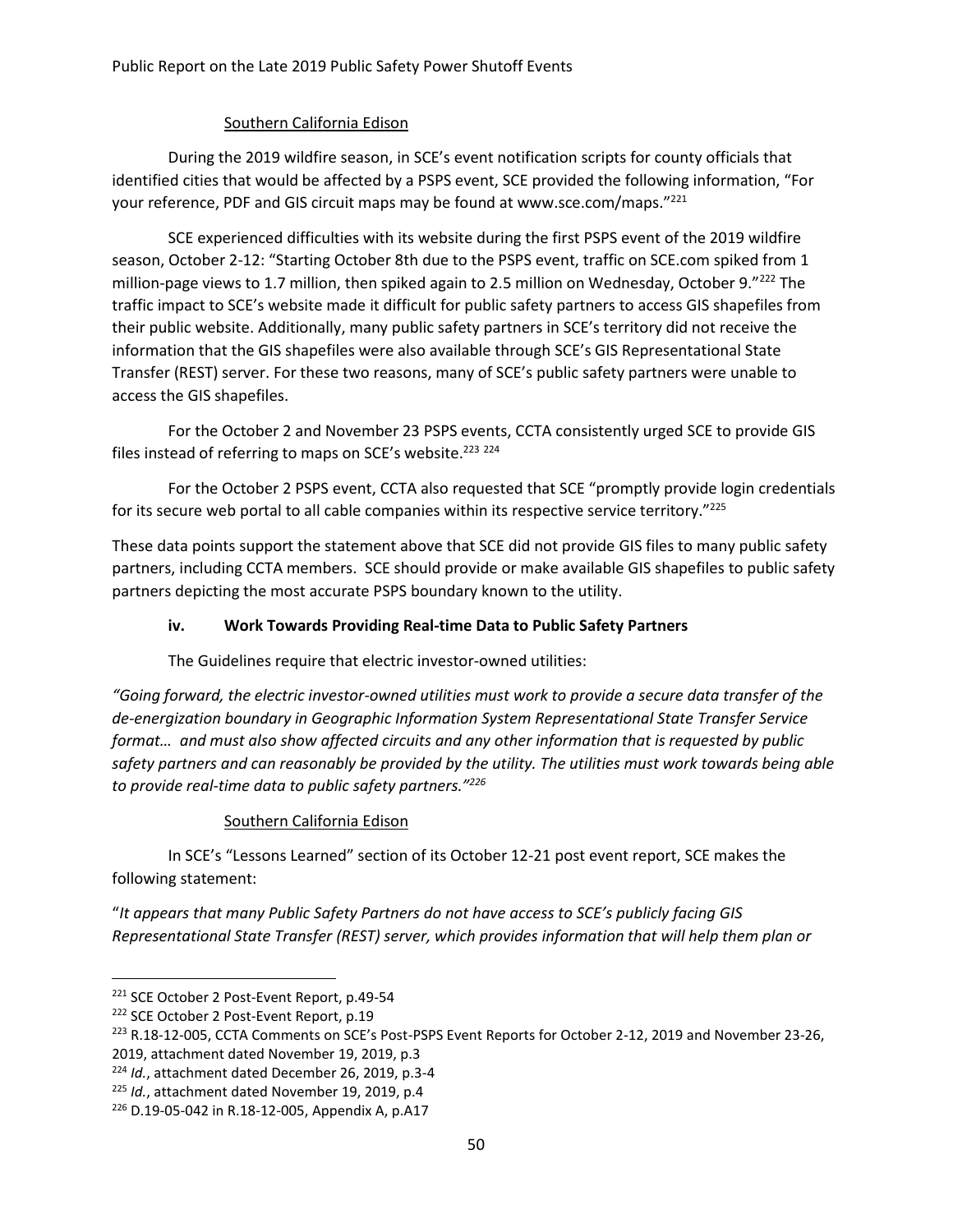*maintain situational awareness during PSPS events. While SCE has made this GIS service available and the State and County Emergency Management officials are using it, other 'Public Safety Partners' such as telecommunications and water agencies are not*."<sup>227</sup>

In this same report SCE explains that:

"*SCE holds calls every other week with county emergency management partners where we discuss available tools and technology, such as the GIS REST Service. And SCE has created an email address and fact sheet specific to the GIS REST Service, which provides basic information on how to sign up and access the data*."<sup>228</sup>

SCE also admits that it can "engage the telecommunications and water agency providers through groups like the California Utilities Emergency Management Association to increase engagement and awareness of resources."<sup>229</sup> SCE acknowledges that it needs to increase its outreach efforts to educate all of its public safety partners about the GIS REST service.

The Joint Local Governments generally noted:

"*SCE had difficulty providing accurate information to its local public safety partners about the facts on the ground, including which circuits were actually going to be de-energized…During one event, SCE failed to notify Santa Barbara County that wind-related damage had shut off a large portion of a circuit in the outage footprint because the power loss on the circuit was not due to the PSPS and so was not deemed relevant to the event coordination*." 230

SCE should continue improving its effort in working toward providing real-time data to public safety partners.

## **v. Up-to-Date Information Provided on Public Website and PSPS Webpage Depicting Event Boundary**

The Guidelines require that electric investor-owned utilities:

*"…must provide up-to-date information, including a depiction of the boundary of the de-energization event, on their websites' homepage and a dedicated Public Safety Power Shut-off webpage regarding the de-energization event."<sup>231</sup>* 

#### Pacific Gas & Electric

PG&E made PSPS information available on its public website; however, deficiencies in content, accessibility and web traffic issues did not allow it to be used for its intended purposes.

In Center for Accessible Technology's (CforAT) comments regarding the October 5 and October 9 PSPS events, CforAT found that the website was not up-to-date, accessible and in-language for AFN communities:

<sup>&</sup>lt;sup>227</sup> SCE October 2 Post-Event Report, p.14

<sup>&</sup>lt;sup>228</sup> SCE October 12 Post-Event Report, p.14

<sup>&</sup>lt;sup>229</sup> SCE October 12 Post-Event Report, p.15

<sup>&</sup>lt;sup>230</sup> I.19-11-013, Response of the Joint Local Governments to the OII, January 10, 2020, p.20

<sup>231</sup> D.19-05-042 in R.18-12-005, Appendix A, p.A18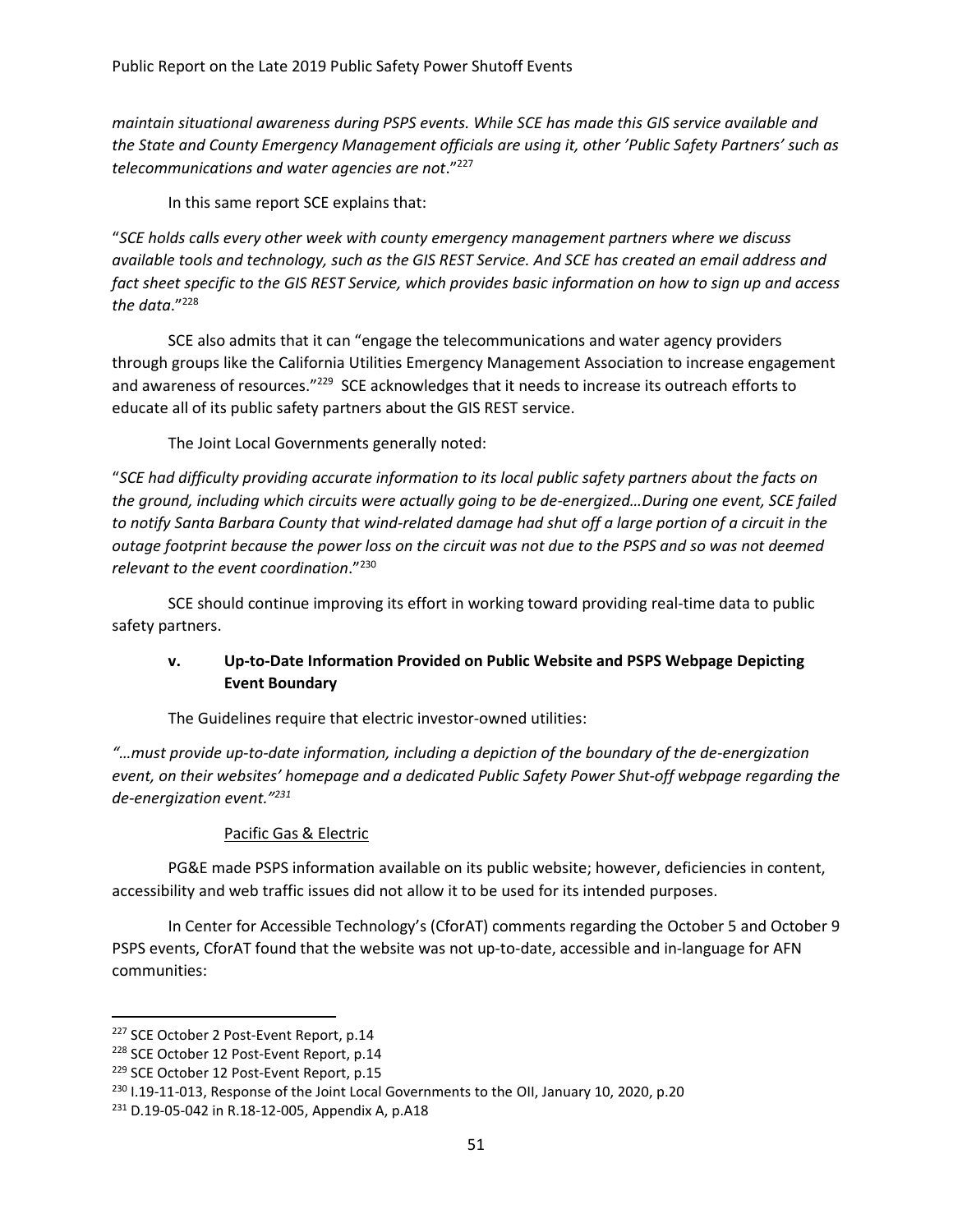"*PG&E has also failed to make its website accessible to people who use screen readers or people who do not speak English as their primary language*." 232

CforAT also noted that the website information was "not being updated for several hours after local news reported something different."<sup>233</sup>

NCPA noted that for the October 9 PSPS event, PG&E's website "caused confusion due to misleading and/or information provided or no (lack of) information provided."<sup>234</sup> NCPA stated: "PG&E listed outages in Members' Communities even though they had power."<sup>235</sup>

Due to the website crashing during the October 9 PSPS event, CCTA reported that this "required Comcast to obtain its outage information from local television news programs at the same time as the public."<sup>236</sup>

During the late 2019 PSPS events, PG&E's PSPS website challenges highlight the need to have up-to-date information, accessibility to people/communities with access and functional needs, and web traffic capacity.

#### Southern California Edison

As stated earlier in this report, SCE experienced web traffic impacts during their first PSPS event of the 2019 wildfire season. SCE stated in their October 2 post-event report that "traffic on SCE.com spiked from 1 million-page views to 1.7 million, then spiked again to 2.5 million on Wednesday, October 9."<sup>237</sup> This resulted in a slowing down of webpage loading times. SCE stated in their "Lessons Learned" section in this same post-event report:

"*We began monitoring site traffic during five-minute increments and noticed the site's response time slowed down, from three to five second page loads to page loads of over 30 seconds. To mitigate the issue and ensure customers could access the most critical PSPS updates, we moved a subset of our PSPS information to an alternate site and redirected customers to it while we increased our bandwidth and fixed the issues on SCE.com*."<sup>238</sup>

SCE determined the problem was due to "a network tunnel capacity constraint. The tunnel allows us to pass information securely from our SCE.com site to our customers. This issue on the tunnel required an upgrade to increase capacity demands, triggered by the PSPS event."<sup>239</sup> To help alleviate the traffic problem for future PSPS events, SCE plans to accomplish this:

<sup>&</sup>lt;sup>232</sup> R.18-12-005, CforAT Comments on PG&E Post-PSPS Event Reports for September 23 and 25, 2019; October 5 and 9, 2019; October 26 and 29, 2019; and November 20,2019, filed January 7, 2020, Attachment dated November 19, 2019, p.1

<sup>233</sup> *Id.*, p.2

<sup>&</sup>lt;sup>234</sup> R.18-12-005, NCPA Comments on PG&E Post-PSPS Event Report for October 9 to October 12, 2019, filed December 31, 2019, letter dated November 19, 2019, p.3

<sup>235</sup> *Id.*, p.3

<sup>&</sup>lt;sup>236</sup> R.18-12-005, CCTA Comments on PG&E's Post-PSPS Event Report for October 9-12, 2019, dated November 19, 2019, filed January 7, 2020, p.3

<sup>&</sup>lt;sup>237</sup> SCE October 2 Post-Event Report, p.19

<sup>&</sup>lt;sup>238</sup> SCE October 2 Post-Event Report, p.19

<sup>&</sup>lt;sup>239</sup> SCE October 2 Post-Event Report, p.19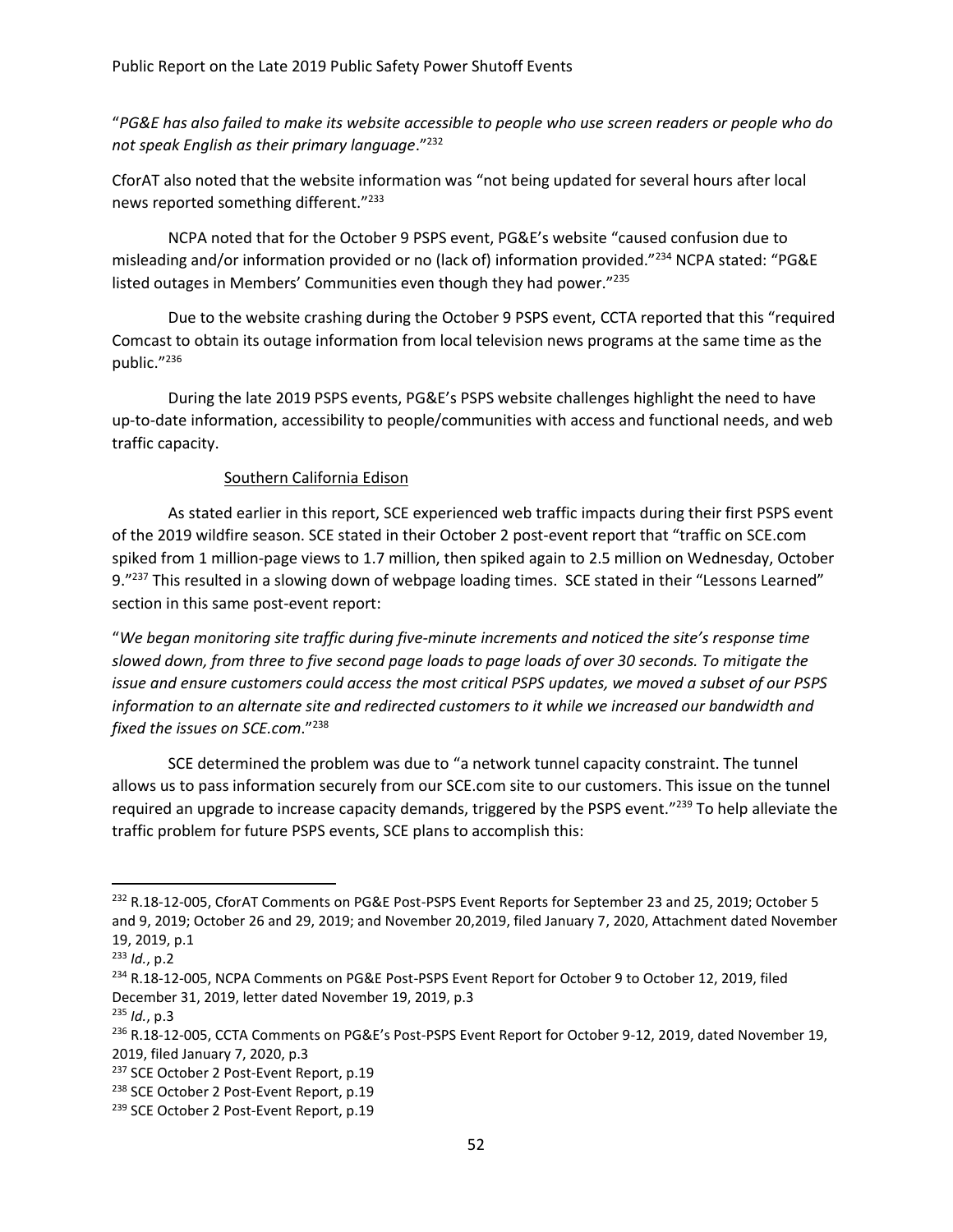"…*by migrating SCE.com to the cloud, we are now able to shutdown non-PSPS transactional services, such as turn-on/turn-off services and bill payment, when required to make additional capacity available for PSPS information accessibility. This will ensure our customers are able to access outage information without interruption*."<sup>240</sup>

Aside from the web traffic issues described above, CforAT's comments regarding the October 2 and October 21 PSPS events found that the website was inaccessible to people/communities with access and functional needs and was not in-language for certain non-English speakers.

For the October 2 PSPS event, an alternate website was being utilized as SCE attempted to fix the main website. SCE made it clear that the alternate website did not incorporate accessibility features:

"*[T]he alternate site was provided in English-only and did not include all of the outage-related educational and emergency preparedness content." 241*

CforAT noted that:

"*SCE says nothing about whether its alternate website has any of these accessibility features…lack of accessibility is especially troubling in times of an emergency like a de-energization event*." 242

For the October 2 PSPS event, CCTA also noted that "the October 9 switch from the SCE website [\(www.sce.com\)](http://www.sce.com/) to the backup site [\(www.scemaintenance.com\)](http://www.scemaintenance.com/) prevented them from obtaining updated SCE Outage maps."<sup>243</sup>

For the October 21 PSPS event, CforAT stated the following:

"*CforAT monitored SCE's website leading up to and during the de-energization event and identified substantial problems, particularly with the accessibility of information for customers who use screen readers. In particular, SCE failed to provide accessible information on the locations where power was shut off…On October 23, the website provided information about outage locations using maps in pdf format, with unreadable street names and borders. There was no information available on a screen reader, and no zoom function or adjustment in contrast was available*." 244

"*Additionally, the website had menu options for languages other than English, but selecting those options led to pages where all information was in English only*."<sup>245</sup>

People with access and functional needs may require the use of screen readers or substantive in-language information. It is clear that SCE did not make the main or alternate websites

<sup>&</sup>lt;sup>240</sup> SCE October 2 Post-Event Report, p.19

<sup>&</sup>lt;sup>241</sup> SCE October 2 Post-Event Report, p.19

<sup>&</sup>lt;sup>242</sup> R.18-12-005, CforAT Comments on SCE Post-PSPS Event Reports for September 16, 2019; October 2, 2019; October 21, 2019; October 27, 2019; and November 23, 2019, CforAT Comments on SCE Post-PSPS Event Report for October 2, 2019, dated November 19, 2019, p.2

<sup>&</sup>lt;sup>243</sup> R.18-12-005, CCTA Comments on SCE's Post-PSPS Event Reports for October 2-12, 2019 and November 23-26, 2019, attachment dated November 19, 2019, p.3

<sup>244</sup> R.18-12-005, CforAT Comments on SCE Post-PSPS Event Reports for September 16, 2019; October 2, 2019: October 21, 2019; October 27, 2019; and November 23, 2019, CforAT Comments on SCE Post-PSPS Event Report for October 21, 2019, dated December 3, 2019, p.3

<sup>245</sup> *Id.*, p.4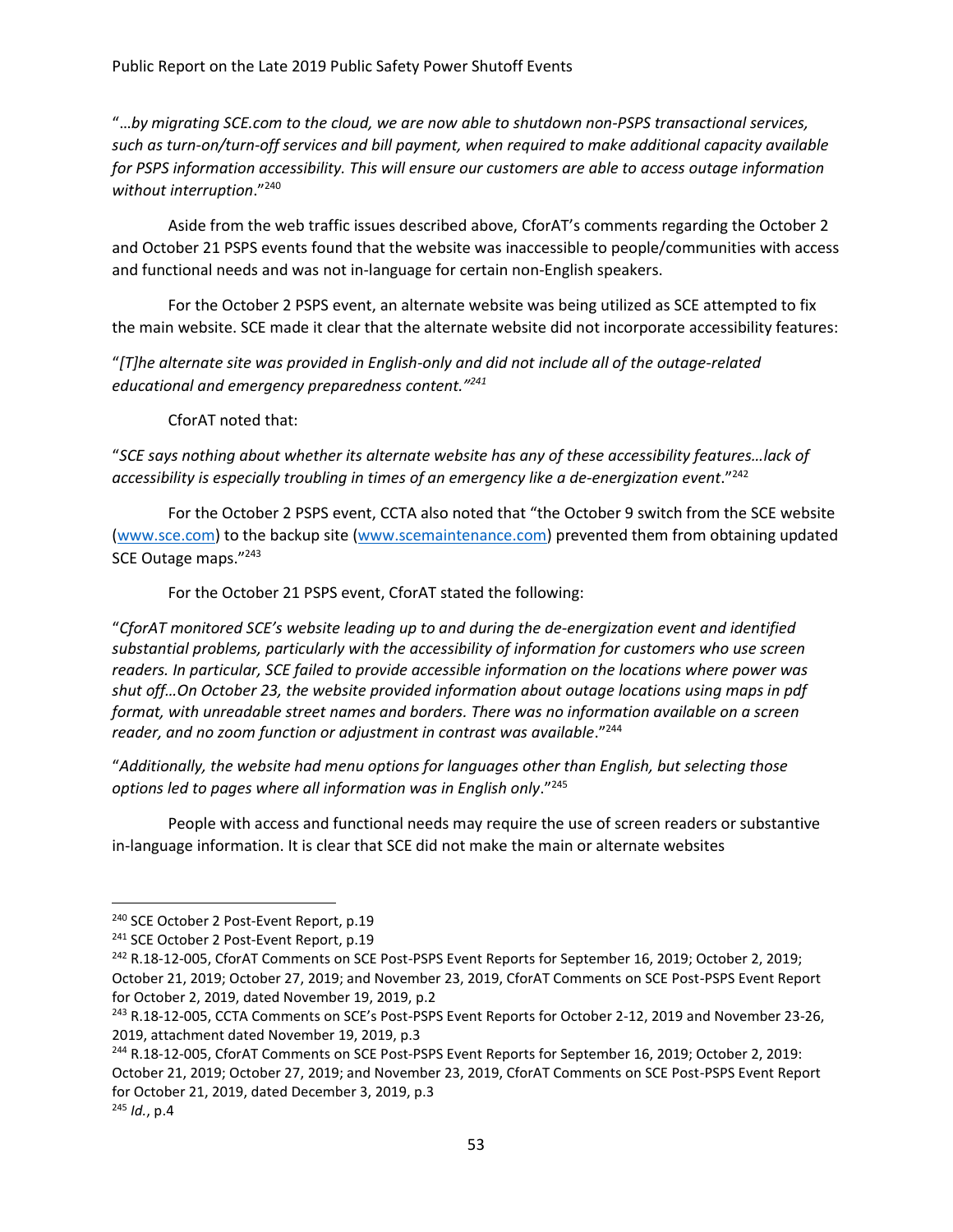comprehensively accessible. SCE should improve for the upcoming 2020 fire season and should report on the effectiveness of countermeasures implemented to address the website shortcomings.

## D. Post-Event Required Reporting

#### **i. Report Submitted to Lead Local/County Public Safety Agency**

The Guidelines require that electric IOUs:

"…*must send a copy of the report to the lead local/county public safety agency for the de-energization event*."<sup>246</sup>

#### Pacific Gas & Electric

In its post-event reports, PG&E did not discuss whether the post-event reports would be distributed to the lead local/county public safety agency for the de-energization event. However, in its response to a subsequent data request, PG&E stated, "every county and federally recognized tribal government was provided with a copy of the 10-day report for each PSPS event that impacted them in 2019 and the report was provided to city governments who provided PG&E with a dedicated lead within their agency."<sup>247</sup> PG&E should document such distribution in its post-event reports.

#### Southern California Edison

In its post-event reports, SCE did not discuss whether the post-event reports would be distributed to the lead local/county public safety agency for the de-energization event. However, in its response to a subsequent data request, SCE stated, "After each PSPS event, SCE engages county Emergency Management entities impacted during PSPS events, provides them a copy of the Post-Event report, and encourages them to provide feedback after the post-event reporting has been served on all applicable service lists."<sup>248</sup> SCE should document such distribution in its post-event reports.

#### **ii. Report Submitted to Director of SED and Service Lists**

The Guidelines require the following of electric IOUs:

"*In addition to submitting a report to the Director of the Commission's Safety and Enforcement Division within 10 business days of power restoration, electric investor-owned utilities must serve their deenergization report on the service lists of this proceeding [R.18-12-005] and Rulemaking 18-10-007 or their successor proceedings*."<sup>249</sup>

#### Pacific Gas & Electric

For PG&E's de-energization event during October 26-29, 2019, PG&E power was restored on October 29, 2019. However, the report was not provided to the service list until November 18, 2019 (14 working days). The report was four days late. For PG&E's de-energization event during November 20-21, 2019, PG&E power was restored November 21, 2019. However, the report was not provided to the service list until December 9, 2019 (12 working days). The report was two days late.

<sup>246</sup> D.19-05-042 in R.18-12-005, Appendix A, p.A22

<sup>&</sup>lt;sup>247</sup> PG&E Response to SED-001, Question 3, dated March 24, 2020

<sup>&</sup>lt;sup>248</sup> SCE Response to SED-001, Question 3, dated March 25, 2020

<sup>249</sup> D.19-05-042 in R.18-12-005, Appendix A, p.A22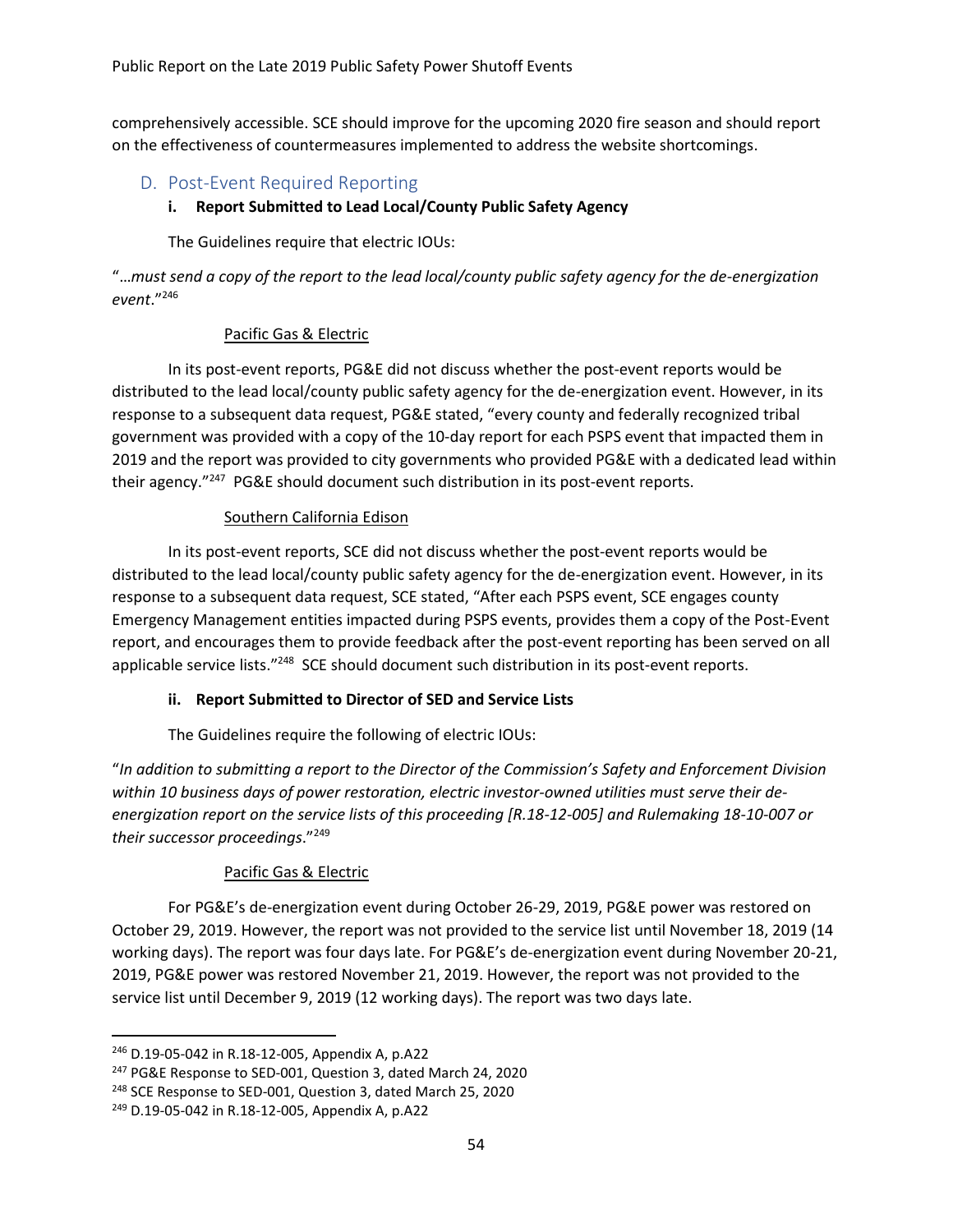Public Report on the Late 2019 Public Safety Power Shutoff Events

#### **iii. Decision Criteria Leading to De-energization**

The Guidelines require that electric IOUs "must provide the decision criteria leading to deenergization." 250

#### Southern California Edison

In its post-event reports, SCE did not discuss the decision criteria leading to de-energization of each event. However, in response to a subsequent data request, SCE stated:

"*SCE's decision whether to de-energize is dynamic and made by considering many factors. Some factors SCE considers in deciding when to de-energize for public safety reasons are:*

- *Red Flag*
- *Meteorologists*
- *Fire Potential Index*
- *Winds*
- *Public Authorities*
- *Impacts*
- *Operational Situation*" 251

In its post-event reports for October 26, 2019 and November 4, 2019, SCE did not discuss that it considered moisture in the vicinity of the de-energized circuits as one of the factors to de-energize. However, in response to a subsequent data request, SCE stated:

"*SCE does not use fuel moisture content as an isolated criterion for de-energization; rather it is part of a holistic approach to assess fire potential (FPI) within a given area. Thus, it is the FPI value at the circuit level that is used as a criterion for de-energization at that location. Besides wind, the FPI considers dead fuel moisture, live fuel moisture, and the state of green-up of the annual grasses as part of its calculation*."<sup>252</sup>

SCE should document in the report all the *factors* considered in the decision to shut off power, including moisture in the vicinity of the de-energized circuits. In addition, SCE should document in the report all the decision criteria leading to de-energization.

#### **iv. Evaluation of Alternatives Considered**

The Guidelines require that electric investor-owned utilities must include in their reports:

*"…an evaluation of alternatives to de-energization that were considered and mitigation measures used to decrease the risk of utility-caused wildfire in the de-energized area."<sup>253</sup>*

#### Southern California Edison

In its post-event reports for October 26, 2019 and November 4, 2019, SCE did not discuss any evaluation of alternatives to de-energization. In response to SED's first data request, SCE does list some

<sup>250</sup> D.19-05-042 in R.18-12-005, Appendix A, p.A22

<sup>&</sup>lt;sup>251</sup> SCE Response to SED-001, Question 16, dated March 25, 2020

<sup>&</sup>lt;sup>252</sup> SCE Response to SED-001, Question 23, dated March 24, 2020

<sup>253</sup> D.19-05-042 in R.18-12-005, Appendix A, p.A22-23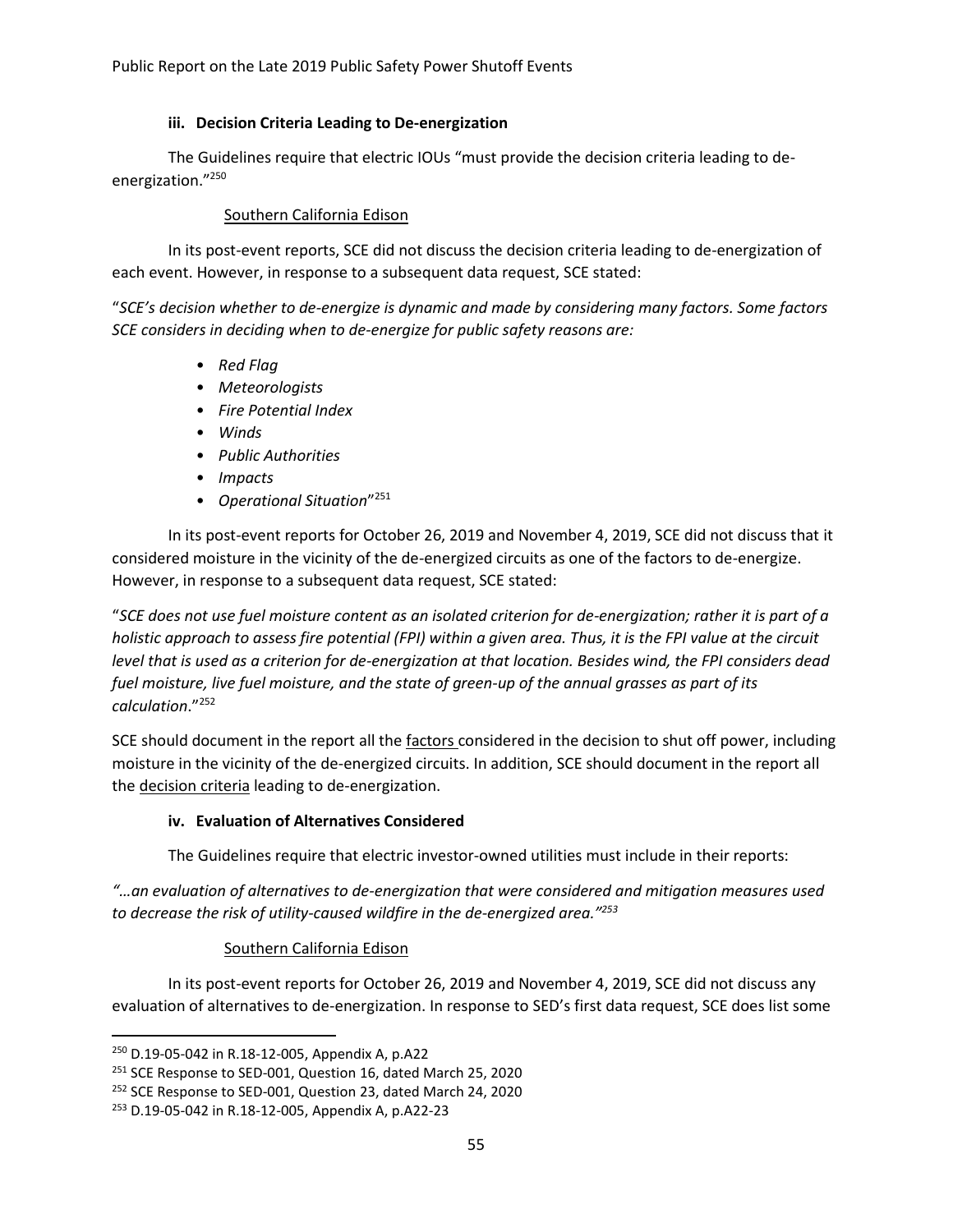alternatives to de-energization.<sup>254</sup> However, in its response to the data request, SCE lists risk mitigating and operational maintenance activities as part of the alternatives evaluated to de-energization. It is unclear if SCE fully understands the difference between ongoing risk mitigation activities and evaluation of alternatives to de-energization. SCE should document in the report the evaluation of alternatives to de-energization.

### San Diego Gas & Electric

In its post-event reports for October 10, 2019 and October 20, 2019, SDG&E did not include an evaluation of alternatives to de-energization considered. In its response to SED's first data request, SDG&E provided a brief summary of SDG&E's fire hardening programs and portable backup generators to reduce the impact of a PSPS event.<sup>255</sup> SDG&E should document in the report the evaluation of alternatives to de-energization.

## **v. Explanation of How IOUs Determined that the Benefit of De-energization Outweighed Potential Public Safety Risks**

The Guidelines require that electric investor-owned utilities:

## "…*must provide an explanation of how the utility determined that the benefit of de-energization outweighed potential public safety risks*." 256

The narrative below describes the inadequacies of each IOU; however, the general concept may be better discussed in a forum in which all parties can contribute, such as R.18-12-005.

## Pacific Gas & Electric

In its post-event reports, PG&E did not provide an in-depth discussion of how PG&E determined that the benefit of de-energization outweighed potential public safety risks. PG&E provided general information with minimal quantitative supporting data or rationale. In the data request response about this requirement, PG&E did not provide a direct response to this inquiry and instead directed SED to PG&E's "Public Safety Power Shutoff Annex,"<sup>257</sup> which is an annex to PG&E's Company Emergency Response Plan.

PG&E needs to coordinate with its impacted stakeholders and public safety partners to identify essential services and assess the potential public safety risks posed by de-energization. PG&E should document in the report efforts made to identify essential services and the public safety risks considered to determine the benefit of de-energization outweighing the potential public safety risks. The parties below identified the same issue regarding a lack of public safety risks considered and discussed in PG&E's post-event reports.

Regarding PG&E's post-event report for its October 9 PSPS event, the Joint Local Governments commented:

<sup>&</sup>lt;sup>254</sup> SCE Response to SED-001, Question 17, dated March 24, 2020

<sup>255</sup> SDG&E Response to SED-001, dated March 24, 2020, p.28

<sup>256</sup> D.19-05-042 in R.18-12-005, Appendix A, p. A24

<sup>257</sup> PG&E Response to SED-001, Questions 16 and 20, dated March 24, 2020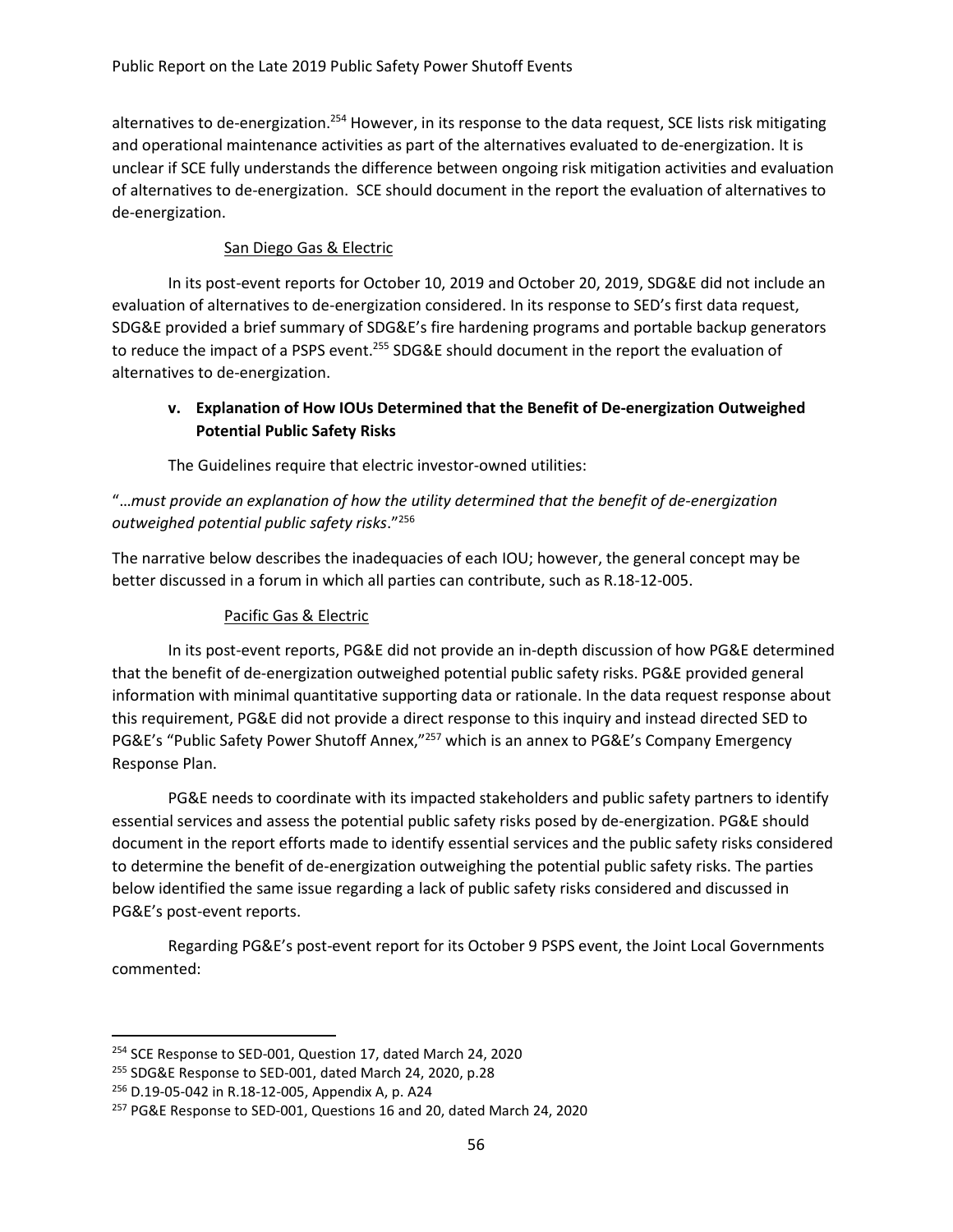"*Is any consideration given to the types of critical facilities or the geographic concentration of medical baseline customers? Both PG&E and local emergency manager have to understand which facilities will lose power and whether there are densely populated clusters of vulnerable customers or if those individuals are spread out in remote areas—the necessary information, planning, and response will be different depending on those facts*."<sup>258</sup>

Regarding PG&E's post-event reports for its October 9 and October 26 PSPS events, AT&T stated:

"*PG&E does discuss the potential harms the shutoff was intended to prevent, but it does not contain an adequate analysis of the harms the shutoff would create—or any explicit attempt to weigh those harms*."<sup>259</sup>

"*PG&E does not articulate in its post-event report the specific 'public safety impact[s]' of de-energizing that were considered, or how the risks created by energized lines and the 'impacts' of de-energization were balanced*."<sup>260</sup>

Regarding PG&E's post-event reports for its October 9 and October 26 events, CforAT repeatedly stated:

"*PG&E offers no explanation of how this incredible number of customers 'was considered' in their decision, and certainly makes no effort to set out risks of harm to these customers from an extended power outage*."<sup>261</sup> <sup>262</sup>

Regarding PG&E's post-event reports for its October 23 and October 26 events, CalCCA's consolidated comments included this statement:

"*In the both Reports, PG&E states that 'in light of the meteorological information indicating the potential for catastrophic wildfire and the customer impacts from mitigating that risk through de-energization.' PG&E does not define or explain what it considers 'customer impacts.' Nowhere in the discussions of the Events does PG&E define or quantify the impacts to the customers and communities from deenergization*."<sup>263</sup>

Regarding PG&E's post-event report for its October 26 event, SBUA recommended:

"…*PG&E to carefully and transparently analyze the actual economic, health and societal impact of its PSPS-initiation decision to assure that the cost is truly warranted and then implement permanent* 

<sup>258</sup> R.18-12-005, Joint Local Governments' Comments on PG&E Post-PSPS Event Report for October 9, 2019, filed January 3, 2020, Attachment dated November 19, 2019, p.4

<sup>259</sup> R.18-12-005, AT&T Comments on PG&E's Amended Post-PSPS Event Report for October 9 to October 12, 2019, filed January 7, 2020, Attachment dated November 19, 2019, p.2

<sup>260</sup> R.18-12-005, AT&T Comments on PG&E's Post-PSPS Event Report for October 26 to November 1, 2019, filed January 7, 2020, Attachment dated December 13, 2019, p.2

<sup>261</sup> R.18-12-005, CforAT Comments on PG&E Post-PSPS Event Reports for September 23 and 25, 2019; October 5 and 9, 2019; October 26 and 29, 2019; and November 20, 2019, filed January 7, 2020, Attachment dated November 19, 2019, p.3

<sup>262</sup> *Id.*, Attachment dated December 13, 2019, p.3

<sup>263</sup> R.18-12-005, CalCCA Submission of Comments on IOU Post-Event Reports, CalCCA Comments on PG&E Post-PSPS Event Report for October 23-November 1 Consolidated Events, Attachment dated December 3, 2019, p.4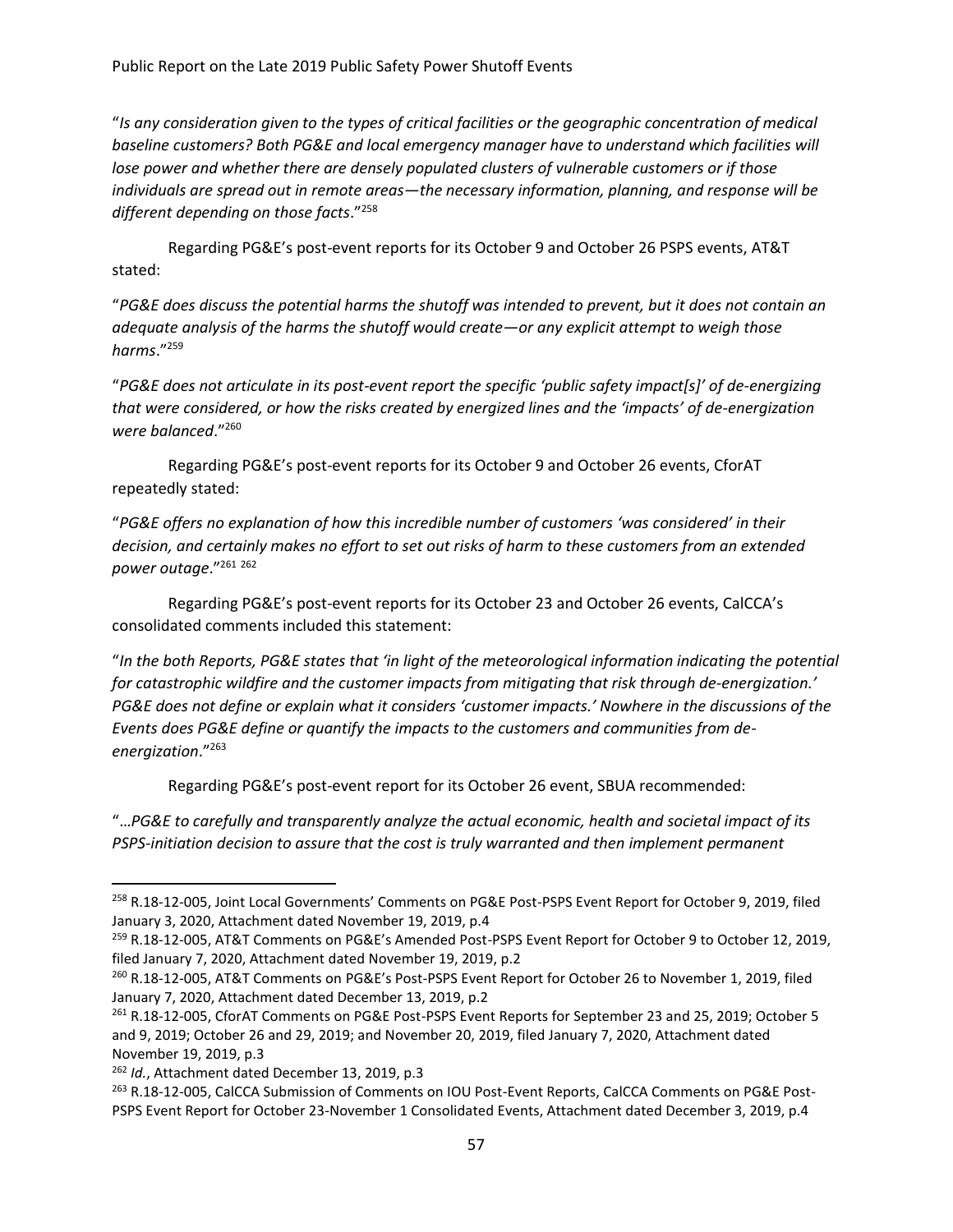*solutions to avoid the worst impacts of PSPS events. As part of this analysis, PG&E must assess the efficacy of its PSPS decision-making and whether there are particular locations and customers that are repeatedly subject to PSPS events. Where the social cost is high and customers are predictably at high risk of repeated and prolonged power loss, durable solutions, such as undergrounding, must be considered*."<sup>264</sup>

Regarding PG&E's post-event report for its November 20 event, SBUA noted:

"…*the Report does not consider the extreme detrimental impacts to small businesses, which are particularly vulnerable to outages*."<sup>265</sup>

Regarding PG&E's post-event report for its November 20 event, CforAT stated:

"*PG&E continues to disregard the effects that extended power outages have on customers, and only considers its own liability when weather conditions are right for a wildfire. PG&E, as well as the other IOUs, must begin to truly recognize the risks of de-energization to their customers, and they must actually weigh those risks against the benefits of de-energization*."<sup>266</sup>

In response to the OII, CSAC stated:

"*PG&E failed to adequately consider the impacts on local governments when determining whether to have a PSPS event*…"<sup>267</sup>

TURN also noted in response to the OII and referring to the specific Guideline requirement:

"*For example, the PSPS Guidelines required the utilities to explain in its post-event report 'how the utility determined that the benefit of de-energization outweighed potential public safety risks." As TURN noted previously, PG&E did not comply with this requirement and continues to ignore this requirement in its recent post-event reports*."<sup>268</sup>

#### Southern California Edison

In its post-event reports for October 26, 2019 and November 4, 2019, SCE did not provide an indepth discussion on how SCE determined that the benefit of de-energization outweighed potential public safety risks. In its reports, SCE provided general information with minimal quantitative supporting data or rationale. However, in the data request response to this requirement, SCE stated:

"*SCE coordinates closely with county emergency management officials and first responder agencies prior to and throughout PSPS events to understand the risks of de-energizing and SCE takes into account the conversations with its public safety partners as it evaluates the public safety risk of deenergizing circuits (e.g. impacts on essential services such as public safety agencies, water pumps, traffic controls, etc.)* 

<sup>&</sup>lt;sup>264</sup> R.18-12-005, Comments of SBUA on PG&E Post-PSPS Event Report for October 26-29, 2019, filed January 7, 2020, Attachment dated January 7, 2020, p.1-2

<sup>&</sup>lt;sup>265</sup> R.18-12-005, Comments of SBUA on PG&E Post-PSPS Event Report for November 20-21, 2019, filed January 7, 2020, Attachment dated December 26, 2019, p.4

<sup>266</sup> R.18-12-005, CforAT Comments on PG&E Post-PSPS Event Reports for September 23 and 25, 2019; October 5 and 9, 2019; October 26 and 29, 2019; and November 20, 2019, filed January 7, 2020, Attachment dated December 23, 2019, p.2

 $267$  I.19-11-013, Response of CSAC to OII, dated January 10, 2020, p.2

<sup>&</sup>lt;sup>268</sup> I.19-11-013, Response of TURN to OII, dated January 10, 2020, p.2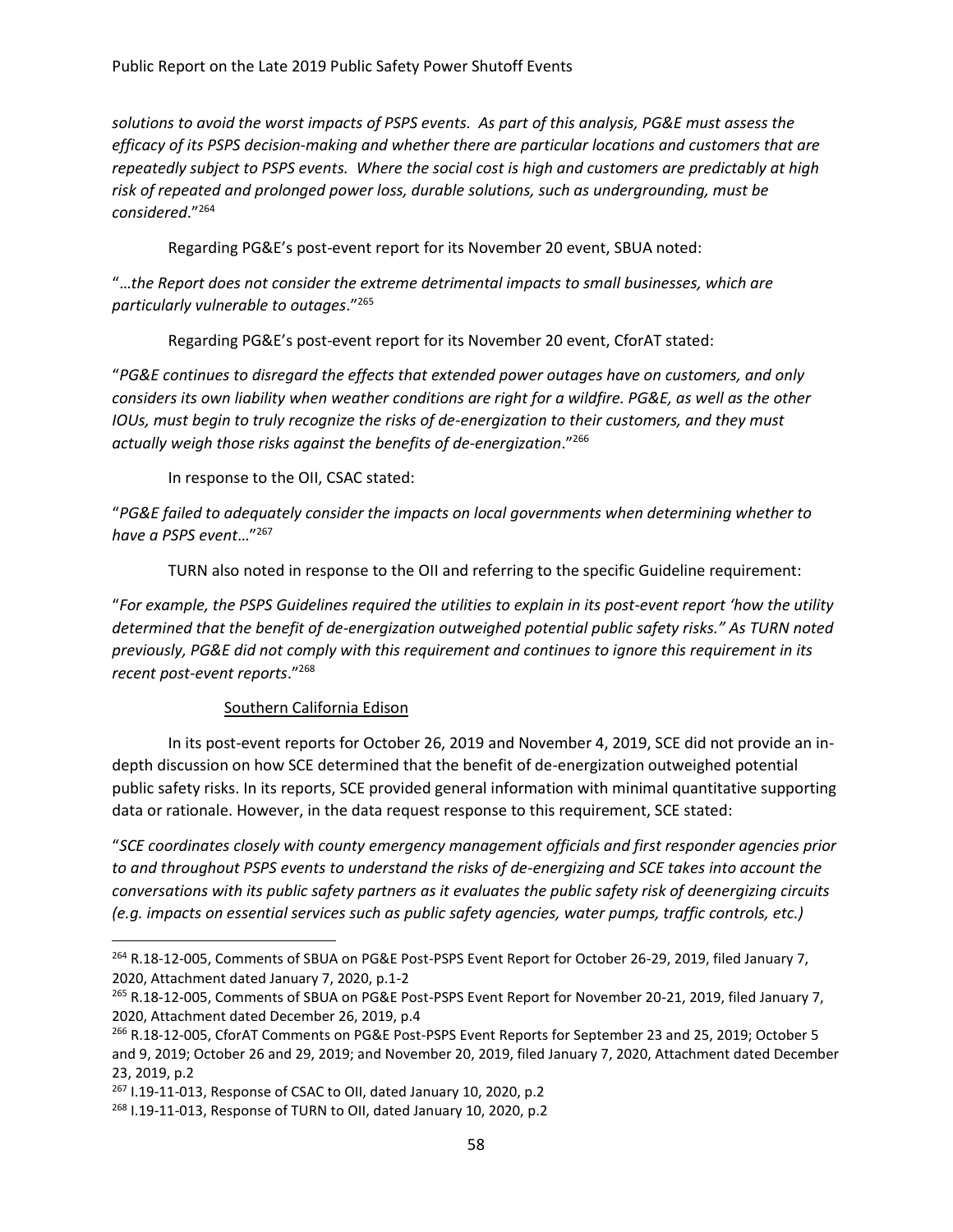*when it decides whether to de-energize circuits. SCE weighs the viewpoint of its public safety partners as an input to the final recommendation from SCE's PSPS Incident Management Team (IMT), but the ultimate decision of whether to de-energize is made by the IMT Incident Commander, who weighs all the risks of de-energizing against the very extreme risk of fire if SCE were not to de-energize*."<sup>269</sup>

SCE should document in its reports the efforts made to identify essential services and the public safety risks considered as it weighed the benefit of de-energization and the potential public safety risks.

For the majority of late 2019 events conducted by SCE, CforAT repeatedly noted the shortcomings of SCE in its explanation on the consideration of potential public safety risks.

Regarding the October 2 PSPS event, CforAT stated:

"*SCE provides a brief paragraph on its 'decision criteria leading to de-energization, and two further brief paragraphs purporting to explain 'how the utility determined that the benefit of de-energization outweighed potential public safety risks,'[footnote omitted] makes no effort whatsoever to justify turning off the power as a 'last resort.'[footnote omitted] Instead, the purported explanation simply sets out a statement of forecasted fire risk, with no consideration whatsoever of the public safety risks associated with turning off power to large numbers of customers*." 270

"*SCE appears to weight the scales in favor of de-energization by noting the risk of harm of ignition while ignoring the risk of harm from a shutoff*."<sup>271</sup>

Regarding the October 21 and October 27 PSPS events, CforAT stated:

"*Instead, the purported explanation simply sets out a statement of forecasted fire risk, with no consideration whatsoever of the public safety risks associated with turning off power to large numbers of customers*…"<sup>272</sup> <sup>273</sup>

Regarding the November 23 PSPS event, CforAT noted:

"*Its continued recitation of various weather conditions that indicate a wildfire is likely has not provided any consideration of the effects of de-energization on customers. Not only has SCE failed to consider the effects on customers for each individual de-energization event, but it has not considered the effects of repeatedly de-energizing its customers*."<sup>274</sup>

Regarding the November 23 PSPS event, the Small Business Utility Advocates (SBUA) stated that SCE's description of its decision to de-energize:

"…*fails to identify consideration of any countervailing risks to public safety that would be created by deenergizing power lines. For instance, was lack of traffic controls at intersections and street lights,* 

<sup>&</sup>lt;sup>269</sup> SCE Response to SED-001, Question 20, dated March 25, 2020

<sup>270</sup> R.18-12-005, CforAT Comments on SCE Post-PSPS Event Reports for September 16, 2019; October 2, 2019: October 21, 2019; October 27, 2019; and November 23, 2019, CforAT Comments on SCE Post-PSPS Event Report for October 2, 2019, dated November 19, 2019, p.4

<sup>271</sup> *Id.*, p.4

<sup>272</sup> *Id.*, CforAT Comments on SCE Post-PSPS Event Report for October 21, 2019, dated December 3, 2019, p.4

<sup>273</sup> *Id.*, CforAT Comments on SCE Post-PSPS Event Report for October 27, 2019, dated December 16, 2019, p.4

<sup>274</sup> *Id.*, CforAT Comments on SCE Post-PSPS Event Report for November 23, 2019, dated December 23, 2019, p.2-3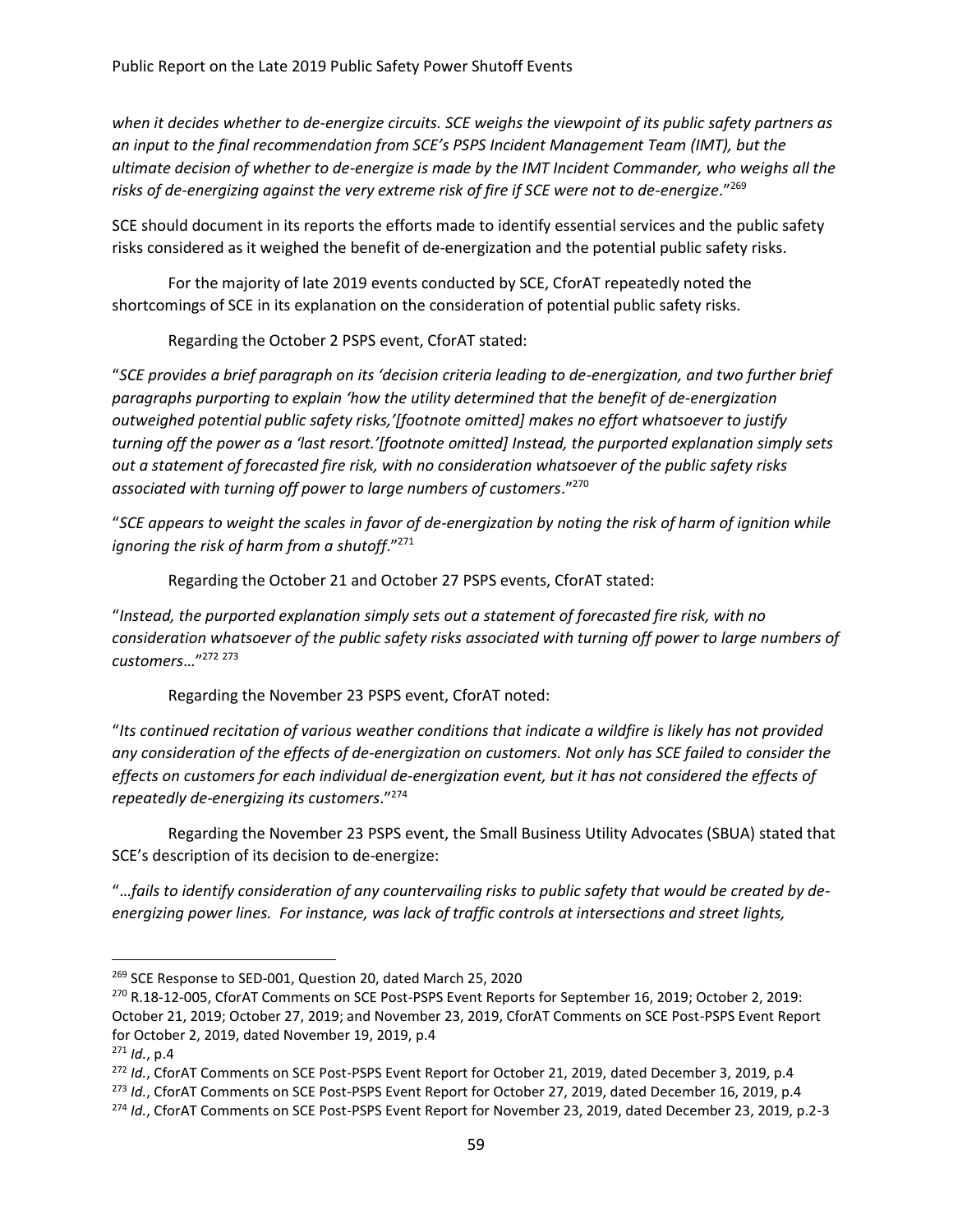*wireless and wired communication outages, failure of HVAC systems, spoilage of food, ignition risk from operation of personal generators or candles for light or other hazards created by the PSPS event*…"<sup>275</sup>

Regarding the October 2019 PSPS events, the Joint Local Governments noted that:

"*SCE never explains what public safety risks it was looking for, what the assessment process was, or how the determination that no such risks existed was made. There are multiple significant public safety risks inherent in every de-energization—AFN individuals' health is put at risk, water pumps stop working, cell towers and other communications systems may fail, backup generators spark fires—which calls SCE's decisionmaking into question*." 276

Based on the above comments and SCE's explanations for de-energization, more details regarding SCE's consideration of potential public safety risks need to be included in its reports. SCE should make more of an effort to identify public safety risks in order to prudently weigh the option to de-energize.

#### San Diego Gas & Electric

In its post-event reports for October 10-11, 2019 and October 20-November 1, 2019, SDG&E did not provide an adequate explanation regarding its decision to de-energize. SDG&E did not provide an indepth discussion on how it determined that the benefit of de-energization outweighed potential public safety risks. In its reports, SDG&E provided general information with minimal quantitative supporting data or rationale. In a subsequent response to SED's data request, SDG&E continued to discuss the conditions for an extreme weather event that may lead to significant wildfires. SDG&E further stated that its "largest PSPS events have impacted less than 10% of the its customers within the HFTD and less than 2% of the overall customer base. And while that in no way diminishes the impacts those customers experience, in SDG&E's experience and even the experience across the state, that the losses that occur with a power outage are nowhere near the potential loss of life and property associated with wildfires." 277

This risk-benefit explanation was provided at a general level with minimal supporting data or rationale.

Regarding SDG&E's October 20 post-event report, CforAT stated:

"*Its section titled 'An explanation of how the utility determined that the beneft [sic] of de-energization outweighed potential public safety risks' explains in detail that weather conditions were right for a wildfire, but makes no effort whatsoever to justify turning off the power as a 'last resort.' Instead, the purported explanation simply sets out a statement of forecasted fire risk, with no consideration whatsoever of the public safety risks associated with turning off power to large numbers of customers*."<sup>278</sup>

<sup>276</sup> I.19-11-013, Response of the Joint Local Governments to the OII, dated January 10, 2020, p.35

<sup>277</sup> SDG&E Response to SED-001, dated March 24, 2020, p.31

<sup>275</sup> R.18-12-005, Comments of SBUA on SCE's Post-PSPS Event Report for November 23-26, 2019, filed January 7, 2020, attachment dated December 26, 2019, p.2

<sup>278</sup> R.18-12-005, CforAT Comments on SDG&E Post-PSPS Event Reports for October24 and 28, 2019; and November 17, 2019, Attachment 1, filed January 7, 2020, p.3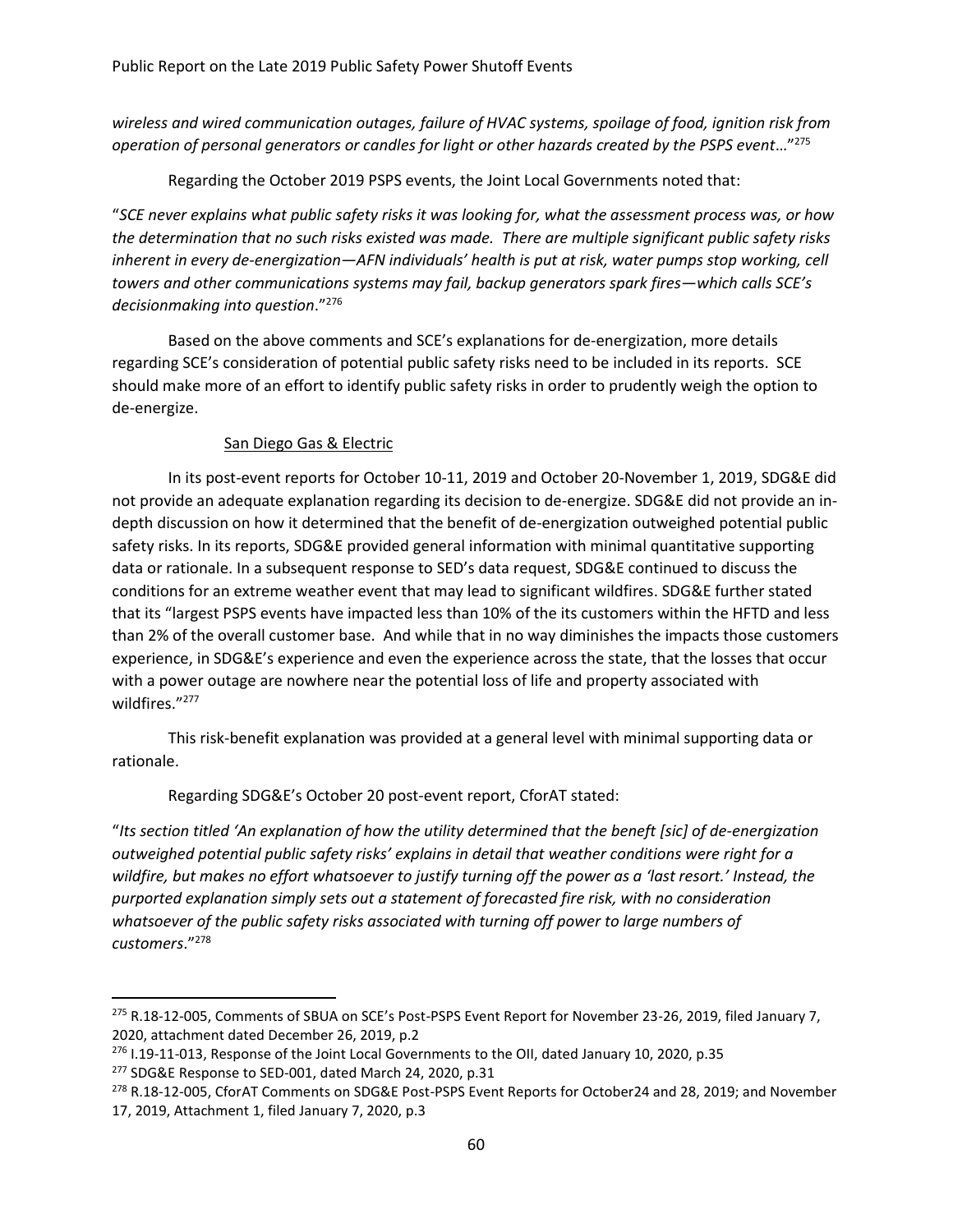Regarding SDG&E's October 20 post-event report, SBUA noted:

"*It does not explain how SDG&E determined that the benefit of de-energization outweighed the costs and risks of de-energization because the Report does not describe how, or whether, the costs and risks of PSPS were assessed*." 279

SDG&E should make more of an effort to identify public safety risks that it considers when it weighs the decision to de-energize.

#### **vi. Customer Complaints and Claims**

Resolution ESRB-8, required that electric IOUs' post-event reports to the Director of SED shall summarize:

*"…the number and nature of complaints received as the result of the de-energization event and include claims that are filed against the IOU because of de-energization."<sup>280</sup>*

## Pacific Gas & Electric

In its corrected amended post-event report for the October 5 PSPS event, PG&E reported:

"*PG&E received a number of complaints between October 9 and October 22 and will report on these complaints in the October 9 and the October 23 de-energization reports*."<sup>281</sup>

In PG&E's post-event report for the October 9 PSPS event, PG&E reported that "[a]s of October 22, PG&E had received three written, three phone and one e-mail CPUC complaints."<sup>282</sup>

While PG&E provided information regarding complaints about the October 5 PSPS event in subsequent post-event reports, there were potential discrepancies between PG&E's descriptions and information in parties' comments.

CalCCA noted that regarding the October 26-29 post-event report:

"*PG&E claims 13 written complaints and 1 email. CalCCA questions how these complaint statistics are compiled and what metric PG&E uses to qualify a communication as a complaint. CalCCA knows that several of the jurisdictions in its members' service areas, both counties and cities, sent letters of complaint not only to the PG&E, but to the Governor's office and the President of the Commission*."

In response to SED's first data request, PG&E stated in an attachment that "[a]ny customer issue where a customer contacts another line of business or our customer service Contact Center Operations is an 'inquiry.'"<sup>283</sup> This response raises concerns that a number of complaints may be missing from the number reported for each event.

PG&E did not identify which customers submitted complaints; however, due to the widespread impact of both the October 9 and October 26 PSPS events, it is surprising to see the low complaint

<sup>&</sup>lt;sup>279</sup> R.18-12-005, Comments of SBUA on SDG&E's Post-PSPS Event Report for October 20 through November 1, 2019, filed January 7, 2020, p.2

<sup>&</sup>lt;sup>280</sup> Resolution ESRB-8, p.5

<sup>&</sup>lt;sup>281</sup> Correction to Updated Post-PSPS Report for October 5-6, 2019, dated February 28, 2020, p.12

<sup>&</sup>lt;sup>282</sup> Amended PG&E PSPS Report to the CPUC October 9-12, 2019 De-Energization Event, p.19

<sup>&</sup>lt;sup>283</sup> PG&E Response to SED-001, Question 35 Attachment, dated March 24, 2020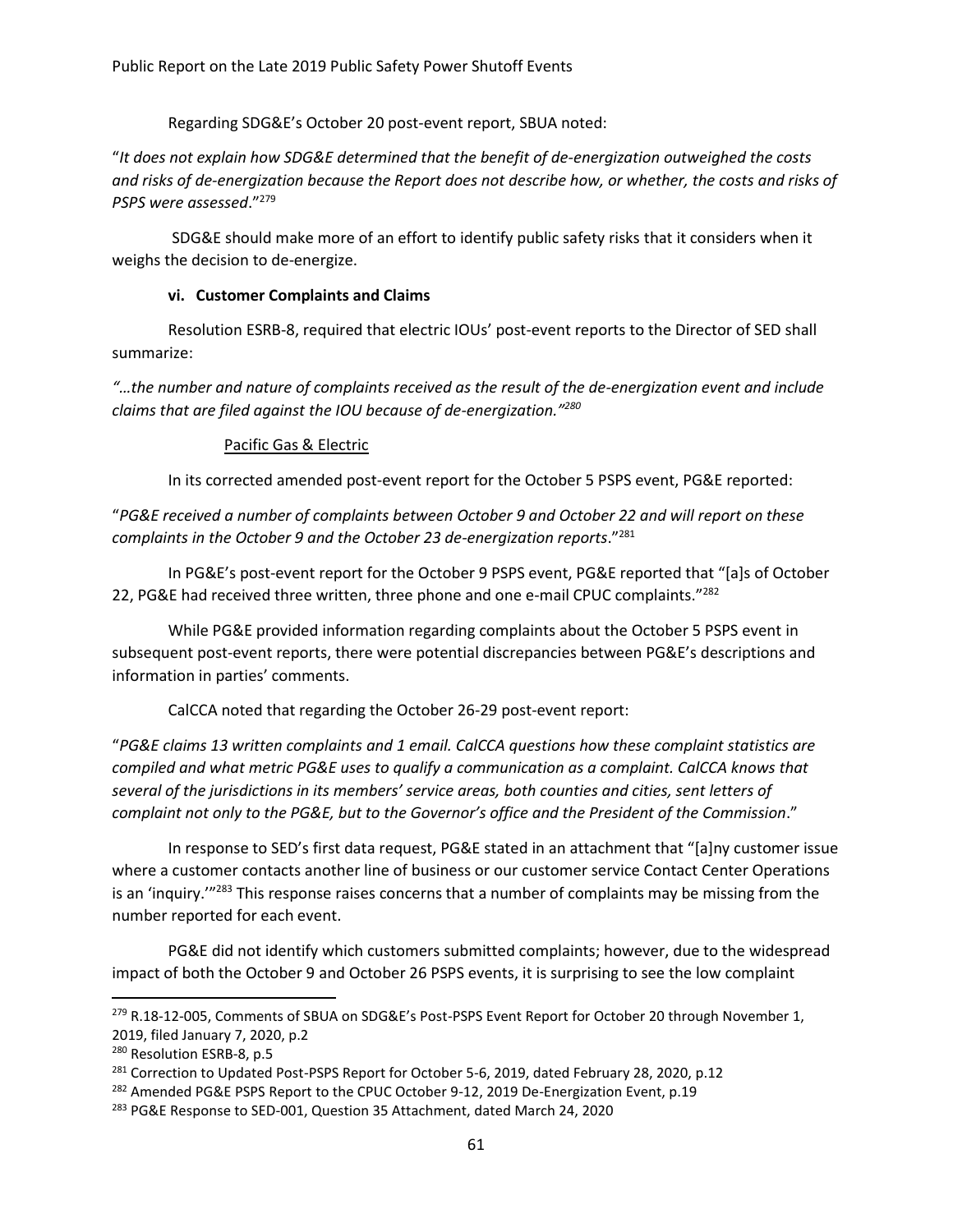numbers that PG&E reported. For the October 9 PSPS event, PG&E reported a total of seven complaints when the event impacted approximately 735,440 customers over a period of four days. For the October 26 PSPS event, PG&E reported a total of 14 complaints when the event impacted approximately 967,700 customers. Additional data collection would be required to verify complaint and claim figures reported by PG&E.

#### Southern California Edison

According to SCE's Response to the OII, SCE received 35 complaints pursuant to the October 2019 PSPS events: 284

- For the October 2 PSPS event, SCE received five complaints/concerns.<sup>285</sup>
- For the October 12 PSPS event, SCE received no complaints. $286$
- For the October 21 PSPS event, SCE received 12 complaints/concerns and processed 40 claims. 287
- For the October 27 PSPS event, SCE received 18 complaints/concerns and processed 126 claims. 288
- For the November 15 PSPS event, SCE received no complaints and processed 45 claims.<sup>289</sup>
- For the November 23 PSPS event, SCE received no complaints.<sup>290</sup>

However, Acton reported that "SCE received more than 50 complaints about the October PSPS events from just the rural residents of Acton and Agua Dulce alone."<sup>291</sup>

In response to SED's first data request regarding how SCE determines the figures for complaints and claims in post-event reports, SCE provides information about claims but does not address how complaints are identified or tracked.<sup>292</sup> Without additional detailed data collection about SCE's operations, it is unclear if SCE accurately determined the reported figures.

#### San Diego Gas & Electric

In response to SED's first data request regarding how SDG&E determines the figures for complaints and claims in post-event reports, SDG&E provides information about claims but does not address how complaints are identified or tracked.<sup>293</sup> It is unclear whether SDG&E accurately determines the reported complaint and claim figures.

#### **vii. Number of Affected Customers**

<sup>&</sup>lt;sup>284</sup> I.19-11-013, SCE (U 338-E) Response to OII on the Commission's Own Motion on the Late 2019 PSPS Events, dated December 13, 2019

<sup>285</sup> *Id.*, p.A-15

<sup>286</sup> *Id.*, p.A-110

<sup>287</sup> *Id.*, p.A-185-186

<sup>288</sup> *Id.*, p.A-298

<sup>289</sup> *Id.*, p.A-390

<sup>290</sup> *Id.*, p.A-431

<sup>&</sup>lt;sup>291</sup> I.19-11-013, Acton Town Council Response to OII of Power Shutoff Events, dated January 10, 2020, p.7

<sup>&</sup>lt;sup>292</sup> SCE Response to SED-001, Question 37, dated March 25, 2020

<sup>&</sup>lt;sup>293</sup> SDG&E Response to SED-001, Question 36, dated March 24,2020, p.52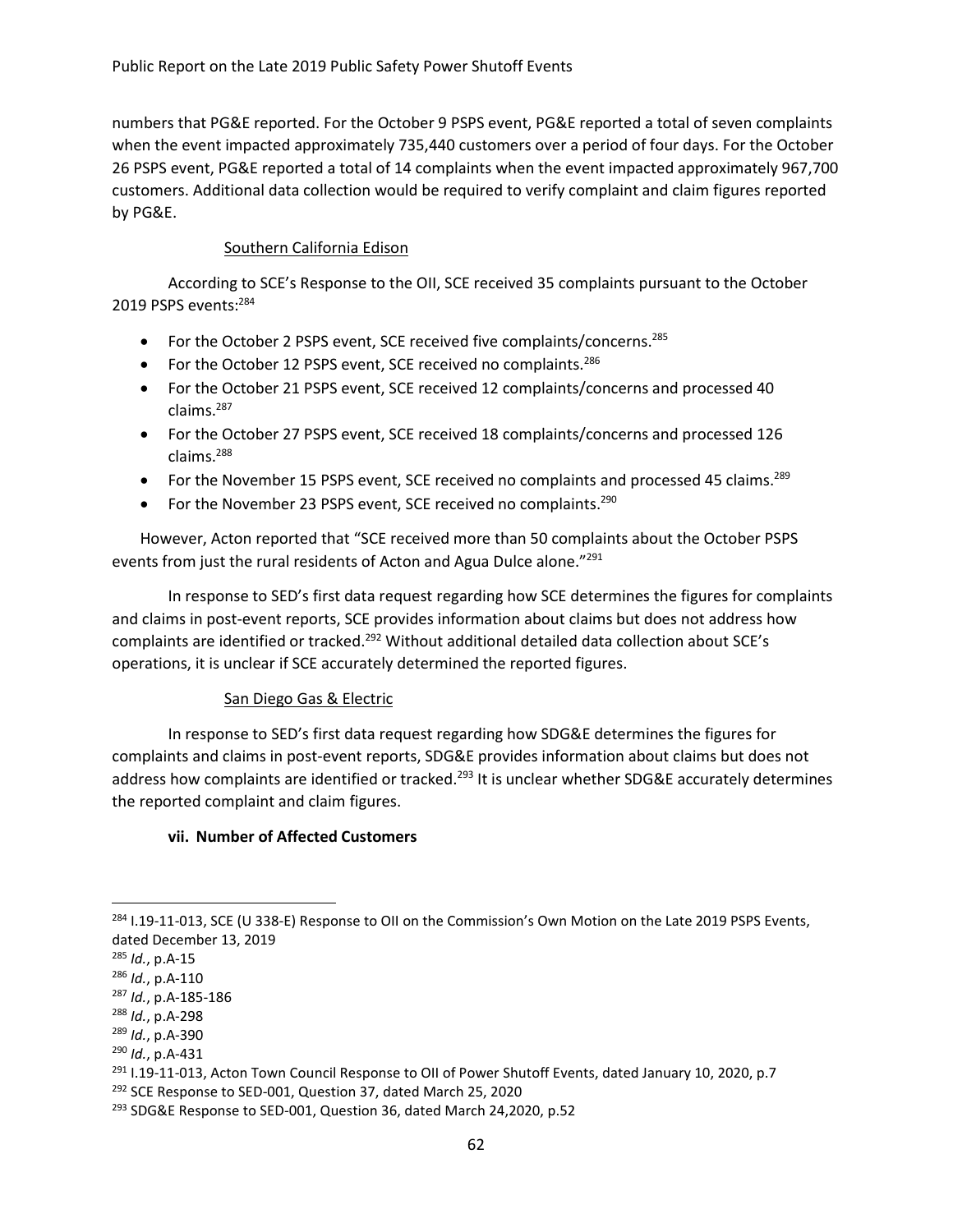In Resolution ESRB-8, the Commission found it appropriate to apply the reporting requirements adopted in D.12-04-024 to all electric IOUs' de-energization events.<sup>294</sup> In D.12-04-024, the Commission required SDG&E to provide a report to the Director of SED within 10 business days after the shut-off event ends that includes, among other elements, the number of affected customers, broken down by residential, medical baseline, commercial/industrial, and other categories."<sup>295</sup>

#### Southern California Edison

In its post-event reports for October 26 and November 4 PSPS events, SCE did not include the number of affected customers, broken down by residential, medical baseline, commercial/industrial, and other categories. In response to SED's first data request, SCE provided copies of Appendix C from the October 26 PSPS event report.<sup>296</sup> However, the information did not summarize or break down customers affected by residential, medical baseline, commercial/industrial, and other categories. SCE should, in each post-event report, summarize the total number of affected customers, broken down by these specific categories; residential, medical baseline, commercial/industrial, and other categories. Additionally, SCE should ensure that its documentation in the de-energization reporting is legible. Appendix C for the November 4 post-event report had extremely small blurred text, making it unreadable.

#### San Diego Gas & Electric

In its post-event report for the October 20 PSPS event, SDG&E did not include a breakdown of the number of affected customers for one circuit or device. For SDG&E's Weather Event 3, Circuit/Device 1021-CB, SDG&E only provided a total number of customers without a breakdown by customer type.<sup>297</sup> This was one line in the table of 45 different circuits/devices that did not provide a breakdown by customer type. In a follow-up response to SED's first data request, SDG&E provided the missing information and stated that the figures were "inadvertently not included in the subject postevent report."<sup>298</sup>

#### **viii. Lessons Learned Reports**

The Guidelines require electric IOUs to:

"…*report on lessons learned from each de-energization event, including instances when de-energization protocols are initiated, but de-energization does not occur, in order to further refine de-energization practices*."<sup>299</sup>

#### Pacific Gas & Electric

In its post-event reports, PG&E mentions that it conducts after-action reviews of the deenergization events to discuss the lessons learned from each event. During these discussions, PG&E states that the Emergency Preparedness and Response team consolidates internal feedback along with

<sup>&</sup>lt;sup>294</sup> Resolution ESRB-8, p.3

<sup>295</sup> *Id.*, p.3

<sup>&</sup>lt;sup>296</sup> SCE Response to SED-001, Question 22, dated March 25, 2020

<sup>297</sup> SDG&E Report on PSPS Shutoff Event: October 20-November 1, 2019, dated November 15, 2019, p.26

 $298$  1.19-11-013 SED-SDG&E DR 1, Response to Question 22, dated March 24, 2020, p.33

<sup>299</sup> D.19-05-042 in R.18-12-005, Appendix A, p. A3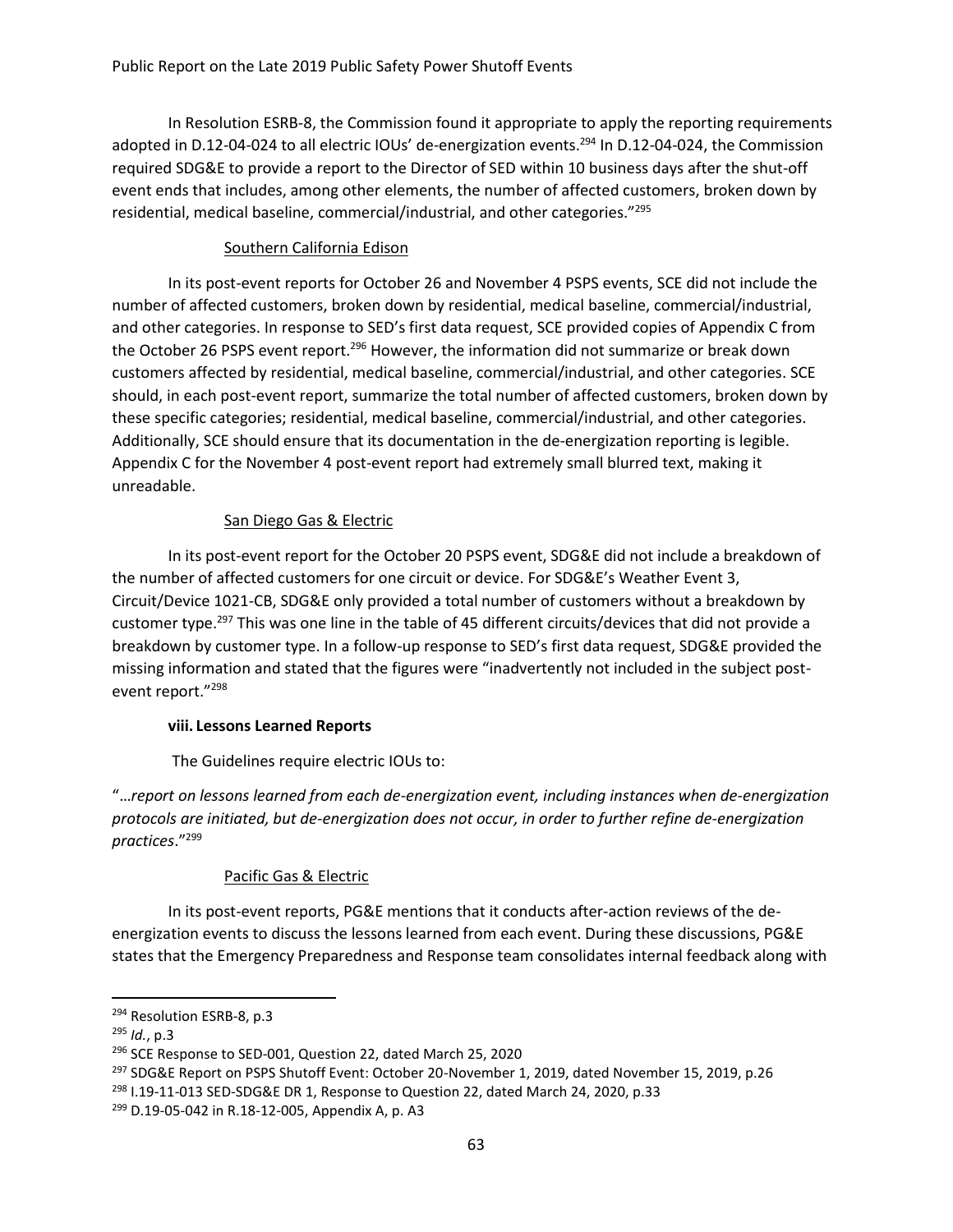external feedback from Cal OES and CAL FIRE representatives. PG&E also states that it focuses its lessons learned on six workstreams:

- Enhanced scoping ability and timing accuracy
- Strengthening data quality
- Improved Estimated Time of Restoration (ETOR) precision and communication
- Improved map precision and communication
- Optimizing external communication
- Addressing EOC staff fatigue

Although the six workstreams PG&E concentrates on for its lessons learned reviews are important, PG&E should also include in its lessons learned reviews an evaluation of the thresholds used to decide whether to de-energize and the failures to facilities that occurred.

In evaluating its decisions to de-energize, PG&E should consider lessons learned regarding the criteria for de-energization and the thresholds used for strong wind events as well as the conditions used to define "an extreme fire hazard" (humidity, fuel dryness, temperature, etc.) that PG&E used in deciding whether to shut off power. For example, PG&E can discuss whether the thresholds applied were warranted in all areas. Was there less damage to overhead facilities in some areas versus others? PG&E can discuss how it is refining the thresholds for de-energization. PG&E states in several post-event reports that the cause of damage to some of its facilities "could not be identified." It is imperative that PG&E conduct a thorough investigation into the root cause of the failures, so that it can implement mitigating measures and prevent other similar failures.

#### San Diego Gas & Electric

SDG&E's post-event reports focused on the PSPS event itself which, while important, only pertains to a portion of improvements that can be made based on the experience gained from each event. SDG&E identified lessons learned in the following categories:

- Notification and communication
- Process enhancements for updating GIS maps
- Training for managing the PSPS event
- Internal and external coordination
- Equipment in place to minimize PSPS impact
- Efforts to re-energize circuits
- Outreach efforts for AFN communities

SDG&E noted in its October 10 post-event report that it needs to continue defining and refining processes related to activation levels and timing. For this issue, SDG&E stated that more coordination is required and processes need to be updated.<sup>300</sup>

SBUA provided comments on SDG&E's October 20 post-event report regarding a meaningful discussion that SDG&E could provide in order to reduce the scope of future PSPS events:

<sup>300</sup> SDG&E PSPS Shutoff Report, dated October 25, 2019, p.35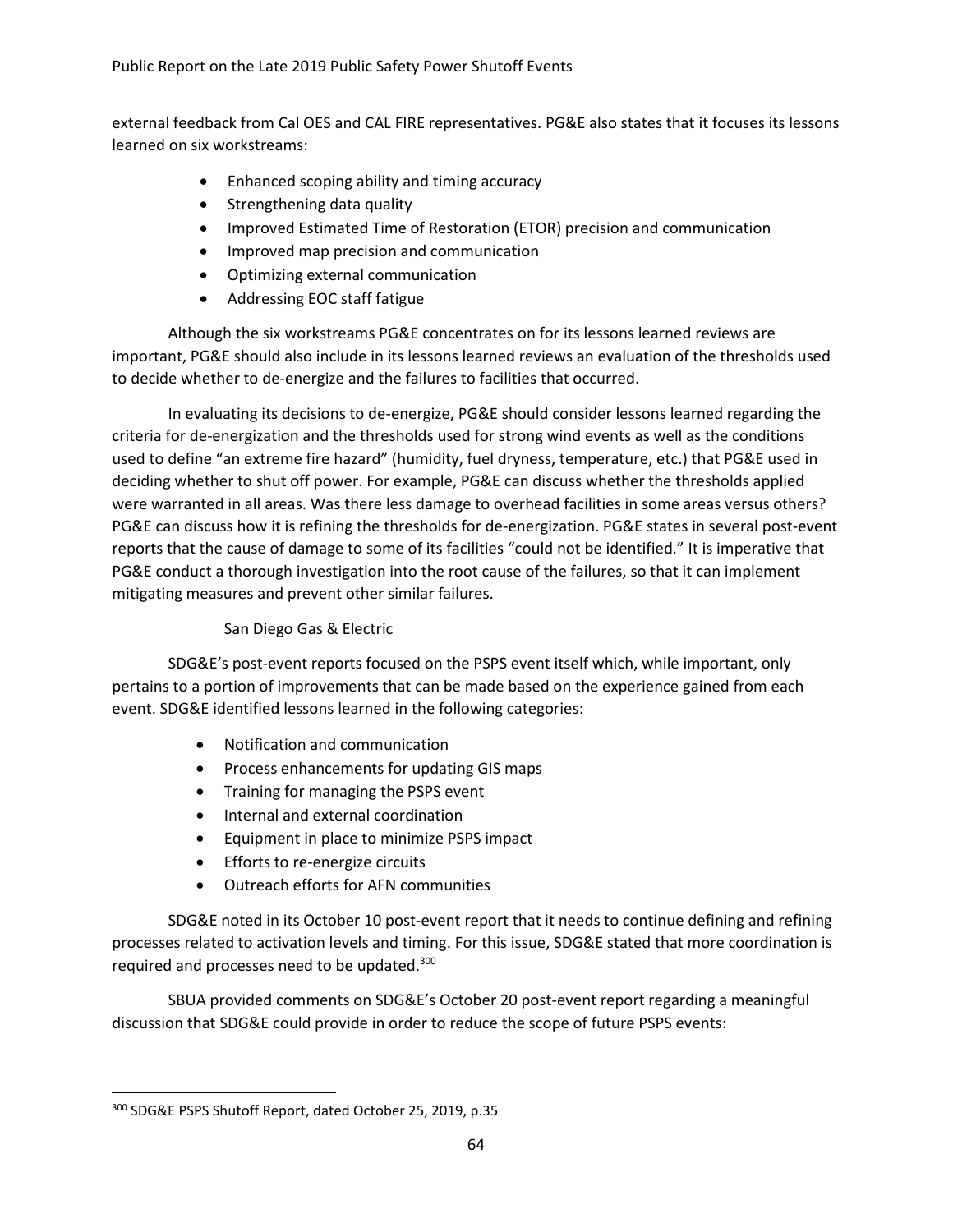"*At a minimum, this section should include discussion of potential vegetation management that would have been beneficial, infrastructure hardening, including undergrounding, and microgrid opportunities, such as in areas already served by photovoltaic power installations on municipal facilities, that could have prevented the need for de-energization in some areas*."<sup>301</sup>

Although the SDG&E-identified lessons learned are important, SDG&E should also consider specific improvements in thresholds to de-energize and perhaps identify improvements to its vegetation management operations or maintenance of its electric facilities. SDG&E could review its criteria for high wind events and high wildfire risk after every event to identify any opportunities for reducing the scope of future PSPS events.

# IV. Analysis of Effectiveness of IOUs' Conduct of PSPS in 2019 and Recommendations

In this section, SED presents analysis to respond to the questions in the preliminary scoping memo about the overall effectiveness of the IOUs' conduct of PSPS in 2019. SED's analysis is based on the information presented in the preceding sections, as well as additional comments by parties and stakeholders that are relevant to effectiveness. Second, SED provides recommendations about potential future revisions to the Guidelines, content of post-event reports, and reporting standardization. As noted above, the recommendations here are presented based on staff's experience in preparing this report, and any consideration of potential Guideline revisions is best undertaken in a public setting.

## A. Reporting Issues that Impeded Analysis

The following reporting issues shared by all of the electric IOUs impeded SED's analysis:

## **i. Non-standard Report Formatting**

The formatting and information provided by each of the IOUs varied in their post-event reports. Some reports provided an extensive summary while some did not. Some reports summarized the data in the body of the report while others directed the reader to the appendices, where the requested data was not summarized but rather buried in numerous pages of tables. In order to efficiently decipher and compare the progress and work of each electric IOU, there needs to be more consistency among the IOUs on how the reports are produced and the level of detail provided.

#### **ii. Unclear Thresholds Supporting Decision to De-energize**

All IOUs failed to provide concrete explanation about what triggered the de-energization events. They all cite to weather conditions, wind speed, dry brush, humidity, etc. but do not articulate the thresholds that triggered the de-energization events. None of the IOUs elaborate on specific sustained wind speeds or wind gusts that factor into the decision to de-energize, nor is there any clear consistency among the IOUs on when to de-energize.

## **iii. Insufficient Descriptions of Lessons Learned**

<sup>301</sup> R.18-12-005, Comments of SBUA on SDG&E's Post-PSPS Event Report for October 20 Through November 1, 2019, p.4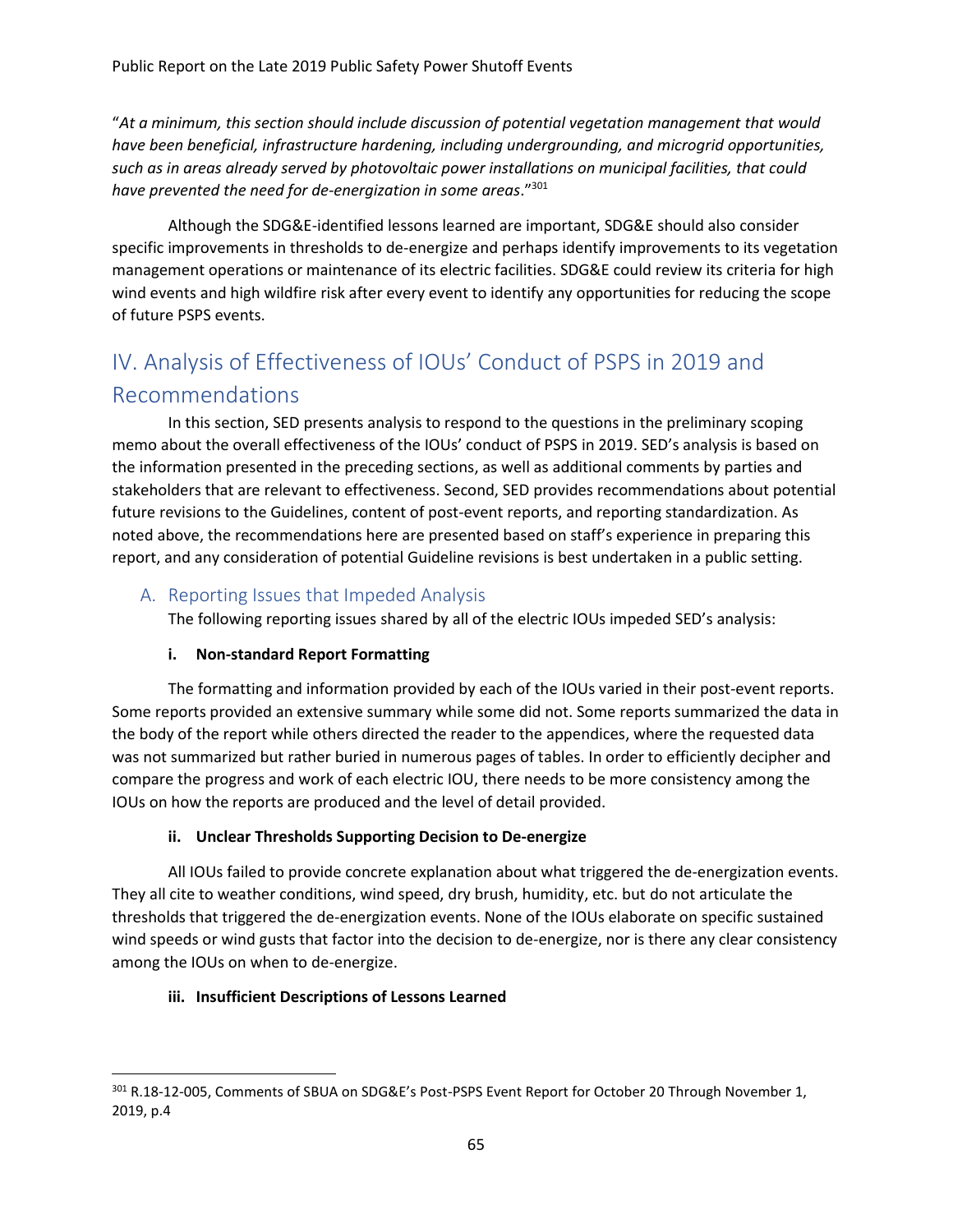Regarding lessons learned, all three electric IOUs list some areas of lessons learned as required by the Guidelines. While most of the focus for the IOUs is largely on event communications, not a lot of attention is focused on the PSPS itself. For example, SDG&E's October 10 post-event report did not note damage to overhead facilities but there does not appear to be an analysis as to whether the PSPS event was needed. This may signify that the thresholds in place to determine a PSPS event are too low.

In instances where damage was found, a follow-up investigation and action plan should be put in place to understand the root cause of the incident. For example, in PG&E's October 9 post-event report, under the "Damage to Overhead Facilities" section of the report, PG&E stated that the cause of damage to some of its assets could not be identified. This would be an ideal case to conduct a thorough investigation into the failure of the asset. Additionally, if damage was caused by vegetation hitting a conductor, the electric IOU should perform an investigation into its vegetation management program to find any inadequacies or failures of its own vegetation management activity. Through such focused investigations, utilities could determine if additional trimming beyond minimum required clearances is necessary if minimum clearances were met but vegetation debris still caused damage.

## B. Effectiveness of Notifications and Communications

Sections II and III above discuss specific notification and communication difficulties during the electric IOUs' PSPS events. The following presents SED's analysis of the overall effectiveness of their notifications and communications.

#### **i. Pacific Gas & Electric**

In SED's analysis, PG&E's notification of its customers for all five of its events was ineffective. As identified in Section III, the major cause was PG&E's incomplete list of customer information. PG&E admitted it failed to give some customers a two-hour notice, or any notice, for all five of its events. Below are additional issues SED identified that contributed to ineffective notification and communication.

#### a. Communication Network Outages

Regarding PG&E's October 9 PSPS event, CalCCA noted that many CCAs experienced a loss of communications infrastructure provider networks, which rendered notifications and communications ineffective. <sup>302</sup> However, CalCCA was uncertain whether the PSPS event was the direct cause of the communications outages and whether backup power was available. PG&E and the communications infrastructure providers are responsible for assessing the need for backup power in the event emergency communications are required.

#### b. Positive/Affirmative Notifications for Medical Baseline Customers

Regarding the notification of medical baseline customers, PG&E mentions in its October 23 postevent report:

<sup>&</sup>lt;sup>302</sup> R.18-12-005, CalCCA Submission of Comments on IOU Post-Event Reports, Appendix B, filed January 7, 2020, letter dated November 19, 2019, p.8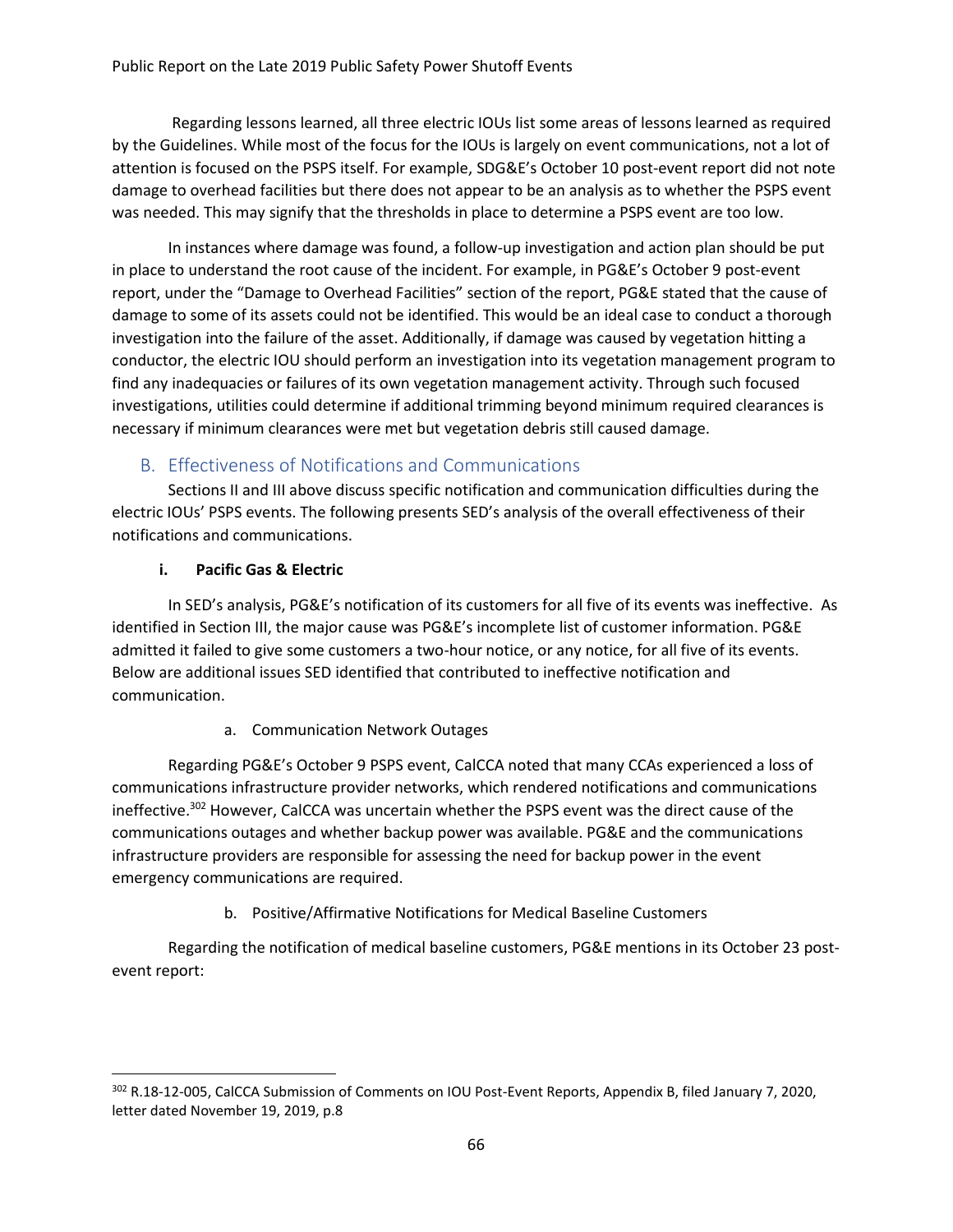"*If confirmation is not received, a PG&E representative visits the customer home to check on the customer (referred to as the "door knock process"). If the customer does not answer, a door hanger is left at the home. In both cases the notification is considered successful.*" 303

CalCCA noted its concern "that [PG&E] considers leaving a door hanger on a customer's door to be a 'successful' notification of a pending de-energization."<sup>304</sup> SED agrees that the statement in PG&E's in its October 23 post-event report is concerning. PG&E must more accurately report its notifications, or lack thereof, to the Commission and impacted entities.

c. Education and Notifications for Resources Provided by Utility or Utility's Partners

For PG&E's October 9 PSPS event, San Jose noted that:

"…*PG&E told medical baseline customers to have an emergency plan ready and referred them to the website, which did not work and did not provide information on resources they could access.*" 305

"*At most, it directed the AFN population to ask their local government for help in dealing with the PSPS, which is inconsistent with PG&E's 'ultimate responsibility for notification and communication throughout a de-energization event*.'"<sup>306</sup>

Regarding PG&E's October 26 PSPS event, San Jose mentioned:

"*While PG&E uses robocalls to contact this population to warn them of an upcoming PSPS event, it does not provide them with information about available resources. It is then up to San José or Santa Clara County to check on their wellbeing and/or provide services*."<sup>307</sup>

In response to the OII, the Joint Local Governments stated the following regarding PG&E's late 2019 PSPS events:

"*The Joint Local Governments have never been able to determine if information about available resources, participating Independent Living Centers, or whom to contact and how to access the resources was ever provided directly to AFN individuals*." 308

One PG&E medical baseline customer commented that PG&E left a message to go online for information and that they would appreciate more information about where to go for internet, hot water and perhaps a meal.<sup>309</sup>

Utilities are required to convey what resources are available to the public during PSPS events. People and communities with access and functional needs, which includes medical baseline customers,

<sup>&</sup>lt;sup>303</sup> Amended PG&E PSPS Report to the CPUC October 23-25, 2019 De-Energization Event, p.16, ftn.10 <sup>304</sup> R.18-12-005, CalCCA's Submission of Comments on IOU Post-Event Reports, Appendix A, filed January 7, 2020, letter dated December 3, 2019, p.12

<sup>305</sup> R.18-12-005, City of San Jose's Comments on PG&E's Post-PSPS Event Report for October 9-12, 2019, filed January 7, 2020, Attachment dated November 19, 2019, p.2

<sup>306</sup> *Id.*, p.5

<sup>307</sup> R.18-12-005, City of San Jose's Comments on PG&E's Post-PSPS Event Report for October 26 & 29, 2019, filed January 7, 2020, Attachment dated December 3, 2019, p.4

<sup>&</sup>lt;sup>308</sup> I.19-11-013, Response of the Joint Local Governments to the OII, dated January 10, 2020, p.14

<sup>309</sup> R.18-12-005, Public Comments, dated December 8, 2019, p.10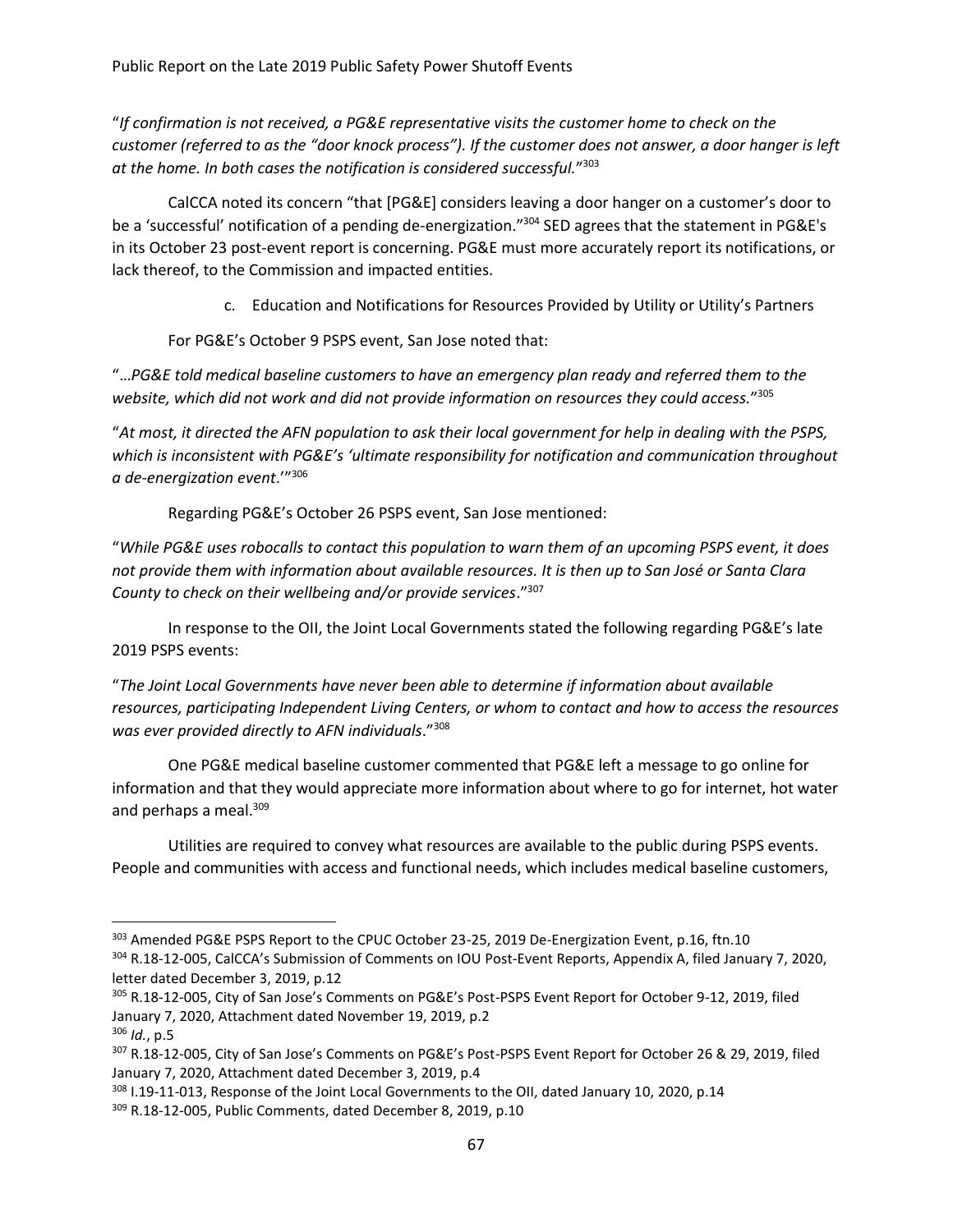should not only understand how to prepare for an emergency event, but also know where to find additional resources for each, inherently different PSPS event.

d. Local Jurisdiction Representative Embedded in PG&E EOC

PG&E offered to embed a local representative from a requesting local jurisdiction in its EOC if the local jurisdiction preferred that instead of PG&E providing a liaison to embed at the local EOC. In its response to SED's first data request, PG&E did not state whether all requests to embed local staff in PG&E's EOC were met.<sup>310</sup> The following comments from the various entities described the communication of information as inaccurate, untimely or not available.

When PG&E met the request to embed local staff in PG&E's EOC, the Joint Local Governments noted that the location of the staff was not within PG&E's EOC:

"*Sonoma County sent liaisons to PG&E's EOC on two consecutive days, and during both visits Sonoma's liaisons were again kept in a separate room outside the EOC. …PG&E admitted after the September 25, 2019 PSPS event that isolating a local liaison in a room separated from the EOC by three security gates was not an acceptable plan*."<sup>311</sup>

If PG&E invited a local liaison to its EOC, it should have provided a seat within the EOC to ensure the rapid and accurate sharing of information.

San Jose stated the following regarding a request to embed a liaison in PG&E's EOC for its October 9 PSPS event:

"*San Jose cannot validate the claims made in Section 2 by PG&E, due to the denial of PG&E to allow a member of San Jose's emergency management liaison into PG&E's EOC to be involved with the decisionmaking process*."<sup>312</sup>

However, it is unclear whether the liaison was explicitly denied a seat inside PG&E's EOC, denied involvement in the decision-making process, or both. In either case, PG&E did not properly embed the local representative in its EOC and impaired communications with local jurisdictions.

e. Transmission Customer Notifications

CLECA stated in its comments: "CLECA believes that PSPS events impacting transmission lines continue to warrant greater scrutiny due to the greater impact on customers and the public of such PSPS events."<sup>313</sup> CLECA requested consideration of transmission-level impacts and possible associated need for different communication and/or notification procedures.

NCPA stated:

"*Throughout the Commission's de-energization proceeding, NCPA has stressed the need for PG&E to provide notice to publicly owned utilities that are transmission customers of PG&E as soon as possible.* 

<sup>310</sup> *Id.*

<sup>311</sup> R.18-12-005, Joint Local Governments' Comments on PG&E Post-PSPS Event Report for October 9, 2019, filed January 3, 2020, Attachment dated November 19, 2019, p.2

<sup>312</sup> R.18-12-005, City of San Jose's Comments on PG&E's Post-PSPS Event Report for October 9-12, 2019, filed January 7, 2020, Attachment dated November 19, 2019, p.3

<sup>&</sup>lt;sup>313</sup> I.19-11-013, Response by the CLECA to the OII, dated January 10, 2020, p.3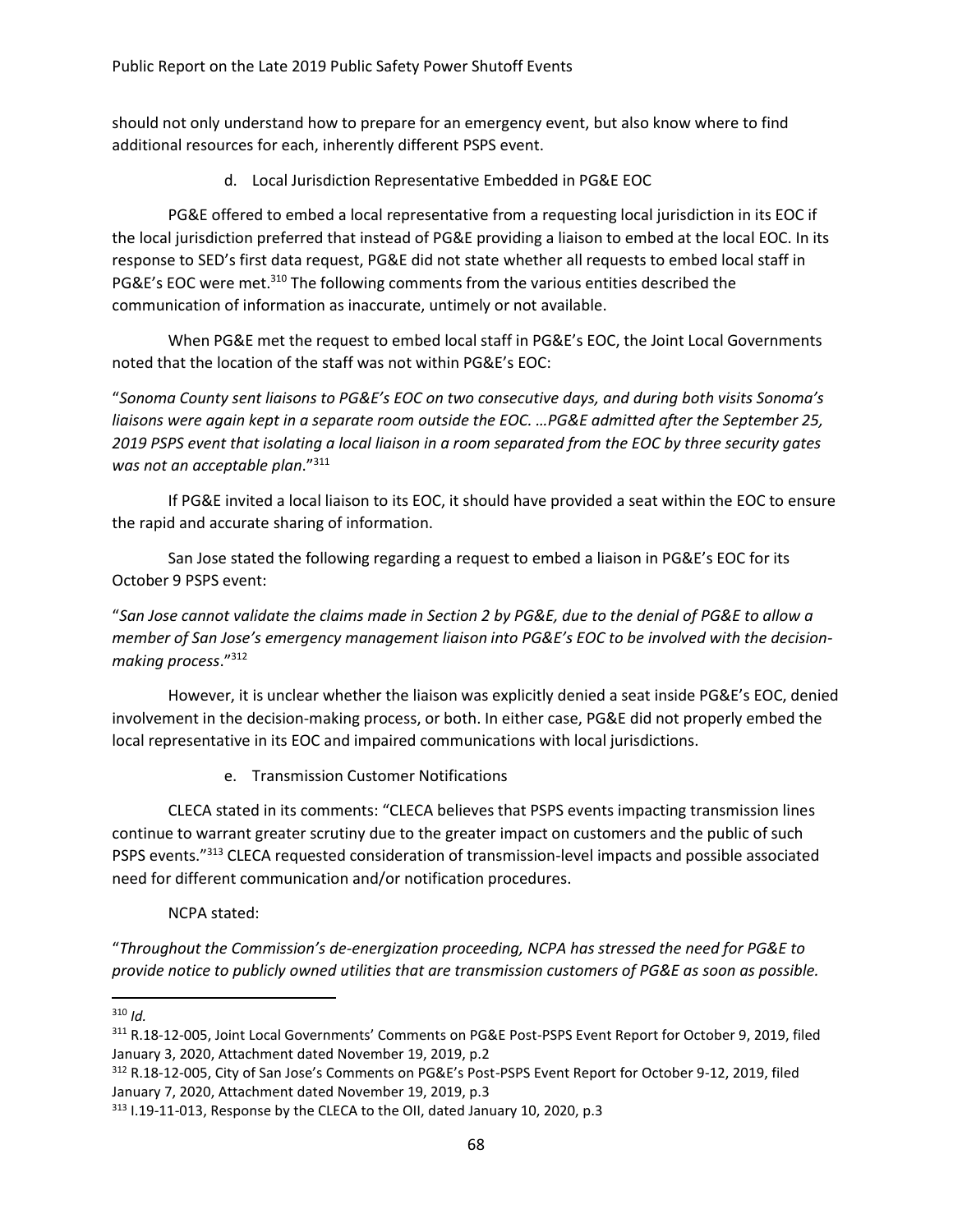*PG&E is required to provide publicly owned utilities priority notification, yet throughout the PSPS event that began on October 9, PG&E repeatedly failed to provide critical information in a timely manner to their transmission-level customers for planning and preparedness. The moment PG&E begins assessments of whether a transmission line is even potentially within the scope of a planned deenergization event, it is required to notify POUs*."<sup>314</sup>

NCPA suggested the following solution for PG&E:

"*In order to avoid this kind of confusion in obtaining critical information, PG&E must establish a single point of contact for all transmission-dependent POUs; for NCPA, for example, that contact must be someone that is knowledgeable and actionable regarding the transmission lines serving NCPA members and plants*." 315

#### **ii. Southern California Edison**

SED acknowledges that sudden changes in weather played a major role in SCE's ineffective customer notifications. SCE explained the lack of notification within 1-4 hours of a power shut-off was due to the "sudden appearance of extreme winds around particular circuits"<sup>316</sup> that caused SCE to immediately cut power; problems with weather models;<sup>317</sup> and other unexpected weather changes. (See Section III above.) In addition to these difficulties experienced by SCE, the following issues contributed to ineffective notification and communication.

a. Notifications Unrelated to the PSPS event

For SCE's October 2 PSPS event, CCTA stated:

"*A major challenge stemming from SCE's recent PSPS events concerned the burdensome nature of SCE's over-notification email process. Specifically, SCE appears to use only one distribution list for all notifications, including those unrelated to the PSPS event. For example, during the PSPS event, SCE sent out numerous notices, not just for PSPS-related events but notices for routine maintenance, rescheduling of maintenance, and the completion of maintenance. Those maintenance notices were not related to the PSPS event*." 318

For the November 23 PSPS event, CCTA noted that the "event would also have benefited from more distinct stand-alone PSPS notices."<sup>319</sup>

In certain circumstances, excessive notification may be counterproductive. Some agencies may find it helpful to be aware of SCE's maintenance activities but other public safety partners may find it confusing and difficult to understand how the maintenance work impacts their efforts. SCE's notification

<sup>314</sup> R.18-12-005, NCPA Comments on PG&E Post-PSPS Event Report for October 26 to November 1, 2019, filed December 31, 2019, letter dated December 13, 2019, p.3-4

<sup>315</sup> *Id.*, p.5

<sup>316</sup> SCE October 27 Post-Event Report, p.17

<sup>317</sup> SCE November 15 Post-Event Report

<sup>318</sup> R.18-12-005, CCTA Comments on SCE's Post-PSPS Event Reports for October 2-12, 2019 and November 23-26, 2019, filed January 7, 2020, Attachment dated November 19, 2019, p.2

<sup>319</sup> *Id.*, Attachment dated December 26, 2019, p.3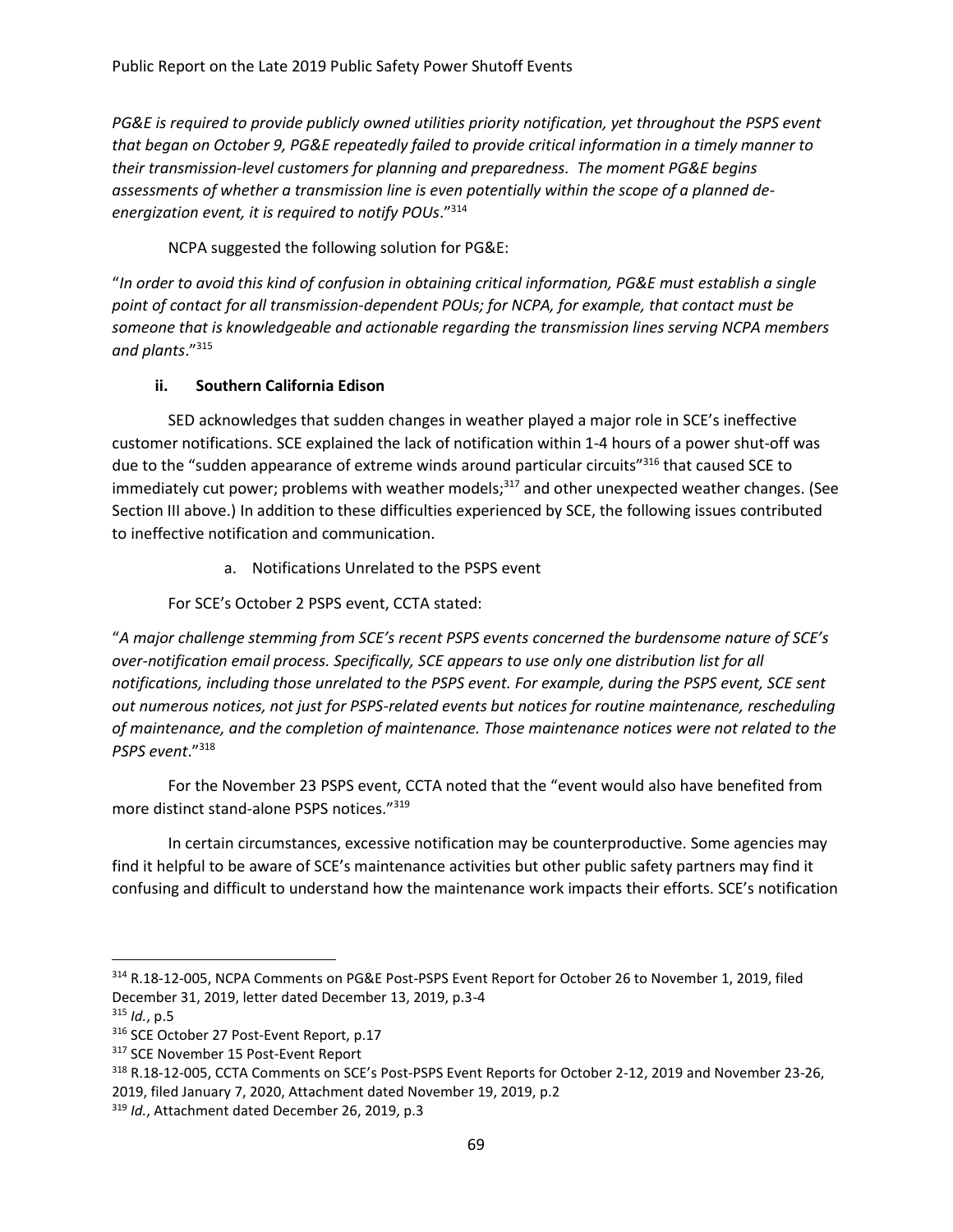protocol may benefit from coordination with public safety partners to identify which notifications are essential and helpful for PSPS events.

b. Unreadable PSPS Maps

For SCE's October 2 PSPS event, CforAT stated:

"*CforAT identified that the public maps showing areas where power is turned off are provided only as static pdf documents, with no ability to zoom and with poor color contrasts*. *A person with low vision would have an extremely difficult time determining where the shut-off boundaries are located, and a person who relies on a screen reader would not be able to obtain any information whatsoever from these maps.* <sup>320</sup>

For SCE's October 21 PSPS event, CforAT noted the same issues and stated:

"*In addition, website lacked any easily identifiable way to find shutoff information from the home page*."<sup>321</sup>

SED notes that as a result of feedback from the impacted entities, SCE has since completed its actions to address the static map problems by implementing an interactive PSPS map on SCE's website and also adding searchability by customer address beginning with the November 15 PSPS event.<sup>322</sup>

## **iii. San Diego Gas & Electric**

SDG&E notified many more customers about a possible PSPS than the number of customers who were de-energized. For example, SDG&E notified 43,012 customers and 2,298 medical baseline customers on October 8, 2019, at 2100 hours, of a possible upcoming PSPS but only 395 customers were ultimately de-energized on October 10.<sup>323</sup>

Such overbroad notification does not aid public safety partners and local jurisdictions in focusing efforts on ensuring public safety and coordinating efforts to mitigate the impact to the public. Instead, it requires entities to commit their resources to support the public over a broader area than may be needed, and means that SDG&E's notifications were ineffective.

Further, SDG&E's notification of 2,298 medical baseline customers may have caused these customers to relocate or take extreme actions. The 2,298 medical baseline customers notified 48-72 hours in advance, then 24-48 hours in advance, dwindled to 882 medical baseline customers to whom SDG&E sent out notifications that the power would go off overnight.<sup>324</sup> However, only 28 medical baseline Customers were ultimately de-energized.<sup>325</sup>

<sup>320</sup> R.18-12-005, CforAT Comments on SCE Post-PSPS Event Reports for September 16, 2019; October 2, 2019: October 21, 2019; October 27, 2019; and November 23, 2019, CforAT Comments on SCE Post-PSPS Event Report for October 2, 2019, dated November 19, 2019, p.2

<sup>321</sup> *Id.*, CforAT Comments on SCE Post-PSPS Event Report for October 21, 2019, dated December 3, 2019, p.3

<sup>&</sup>lt;sup>322</sup> SCE Response to Data Request SED-001, Question 45, dated March 24, 2020

<sup>323</sup> SDG&E October 10 Report, Appendix 1, p.3-4.

<sup>324</sup> *Id.*, p.A1-5

<sup>325</sup> *Id*., p.6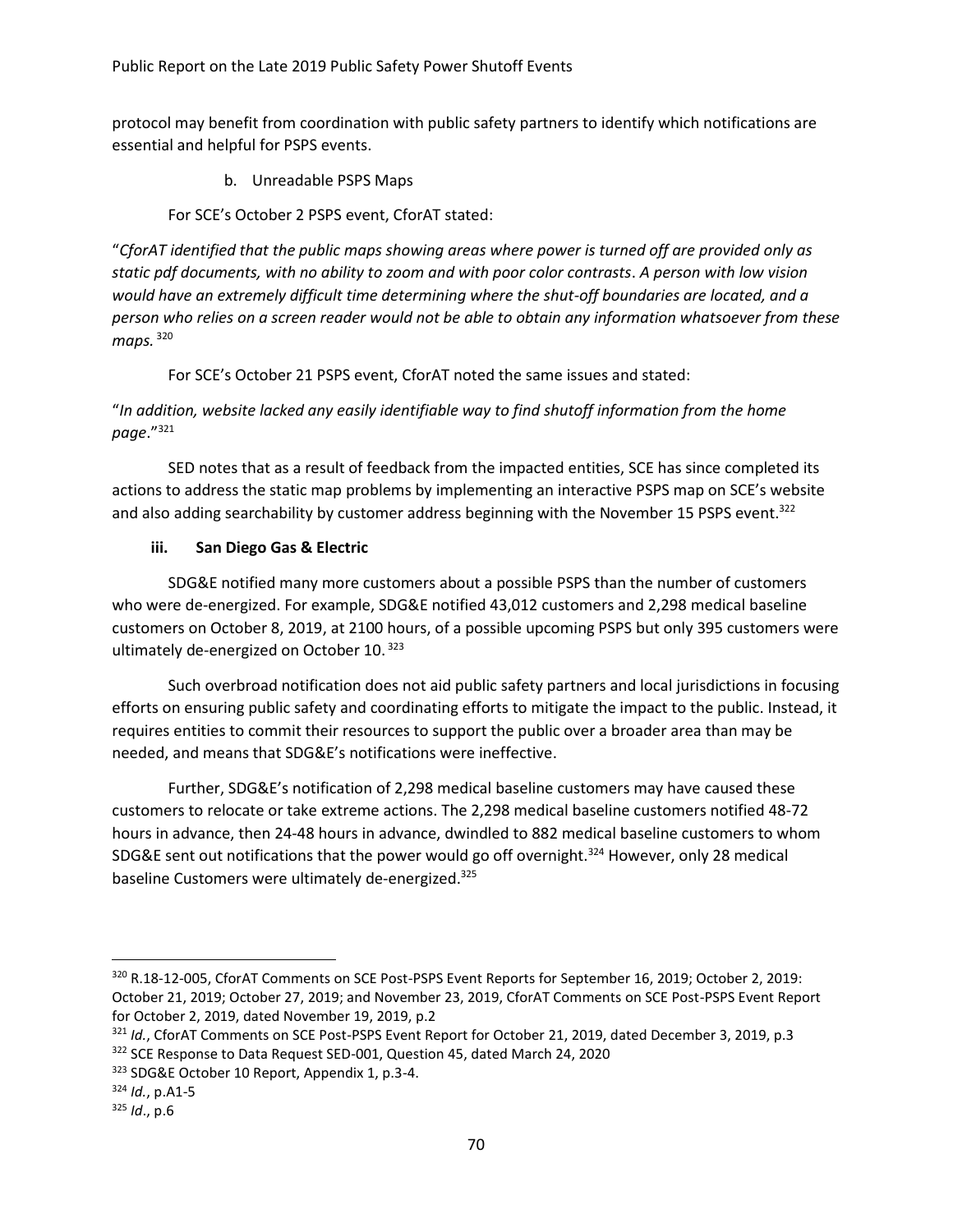## C. Effectiveness of Efforts to Minimize Public Impact and Ensure Public Safety (IOUs and other Entities)

## **i. Community Resource Centers (CRC)/Community Assistance Locations**

Resolution ESRB-8 requires that in an electric IOU's post-event report:

"*The IOU shall identify the address of each community assistance location during a de-energization event, describe the location (in a building, a trailer, etc.), describe the assistance available at each location, and give the days and hours that it was open*."<sup>326</sup>

The electric IOUs generally met this requirement by describing the details above for each CRC.

The OII's Preliminary Scoping Memo for Phase 1 ("Phase 1 Scoping Memo") posed the question:

"*How effective were the Community Resource Centers and what challenges were faced by customers using these centers?*" 327

Because Resolution ESRB-8 requires limited reporting about CRCs, SED could not perform extensive analysis about the effectiveness of CRCs. To enable more extensive analysis in the future, SED proposes that, at a minimum and in addition to the current requirements, the IOUs report the ratio of the number of CRCs opened in relation to counties and customers affected during each future PSPS event. This would assist in an assessment of the effectiveness of the CRCs, such as shown in Table 2 below for the late 2019 PSPS events.

<sup>&</sup>lt;sup>326</sup> Resolution ESRB-8, p.5

<sup>327</sup> OII, p.6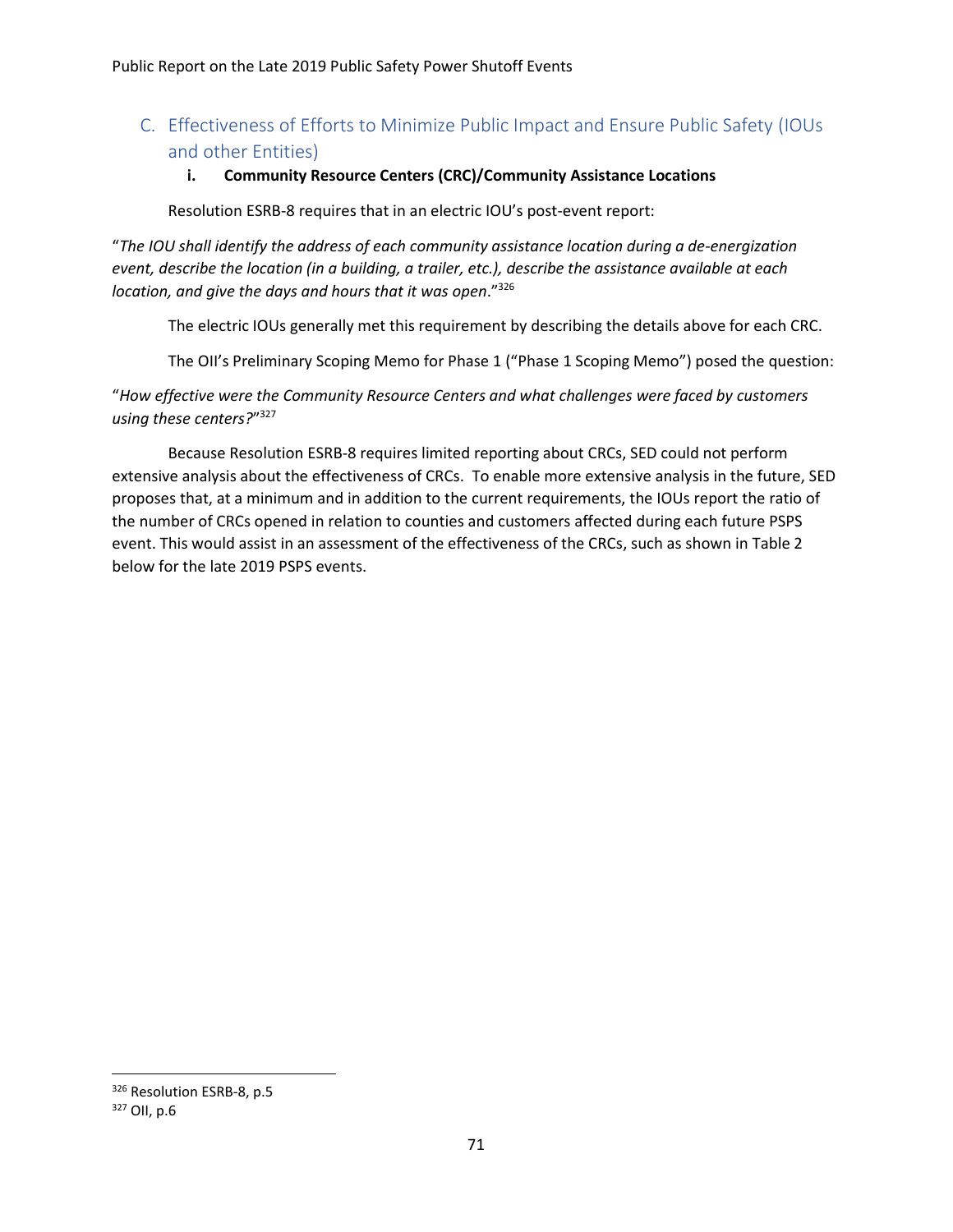**Table 2** – Community Resource Center Figures for each event, sorted by electric IOU. CRCs documented below include mobile units in addition to static structures.

| <b>IOU</b>         | <b>Event</b><br><b>Start Date</b><br>in 2019<br>(MM/DD) | <b>Event End</b><br>Date in<br>2019<br>(MM/DD) | <b>Number</b><br>of<br><b>Counties</b><br><b>Affected</b> | <b>Number</b><br><b>of</b><br><b>Customer</b><br><b>Accounts</b><br><b>Affected</b> | <b>Number</b><br>of CRCs<br><b>Opened</b> | <b>CRCs Opened</b><br>per Counties<br><b>Affected</b><br>(CRC/Counties<br>Affected) | <b>Customer</b><br><b>Accounts</b><br><b>Affected per</b><br><b>CRC</b> opened<br>(Customer<br>Accounts/1<br>CRC) |
|--------------------|---------------------------------------------------------|------------------------------------------------|-----------------------------------------------------------|-------------------------------------------------------------------------------------|-------------------------------------------|-------------------------------------------------------------------------------------|-------------------------------------------------------------------------------------------------------------------|
| PG&E               | 10/5                                                    | 10/6                                           | 3                                                         | 11,609                                                                              | 3                                         | 3/3                                                                                 | 3,870                                                                                                             |
| PG&E               | 10/9                                                    | 10/12                                          | 35                                                        | 735,440                                                                             | 33                                        | 33/35                                                                               | 22,286                                                                                                            |
| PG&E               | 10/23                                                   | 10/25                                          | 17                                                        | 178,800                                                                             | 28                                        | 28/17                                                                               | 6,385                                                                                                             |
| PGE <sup>1</sup>   | 10/26                                                   | 10/29                                          | 30                                                        | 967,700                                                                             | 77                                        | 77/30                                                                               | 12,568                                                                                                            |
| $PG&E^2$           | 11/20                                                   | 11/21                                          | 15                                                        | 49,000                                                                              | 34                                        | 34/15                                                                               | 1,441                                                                                                             |
| SCE <sup>1</sup>   | 10/2                                                    | 10/12                                          | 5                                                         | 23,824                                                                              | 3                                         | 3/5                                                                                 | 7,941                                                                                                             |
| SCE <sup>1</sup>   | 10/12                                                   | 10/21                                          | 4                                                         | 444                                                                                 | 3                                         | 3/4                                                                                 | 148                                                                                                               |
| SCE <sup>1</sup>   | 10/21                                                   | 10/26                                          | 6                                                         | 31,386                                                                              | 4                                         | 4/6                                                                                 | 7,847                                                                                                             |
| SCE <sup>1</sup>   | 10/27                                                   | 11/4                                           | 10                                                        | 126364                                                                              | 9                                         | 9/10                                                                                | 14,040                                                                                                            |
| SCE <sup>2</sup>   | 11/15                                                   | 11/17                                          | 3                                                         | 49                                                                                  | $\mathbf{1}$                              | 1/3                                                                                 | 49                                                                                                                |
| SCE <sup>2</sup>   | 11/23                                                   | 11/26                                          | 5                                                         | 1,192                                                                               | $\overline{2}$                            | 2/5                                                                                 | 596                                                                                                               |
| SDG&E <sup>2</sup> | 10/10                                                   | 10/11                                          | $\mathbf{1}$                                              | 395                                                                                 | $\overline{2}$                            | 2/1                                                                                 | 198                                                                                                               |
| SDG&E*             | 10/20                                                   | 11/1                                           | $\mathbf 1$                                               | 27,703                                                                              | 7                                         | 7/1                                                                                 | 3,958                                                                                                             |

Note 1 - OII event dates revised based on utility post-event reports.

Note 2 - Added events to include all PSPS events for October 2019 and November 2019.

In addition, for each event it may be helpful to identify the affected square miles, population densities of those areas, egress routes from the CRC itself and from the community in which it is located, and results of surveying the areas for CRC feedback. SDG&E responded to SED's first data request with additional information that may be helpful to the Commission:

*"[SDG&E] evaluates the event as a whole for factors such as projected duration of the event, ambient temperatures in the areas impacted, and proximity of publicly available resources in relation to the impacted customers…*.*Resources provided are intended to help customers hydrate, nourish, charge cell phones, and stay informed*."<sup>328</sup>

With this information, the Commission could be more informed about the effectiveness of CRCs and may craft additional minimum requirements for activation of CRCs.

# Pacific Gas & Electric

The comments below were provided by various entities affected by the late 2019 PSPS events conducted by PG&E and speak to the effectiveness of PG&E's CRCs.

<sup>328</sup> SDG&E Response to SED-001, Question 36, dated March 24, 2020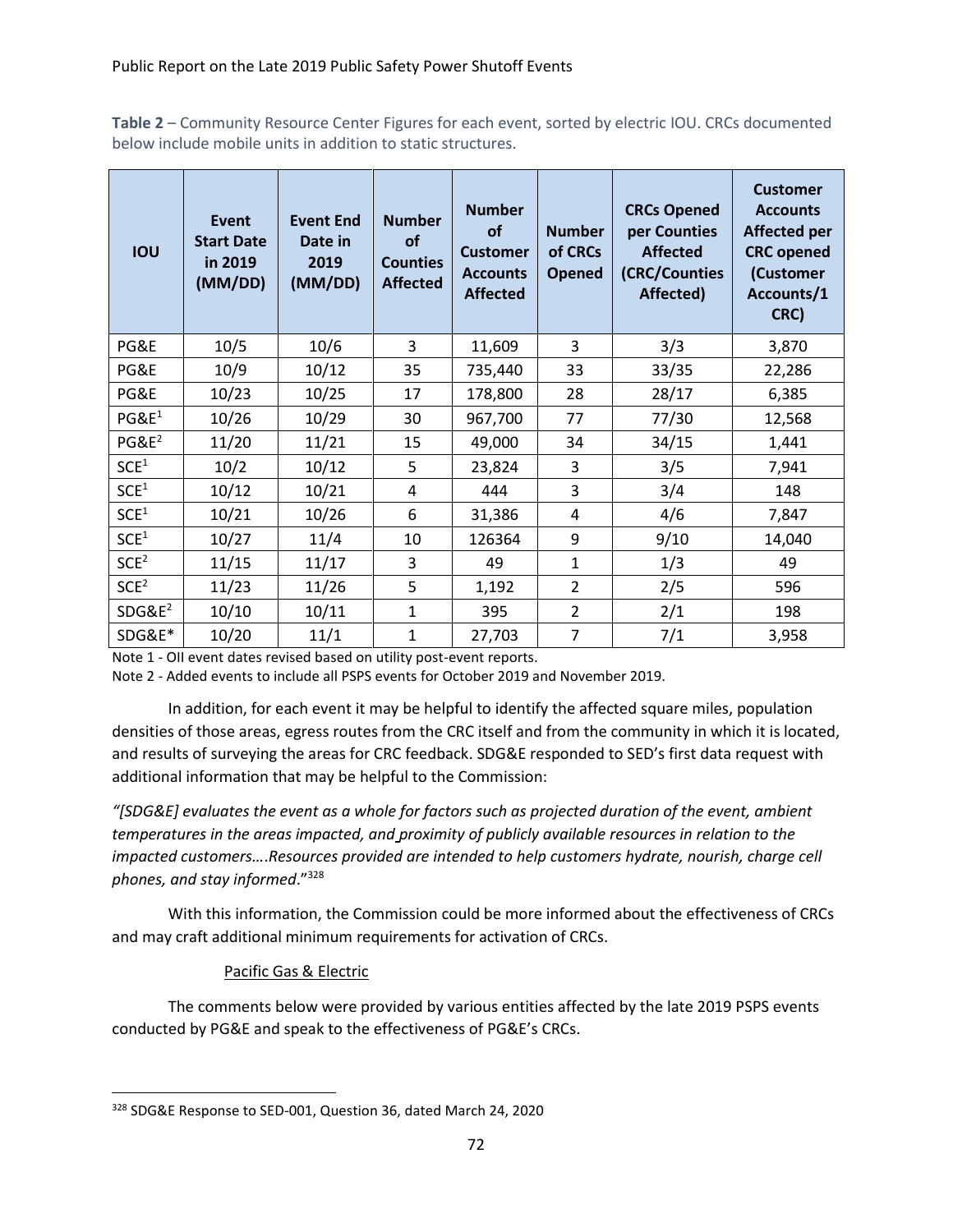San Jose's comments regarding the October 9 PSPS event stated:

"*Depending on the size of the outage, PG&E's plan to set up just one CRC in each county is not enough; it is not even enough to set up one CRC within San Jose. San Jose covers a large geographic area.*"<sup>329</sup>

San Jose also commented on the October 26 PSPS event:

"During the October 26 PSPS event, San José set up its own five CRCs to accommodate its affected residents more effectively. …If PSPS events will continue for another 10 years, then San José believes PG&E should fund equipment for additional CRCs, so San José will not have to scramble for resources each time." 330

For the October 9 and October 23 PSPS events, RCRC stated:

"*Unfortunately, Community Resource Centers (CRCs) have been too few in number, too far from residents, open too few hours, and sometimes delayed in opening during PSPS events*."<sup>331</sup>

RCRC also suggested three recommendations that are discussed in Section IV.E. below.

Regarding the late 2019 PSPS events, the Joint Local Governments noted:

"*While the CRCs undoubtedly provided a benefit to customers impacted by the de-energizations, PG&E's protocols for standing up CRCs were designed without any consideration for the needs of the communities and customers the CRCs would serve. And while PG&E appears to have realized its mistake, the fact remains that the utility went into the 2019 (and 2018) fire season with no intention of involving the impacted communities in the CRC process*."<sup>332</sup>

In response to SED's first data request, PG&E stated that:

"*In January 2020, PG&E contacted all 47 counties within its service area, as well as tribal governments, inviting the governments to propose CRC sites*."<sup>333</sup>

PG&E understood the lack of coordination with local jurisdictions and attempted to correct the issue with the late 2019 PSPS events. However, based on the comments above, the utility has room for improvement regarding minimizing public impacts through its CRCs. As the Commission Guidelines stated, "electric utilities are ultimately responsible and accountable for the safe deployment of deenergization"<sup>334</sup> but the Commission should also recognize that resources are also provided by local jurisdictions.

# Southern California Edison

<sup>329</sup> R.18-12-005, City of San Jose's Comments on PG&E's Post-PSPS Event Report for October 9-12, 2019, filed January 7, 2020, Attachment dated November 19, 2019, p.12

<sup>330</sup> R.18-12-005, City of San Jose's Comments on PG&E's Post-PSPS Event Report for October 26 & 29, 2019, filed January 7, 2020, Attachment dated December 3, 2019, p.6

<sup>331</sup> R.18-12-005, Rural County Representatives of California Comments on PG&E's Post-PSPS Event Reports for October 10, 2019, October 25, 2019 and November 8, 2019, dated January 6, 2020, p.5-6

<sup>332</sup> I.19-11-013, Response of the Joint Local Governments to the OII, dated January 10, 2020, p.18

<sup>&</sup>lt;sup>333</sup> PG&E Response to SED-001, Question 30, dated March 24, 2020

<sup>334</sup> D.19-05-042, Appendix A, p.A2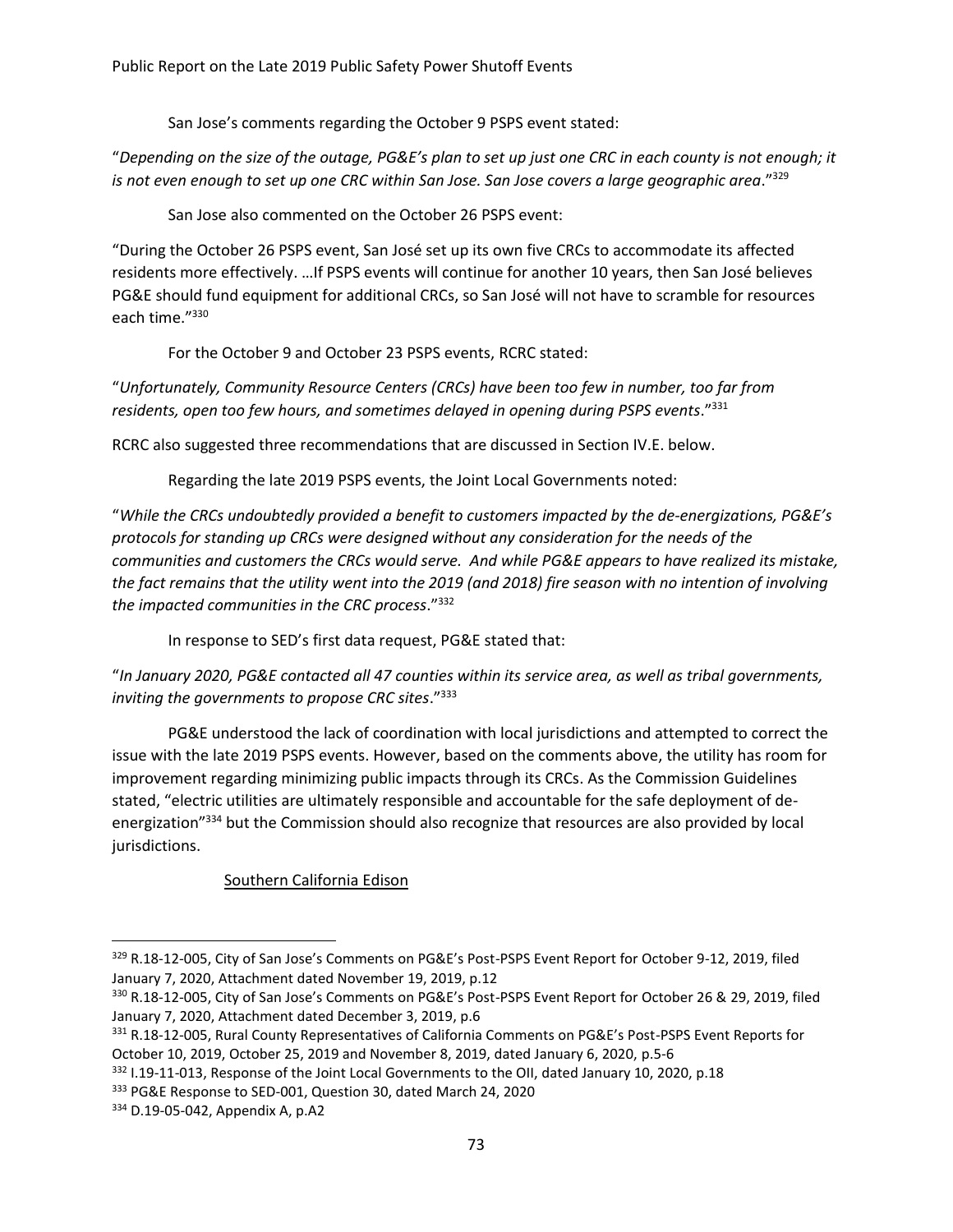The comments below were provided by various entities affected by the late 2019 PSPS events conducted by SCE and speak to the effectiveness of SCE's CRCs or community assistance vehicles.

The Los Angeles County Department of Public Health (LACDPH) responded to the post-event reports for October 21, October 27 and November 15:

"*For the first PSPS events in the Reports, LACDPH had a difficult time obtaining information on SCE community resources established for the public and what their capability was to serve vulnerable persons*." 335

"*SCE did not provide resources sufficient to best assist County residents during the October and November PSPS events. LACDPH recommends that SCE partner with local government to establish a network of permanent CRCs, available to the public and those with access and functional needs to charge devices, connect electrical medical equipment, provide a temperature-controlled and filtered air environment, receive light refreshments or meal deliveries, and get up-to-date information on outages in remote areas*."<sup>336</sup>

The Joint Local Governments also generally responded to the late 2019 PSPS events conducted by SCE:

"*SCE has not provided adequate community shelters or CRCs to ensure the safety of AFN residents. PSPS events generally occur during times of high daytime temperatures and/or low overnight temperatures; leaving medically fragile individuals without heating or air conditioning for extended periods of time can be life-threatening*."<sup>337</sup>

"*In Kern County and Santa Barbara County, SCE has relied more heavily on its mobile CRCs, called Community Crew Vehicles, or 'CCVs,' rather than stationary tents or permanent buildings*."<sup>338</sup>

The resources provided by SCE were found inadequate as the affected entities noted above. Some communities may not have even known about the existence of the supporting resources provided by SCE. SCE was the only IOU to provide mobile stations instead of temporary or permanent structures that may potentially provide resources for larger portion of the communities they intend to serve. It may be beneficial to have more discussion about the benefits of both mobile and more permanent solutions for CRCs.

As a result of the identified shortcomings of the CRCs in both PG&E's and SCE's territories, SED provides recommendations in Section IV.E. to aid in improving CRC coordination and overall effectiveness in reducing public impacts and ensuring public safety.

# **ii. Other Efforts from Other Entities: Emergency Disaster Relief Program Proceeding (R.18-03-011)**

<sup>335</sup> R.18-12-005, LACDPH's Comments on SCE's PSPS Reports for the October 21-26, 2019, October 27-November 4, 2019 and November 15-17, 2019 Consolidated Events, dated December 13, 2019, p.3

<sup>336</sup> *Id.*, p.4

<sup>&</sup>lt;sup>337</sup>I.19-11-013, Response of the Joint Local Governments to the OII, dated January 10, 2020, p.23 <sup>338</sup> *Id.*, p.23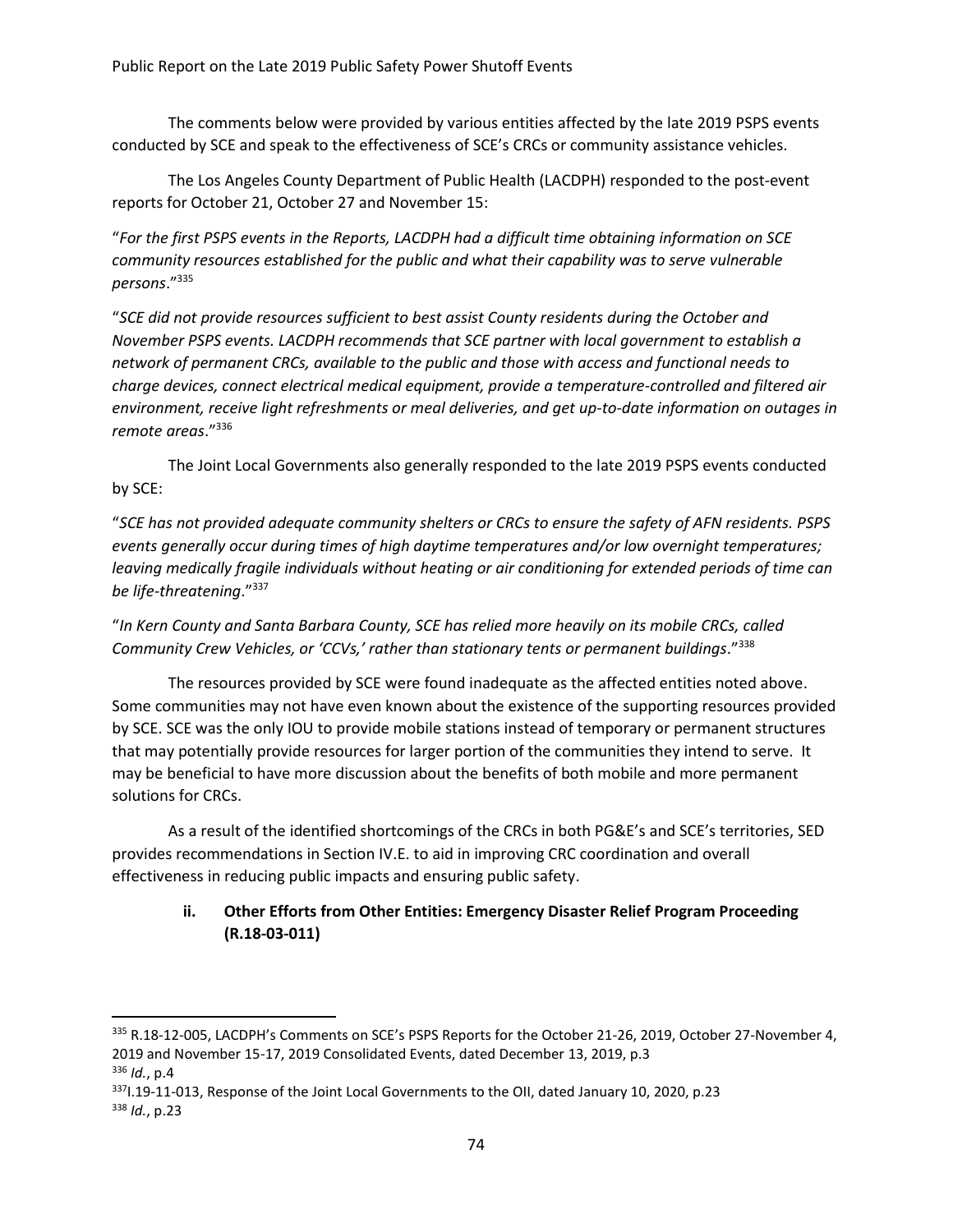While the electric utilities are ultimately responsible for the decision to initiate PSPS events, other entities can aid in minimizing the public impact and ensuring public safety.

On November 13, 2019, President Batjer sent a letter<sup>339</sup> to communications service providers involved in the Emergency Disaster Relief Program rulemaking (R.18-03-011) regarding the late 2019 PSPS events. The letter directed communications service providers to respond to three directives: (1) Responsiveness during the latest wildfires and public safety power shutoffs to keep communications services on; (2) Engagement and timely responsiveness to requests from Cal OES and CAL FIRE; and (3) Compliance with D.19-08-025.

On March 6, 2020, President Batjer issued proposals<sup>340</sup> for maintaining resilient and dependable communications networks during emergency events, such as PSPS events, that will better aid emergency responders and ensure the public's ability to reliably communicate and receive critical information. The Commissioner's Ruling and Proposal includes a proposed 72-hour backup power, immediately following a power outage, for all essential communications equipment as well as proposals for developing uniform protocols to ensure that communications service providers are providing safe and reliable service to the public in future disasters and PSPS events. Coordination with R.18-03-011 is needed when considering critical communications facilities and infrastructure.

#### **iii. Coordination with First/Emergency Responders and Public Safety Partners**

Sections II and III describe coordination issues between each electric IOU and its respective public safety partners. In SED's analysis, each of the IOUs was ineffective in its coordination efforts.

#### Pacific Gas & Electric

Although PG&E's efforts to coordinate with its public safety partners are well documented through its numerous coordination meetings, issues were still identified by affected entities that signified ineffective coordination activity:

- Confusion around the identification of public safety partners.
- Critical facilities and infrastructure losing power without an alternative source of power.
- Difficulty communicating through PG&E liaisons.
- Inconsistent notifications and information across public safety partners.
- Inability to notify public safety partners when PG&E activated its EOC.
- Inability to notify public safety partners upon re-energization.
- Requiring NDAs to share confidential but vital information.

#### Southern California Edison

SCE recognized in its response to this OII that while it made efforts to hold biweekly calls with emergency management partners, it identified additional opportunities to engage with communications service and water agency providers through the California Utilities Emergency Management

<sup>339</sup> R.18-03-011, President Batjer Letter to Communications Industry Leaders for Information, dated November 13, 2019

<sup>&</sup>lt;sup>340</sup> R.18-03-011, Assigned Commissioner's Ruling and Proposal, dated March 6, 2020.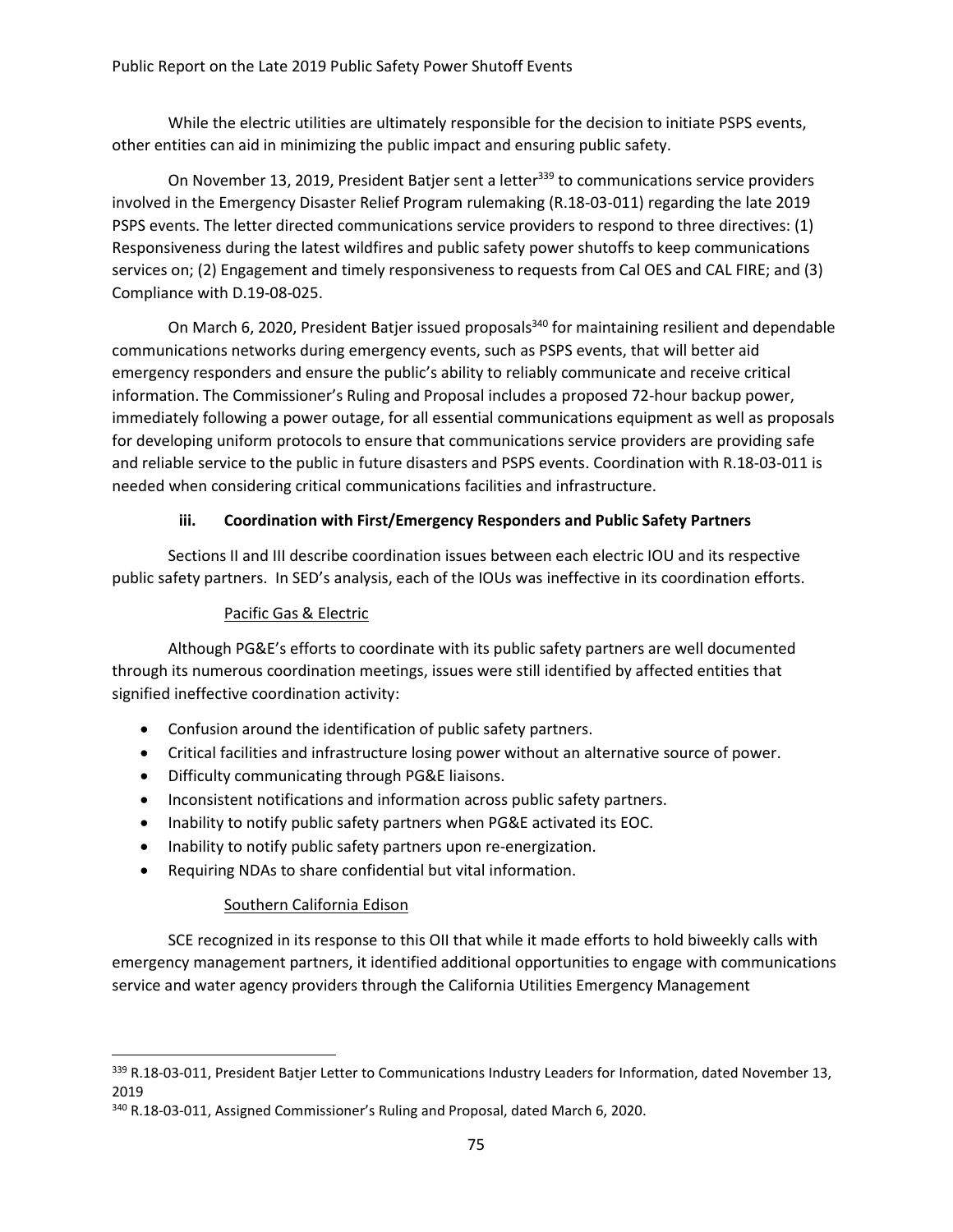Association.<sup>341</sup> This signifies ineffective coordination with all public safety partners and thus the following issues identified by the various affected entities:

- Confusion around the identification of public safety partners.
- Missed opportunities to conduct operational coordination.
- Critical facilities and infrastructure losing power without an alternative source of power.
- Inconsistent notifications and information across public safety partners.
- Ineffective information sharing protocols.
- Real-time data not provided to all public safety partners through its GIS REST service or other method.

#### San Diego Gas & Electric

SDG&E's September 2019 Progress Report describes its coordination activities with public safety partners, including weekly and biweekly meetings with other IOUs, Cal OES and CAL FIRE.<sup>342</sup> In the September 2019 Progress Report, SDG&E notes coordination with first/emergency responders and local governments but lacks specificity regarding coordination with all communications service and water agency providers. Below are the coordination issues with public safety partners identified for SDG&E:

- Difficulty identifying points of contact for critical facilities and infrastructure providers.
- Did not demonstrate sufficient effort with public safety partners to address emergency situations that may arise during PSPS.
- Notifications were inconsistent or lacked required content for public safety partners.

# **iv. Consideration of Impacts on People and Communities with Access and Functional Needs**

The OII asks:

*"Did the electric utility appropriately consider the impact of the PSPS event on Access and Functional needs populations, including, but not limited to, low-income and medically vulnerable communities?"<sup>343</sup>*

The three electric IOUs have made steps in the right direction to consider people/communities with access and functional needs but can improve consistency in identifying and communicating effectively with those populations. The electric IOUs have generally worked with CBOs but did not specify if resources were made available to them and the communities they serve.

#### Pacific Gas & Electric

While PG&E made efforts to consider impacts to some of the people/communities with access and functional needs, additional considerations for accessibility would be helpful. In addition to the comments in the previous sections regarding AFN accessibility, below are additional issues identified by impacted entities.

<sup>341</sup> I.19-11-013, SCE Company's (U 338-E) Response to Oll on the Commission's Own Motion on the Late 2019 PSPS Events, dated December 13, 2019, p.A114-115

<sup>&</sup>lt;sup>342</sup> SDG&E Company's Progress Report on Implementation of De-Energization Guidelines, dated September 4, 2019, p.5

<sup>343</sup> OII, p.6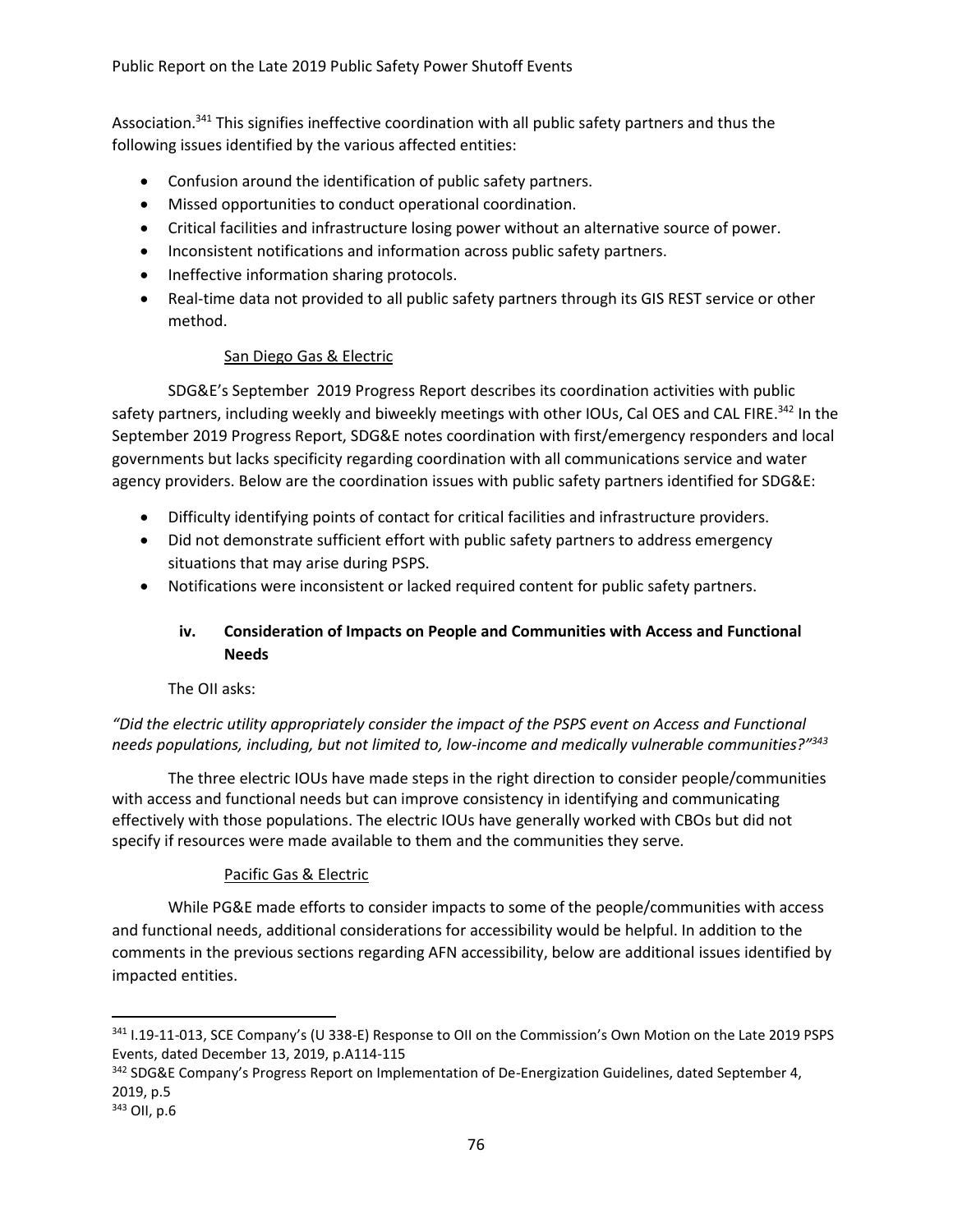San Jose stated in its comments for the October 9 PSPS event:

"*Lastly, while PG&E had a contact center to field calls, this would not help much of the deaf, hard of hearing, or speech-impaired population who no longer use TTY but text instead. San Jose also recommends that PG&E invite a representative from an AFN service organization into its EOC to issue spot and help communicate with the AFN population*."<sup>344</sup>

In comments regarding the October 5 and October 9 PSPS events, CforAT found that the website was not up-to-date, accessible or in-language for the AFN communities:

"*PG&E has also failed to make its website accessible to people who use screen readers or people who do not speak English as their primary language*."<sup>345</sup>

#### Southern California Edison

In its consideration of people/communities with access and functional needs, SCE fails to consider outreach efforts for these people and minimally mentions its efforts to identify and consider AFN customers in its September 2019 Progress Report.<sup>346</sup>

Regarding SCE's post-event report for its October 21 PSPS event, CforAT stated:

"*Not only has SCE failed to make efforts to identify these customers, the Report appears to simply disregard all requirements for AFN outreach. The Report notes the number of notification efforts made to Critical Care and Medical Baseline customer notifications, but fails to include any further information about AFN populations*."<sup>347</sup>

Regarding the October 27 PSPS event, CforAT notes:

"*SCE does not indicate whether it provided any support for people with medical devices requiring electricity, or whether it coordinated with any CBOs to attempt to provide resources to AFN customers*."<sup>348</sup>

#### San Diego Gas & Electric

Regarding its consideration of people/communities with access and functional needs, SDG&E did not provide detailed information related to outreach for them. SED notes that SDG&E provided

<sup>344</sup> R.18-12-005, San Jose's Comment son PG&E's Post-PSPS Event Report for October 9-12, 2019, filed January 7, 2020, Attachment dated November 19, 2019, p.8

<sup>345</sup> R.18-12-005, CforAT Comments on PG&E Post-PSPS Event Reports for September 23 and 25, 2019; October 5 and 9, 2019; October 26 and 29, 2019; and November 20,2019, filed January 7, 2020, Attachment dated November 19, 2019, p.1

<sup>346</sup> SCE Company's Progress Report on the Implementation of De-energization Guidelines set forth in Appendix "A" of D.19-05-042, dated September 4, 2019, p.19-20

<sup>347</sup> R.18-12-005, CforAT Comments on SCE Post-PSPS Event Reports for September 16, 2019; October 2, 2019: October 21, 2019; October 27, 2019; and November 23, 2019, CforAT Comments on SCE Post-PSPS Event Report for October 21, 2019, dated December 3, 2019, p.3

<sup>348</sup> *Id.*, CforAT Comments on SCE Post-PSPS Event Report for October 27, 2019, dated December 16, 2019, p.3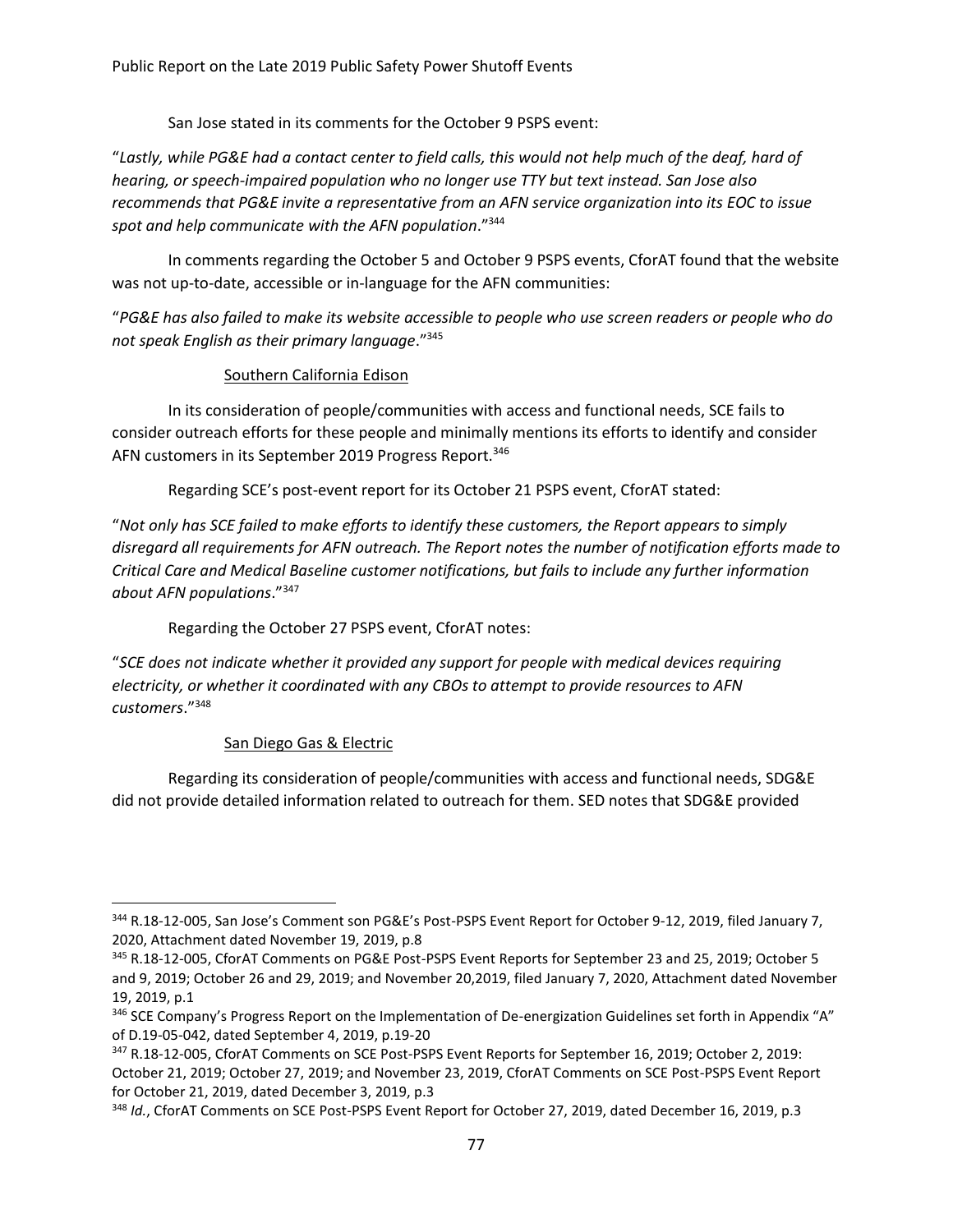some information in its September 2019 Progress Report about its partnerships with state and local CBOs to identify AFN communities.<sup>349</sup>

CforAT noted that for SDG&E's October 20 PSPS event:

"*In its report, SDG&E fails to provide any useful information about identifying AFN customers. The report notes how many Medical Baseline customers were impacted, but fails to include any further information about AFN populations. This leads to the and how many Medical Baseline customers the utility contacted in person*."<sup>350</sup>

#### **v. Impacts on Critical Facilities and Infrastructure Coordination**

As discussed above in Section IV.C.ii, coordination with the Emergency Disaster Relief Program proceeding (R.18-03-011) is needed when considering backup power for critical communications facilities and infrastructure. Although the Commission adopted an interim list of critical facilities and critical infrastructure aligned with the Department of Homeland Security's Critical Infrastructure Sectors in the Guidelines,<sup>351</sup> affected entities still experienced power loss without an alternative source of power for their facilities. Below is a discussion of how coordination between the electric IOUs and public safety partners resulted in critical facility outages that could impair critical infrastructure, such as communications and water supplies.

#### Pacific Gas & Electric

In PG&E's response to SED's first data request, the utility described how it identified critical facilities and infrastructure:

"*Prior to this automated approach being developed, PG&E identified critical facilities manually using similar information and customer input, but without the benefit of an automated approach….In 2019, PG&E requested agencies to provide a list of critical facilities that PG&E then cross checked with their system of record*."<sup>352</sup>

In addition to the critical infrastructure power failures described in Section II, impacted entities provided more insight into backup power assessments and preparations or the lack thereof. As mentioned in Section III regarding PG&E's events, the CLECA noted inconsistencies between PG&E's critical facilities in comparison with CLECA's list which resulted in de-energization without prior notice.<sup>353</sup>

For PG&E's October 9 PSPS event, San Jose made the following statements:

• "*The October 9 PSPS event affected three fire stations, four water pump stations, and two radio towers that transmit police and fire communications, requiring fuel not just for facility generators, but in some cases, for the fire trucks themselves via on-site fuel storage tanks. The inaccurate identification of affected facilities caused San Jose to re-route its refueling* 

<sup>351</sup> D.19-05.042, Appendix A, p.A5-6

<sup>&</sup>lt;sup>349</sup> SDG&E Company's Progress Report on Implementation of De-Energization Guidelines, dated September 4, 2019, p.8-9

<sup>350</sup> R.18-12-005, CforAT Comments on SDG&E Post-PSPS Event Reports for October 24 and 28, 2019; and November 17, 2019, filed January 7, 2020, Attachment 1 dated December 10, 2019, p.2

<sup>352</sup> PG&E Response to SED-001, Question 31, dated March 24, 2020

<sup>353</sup> I.19-11-013, Response by the CLECA to the OII, dated January 10, 2020, p.4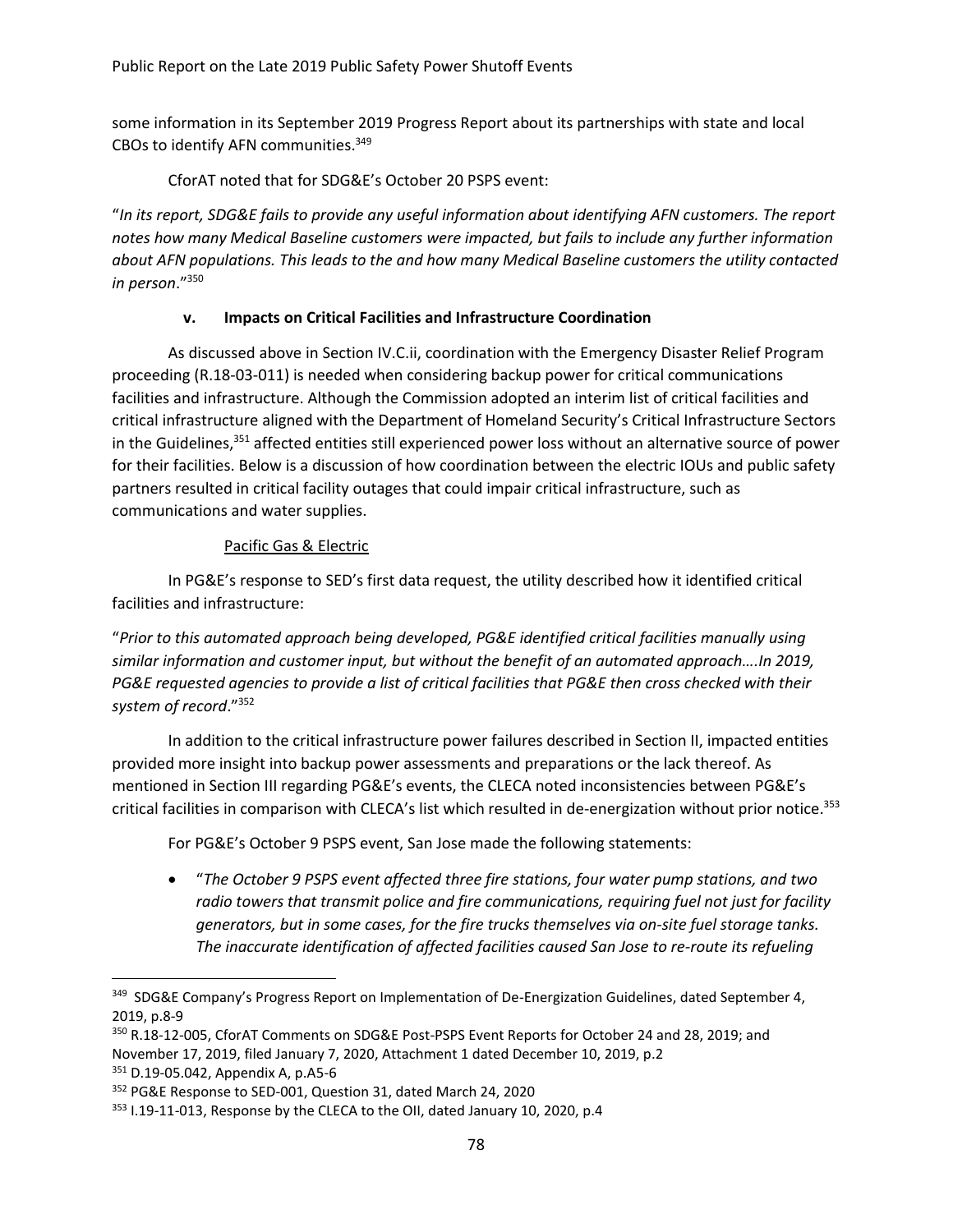*trucks to different facilities and deploy electricians to pull the correct generators for the correct facilities*." 354

- "*PG&E states that it has been '[coordinating with cities and counties to confirm critical facilities in their jurisdictions,' but there is a discrepancy between the list of critical facilities San Jose had during the October 9 event (10 facilities) and the list PG&E had (3 facilities).*" 355
- "*Another important example is that San Jose could not tell whether PG&E coordinated with the telecommunications companies on deenergization. One customer reported that her mother was in an outage area, and the telecommunications company servicing her landline phone only had enough backup power for 4-5 hours. This is a dangerous situation for people who live in remote regions or who have limited mobility*."<sup>356</sup>

During the October 26 PSPS event, San Francisco lost tens of thousands of gallons of water when the event created a power outage for critical water supply facilities.<sup>357</sup>

As described in Sections II and III, the Joint Local Governments noted PG&E's failure to assess the need for backup generation for the Joint Local Governments' critical facilities. The Joint Local Governments also state:

"*As far as the Joint Local Governments can tell, PG&E's strategy is to let local emergency managers and first responders worry about the dwindling backup battery life on local communications infrastructure, or the failure of wildfire notification systems that rely on cellular phones, or how to ensure the wellbeing of isolated residents*."<sup>358</sup>

Regarding the events that began on October 26, NCPA stated:

"*During this time, not only was Ukiah unable to obtain accurate information specific to the deenergization of the transmission lines into the city, but communications were further challenged since Ukiah experienced some issues with connectivity for both cell phone and internet service during the PSPS event*."<sup>359</sup>

CalCCA stated the following about the October 9 PSPS event:

• "*Larger, extended PSPS events result in inoperability of vital security, safety, health and communications infrastructure equipment such as traffic lights, water/sewer pumps, natural gas supply, gas stations and cell towers. resulting in near catastrophic socio-economic impacts to the local economies and the State of California*."<sup>360</sup>

<sup>354</sup> R.18-12-005, City of San Jose's Comments on PG&E's Post-PSPS Event Report for October 9-12, 2019, dated November 19, 2019, filed January 7, 2020, p.5

<sup>355</sup> *Id.*, p.8

<sup>356</sup> *Id.*, p.13

<sup>&</sup>lt;sup>357</sup> I.19-11-013, Response of the City and County of San Francisco, dated January 10, 2020, p.2-3.

<sup>&</sup>lt;sup>358</sup> I.19-11-013, Response of the Joint Local Governments to the OII, dated January 10, 2020, p.32

<sup>359</sup> R.18-12-005, NCPA Comments on PG&E Post-PSPS Event Report for October 26 to November 1, 2019, filed December 31, 2019, letter dated December 13, 2019, p.6

<sup>360</sup> R.18-12-005, CalCCA Submission of Comments on IOU Post-Event Reports, Appendix B, filed January 7, 2020, letter dated November 19, 2019, p.2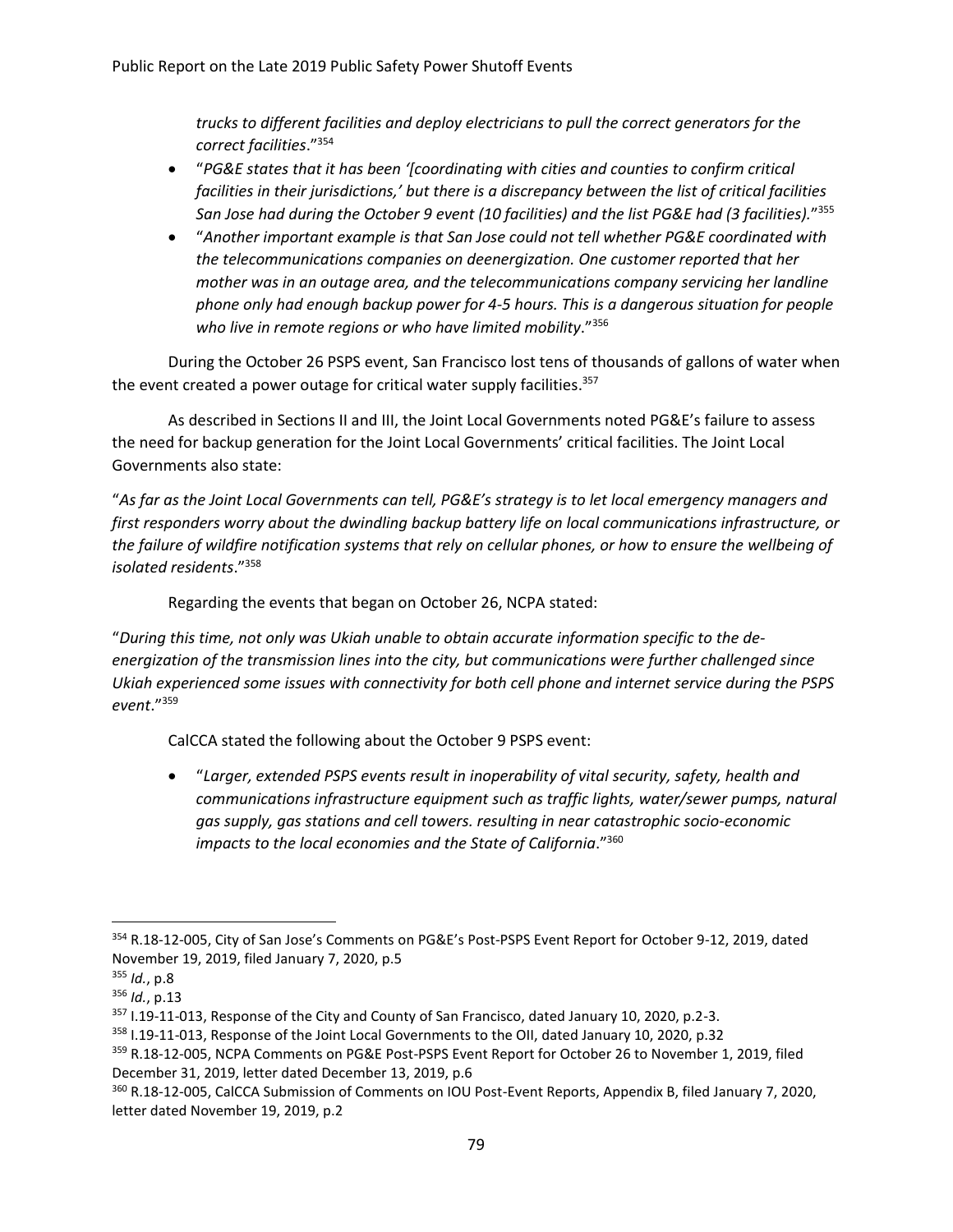- "*In addition to customers not receiving notice that their power would be turned off, the Placer County area experienced extensive cell tower and cable connection outages, which affected internet voice over internet protocol phones*."<sup>361</sup>
- "*Uniquely, the Placer County area also experienced hardline outages reported in an area ranging from North Auburn to Colfax…. These lines are the actual copper hardlines operated by AT&T that many residents in rural areas maintain for emergency communication during power outages during storms and because cell service in the Sierra Nevada can be patchy*."<sup>362</sup>

A PG&E customer also left public comments regarding their own personal experiences after losing their landline service. The customer noted the risk associated with the loss of power to cell towers and land lines.<sup>363</sup>

As the statements above suggests, there was a widespread impact on critical facilities and there was a lack of coordination or preparation between electric infrastructure providers and critical facility operators. In addition to coordination between electric utilities and all public safety partners, the Commission is considering proposals in the Emergency Disaster Relief Program proceeding (R.18-03-011) regarding additional requirements for prolonged backup power for critical communications facilities.

#### Southern California Edison

In SCE's response to SED's first data request, the utility described how it identified critical facilities and infrastructure: "SCE uses the North American Industry Classification System (NAICS) codes to identify critical infrastructure providers."<sup>364</sup> Additionally, SCE describes its coordination with its critical infrastructure providers in its March 2020 Progress Report: "SCE Business Customer Division (BCD) account managers consistently engage with these customers. Customer contact verification is an integral part of the account manager role." 365

However, the Joint Local Governments noted multiple instances of critical facilities experiencing power outages due to the late 2019 PSPS events:

- Kern County water districts and water facilities were unable to provide water or wastewater services<sup>366</sup>
- Golden Hills Water District forced to suspend customers in order to maintain safe water pressure<sup>367</sup>
- Community of Bear Valley Springs water system disrupted but SCE provided bottled water<sup>368</sup>
- Community of Stallion Springs received 10 minutes' notice of the outage  $369$

<sup>361</sup> *Id.*, p.8

<sup>362</sup> *Id.*, p.8

<sup>363</sup> R.18-12-005, Public Comments, p.11

<sup>364</sup> SCE Response to SED-001, Question 33, March 24, 2020

<sup>365</sup> SCE's Second Progress Report on the Implementation of De-energization Guidelines set forth in Appendix A of Decision 19-05-042, amended March 13, 2020, p.25

<sup>&</sup>lt;sup>366</sup> I.19-11-013, Response of the Joint Local Governments to the OII, dated January 10, 2020, p.24

<sup>367</sup> *Id.*, p.27

<sup>368</sup> *Id.*, p.27

<sup>369</sup> *Id.*, p.27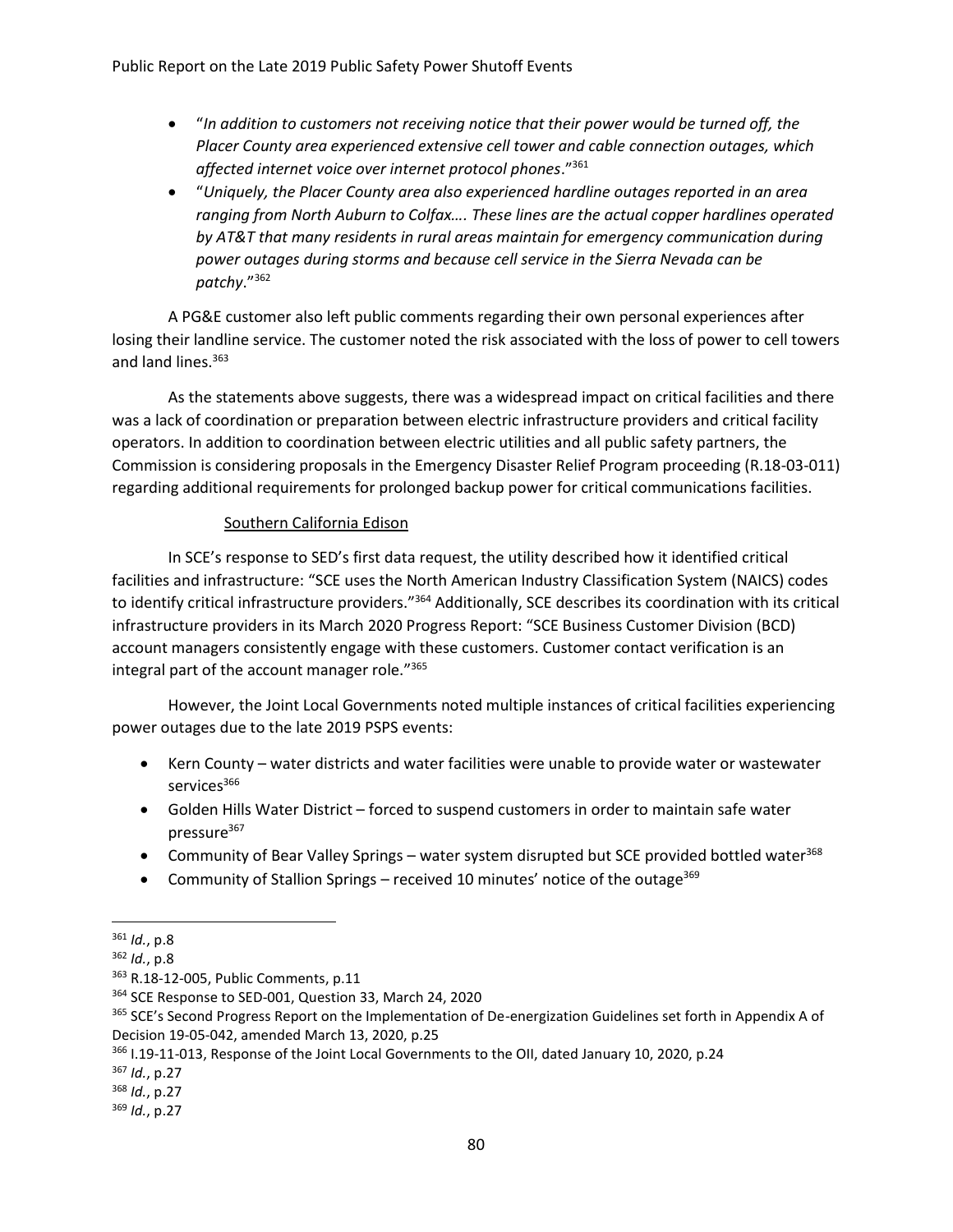Public Report on the Late 2019 Public Safety Power Shutoff Events

Improved coordination and preparation with water and wastewater facility operators are immediately required ahead of the 2020 fire season.

# **vi. Public Safety Impacts and Risks**

Across all three electric IOUs, reporting of potential public safety impacts and risks requires more supporting data and detail. Within the utilities' post-event reports and Progress Reports, the utilities focused on wildfire risks and the factors that may contribute to those risks but did not thoroughly explain or consider other risks to the public due to de-energization. The lack of thorough explanations may signify that the electric IOUs did not properly consider public safety impacts and risks.

# D. Late 2019 PSPS Event Challenges Due to Delays in Guideline Implementation

The Preliminary Scoping Memo asks: "Did delay in implementing any of the requirements present challenges during the late 2019 PSPS events?"<sup>370</sup>

In addition to the post-event reports, SED reviewed the electric IOUs' Progress Reports, party comments in the OII and OIR, and responses to two data requests to identify how each IOU's planning and implementation activities correlated with any of the challenges identified during execution of the late 2019 PSPS events.

# **i. Pre-planning and Rehearsals**

a. Consideration of Public Safety Risks

Nowhere in the three electric IOUs' post-event reports and Progress Reports was there a discussion of a comprehensive list of public safety risks considered. The main focus of the utilities' decision to de-energize appeared to be reducing wildfire risks, which, while important, was not weighed against the impact on the public. The apparent delay in conducting the proper research in order to meet the requirement to consider all public safety risks, in addition to potential wildfires, appears to have led to numerous issues described in the previous sections, such as losing critical water facilities and all methods of communication, ineffective notifications for people/communities with access and functional needs, inadequate resources provided to mitigate PSPS impacts, etc.

b. In-Language PSPS Information

SCE stated in its September 2019 Progress Report that it:

"…*is enhancing all outreach collateral, its webpage on PSPS and the alerts and notifications whose primary language is Spanish, Mandarin, Cantonese, Korean, Tagalog and Vietnamese and ensuring SCE resources are available to support other languages customers speak through use of SCE's translation services vendor*."<sup>371</sup>

Due to SCE's delay in implementing the Guideline requirement that information be provided to customers in different languages, SCE's webpage did not provide in-language PSPS information to the non-English speaking public.

# **ii. Internal and External Coordination**

<sup>370</sup> *Id.*

<sup>371</sup> SCE Progress Report, dated Sept 4, 2019, p.19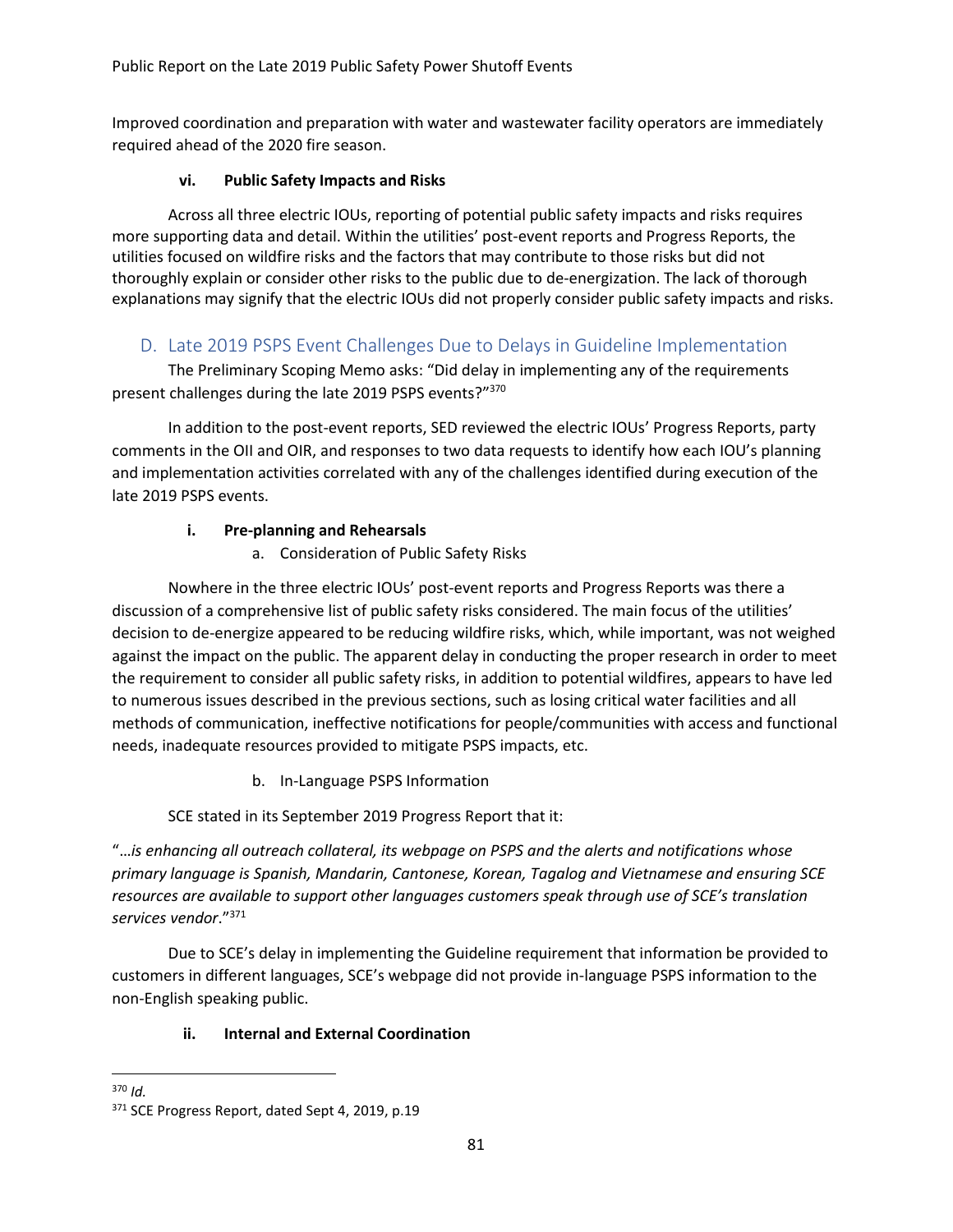a. Coordinate with First/Emergency Responders and Local Jurisdiction to Identify and Assess Needs of Critical Facilities and Infrastructure

#### Pacific Gas & Electric

Prior to the late 2019 PSPS events, PG&E did not clearly state whether it coordinated with first/emergency responders in its September 2019 Progress Report. This delay in coordination and assessment of backup power needs may have contributed to the outages experienced by critical facilities and infrastructure within PG&E's service territory as described in previous sections.

#### San Diego Gas & Electric

SDG&E only stated in its September 2019 Progress Report that it "is prepared" to coordinate with first/emergency responders and local jurisdictions to identify critical facilities and infrastructure. However, SED did not identify any comments regarding critical facilities losing power in SDG&E's territory.

b. Invite Water and Communications Infrastructure Providers to the IOU's EOC

Neither PG&E nor SCE invited water and communications infrastructure provider into its respective EOCs. As described in the previous sections, critical facilities lost power and may not have had the backup power necessary to maintain emergency communications or provide water to the public. The impact of PG&E and SCE PSPS events could have been minimized had the proper representatives been invited to each EOC or if adequate coordination occurred in advance.

c. Providing GIS Shapefiles

PG&E and SCE had difficulty providing or making accurate GIS shapefiles available to their public safety partners, as described in previous sections. GIS shapefiles and the information in those files depicting the potential de-energization are vital for public safety partners to fully understand the impact on their own facilities and to prepare to mitigate any negative impacts on the public. The most accurate data should be provided to public safety partners and adjacent jurisdictions with priority notification. The two utilities should have also worked toward providing real-time data to their public safety partners. However, the delay in proper implementation of this secure data transfer process led to difficulties described above, including critical facilities losing power without an alternative source of power.

#### **iii. Situational Awareness**

The three electric IOUs generally described the various factors for high winds and high fire risks considered in their decision to de-energize in their September 2019 Progress Reports. The IOUs also described PSPS protocols implemented and situational awareness equipment installed in proximity to their systems to measure the various environmental factors. Overall, the IOUs are working toward building a network of equipment to measure these factors across their respective territories that would most likely not have been completed by the start of the 2019 fire season. The lack of equipment to measure localized events would lend to an ill-informed decision to de-energize. SED did not have enough information to determine if the situational awareness protocols and tools implemented had a significant impact on the late 2019 PSPS events. Therefore, in the following section, SED proposes that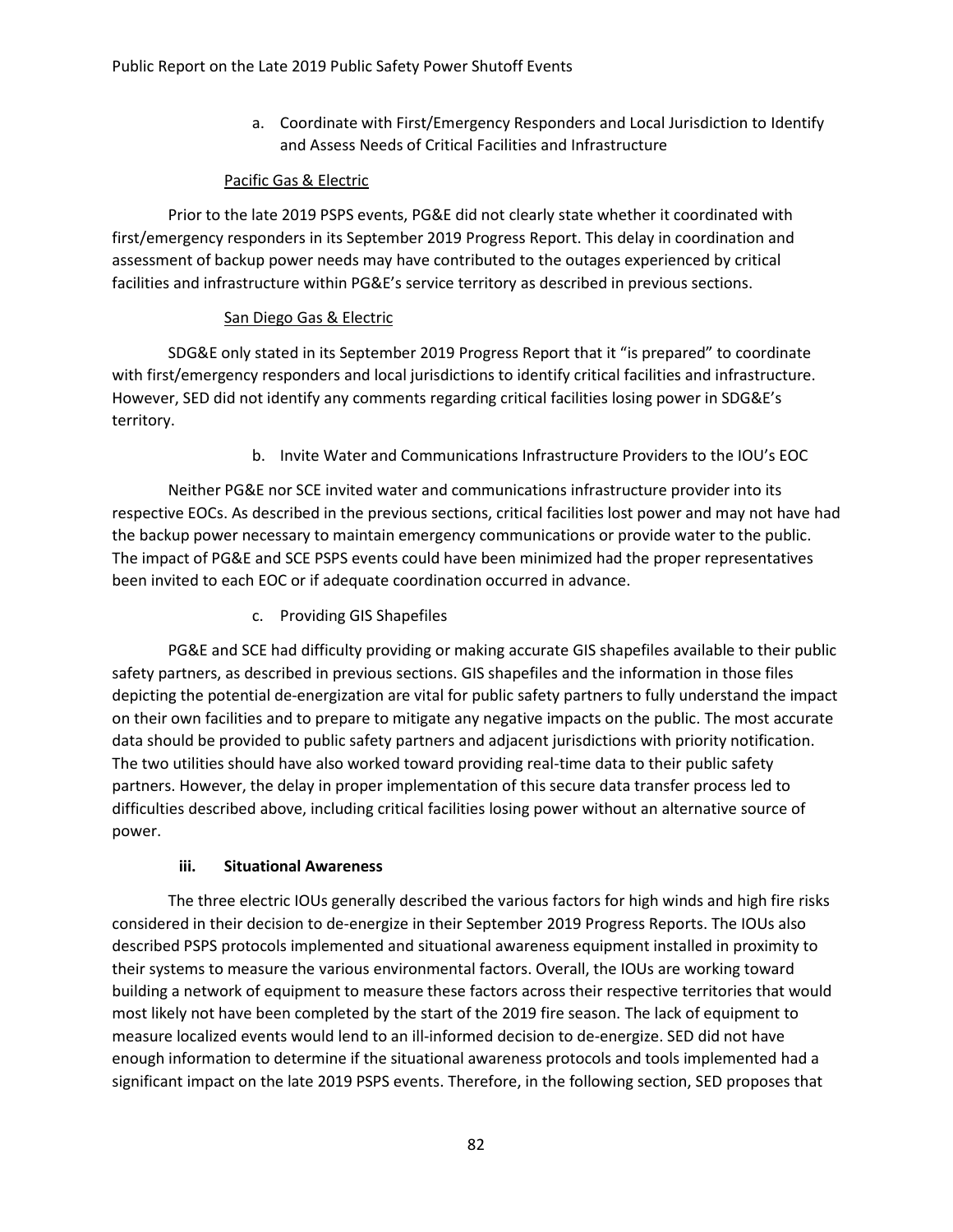electric IOUs include in an annual report, status updates on the various situational awareness projects planned, pending, and completed.

# E. Recommendations

#### **i. Proposed Guideline Modifications**

Based on its learnings through requesting and examining documentation, performing analysis, and writing this report, SED recommends that the Commission consider revisions to the Guidelines in a public venue, as noted above.

a. Guideline Clarifications

Throughout the review process, SED found it difficult at times to assess implementation consistently across the three electric IOUs. The fact that PSPS requirements appear in three separate Commission orders (D.19-05-042, Resolution ESRB-8, and D.12-04-024) added to the complexity.

1. Public Safety Partners and Communications Service Providers

As described in Section II, some cities and communications service providers were not clearly identified as public safety partners for coordination and preparation for the various activities that must take place leading up to the next fire season. The definition of local governmental agencies could include counties and cities that request to become a public safety partner, and that the definition of communications service providers can include internet service providers, e.g., cable, wireless, etc.

2. Lessons Learned Include Refining Thresholds and Decision Criteria

While SED appreciates the lessons learned provided by the electric IOUs, a more meaningful response would include planned improvements to de-energization protocols, post-event observations of no damage found, number of customers notified in comparison to number of customers deenergized, and any additional factors or actions being considered by the electric IOU at the time of the report that may help mitigate the impact of future PSPS events.

3. Timing of Notifications – Required Versus Recommended

The Guidelines prescribe specific timeframes for notifications sent to public safety partners and all other customers/populations.<sup>372</sup> However, it is unclear which notifications are strictly required and which are recommendations. Establishing clear categories of notifications would be helpful.

- b. Programmatic and Procedural Requirements that Could Be Addressed in Appropriate Venues
	- 1. Minimum Notification and Communication Procedures

In addition to the minimum notification and communication requirements in the Guidelines, the following notifications would help improve local jurisdiction response and transmission level operations.

After notification of potential de-energization is sent to all affected entities, including the public, an additional notification identifying a cancellation or removal of circuit operating restrictions would

<sup>372</sup> D.19-05-042, Appendix A, p.A8-9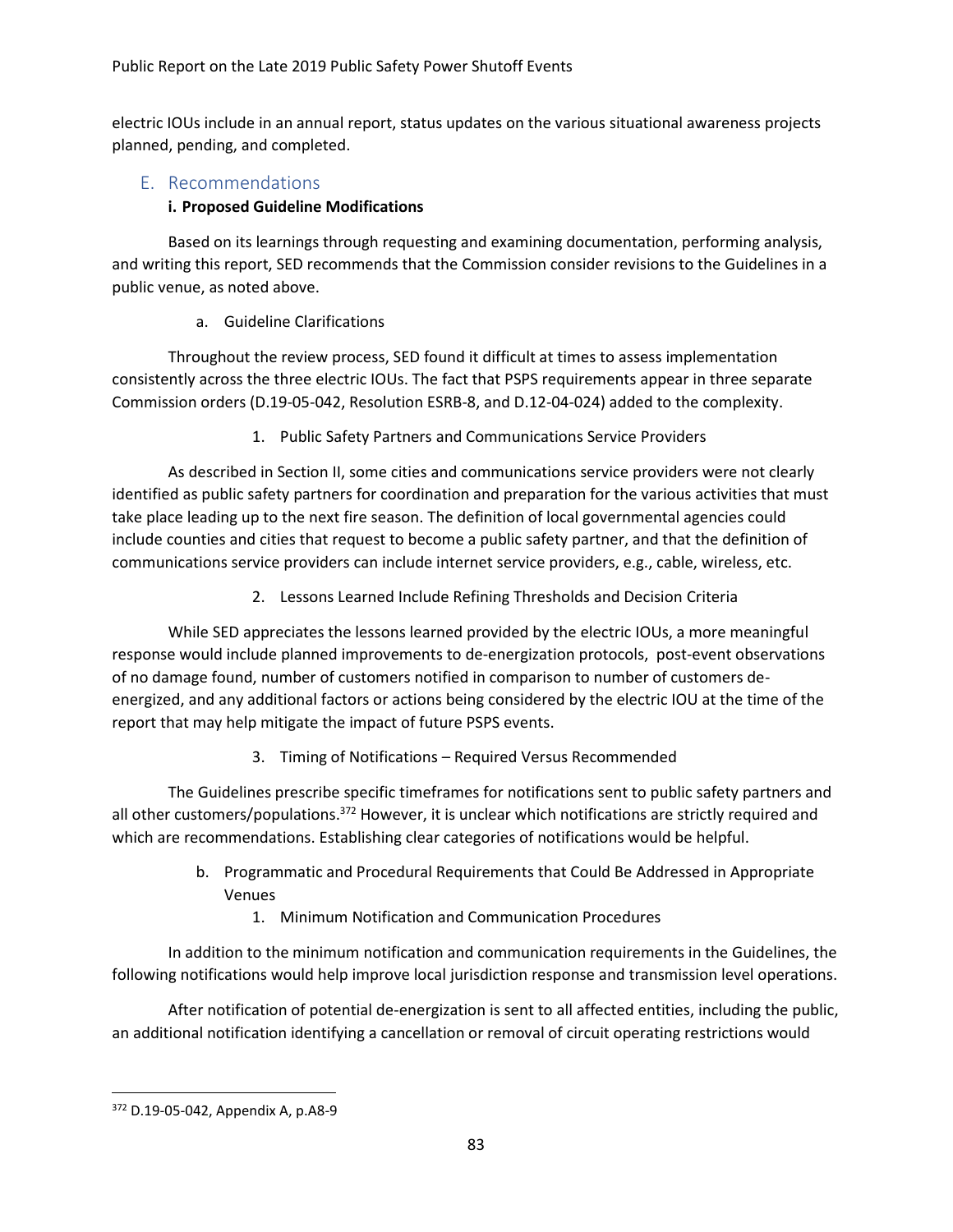ease the amount of resources that the local jurisdiction was planning to deploy in response to the potential PSPS event.

This "notice of cancellation" could occur within one hour after the IOU decides to lift its operating restrictions on a circuit or lessen the scope of the potential de-energization in some other way.

2. Transmission-Level Customer Notification

The electric IOUs have a slightly different transmission-level notification protocol in comparison to distribution-level customers (live calls vs automated calls) and the Guidelines require coordination with the CAISO. In addition to notifying and coordinating with the CAISO, at a minimum, the same priority notification can also be sent to transmission-level customers when considering de-energization of the customer's facilities and that the notification must occur 48-72 hours in advance.

> 3. Emergency Management Experience or Emergency Management Training for Electric IOU Staff in an EOC

In order to communicate effectively, accurately and consistently, all electric IOUs require a standardized framework for handling PSPS events which can be considered an emergency event due to widespread power outages. The Guidelines make clear that "standardized nomenclature based on existing emergency frameworks"<sup>373</sup> is essential for PSPS events. However, SED found that not all electric IOUs required emergency management experience or training for staff within each respective EOC.

By requiring all electric IOU staff to, at a minimum, have emergency management experience for a set amount of years or complete emergency management training prior to working in an EOC, communication between public safety partners can only improve.

> 4. Coordinate with Local Jurisdictions to Proactively Identify Medical Baseline Customers and Those Reliant on Life Sustaining Equipment

To reach the people/communities with access and functional needs, the IOUs mainly identified medical baseline customers as those requiring positive/affirmative notification since medical baseline was already designated in their customer databases. In this aspect, IOUs should be required to coordinate with local jurisdictions, e.g., counties, cities and tribes, to comprehensively identify medical baseline populations, including those that rely on electric-powered life-sustaining devices, and populations who may qualify for low-income assistance programs. Populations considered in this context should include customers and non-customers. The IOUs should be required to share and receive compiled lists of the populations identified above from local and tribal governments. The lists should be maintained and updated annually before each wildfire season.

5. CBO Partnerships

In an effort to improve outreach and assistance for people/communities with access and functional needs, electric IOUs should be required to build partnerships with CBOs to lessen the impact of PSPS events on AFN communities and at-risk populations.

<sup>373</sup> D.19-05-042, Appendix A, p.A16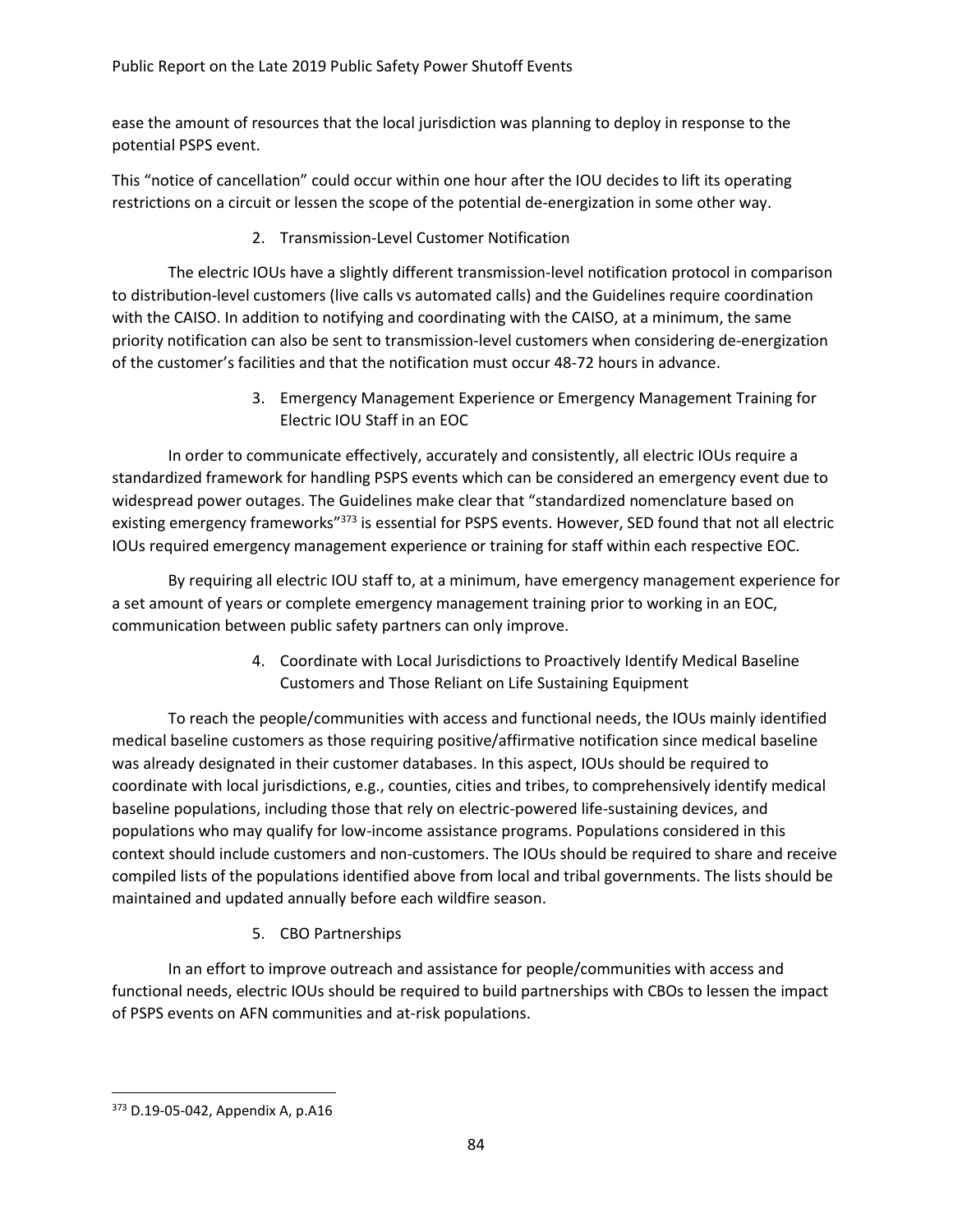Through these partnerships, the utilities could better disperse information to people/communities with access and functional needs, including where to find physical resources provided by the IOU or IOU partners, such as temporary shelter, charging stations, heat, water, food, etc. The partnerships could also be leveraged to start programs that reimburse for portable charging units for qualified households.

# 6. Critical Facilities and Infrastructure

The Guidelines currently identify water utilities and communications facilities as critical facilities and infrastructure. The Guidelines require coordination with first/emergency responders and local governments to identify critical facilities and also recommends that IOUs partner with local government and public safety partners in high fire risk areas to develop a list of critical facilities and infrastructure in those areas. However, disparities between lists of critical facilities and infrastructure existed between the different entities and negatively impacted public safety by de-energizing water and communications facilities that did not have alternative sources of power. SED recommends the Commission consider requiring electric IOU coordination with public safety partners, including first/emergency responders, and local jurisdictions, e.g., counties, cities and tribes, and critical facilities and infrastructure providers, to comprehensively identify critical facilities and infrastructure.

In addition, the Commission may consider requiring the electric IOUs to assess the need for extended backup power beyond the minimum required time following a power outage by the appropriate regulatory entity. For example, the FCC requires communications infrastructure to have 8 hour backup power immediately following a power outage. This topic is being considered in the Disaster Relief Program Proceeding, R.18-03-011.

# 7. Community Resource Centers/Assistance Locations

In an effort to minimize the impacts of PSPS events, the electric IOUs implemented CRCs or mobile assistance vehicles. To more effectively minimize public impacts due to PSPS events, the electric IOUs should be required to coordinate with their local jurisdictions and CBOs to better serve their communities during PSPS events. For example, as RCRC recommends:

- "*Require utilities to coordinate in advance with local governments to identify sites for community resource centers and the level of services that will be available at those centers.*
- *Require standing contracts to be executed in advance to ensure that CRCs can be opened quickly when needed.*
- *Require the utility to ensure that the CRCs can provide the services and supplies required by medical baseline and AFN populations as suggested by the respective local government.*
- *Require the utility to work with the impacted local government to identify the CRC to be opened from the prepared list of facilities.*
- *Ensure that the CRC is open 24 hours a day from the beginning of the PSPS event until the final service restoration*."<sup>374</sup>

The Commission could consider adopting some or all of these recommendations to improve public safety and reduce PSPS impacts.

<sup>374</sup> *Id.*, p.5-6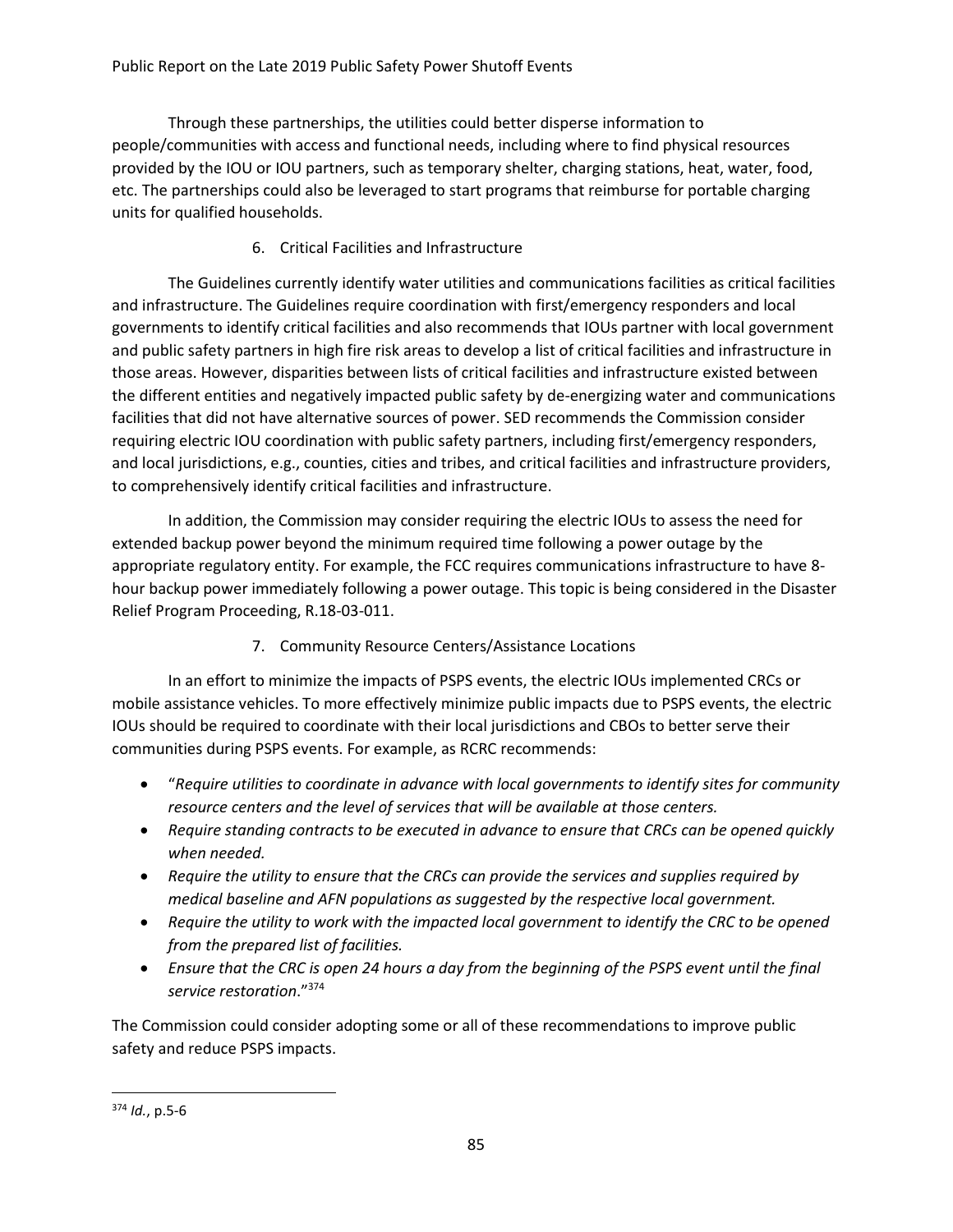# 8. Situational Awareness Projects Update

Understandably, the IOUs are developing a network of situational awareness tools, such as, weather stations, high-resolution cameras, etc., to utilize across their respective territories to monitor wildfire risks in HFTDs. SED found it difficult to determine if the protocols and equipment in place had a significant impact on the late 2019 PSPS events. The Commission could consider requiring electric IOUs include in an annual report, status updates on the various situational awareness projects planned, pending, and completed, as well as how those projects affected the IOU's decisions about and conduct of PSPS. This requirement could provide more insight into each electric IOU's decision to de-energize.

# 9. Annual Reporting

As noted earlier, SED recognizes that IOU performance regarding guideline requirements is not clearly reported in IOU post-event reports or Progress Reports. Therefore, SED recommends that the Commission consider requiring an annual report for IOUs to address all non-event specific requirements that are not explicitly required in post-event reports. The annual report would include all non-event specific requirements identified in D.19-05-042 Appendix A Guidelines, Resolution ESRB-8, D.12-04-024, and any additional PSPS requirements resulting from related proceedings.

In order to determine that each electric IOU adequately considered alternatives and mitigation measures to PSPS, the Commission should require each electric IOU to provide in an annual report the status of all electric infrastructure projects planned or in progress, relating to mitigating impacts of PSPS events, such as sectionalization, microgrid installations, etc.

This will provide more transparency into the entire PSPS process that includes preparation and coordination activities leading up to each fire season. The report could be served on service lists for the PSPS OIR and this OII as well as the Director of SED and any other Commission Division that requests the annual report.

10. Explore Allowing Public Safety Partners to Opt Out of Notifications

SDG&E reported that some public safety partners wanted to opt out of notifications but gave no additional explanation. <sup>375</sup> SED recommends that the Commission explore this further with the electric IOUs.

# **ii.Post-event Reporting Standardization and Additional Proposed Post-event Reporting Requirements**

As stated in the Decision (D.19-05-042), the Commission has already recognized the need for a standardized post-event report template. The three IOUs used very different formats and each format created difficulties when SED tried to assess performance relative to the Guidelines. In addition, staff found that many requirements prescribed in the Guidelines did not have an associated reporting requirement. SED proposes that the Commission consider requiring additional information to include in a standard post-event report template and additional annual reporting requirements, described above. As a starting point, the Commission could consider requiring each electric IOU to address the questions

<sup>375</sup> SDG&E October 10 Post-Event Report, p.37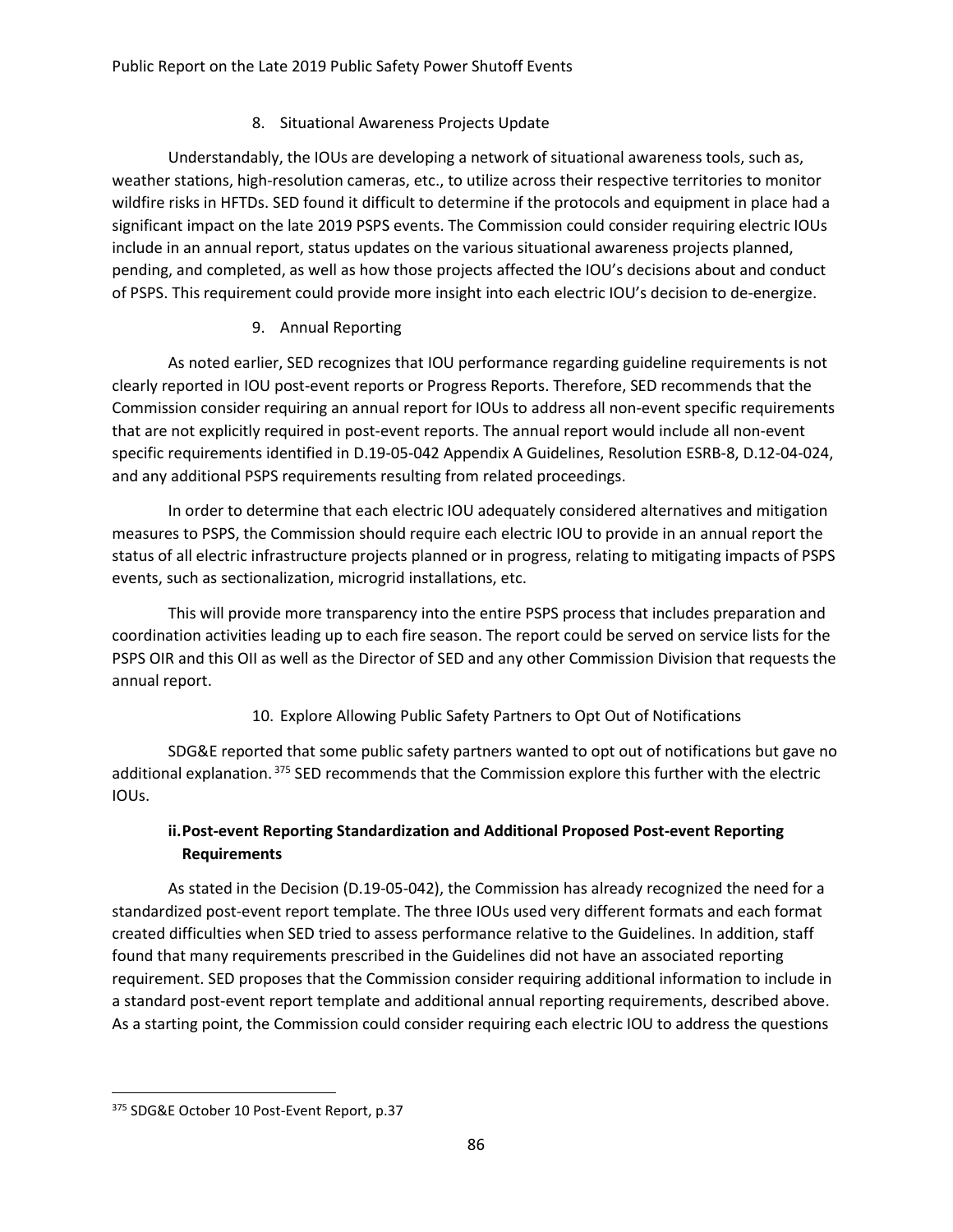in SED's first data request<sup>376</sup> in its post-event reports. Standardized reports should also include appendices with script templates, and actual scripts sent by the electric IOU by time period and location.

Any reports issued by the electric IOU could be served on service lists for the de-energization OIR (R.18-12-005) and this OII (I.19-11-013) as well as the Director of SED and any other Commission Division that requests the reports. The Commission may also consider the following reporting requirements to include in the electric IOU post-event reports.

a. Metrics for Notification of People/Communities with Access and Functional Needs

In order to verify the effectiveness of each electric IOU's outreach and notifications protocol, the Commission could consider requiring the following to be reported in post-event reports:

- Total number of people identified with access and functional needs
- Number of people with access and functional needs positively-notified
- Number of people with access and functional needs not positively-notified prior to being de-energized

The IOUs should include successful positive/affirmative notifications and notifications that did not reach the intended groups of AFN communities, with an analysis of why the notification failed and how it can be made successful in the future. This SED recommendation would help the public understand the success rate of each electric IOU.

b. Information on CRC Effectiveness

SED proposes that, in addition to the current requirements for each PSPS event, the IOUs report the number of CRCs opened in relation to counties and customers affected, identify the affected square miles, population densities of those areas, and results of surveying the areas for CRC feedback. This would assist in an assessment of the effectiveness of the CRCs.

c. Maps Depicting Actual PSPS Event Impact

While not a requirement identified in the Guidelines, the utilization of maps to depict the PSPS event would help readers understand the extent and actual impact of each PSPS event's impact. The Commission could consider requiring illustrative maps for each PSPS event that depict the following information, at a minimum:

- Areas depicting those who were sent a PSPS notification
- Areas actually de-energized
- Time of each area actually de-energized
- Time of each area restored

# d. PSPS Related Electric Infrastructure Project Impacts on Each Event

In order to better understand the impact of sectionalization, microgrids and any other system improvements or modernization, the Commission could consider requiring electric utilities to describe the extent to which the improvement or modernization impacted the size and scope of each PSPS event.

<sup>376</sup> Data Request SED-001-PG&E, Data Request SED-001-SCE, Data Request SED-001-SDG&E dated March 12, 2020.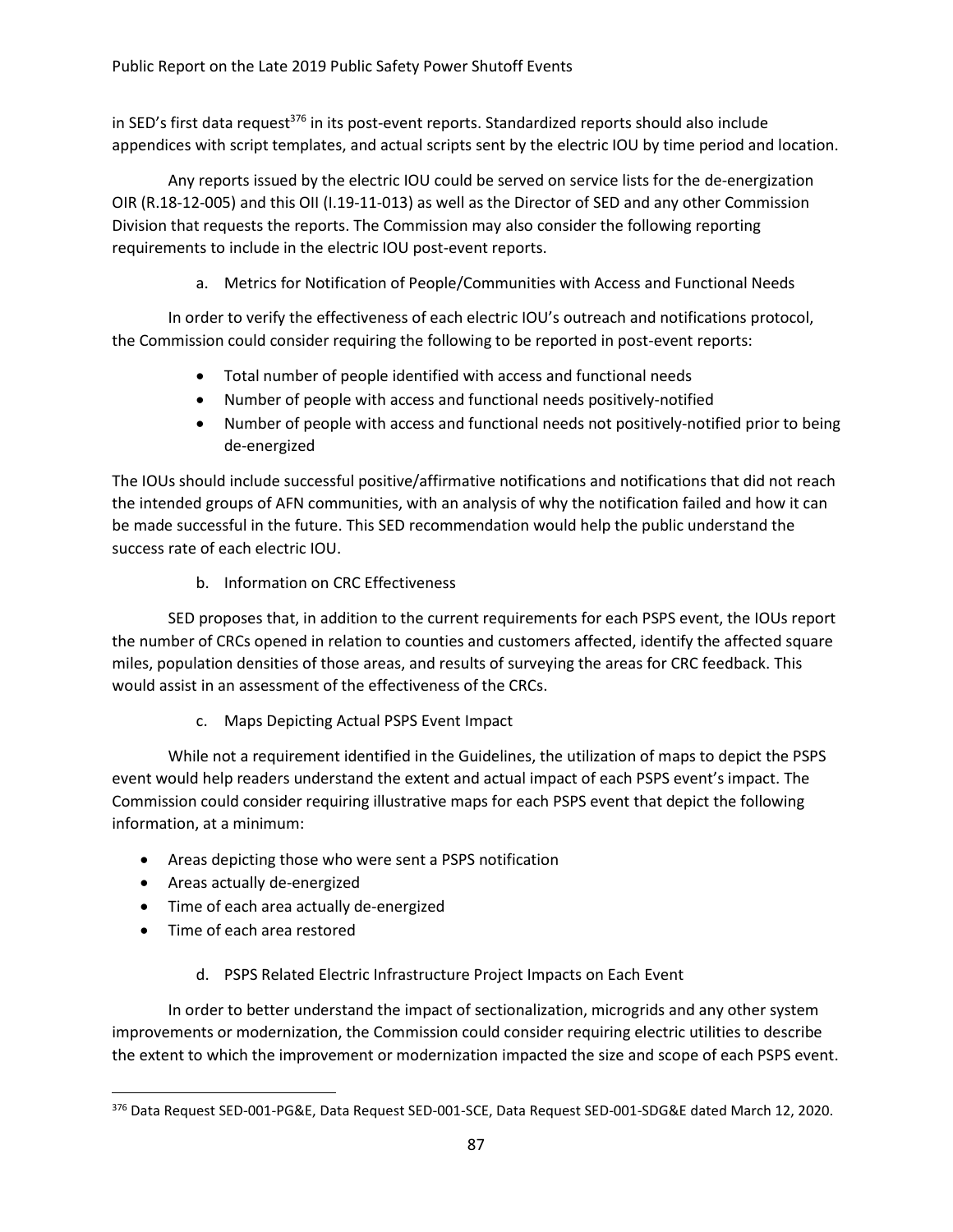This post-event reporting requirement would be an expansion of the existing Guideline requirement, which is limited to required reporting on the impacts of sectionalization.<sup>377</sup>

# V. Supporting Documents Available Upon Request

- A. I.19-11-013 Phase I Preliminary Scoping Memo
- B. PSPS Non-Event-Specific Guidelines (Extracted from D.19-05-042, ESRB-8, and D.12-04-024)
- C. PSPS Event-Specific Guidelines (Extracted from D.19-05-042, ESRB-8, and D.12-04-024)
- D. Decision 19-05-042
- E. Resolution ESRB-8
- F. Decision 12-04-024
- G1. PG&E PSPS Progress Report, September 4, 2019
- G2. SCE PSPS Progress Report, September 4, 2019
- G3. SDG&E PSPS Progress Report, September 4, 2019
- H1. PG&E PSPS Progress Report, March 4, 2020
- H2. SCE PSPS Progress Report, March 4, 2020
- H3. SDG&E PSPS Progress Report, March 4, 2020
- I1. PG&E PSPS Report Letter for October 5 Event
- I2. PG&E PSPS Report Letter for October 9 Event
- I3. PG&E PSPS Report Letter for October 23 Event
- I4. PG&E PSPS Report Letter for October 26 Event
- I5. PG&E PSPS Report Letter for November 20 Event
- J1. SCE PSPS Report Letter for October 2 Event
- J2. SCE PSPS Report Letter for October 12 Event
- J3. SCE PSPS Report Letter for October 21 Event
- J4. SCE PSPS Report Letter for October 27 Event
- J5. SCE PSPS Report Letter for November 21 Event
- J6. SCE PSPS Report Letter for November 23 Event
- K1. SDG&E PSPS Report Letter for October 10 Event

<sup>377</sup> D.19-05-042, Appendix A, p.A23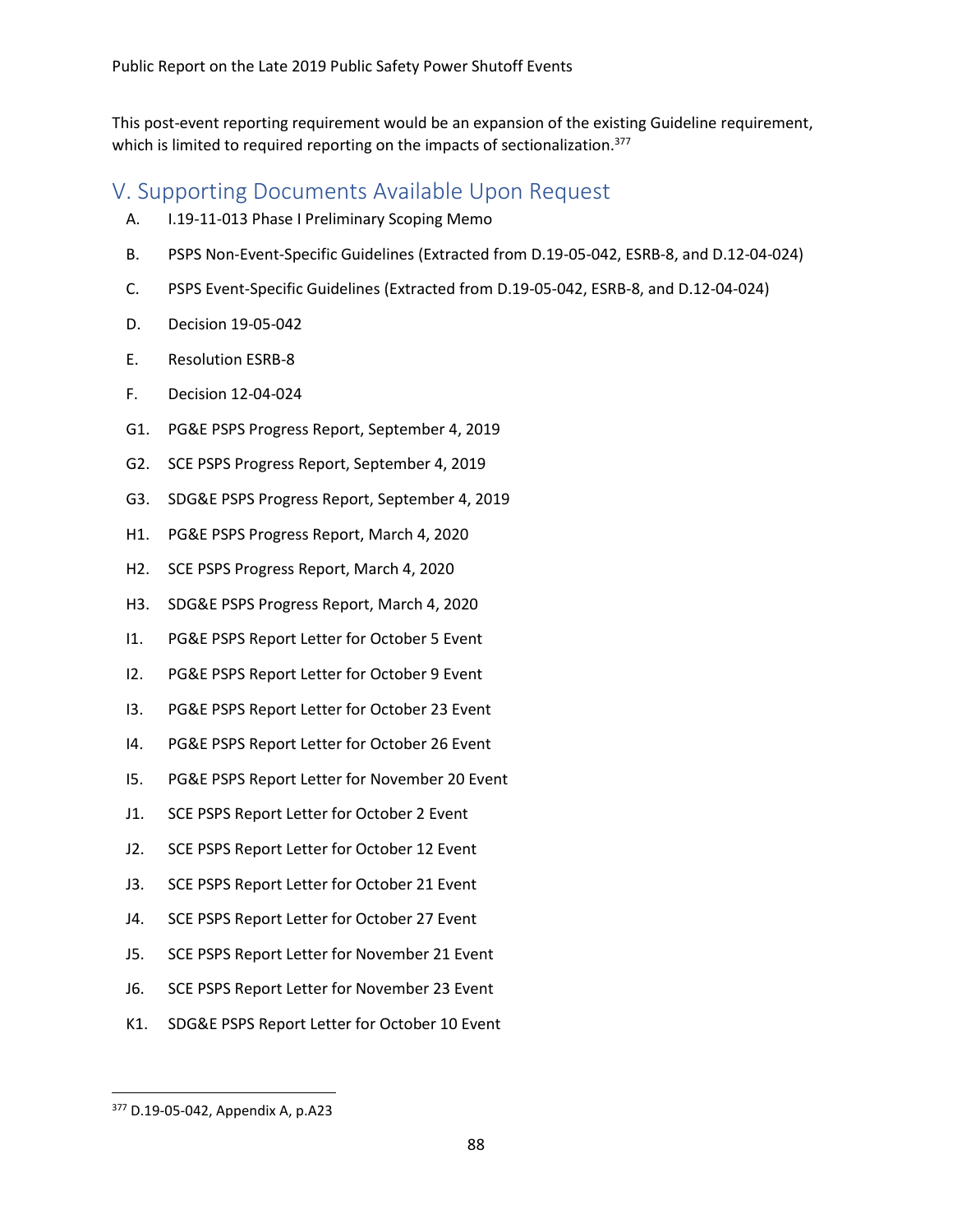- K2. SDG&E PSPS Report Letter for October 20 Event
- L1. Data Request SED-001 sent to PG&E, March 12, 2020
- L2. Data Request SED-001 sent to SCE, March 12, 2020
- L3. Data Request SED-001 sent to SDG&E, March 12, 2020
- M1. Data Request SED-002 sent to PG&E, March 27, 2020
- M2. Data Request SED-002 sent to SCE, March 27, 2020
- M3. Data Request SED-002 sent to SDG&E, March 27, 2020
- N1. PG&E Consolidated Response to SED-001, March 24, 2020
- N2. SCE Consolidated Response to SED-001, March 24-25, 2020
- N3. SDG&E Consolidated Response to SED-001, March 24, 2020
- O1. PG&E Consolidated Response to SED-002, April 7, 2020
- O2. SCE Consolidated Response to SED-002, April 7, 2020
- O3. SDG&E Response to SED-002, April 7, 2020
- P1. R1812005 AT&T Comments on PG&E October 9 Event
- P2. R1812005 AT&T Comments on PG&E October 26 Event
- Q1. R1812005 CalCCA Comments on PG&E October 9 Event
- Q2. R1812005 CalCCA Comments on PG&E October 23 to November 1 Consolidated Events
- R1. R1812005 CCTA Comments on PG&E October 9 Event
- R2. R1812005 CCTA Comments on SCE October 2 Event
- S. R1812005 EBMUD Comments on PG&E Events
- T1. R1812005 Joint Local Governments' Comments on PG&E October 9 Event
- T2. R1812005 Joint Local Governments' Comments on PG&E October 23 Event
- T3. R1812005 Joint Local Governments' Comments on PG&E October 26 Event
- U. R1812005 LACDPH Comments on SCE Events
- V1. R1812005 NCPA Comments on PG&E October 9 Event
- V2. R1812005 NCPA Comments on PG&E October 26 Event
- W. R1812005 Cal Advocates Comments on SDG&E November 17 Event
- X. R1812005 RCRC Comments on PG&E October 10, October 25, and November 8
- Y1. R1812005 San Jose Comments on PG&E October 9 Event